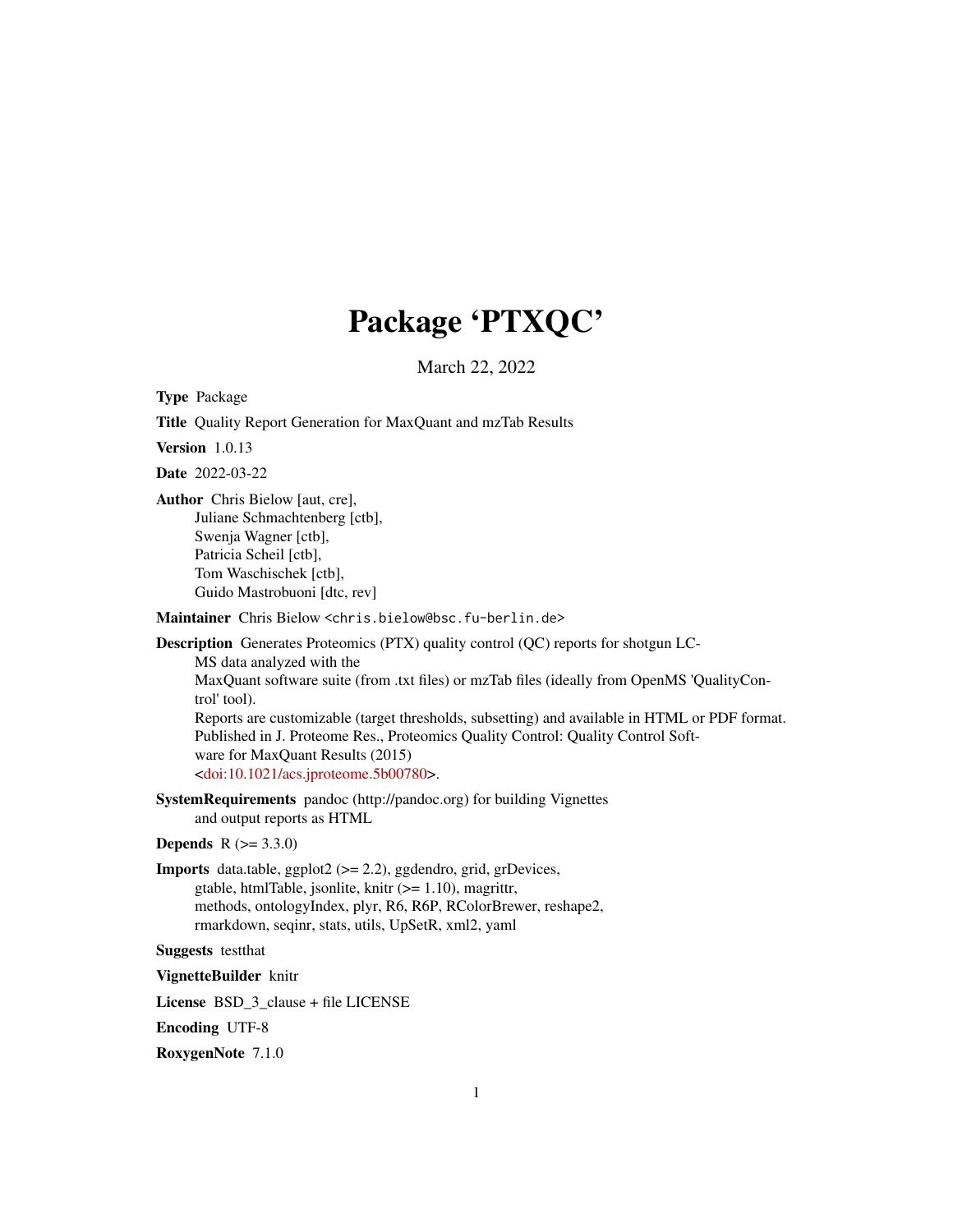URL <https://github.com/cbielow/PTXQC>

BugReports <https://github.com/cbielow/PTXQC/issues>

NeedsCompilation no

Repository CRAN

Date/Publication 2022-03-22 16:20:16 UTC

# R topics documented:

| 5              |
|----------------|
| 6              |
| 6              |
| 7              |
| $\overline{7}$ |
| 8              |
| 9              |
| 10             |
| 10             |
| 11             |
| 11             |
| 12             |
| 13             |
| 14             |
| 15             |
| 15             |
| 16             |
| 16             |
| 17             |
| -18            |
| - 19           |
| - 19           |
| 20             |
| 21             |
| 21             |
|                |
|                |
|                |
|                |
|                |
|                |
| 25             |
| 26             |
| 26             |
| 27             |
|                |
|                |
|                |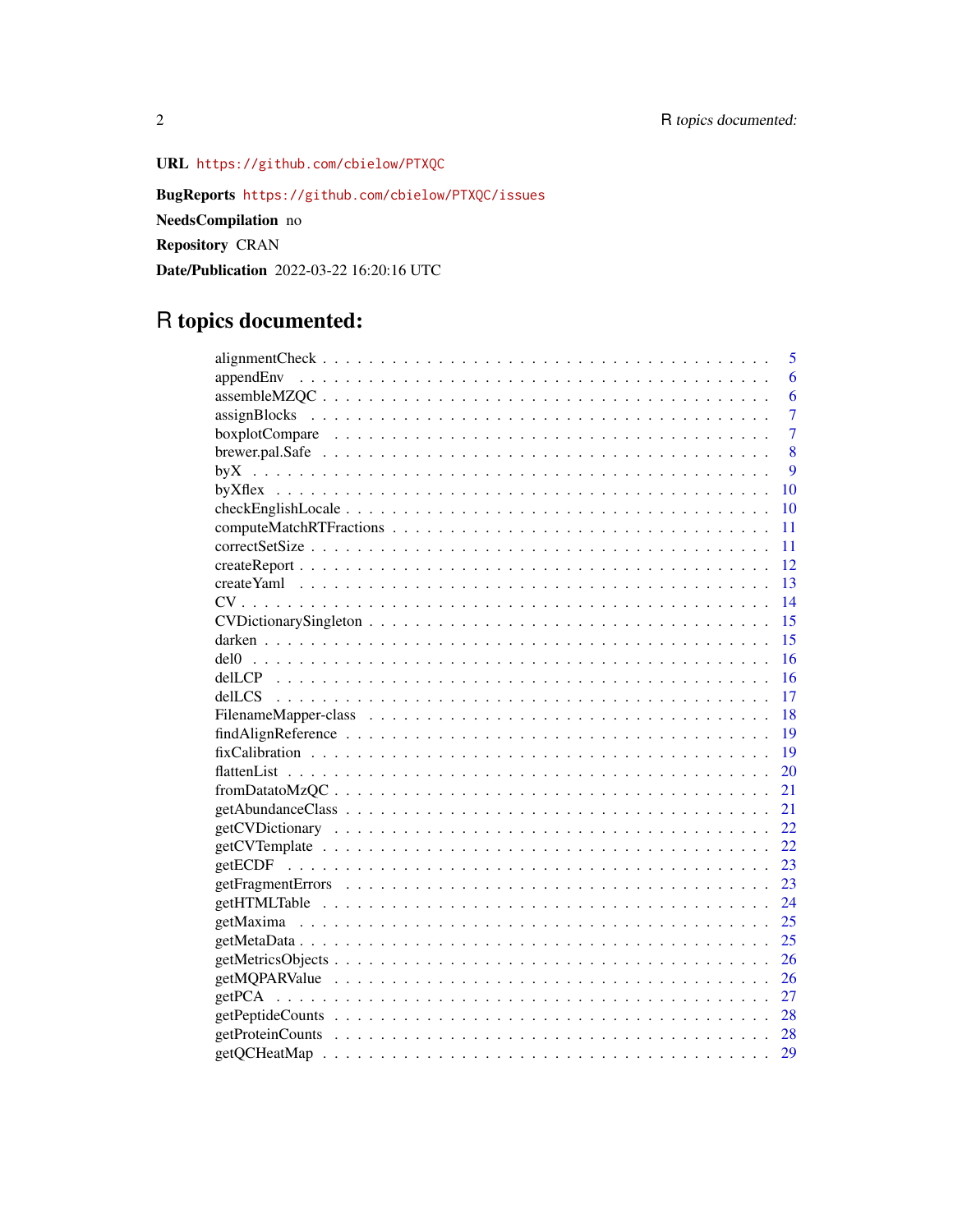|                                                                                                                 | 30 |
|-----------------------------------------------------------------------------------------------------------------|----|
|                                                                                                                 | 30 |
|                                                                                                                 | 31 |
|                                                                                                                 | 32 |
|                                                                                                                 | 32 |
|                                                                                                                 | 33 |
|                                                                                                                 | 33 |
|                                                                                                                 | 34 |
|                                                                                                                 | 35 |
|                                                                                                                 | 35 |
|                                                                                                                 | 36 |
|                                                                                                                 | 37 |
|                                                                                                                 | 37 |
|                                                                                                                 | 38 |
|                                                                                                                 | 38 |
| $longestCommonPrefix \dots \dots \dots \dots \dots \dots \dots \dots \dots \dots \dots \dots \dots \dots$       | 39 |
| $longestCommonSuffix \dots \dots \dots \dots \dots \dots \dots \dots \dots \dots \dots \dots \dots \dots \dots$ | 40 |
|                                                                                                                 | 40 |
|                                                                                                                 | 41 |
|                                                                                                                 | 43 |
|                                                                                                                 |    |
|                                                                                                                 | 44 |
|                                                                                                                 | 44 |
|                                                                                                                 | 45 |
|                                                                                                                 | 45 |
|                                                                                                                 | 46 |
|                                                                                                                 | 46 |
|                                                                                                                 | 47 |
|                                                                                                                 | 47 |
|                                                                                                                 | 48 |
|                                                                                                                 | 48 |
|                                                                                                                 | 49 |
|                                                                                                                 | 49 |
|                                                                                                                 | 50 |
|                                                                                                                 | 50 |
|                                                                                                                 | 51 |
|                                                                                                                 | 52 |
|                                                                                                                 | 52 |
|                                                                                                                 | 53 |
|                                                                                                                 | 54 |
|                                                                                                                 | 55 |
| plot_ContEVD                                                                                                    | 56 |
|                                                                                                                 | 56 |
|                                                                                                                 | 57 |
|                                                                                                                 | 58 |
|                                                                                                                 | 58 |
|                                                                                                                 | 59 |
| plot_IDsOverRT                                                                                                  | 60 |
|                                                                                                                 | 61 |
|                                                                                                                 |    |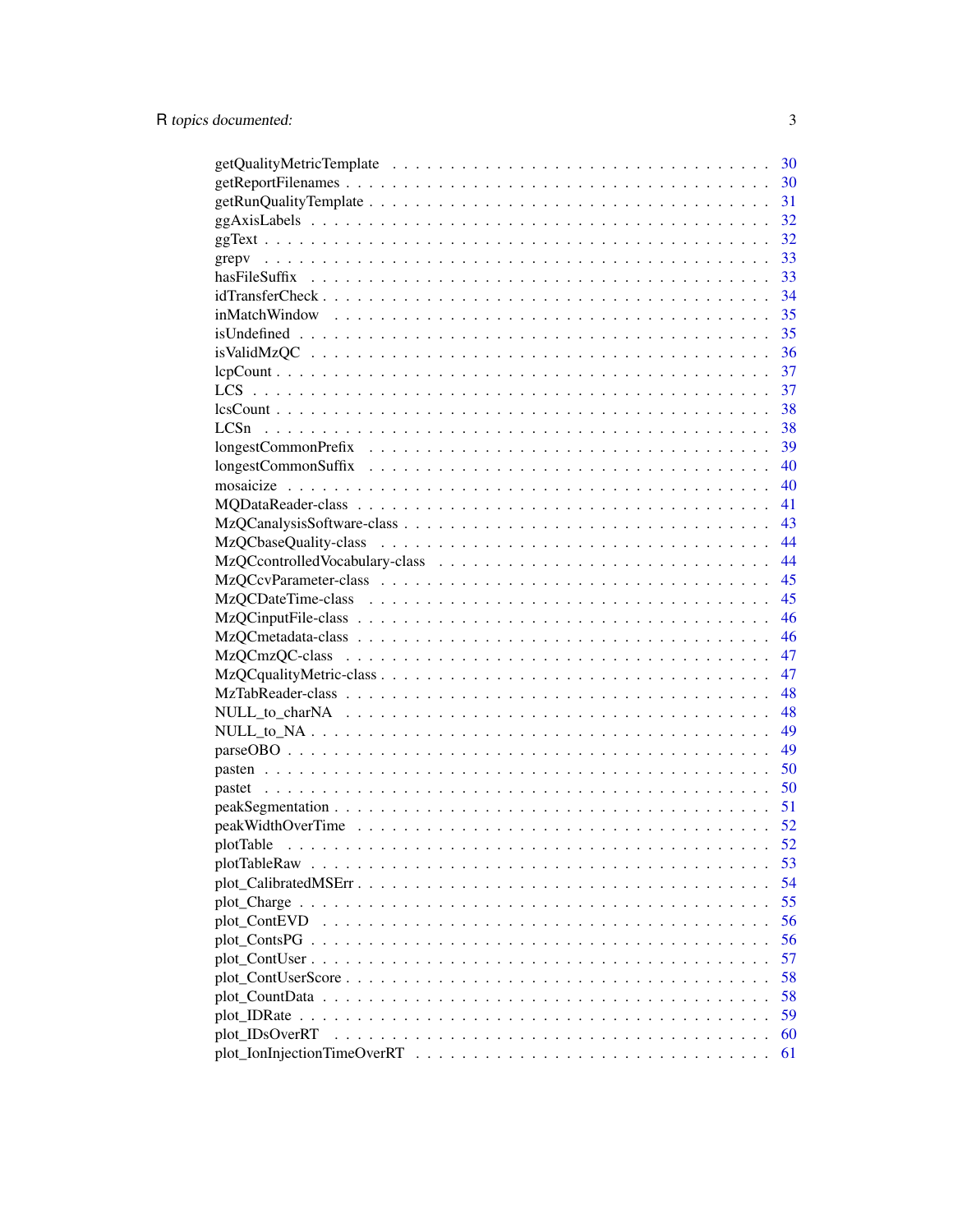|               | 62   |
|---------------|------|
|               | 63   |
|               | 63   |
|               | 64   |
|               | 65   |
|               | 66   |
|               | 66   |
|               | 67   |
|               | 68   |
|               | 68   |
|               | 69   |
|               | - 70 |
|               |      |
|               |      |
|               |      |
|               |      |
|               |      |
|               | 73   |
|               |      |
|               | 74   |
|               | 75   |
|               | 75   |
|               | 76   |
|               | 77   |
|               | 77   |
|               | 78   |
|               |      |
|               | 79   |
|               | 80   |
|               | 81   |
|               | 81   |
|               |      |
|               | 83   |
|               | 83   |
|               |      |
|               |      |
|               |      |
|               |      |
|               | 86   |
|               | 86   |
| simplifyNames | 87   |
|               | 88   |
|               | 89   |
|               | 89   |
| thinOut       | 90   |
| thinOutBatch  | 90   |
|               | 91   |
|               | 91   |
|               | 92   |
|               |      |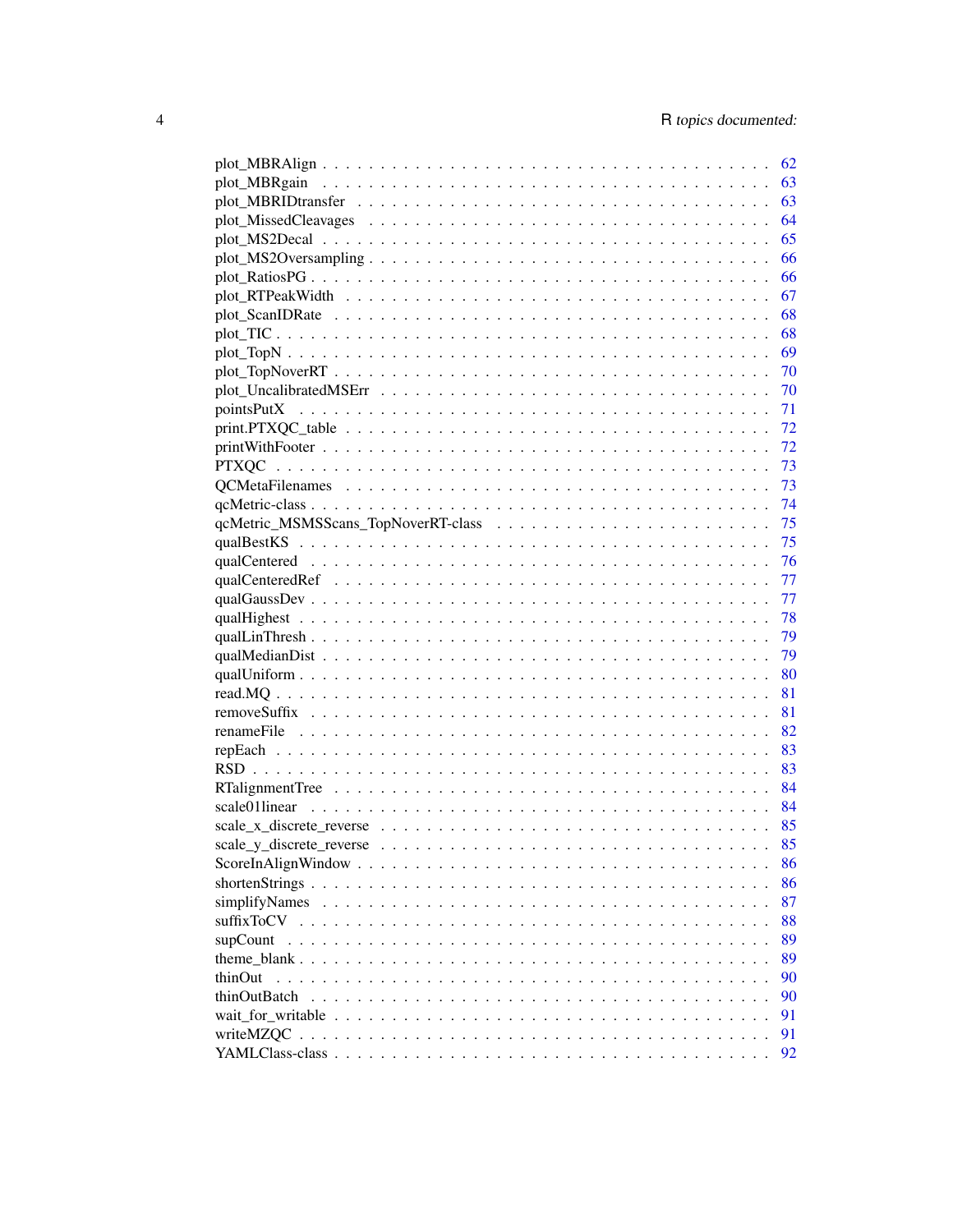# <span id="page-4-0"></span>alignmentCheck 5

| $%+$ |  |  |  |  |  |  |  |  |  |  |  |  |  |  |  |  |  |  |  |  |  |  |  |  |  |  |  |  |  |  |  |  |  |  |  |  |  |  |  |  |  |  |  |  |  |  |  |  |  |
|------|--|--|--|--|--|--|--|--|--|--|--|--|--|--|--|--|--|--|--|--|--|--|--|--|--|--|--|--|--|--|--|--|--|--|--|--|--|--|--|--|--|--|--|--|--|--|--|--|--|
|------|--|--|--|--|--|--|--|--|--|--|--|--|--|--|--|--|--|--|--|--|--|--|--|--|--|--|--|--|--|--|--|--|--|--|--|--|--|--|--|--|--|--|--|--|--|--|--|--|--|

#### **Index** [94](#page-93-0)

alignmentCheck *Verify an alignment by checking the retention time differences of identical peptides across Raw files*

#### Description

The input is a data frame containing feature evidence with corrected retention times, e.g. a 'calibrated.retention.time' column.

#### Usage

```
alignmentCheck(data, referenceFile)
```
#### Arguments

| data | A data frame with columns 'calibrated.retention.time', 'id', 'modified.sequence',<br>'charge', 'raw.file' and 'fraction' (if present) |
|------|---------------------------------------------------------------------------------------------------------------------------------------|
|      | reference File A raw file name as occuring in data fraw file, serving as alignment reference<br>(when no fractions are used).         |

#### Details

Note that this function must be given real MS/MS identifications only (type "MULTI-MSMS") in order to work correctly!

For each peptide sequence (and charge) in the reference Raw file, this function looks up the already calibrated retention time difference of the same feature in all other files. For every comparison made, we report the RT difference. If alignment worked perfectly, the differences are very small  $(<1$  min).

An 'id' column must be present, to enable mapping the result of this function to the original data frame.

A reference Raw file can be identified using 'findAlignReference()'. If Maxquants experimental design included pre-fractionation, a column named 'fraction' should be given and 'referenceFile' should be empty. This function will pick the one Raw file for each fraction (the first in order) to use as reference. Only the immediately neighbouring fractions will be matched to this reference.

# Value

A data.frame containing the RT diff for each feature found in a Raw file and the reference.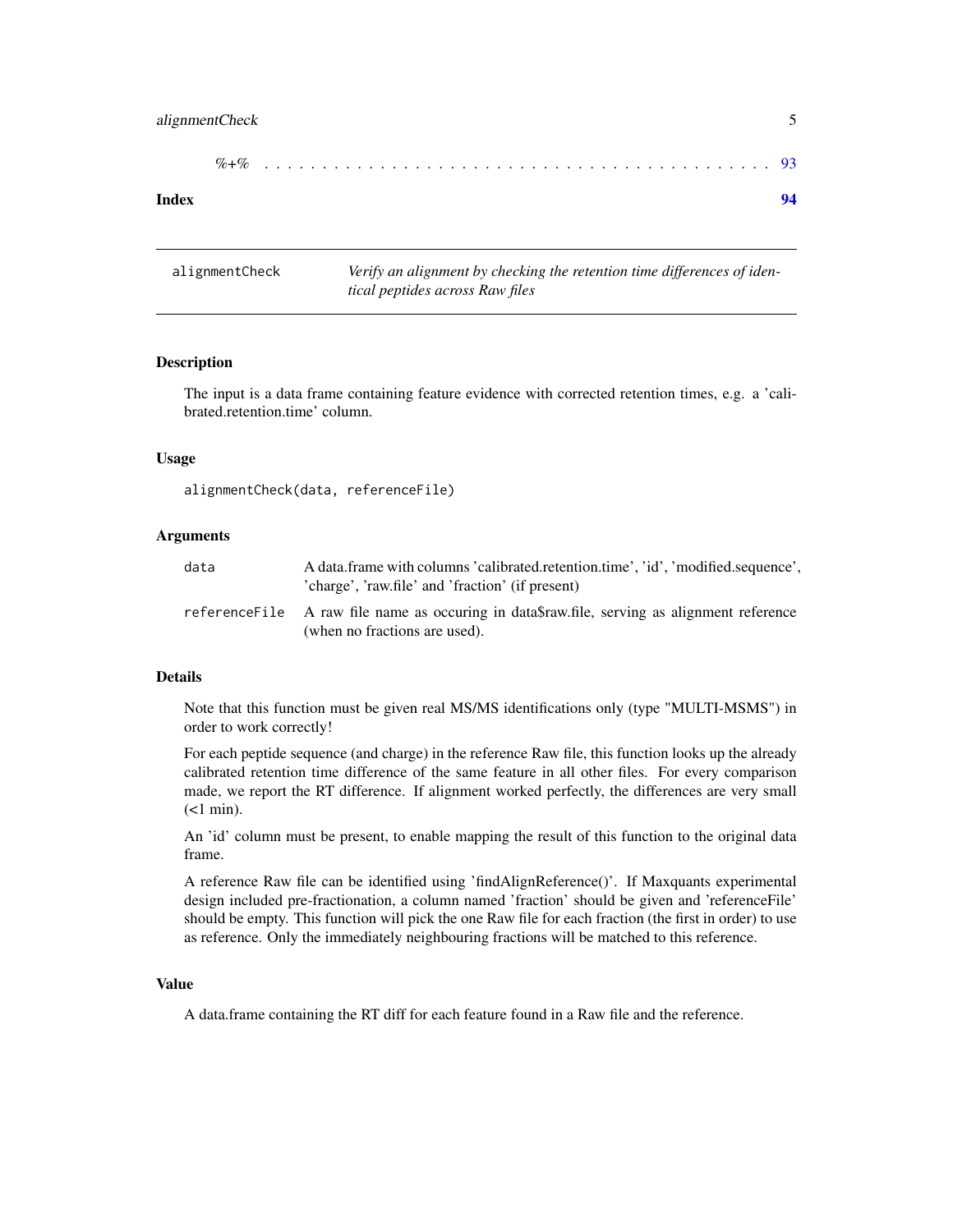<span id="page-5-0"></span>

The environment must exist, and its name must be given as string literal in 'env\_name'! The value of the variable 'v' will be stored under the name given in 'v\_name'. If 'v\_name' is not given, a variable name will be created by increasing an internal counter and using the its value padded with zeros as name (i.e., "0001", "0002" etc).

# Usage

appendEnv(env\_name, v, v\_name = NULL)

#### Arguments

| env name | String of the environment variable                                |
|----------|-------------------------------------------------------------------|
|          | Value to be inserted                                              |
| v name   | String used as variable name. Automatically generated if omitted. |

#### Value

Always TRUE

| assembleMZOC | Collects all ' $mzQC$ ' members from each entry in lst_qcMetrics and     |
|--------------|--------------------------------------------------------------------------|
|              | stores them in an overall $mzQC$ object, which can be written to disk or |
|              | augmented otherwise                                                      |

# Description

Collects all 'mzQC' members from each entry in lst\_qcMetrics and stores them in an overall mzQC object, which can be written to disk or augmented otherwise

#### Usage

```
assembleMZQC(lst_qcMetrics, raw_file_mapping)
```
# Arguments

| 1st_qcMetrics A list of qcMetric objects which have their mzQC member populated with "MzQCrun- |
|------------------------------------------------------------------------------------------------|
| Quality" and/or "MzQCsetQuality" objects                                                       |

raw\_file\_mapping

A data.frame with cols 'from', to' and maybe 'best.effort' (if shorting was unsuccessful), as e.g. obtained by a FilenameMapper\$raw\_file\_mapping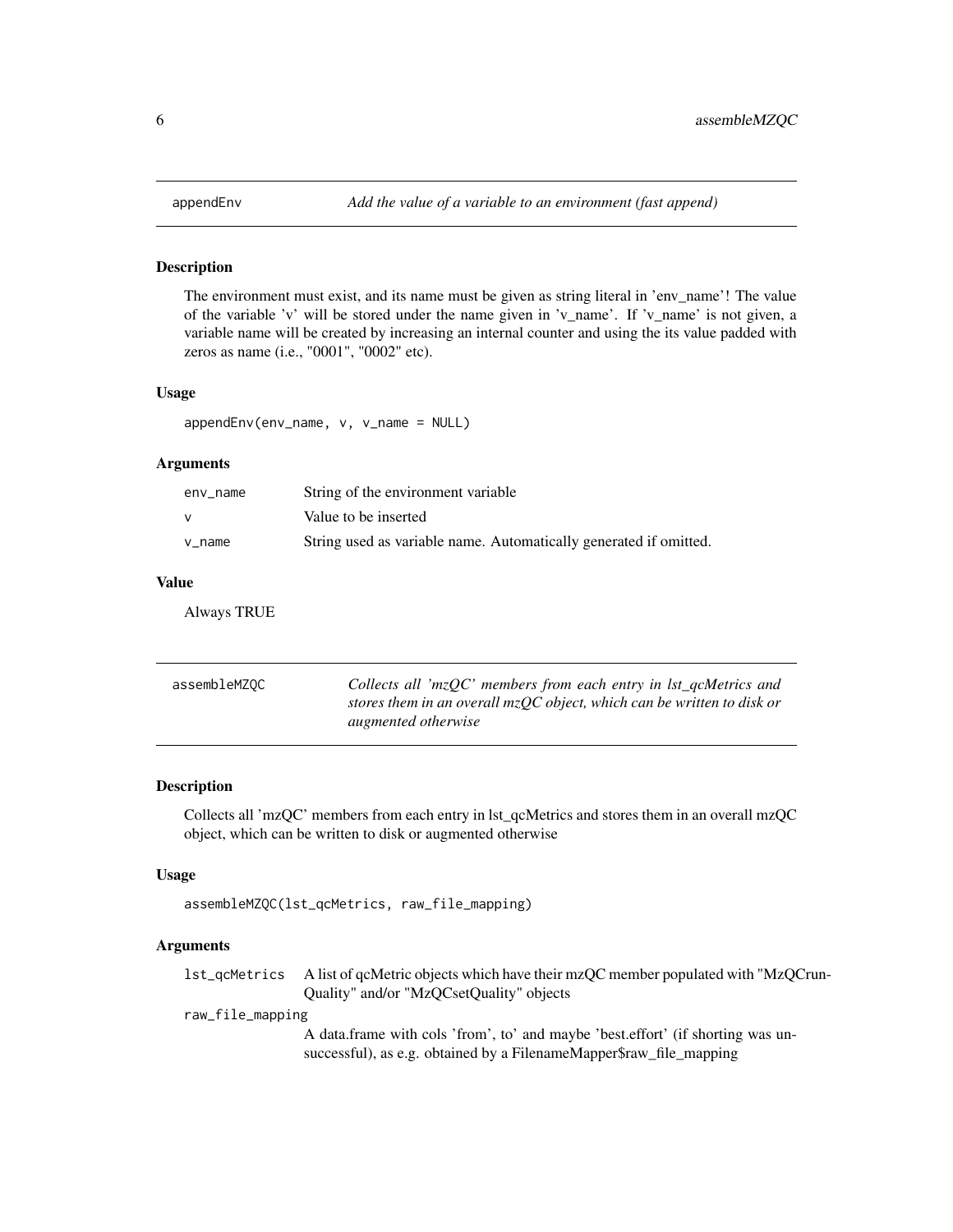# <span id="page-6-0"></span>assignBlocks 7

# Value

An MzQCmzQC object

assignBlocks *Assign set numbers to a vector of values.*

# Description

Each set has size set\_size (internally optimized using [correctSetSize](#page-10-1)), holding values from 'values'. This gives n such sets and the return value is just the set index for each value.

# Usage

```
assignBlocks(values, set_size = 5, sort_values = TRUE)
```
# Arguments

| values      | Vector of values                                  |
|-------------|---------------------------------------------------|
| set size    | Number of distinct values allowed in a set        |
| sort_values | Before assigning values to sets, sort the values? |

# Value

Vector (same length as input) with set numbers

# Examples

```
#library(PTXQC)
assignBlocks(c(1:11, 1), set_size = 3, sort_values = FALSE)
## --> 1 1 1 2 2 2 3 3 3 4 4 1
```

| boxplotCompare |  | Boxplots - one for each condition $(=column)$ in a data frame. |
|----------------|--|----------------------------------------------------------------|
|----------------|--|----------------------------------------------------------------|

# Description

Given a data.frame with two/three columns in long format (name, value, [contaminant]; in that order), each group (given from 1st column) is plotted as a bar. Contaminants (if given) are separated and plotted as yellow bars.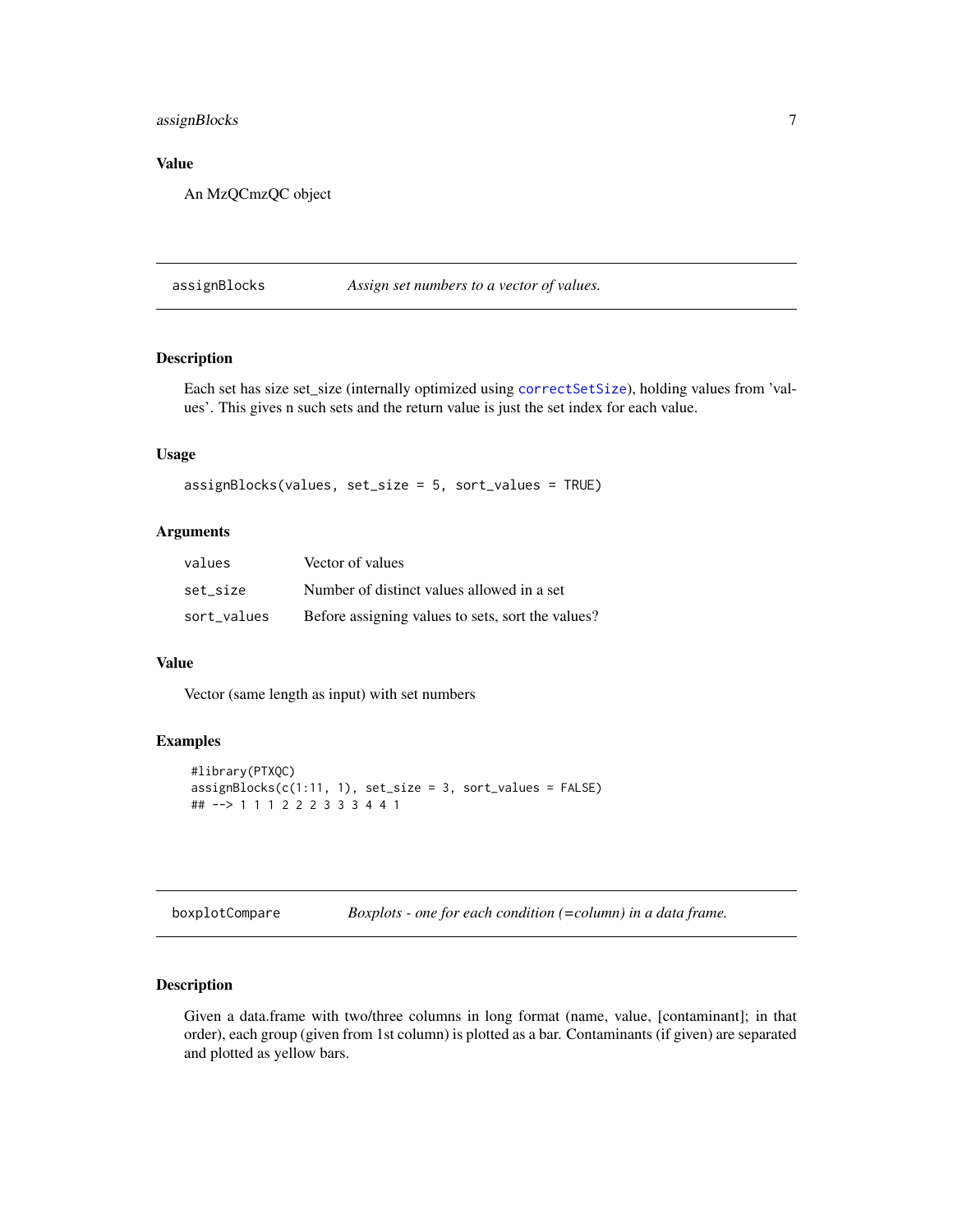# Usage

```
boxplotCompare(
  data,
  log2 = TRUE,ylab = "intensity",
  mainlab = ylab,
  sublab = \overline{''''},
  boxes_per_page = 30,
  abline = NA,
  coord_flip = TRUE,
  names = NA
)
```
# Arguments

| Data frame in long format with numerical expression data                                               |
|--------------------------------------------------------------------------------------------------------|
| Apply log2 to the data (yes/no)                                                                        |
| Label on Y-axis                                                                                        |
| Main title                                                                                             |
| Sub title                                                                                              |
| boxes_per_page Maximum number of boxplots per plot. Yields multiple plots if more groups are<br>given. |
| Draw a horizontal green line at the specified y-position (e.g. to indicate target<br>median values)    |
| Exchange Y and X-axis for better readability                                                           |
| An optional data.frame(long=, short=), giving a renaming scheme (long->short)<br>for the 'name' column |
|                                                                                                        |

# Details

Boxes are shaded: many NA or Inf lead to more transparency. Allows to easily spot sparse groups

# Value

List of ggplot objects

| brewer.pal.Safe | Return color brew palettes, but fail hard if number of requested colors |
|-----------------|-------------------------------------------------------------------------|
|                 | is larger than the palette is holding.                                  |

# Description

Internally calls 'brewer.pal(n, palette)', checking 'n' beforehand.

<span id="page-7-0"></span>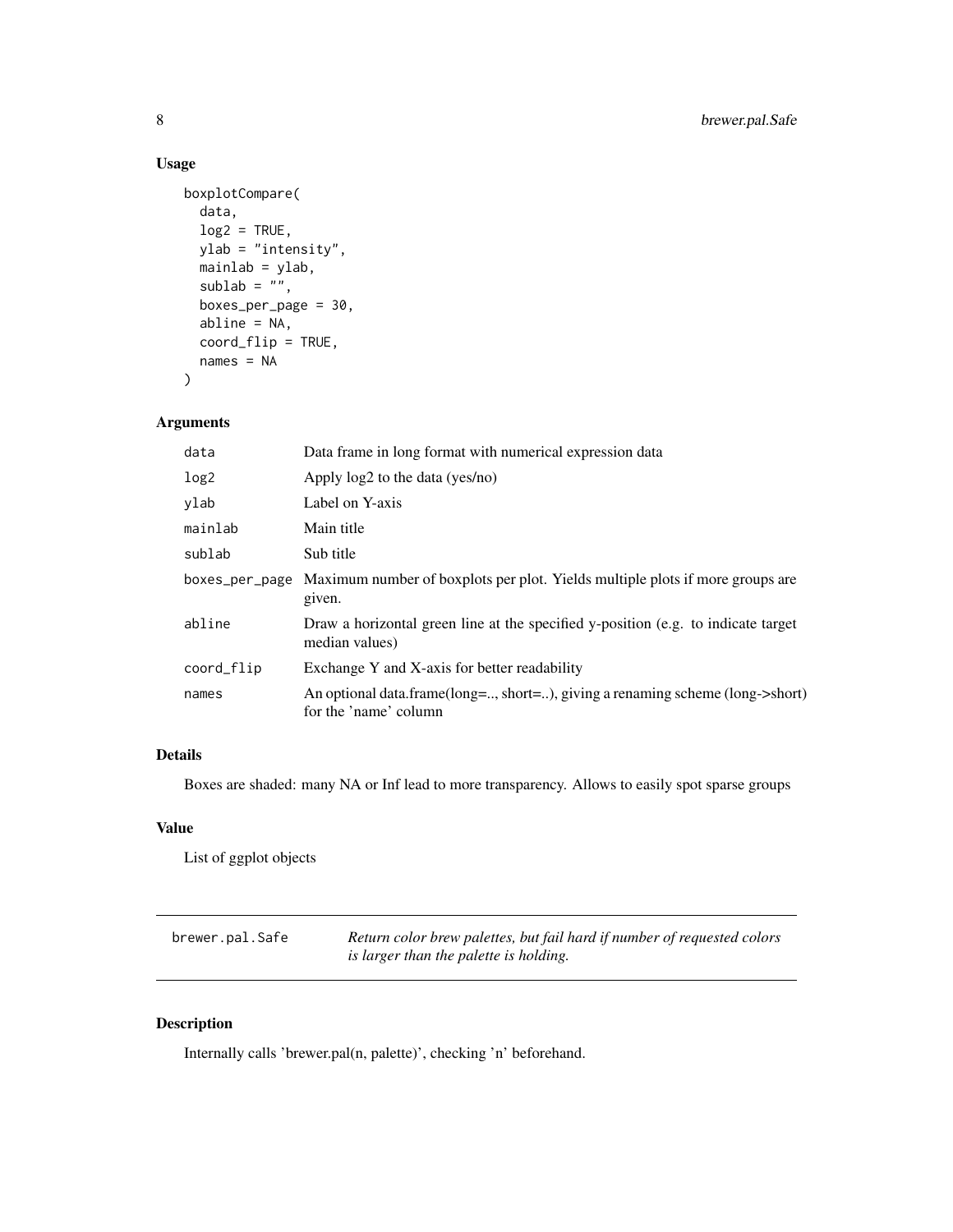#### <span id="page-8-0"></span> $b$ y X $\,$

# Usage

brewer.pal.Safe( $n = 3$ , palette = "Set1")

# Arguments

| n       | Number of colours             |  |  |
|---------|-------------------------------|--|--|
| palette | Name of palette (e.g. "set1") |  |  |

# Value

character vector of colors

<span id="page-8-1"></span>

| byX | Calls FUN on a subset of data in blocks of size 'subset_size' of unique |
|-----|-------------------------------------------------------------------------|
|     | <i>indices.</i>                                                         |

# Description

One subset consists of 'subset\_size' unique groups and thus of all rows which in 'data' which have any of these groups. The last subset might have less groups, if the number of unique groups is not dividable by subset\_size.

# Usage

```
byX(data, indices, subset_size = 5, FUN, sort_indices = TRUE, \dots)
```
# Arguments

| data         | Data.frame whose subsets to use on FUN                                   |
|--------------|--------------------------------------------------------------------------|
| indices      | Vector of group assignments, same length as nrow(data)                   |
| subset_size  | Number of groups to use in one subset                                    |
| <b>FUN</b>   | Function applied to subsets of data                                      |
| sort_indices | Sort groups (by their sorted character(!) names) before building subsets |
| $\cdots$     | More arguments to FUN                                                    |

# Details

FUN is applied on each subset.

# Value

list of function result (one entry for each subset)

# Examples

byX(data.frame(d=1:10), 1:10, 2, sum)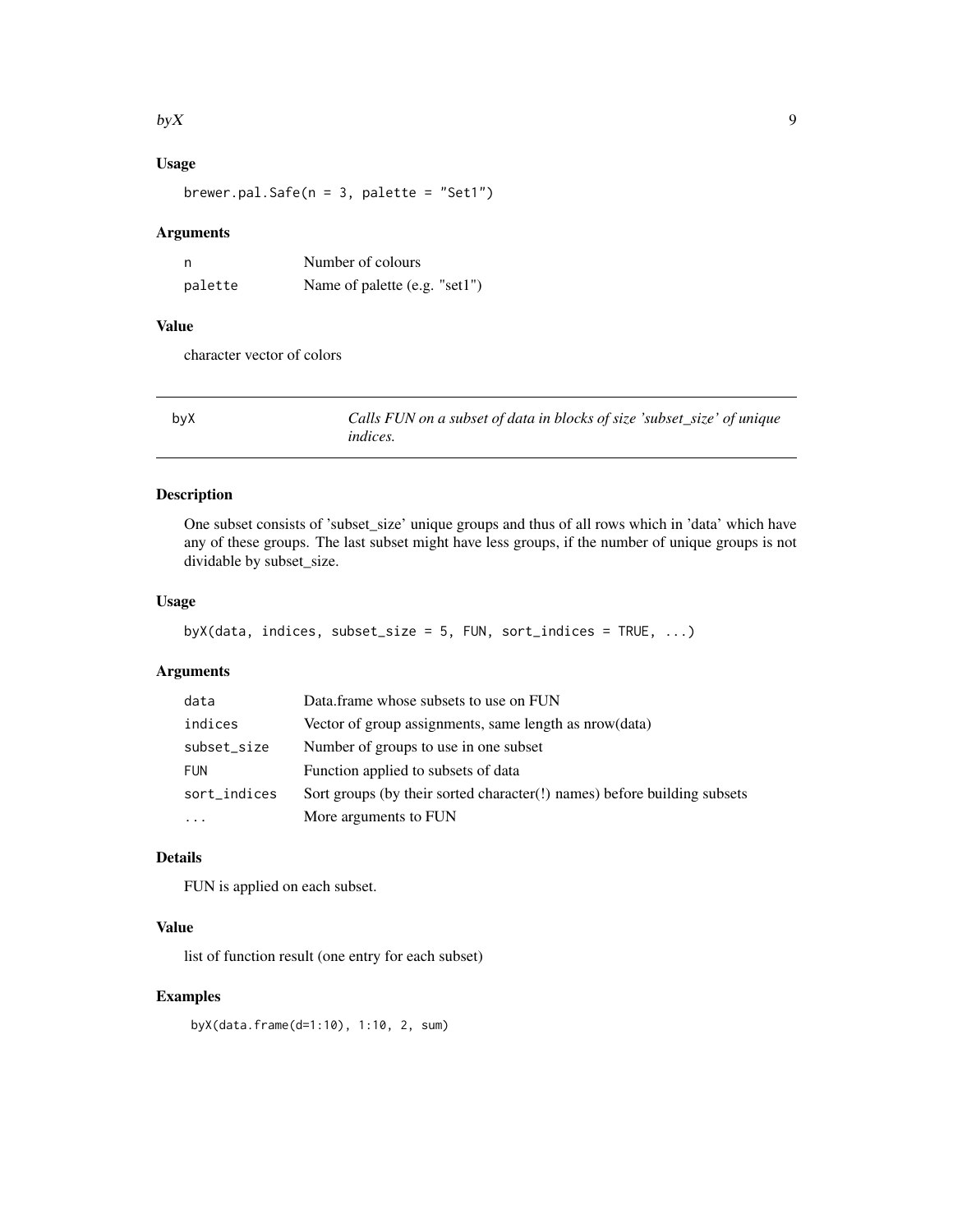<span id="page-9-0"></span>byXflex *Same as* [byX](#page-8-1)*, but with more flexible group size, to avoid that the last group has only a few entries (<50% of desired size).*

# Description

The 'subset\_size' param is internally optimized using [correctSetSize](#page-10-1) and then [byX](#page-8-1) is called.

#### Usage

byXflex(data, indices, subset\_size = 5, FUN, sort\_indices = TRUE, ...)

# Arguments

| data         | Data.frame whose subset to use on FUN                                                                  |
|--------------|--------------------------------------------------------------------------------------------------------|
| indices      | Vector of group assignments, same length as nrow(data)                                                 |
| subset_size  | Ideal number of groups to use in one subset $-$ this can be changed internally,<br>from $75\% - 150\%$ |
| <b>FUN</b>   | function Applied to subsets of data                                                                    |
| sort_indices | Groups are formed by their sorted character(!) names                                                   |
| $\cdots$     | More arguments to FUN                                                                                  |

# Value

list of function result (one entry for each subset)

# Examples

```
stopifnot(
 byXflex(data.frame(d=1:10), 1:10, 2, sum, sort_indices = FALSE) ==
  c(3, 7, 11, 15, 19)
)
```

| checkEnglishLocale | When MaxOuant is run with a wrong locale ( <i>i.e.</i> the decimal separator |  |  |
|--------------------|------------------------------------------------------------------------------|--|--|
|                    | is not a '', but a '', then MaxQuant results are plainly wrong and           |  |  |
|                    | broken. The can be detected by, e.g. checking for negative charge            |  |  |
|                    | annotation                                                                   |  |  |
|                    |                                                                              |  |  |

# Description

When MaxQuant is run with a wrong locale (i.e. the decimal separator is not a  $\cdot$ , but a  $\cdot$ ,), then MaxQuant results are plainly wrong and broken. The can be detected by, e.g. checking for negative charge annotation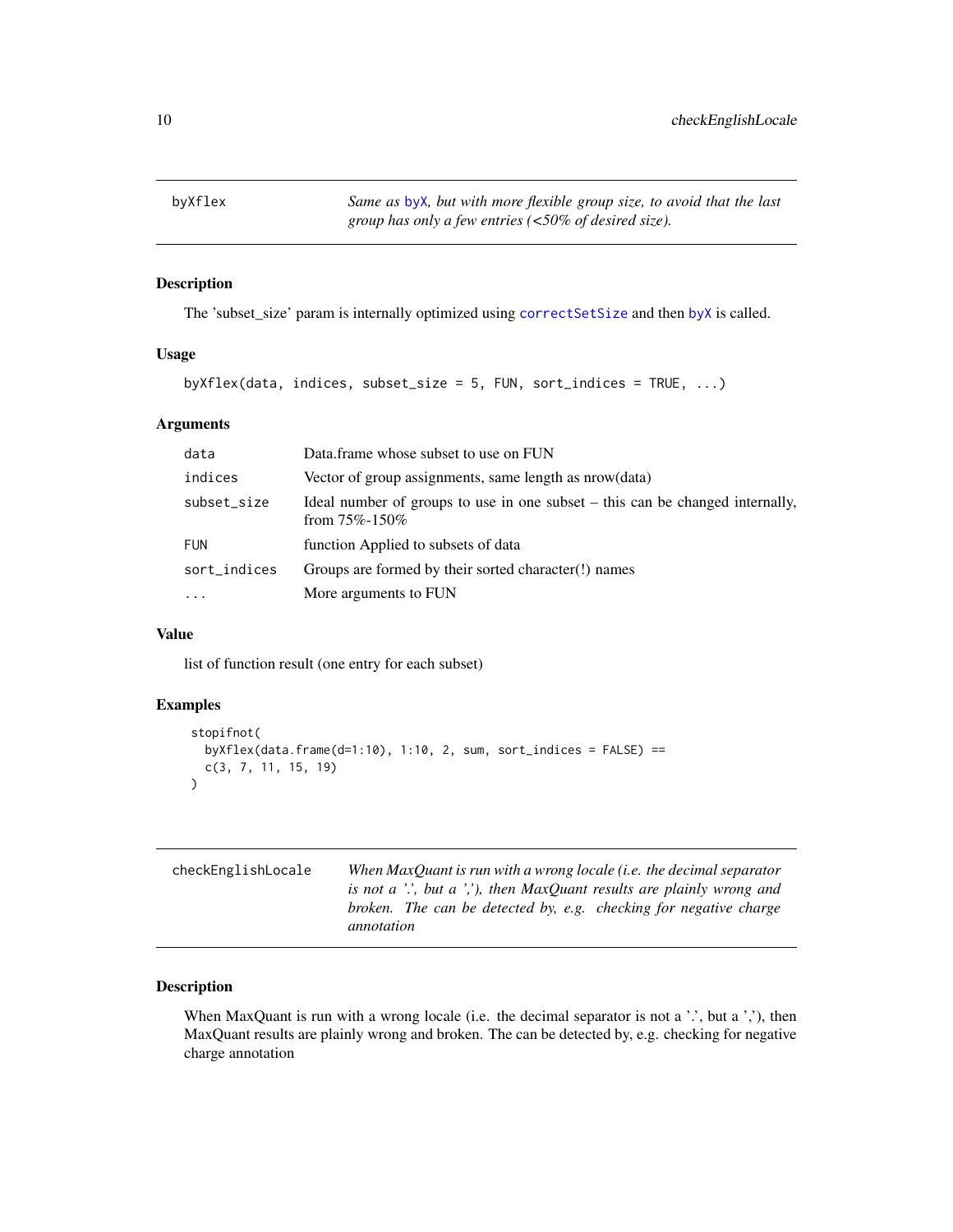#### <span id="page-10-0"></span>computeMatchRTFractions 11

#### Usage

checkEnglishLocale(df\_evd)

#### Arguments

df\_evd Evidence table from which we only need the 'charge' column

computeMatchRTFractions

*Combine several data structs into a final picture for segmentation incurred by 'Match-between-runs'.*

#### **Description**

qMBRSeg\_Dist\_inGroup might be empty if there are only singlets (transferred and genuine), but then the scores will be pretty boring as well (100

#### Usage

computeMatchRTFractions(qMBR, qMBRSeg\_Dist\_inGroup)

#### Arguments

qMBR A data.frame as computed by peakSegmentation() qMBRSeg\_Dist\_inGroup A data.frame as computed by inMatchWindow()

# Value

A data.frame which details the distribution of singlets and pairs (inRT and outRT) for each Raw file and genuine vs. all

<span id="page-10-1"></span>correctSetSize *Re-estimate a new set size to split a number of items into equally sized sets.*

#### Description

This is useful for plotting large datasets where multiple pages are needed. E.g. you know that you need 101 barplots, but you only want to fit about 25 per page. Naively one would now do five plots, with the last one only containing a single barplot. Using this function with correctSetSize(101, 25) would tell you to use 26 barplots per page, so you end up with four plots, all roughly equally filled. It also works the other extreme case, where your initial size is chosen slightly too high, e.g. Sets of size 5 for just 8 items is too much, because we can reduce the set size to 4 and still need two sets but now they are much more equally filled (correctSetSize $(8, 5) == 4$ ).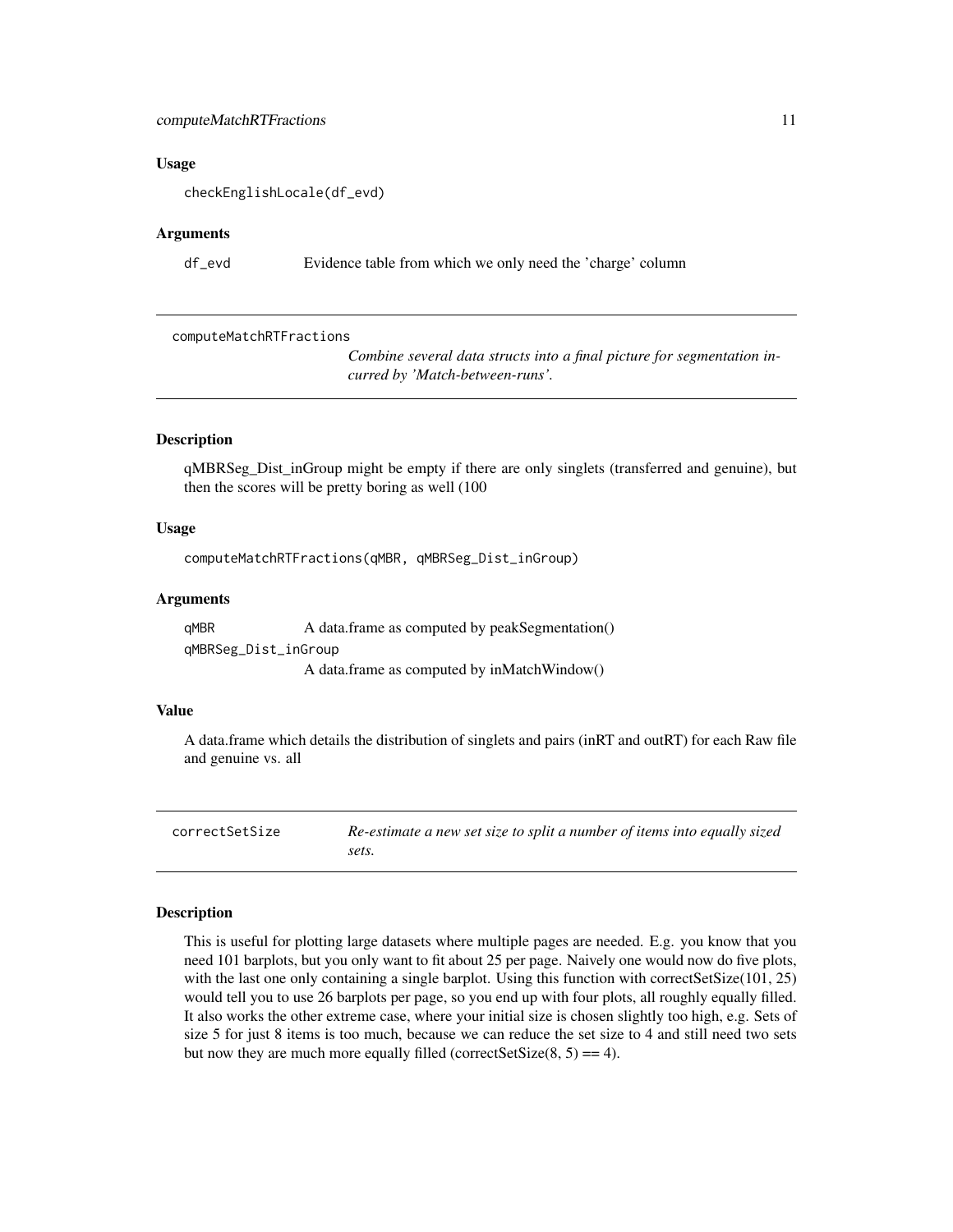# <span id="page-11-0"></span>12 createReport

#### Usage

```
correctSetSize(item_count, initial_set_size)
```
#### Arguments

item\_count Known number of items which need to assigned to sets initial\_set\_size Desired number of items a single set should hold

# Details

We allow for up to set sizes of 150% from default, to avoid the last set being sparse (we remove it and distribute to the other bins) 150 Once the number of sets is fixed, we distribute all items equally.

E.g. 6 items & initial\_set\_size=5, would result in 2 bins (5 items, 1 item), but we'd rather have one bin of 6 items or 8 items & initial\_set\_size=5, would result in 2 bins (5+3 items), since the last set is more than half full, but we'd rather have 4+4

#### Value

re-estimated set size which a set should hold in order to avoid underfilled sets

# Examples

```
stopifnot(
  correctSetSize(8, 5) == 4)
stopifnot(
  correctSetSize(101, 25) == 26\lambda
```
createReport *Create a quality control report (in PDF format).*

#### Description

This is the main function of the package and the only thing you need to call directly if you are just interested in getting a QC report.

#### Usage

```
createReport(
  txt_folder = NULL,
  mztab_file = NULL,
  yaml_obj = list(),
  report_filenames = NULL,
  enable_log = FALSE
)
```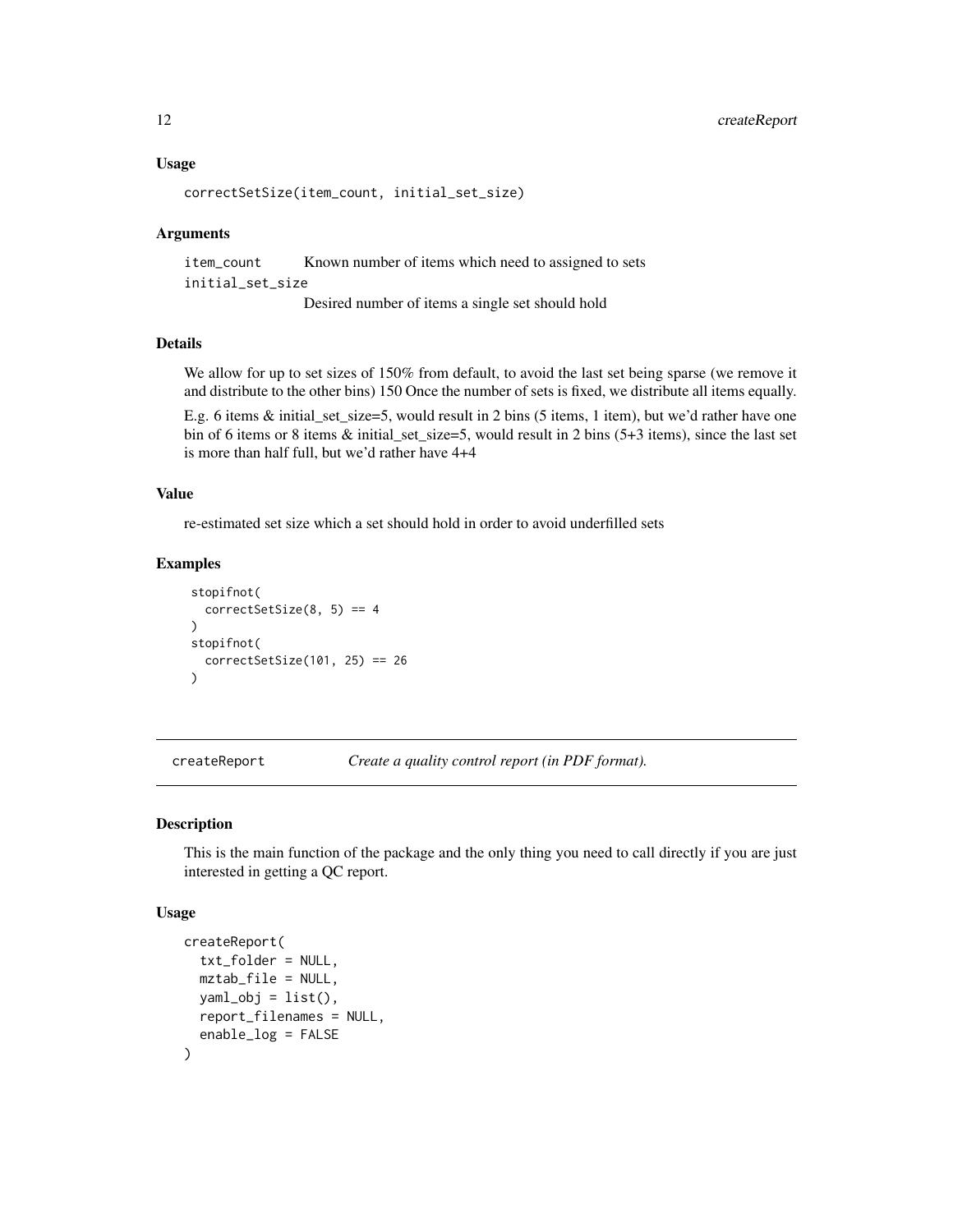#### <span id="page-12-0"></span> $\epsilon$ reateYaml 13

#### Arguments

| txt_folder       | Path to txt output folder of MaxQuant (e.g. "c:/data/Hek293/txt")                                                                                                                                                       |  |
|------------------|-------------------------------------------------------------------------------------------------------------------------------------------------------------------------------------------------------------------------|--|
| mztab_file       | Alternative to **txt_folder**, you can provide a single mzTab file which con-<br>tains PSM, PEP and PRT tables                                                                                                          |  |
| yaml_obj         | A nested list object with configuration parameters for the report. Useful to<br>switch off certain plots or skip entire sections.                                                                                       |  |
| report_filenames |                                                                                                                                                                                                                         |  |
|                  | Optional list with names (as generated by getReportFilenames). If not pro-<br>vided, will be created internally by calling getReportFilenames.                                                                          |  |
| enable_log       | If TRUE all console output (including warnings and errors) is logged to the<br>file given in **report_filenames\$log_file**. Note: warnings/errors can only be<br>shown in either the log **or** the console, not both! |  |

#### Details

You need to provide either a) the folder name of the 'txt' output, as generated by MaxQuant or an mzTab file or b) an mzTab file as generated by the OpenMS QualityControl TOPP tool (other mzTab files will probably not work)

Optionally, provide a YAML configuration object, which allows to (de)activate certain plots and holds other parameters. The yaml\_obj is complex and best obtained by running this function once using the default (empty list). A full YAML configuration object will be written in the 'txt' folder you provide and can be loaded using [yaml.load](#page-0-0).

The PDF and the config file will be stored in the given txt folder.

#### Value

List with named filename strings, e.g. \$yaml\_file, \$report\_file etc..

#### Note

You need write access to the txt/mzTab folder!

For updates, bug fixes and feedback please visit <https://github.com/cbielow/PTXQC>.

| createYaml | Creates a yaml file storing the parameters that are used for creating |
|------------|-----------------------------------------------------------------------|
|            | the PTXOC report and returns these parameters as well as a list of    |
|            | <i>available qc-Metrics objects.</i>                                  |

# **Description**

Valid parameters are: param\_useMQPAR, add\_fs\_col, id\_rate\_bad, id\_rate\_great , pg\_ratioLabIncThresh , param\_PG\_intThresh, param\_EV\_protThresh , param\_EV\_intThresh, param\_EV\_pepThresh , yaml\_contaminants, param\_EV\_MatchingTolerance, param\_evd\_mbr , param\_EV\_PrecursorTolPPM, param\_EV\_PrecursorOutOfCalSD , param\_EV\_PrecursorTolPPMmainSearch, param\_MSMSScans\_ionInjThresh, param\_OutputFormats and param\_PageNumbers

Please provide them as a list() of this format: list\$parameter\_name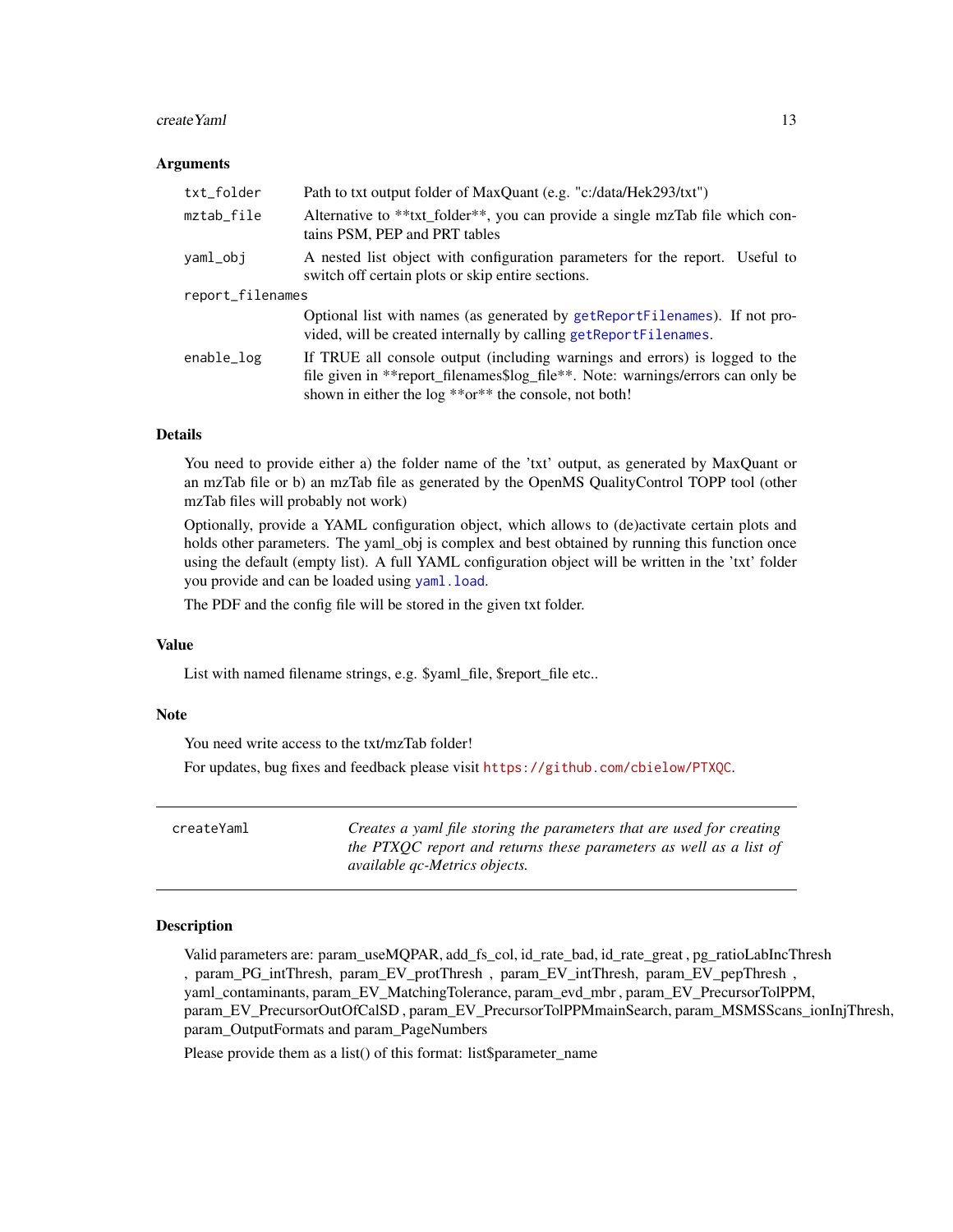# Usage

```
createYaml(
 yc,
 param = list(),DEBUG_PTXQC = FALSE,
 txt_files = NULL,
 metrics = NULL
)
```
# Arguments

| уc          | A yaml class object created by YAMLClass\$new()                                                   |
|-------------|---------------------------------------------------------------------------------------------------|
| param       | list of parameters sorted by names; if empty, will be populated with defaults                     |
| DEBUG_PTXQC | print some debugging information; default FALSE                                                   |
| txt_files   | list of paths to MaxQuant files; if NULL, it is assumed that the parameters are<br>for mzTab-mode |
| metrics     | list of metric names that should be plotted; if NULL, will be populated with<br>defaults          |

# Value

list of parameters used for creating the report and list of qc-Metrics objects

CV *Coefficient of variation (CV)*

# Description

```
Computes sd(x) / mean(x)
```
# Usage

 $CV(x)$ 

# Arguments

x Vector of numeric values

#### Value

CV

<span id="page-13-0"></span>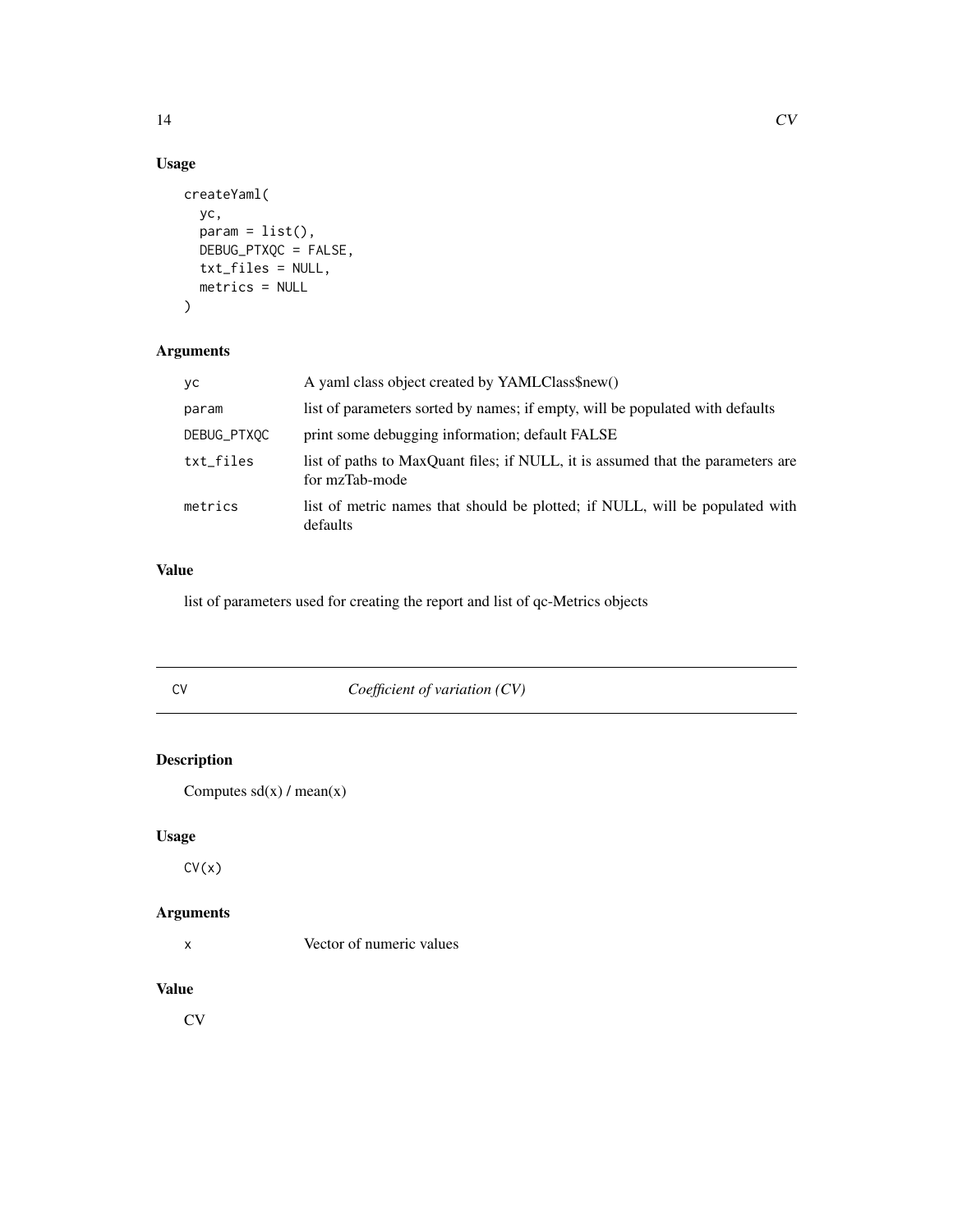<span id="page-14-0"></span>CVDictionarySingleton *Define a Singleton class which can hold a CV dictionary (so we do not have to load the .obo files over and over again)*

#### Description

Define a Singleton class which can hold a CV dictionary (so we do not have to load the .obo files over and over again)

Define a Singleton class which can hold a CV dictionary (so we do not have to load the .obo files over and over again)

#### Super class

[R6P::Singleton](#page-0-0) -> CVDictionarySingleton

# Public fields

data Stores the data of the singleton. Set the data once before using the singleton all over the place

# Methods

#### Public methods:

• [CVDictionarySingleton\\$clone\(\)](#page-14-1)

<span id="page-14-1"></span>Method clone(): The objects of this class are cloneable with this method.

*Usage:* CVDictionarySingleton\$clone(deep = FALSE) *Arguments:* deep Whether to make a deep clone.

darken *Make a color (given as name or in RGB) darker by factor x = [0 = black, 1=unchanged]*

# **Description**

Make a color (given as name or in RGB) darker by factor  $x = [0 = black, 1 = unchanged]$ 

# Usage

 $darken(color, factor = 0.8)$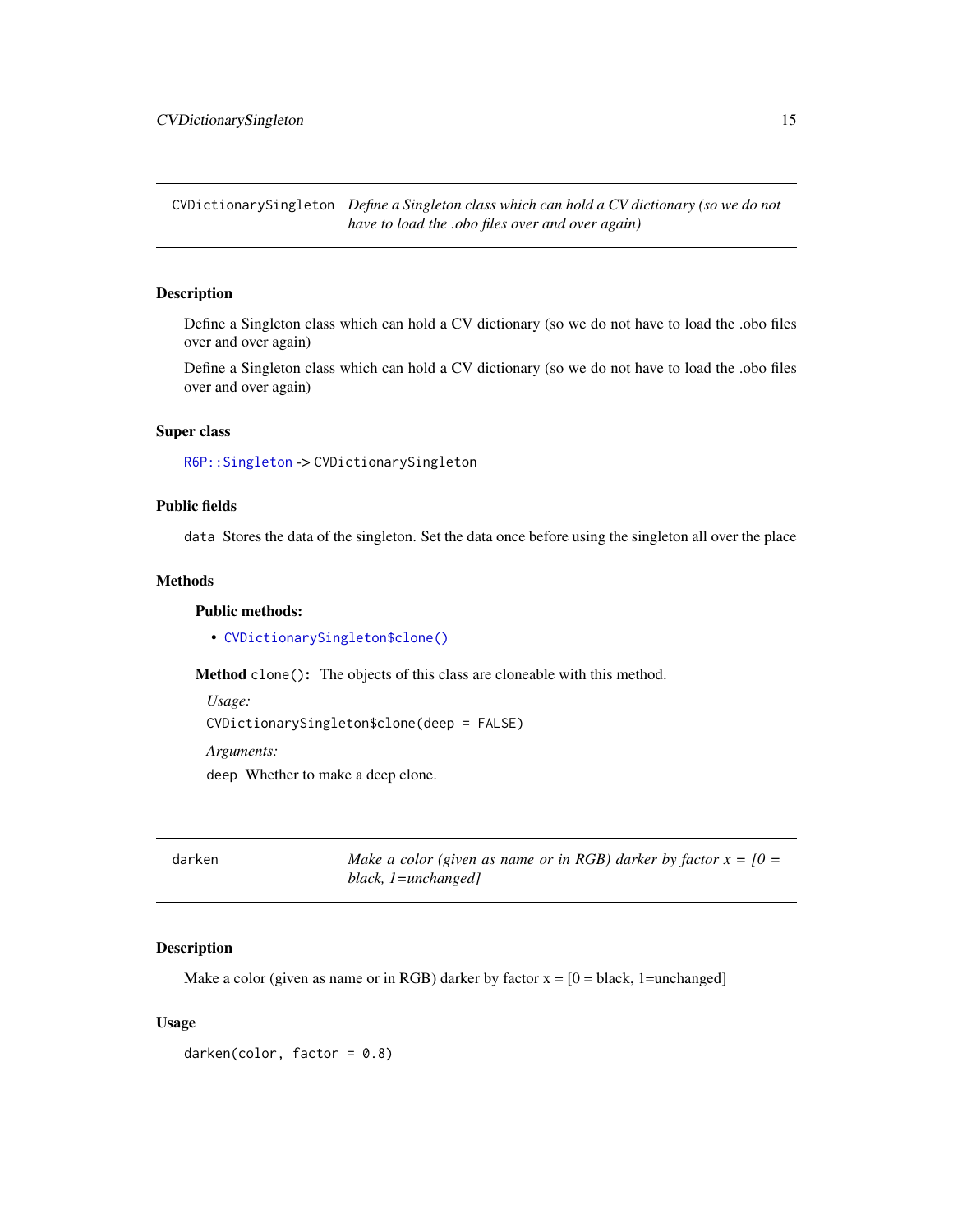# Arguments

| color  | A color as understood by col2rgb                 |
|--------|--------------------------------------------------|
| factor | Between 0 (make black) and 1 (leave color as is) |

# Value

darkened color

| . .<br>×<br>۰, | I<br>× |
|----------------|--------|
|----------------|--------|

Replace 0 with NA in a vector

# Description

Replace 0 with NA in a vector

#### Usage

del0(x)

# Arguments

x A numeric vector

#### Value

Vector of same size as 'x', with 0's replaced by NA

delLCP *Removes the longest common prefix (LCP) from a vector of strings.*

# Description

You should provide only unique strings (to increase speed). If only a single string is given, the empty string will be returned unless minOutputLength is set.

#### Usage

delLCP(x, min\_out\_length = 0, add\_dots = FALSE)

# Arguments

| X        | Vector of strings with common prefix                                                                                                                                                            |
|----------|-------------------------------------------------------------------------------------------------------------------------------------------------------------------------------------------------|
|          | min_out_length Minimal length of the shortest element of x after LCP removal [default: 0, i.e.<br>empty string is allowed. If the output would be shorter, the last part of the LCP<br>is kept. |
| add dots | Prepend output with '' if shortening was done.                                                                                                                                                  |

<span id="page-15-0"></span>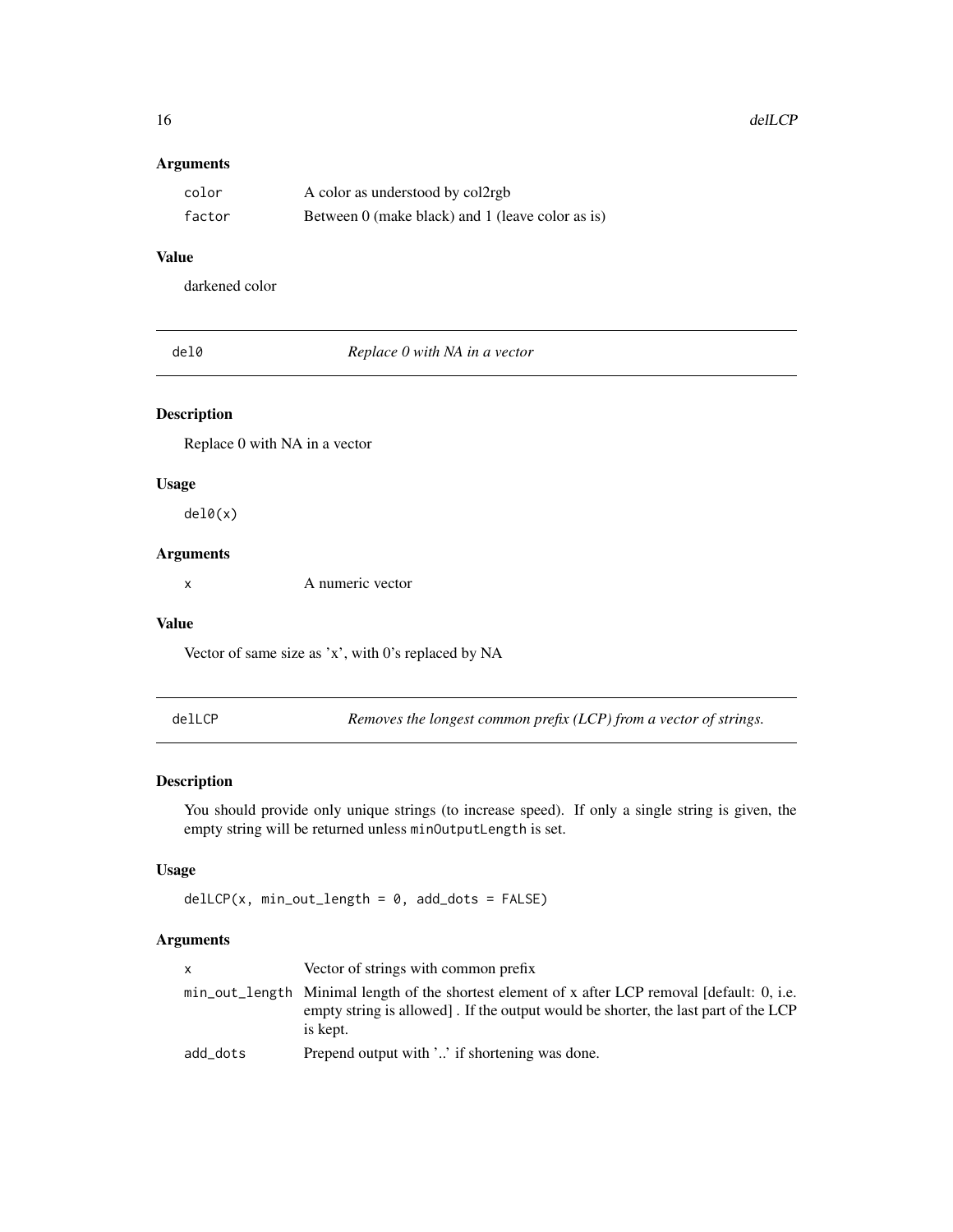#### <span id="page-16-0"></span>delLCS and the state of the state of the state of the state of the state of the state of the state of the state of the state of the state of the state of the state of the state of the state of the state of the state of the

# Value

Shortened vector of strings

# Examples

```
delLCP(c("TK12345_H1"), min_out_length=0)
## ""
delLCP(c("TK12345_H1"), min_out_length=4)
## "5_H1"
delLCP(c("TK12345_H1"), min_out_length=4, add_dots = TRUE)
## "..5_H1"
delLCP(c("TK12345_H1", "TK12345_H2"), min_out_length=4)
## "5_H1" "5_H2"
delLCP(c("TK12345_H1", "TK12345_H2"), min_out_length=4, add_dots = TRUE)
## "..5_H1" "..5_H2"
delLCP(c("TK12345_H1", "TK12345_H2"), min_out_length=8)
## "12345_H1", "12345_H2"
delLCP(c("TK12345_H1", "TK12345_H2"), min_out_length=8, add_dots = TRUE)
## "TK12345_H1", "TK12345_H2" (unchanged, since '..' would add another two)
delLCP(c("TK12345_H1", "TK12345_H2"), min_out_length=60)
## "TK12345_H1", "TK12345_H2" (unchanged)
delLCP(c("TK12345_H1", "TK12345_H2"), min_out_length=60, add_dots = TRUE)
## "TK12345_H1", "TK12345_H2" (unchanged)
```
delLCS *Removes the longest common suffix (LCS) from a vector of strings.*

#### Description

Removes the longest common suffix (LCS) from a vector of strings.

#### Usage

delLCS(x)

#### Arguments

x Vector of strings with common suffix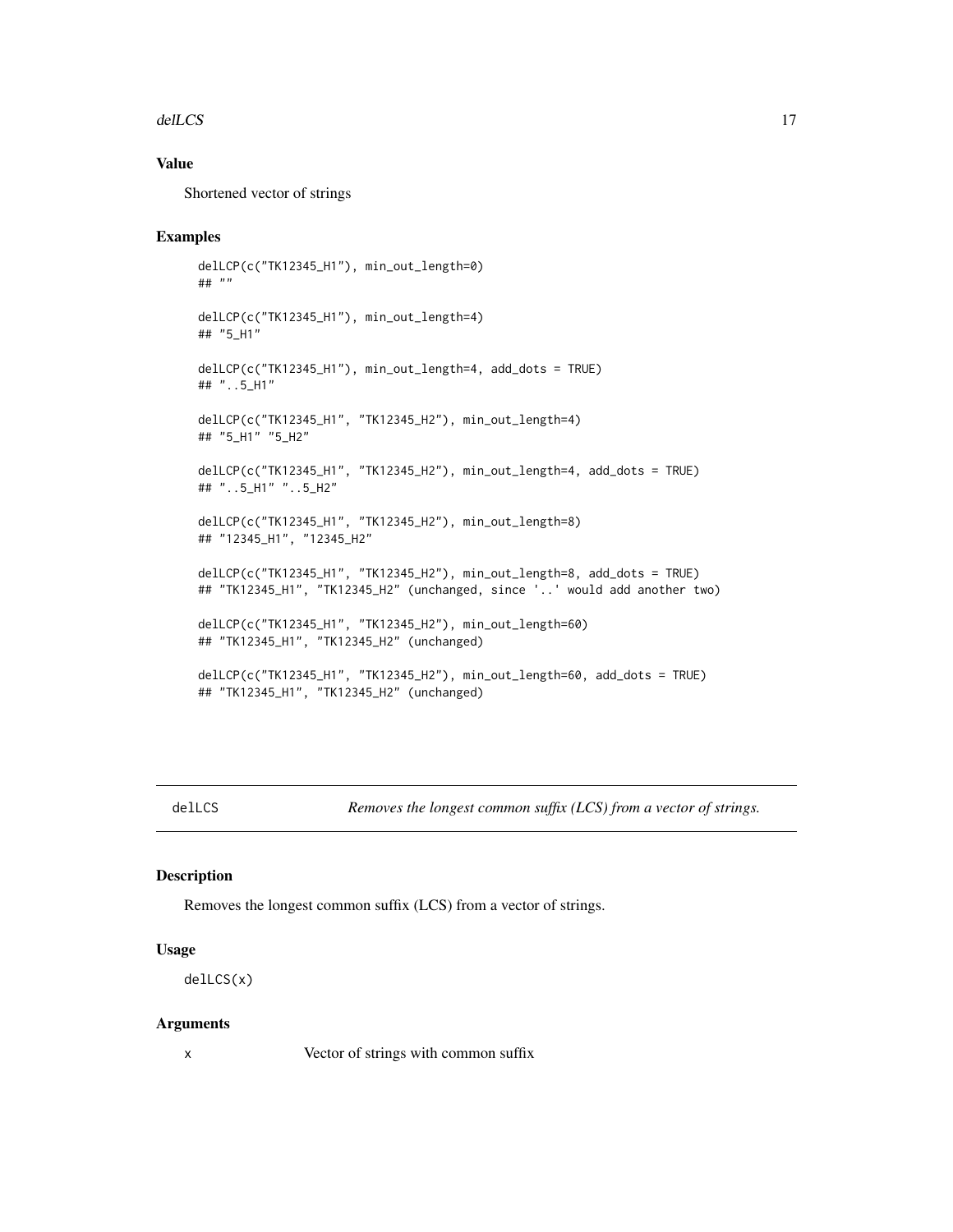# <span id="page-17-0"></span>Value

Shortened vector of strings

#### Examples

```
delLCS(c("TK12345_H1")) ## ""
delLCS(c("TK12345_H1", "TK12345_H2")) ## "TK12345_H1" "TK12345_H2"
delLCS(c("TK12345_H1", "TK12!45_H1")) ## "TK123" "TK12!"
```
FilenameMapper-class *Make sure to call \$readMappingFile(some\_file) if you want to support a user-defined file mapping. Otherwise, calls to \$getShortNames() will create/augment the mapping for filenames.*

#### Description

Make sure to call \$readMappingFile(some\_file) if you want to support a user-defined file mapping. Otherwise, calls to \$getShortNames() will create/augment the mapping for filenames.

#### Fields

- raw\_file\_mapping Data.frame with columns 'from', 'to' and maybe 'best.effort' (if shorting was unsuccessful)
- mapping.creation how the current mapping was obtained (user or auto)
- external.mapping.file Filename of user-defined mapping file; only defined if readMapping-File() was called

#### Methods

getShortNamesStatic(raw.files, max\_len, fallbackStartNr = 1) Static method: Shorten a set of Raw file names and return a data frame with the mappings. Mapping will have: \$from, \$to and optionally \$best.effort (if shorting was unsuccessful and numbers had to be used)

- raw.files Vector of Raw files.
- max len Maximal length of shortening results, before resorting to canonical names (file)  $1,...)$ .
- fallbackStartNr Starting index for canonical names.

Return Value: data.frame with mapping.

# Examples

```
a = FilenameMapper$new()
a$readMappingFile('filenamemapping.txt')
```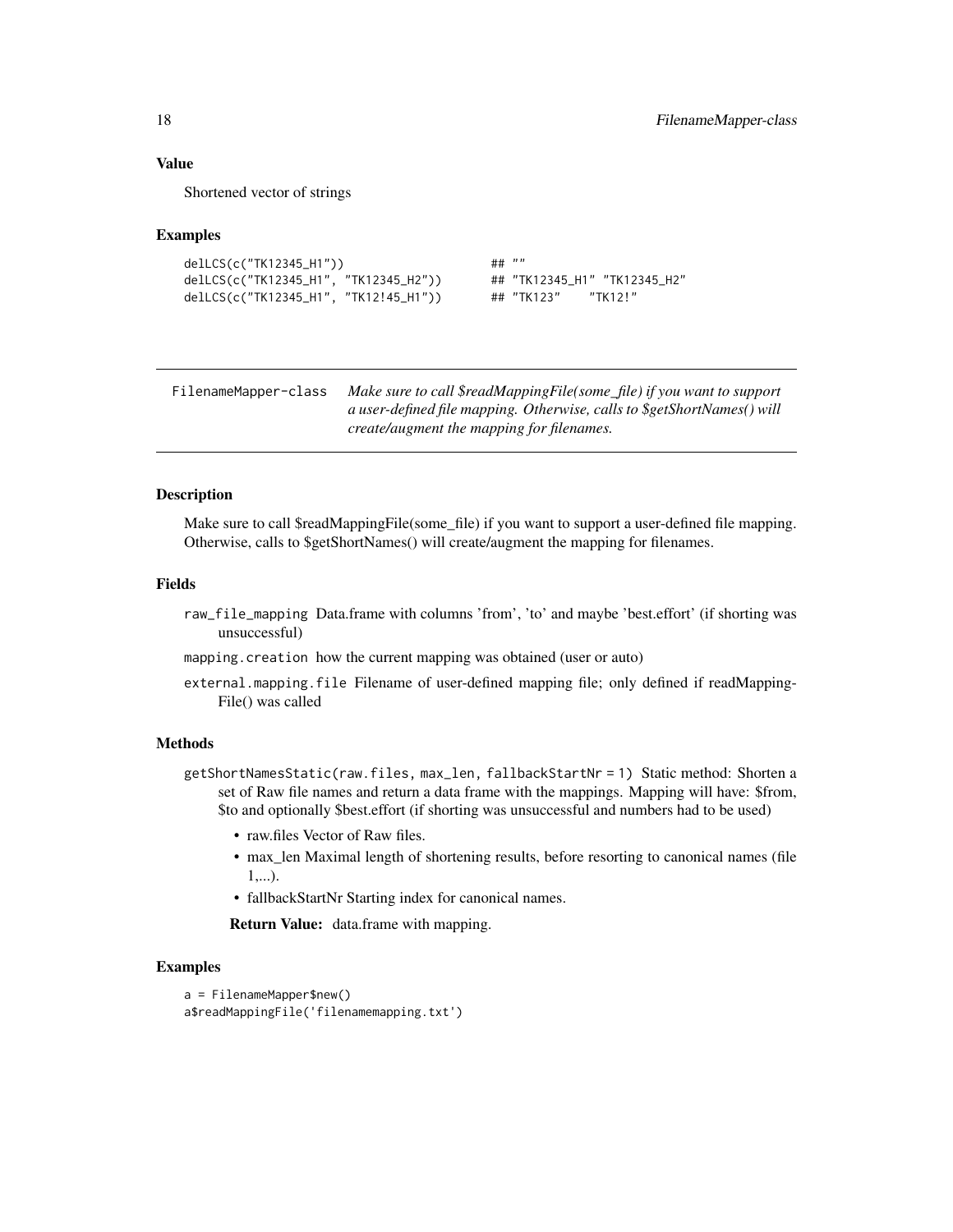<span id="page-18-0"></span>findAlignReference *Return list of raw file names which were reported by MaxQuant as reference point for alignment.*

#### Description

There is only one reference point which has '0' in 'retention.time.calibration' column in evidence.txt as corrected RT. This is true for most MaxQuant versions and also true for fractions. However, some evidence.txt files show 0.03 as an averaged minimum per Raw file. We use the raw.file with the smallest average as reference.

#### Usage

findAlignReference(data)

#### Arguments

data The data.frame with columns 'retention.time.calibration' and 'raw.file'

#### Details

Note that MaxQuant uses a guide tree to align the Raw files, so the order of files does not influence the alignment. But the first file will always be used as reference point when reporting delta-RTs. And this file is also used by PTXQC as reference file vs all other files to find the real calibration function (see alignmentCheck()).

This function might return multiple raw file names (if MQ decides to change its mind at some point in the future). In this case the result should be treated with caution or (better) regarded as failure.

#### Value

List of reference raw files (usually just one)

| fixCalibration | Detect (and fix) MaxQuant mass recalibration columns, since they |  |
|----------------|------------------------------------------------------------------|--|
|                | sometimes report wrong values.                                   |  |

#### Description

Returns a list of items for both diagnostics and possibly a fixed evidence data.frame. Also two strings with messages are returned, which can serve as user message for pre and post calibration status.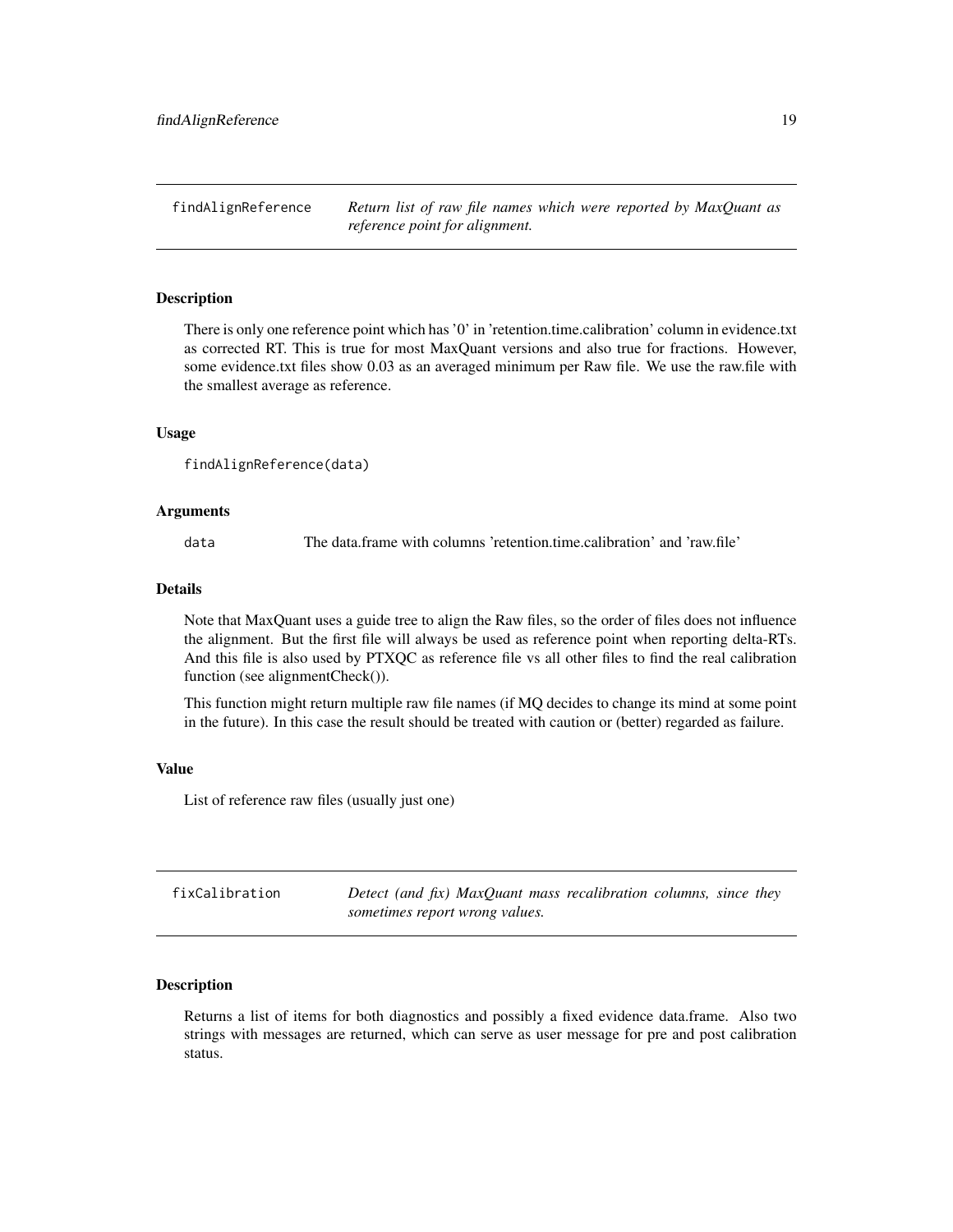# Usage

```
fixCalibration(
  df_evd,
  df_idrate = NULL,
  tolerance_sd_PCoutOfCal = 2,
  low_id_rate = 1)
```
# Arguments

| df_evd                  | Evidence data.frame with columns ()                                                                                            |
|-------------------------|--------------------------------------------------------------------------------------------------------------------------------|
| df_idrate               | Data.frame from summary.txt, giving ID rates for each raw file (cols: "ms.ms.identified",<br>"fc.raw.file"). Can also be NULL. |
| tolerance_sd_PCoutOfCal |                                                                                                                                |
|                         | Maximal standard deviation allowed before considered 'failed'                                                                  |
| low_id_rate             | Minimum ID rate in Percent before a Raw file is considered 'failed'                                                            |

# Value

list of data (stats, affected\_raw\_files, df\_evd, recal\_message, recal\_message\_post)

| flattenList | Flatten lists of lists with irregular depths to just a list of items, <i>i.e.</i> a |
|-------------|-------------------------------------------------------------------------------------|
|             | list of the leaves (if you consider the input as a tree).                           |

# Description

Flatten lists of lists with irregular depths to just a list of items, i.e. a list of the leaves (if you consider the input as a tree).

# Usage

```
flattenList(x)
```
# Arguments

x List of 'stuff' (could be lists or items or a mix)

# Value

A flat list

<span id="page-19-0"></span>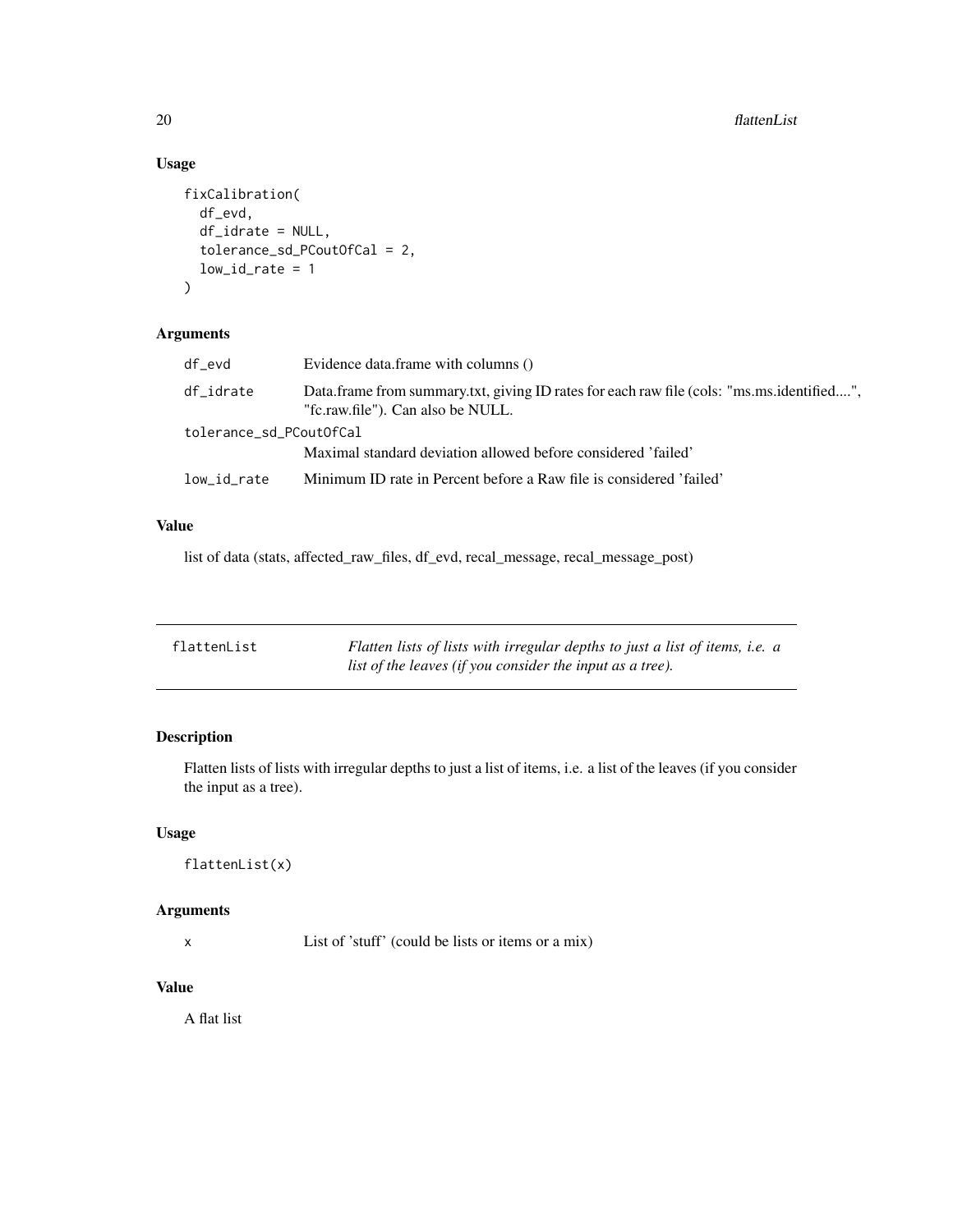<span id="page-20-0"></span>

The plain-R representation of your mzQC objects must be wrapped in an outer list, if your mzQC object representation is already a list because upon detecting lists, this function will call 'class\$fromData(element)' for every element.

#### Usage

fromDatatoMzQC(mzqc\_class, data)

# Arguments

| mzqc_class | Prototype of the class to convert 'data' into                           |
|------------|-------------------------------------------------------------------------|
| data       | A datastructure of R lists/arrays as obtained by 'jsonlite::fromJSON()' |

# Examples

```
data = MzQCcvParameter$new("acc", "myName", "value")
data_recovered = fromDatatoMzQC(MzQCcvParameter, list(jsonlite::fromJSON(jsonlite::toJSON(data))))
data_recovered
```
getAbundanceClass *Assign a relative abundance class to a set of (log10) abundance values*

# Description

Abundances (should be logged already) are grouped into different levels, starting from the smallest values ("low") to the highest values ("high"). Intermediate abundances are either assigned as "mid", or "low-mid". If the range is too large, only "low" and "high" are assigned, the intermediate values are just numbers.

#### Usage

getAbundanceClass(x)

#### Arguments

x Vector of numeric values (in log10)

#### Details

Example: getAbundanceClass(c(12.4, 17.1, 14.9, 12.3))  $\#+$   $\Rightarrow$  factor(c("low", "high", "mid", "low"))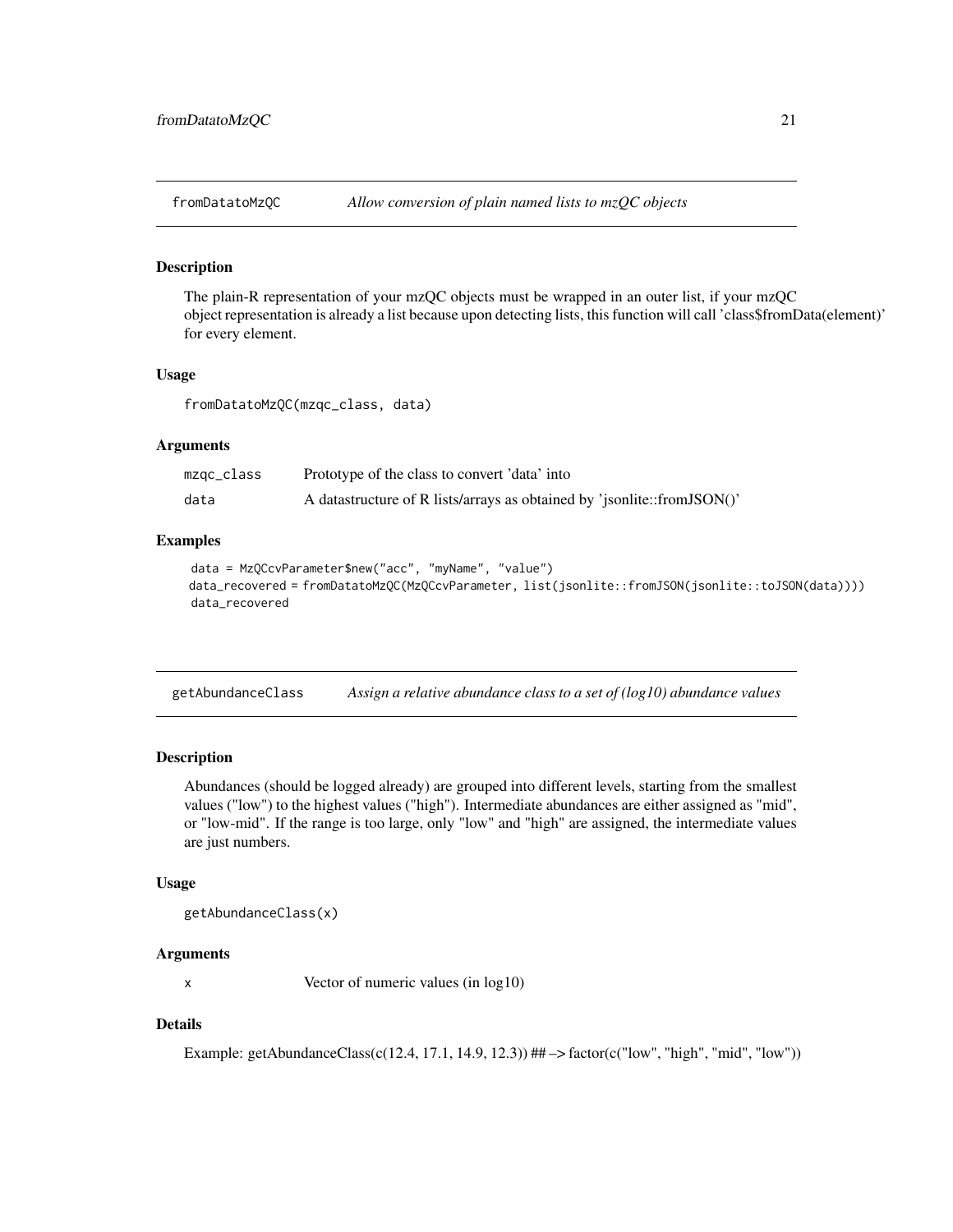# <span id="page-21-0"></span>Value

Vector of factors corresponding to input with abundance class names (e.g. low, high)

| getCVDictionary |  |  |                                                       | Parse the content of 'qc-cv.obo' and 'psi-ms.obo' from the |  |
|-----------------|--|--|-------------------------------------------------------|------------------------------------------------------------|--|
|                 |  |  | 'PTXQC/cv/' folder and return their union as ontology |                                                            |  |

# Description

Parse the content of 'qc-cv.obo' and 'psi-ms.obo' from the 'PTXQC/cv/' folder and return their union as ontology

# Usage

```
getCVDictionary()
```
# Value

a list with 'id', 'name', 'def', 'parents', 'children' which contains the CV entries

| getCVTemplate | Fills a MzOCcvParameter object with id(accession) and name. The |  |
|---------------|-----------------------------------------------------------------|--|
|               | value (if any) needs to be set afterwards.                      |  |

# Description

Fills a MzQCcvParameter object with id(accession) and name. The value (if any) needs to be set afterwards.

# Usage

```
getCVTemplate(accession, mzcv_dict = CVDictionarySingleton$new()$data)
```
# Arguments

| accession | The ID $( = \frac{1}{2}$ accession) of the term in the CV                   |
|-----------|-----------------------------------------------------------------------------|
| mzcv dict | A CV dictionary, as obtained by getCVDictionary(); defaults to a singleton, |
|           | which needs to be filled manually beforehand                                |

# Value

An instance of MzQCcvParameter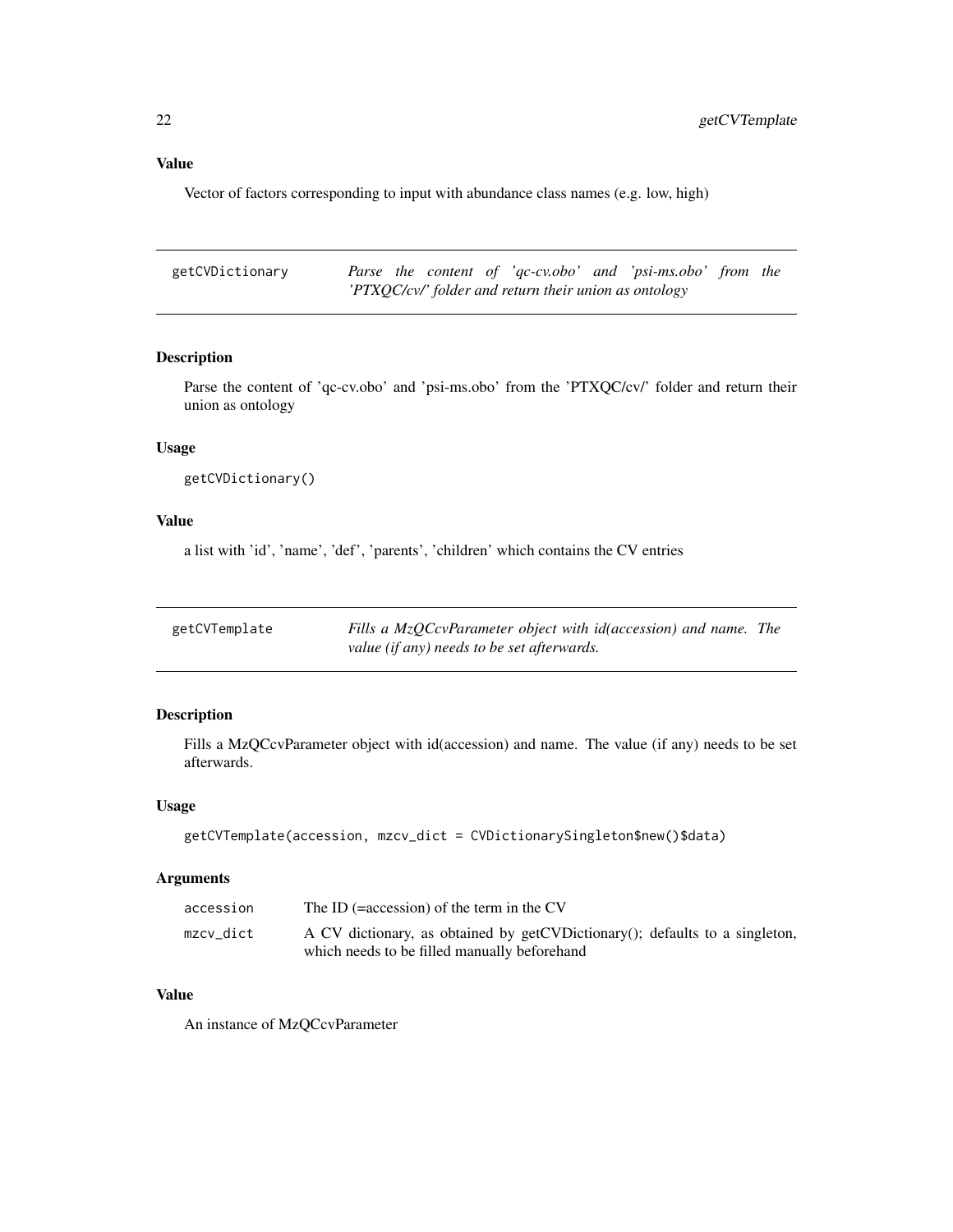<span id="page-22-0"></span>

Estimate the empirical density and return it

# Usage

getECDF(samples, y\_eval = (1:100)/100)

#### Arguments

| samples | Vector of input values (samples from the distribution)               |
|---------|----------------------------------------------------------------------|
| y_eval  | Vector of points where CDF is evaluated (each percentile by default) |

# Value

Data.frame with columns 'x', 'y'

# Examples

plot(getECDF(rnorm(1e4)))

getFragmentErrors *Extract fragment mass deviation errors from a data.frame from msms.txt*

# Description

Given a data.frame as obtainable from a msms.txt with - a 'mass.analyzer' column which contains only a single value for the whole column - a 'mass.deviations..da.' and (if available) 'mass.deviations..ppm.' - a 'masses' column (only required if 'mass.deviations..ppm.' is unavailable and the mass.analyzer indicates hig-res data)

# Usage

```
getFragmentErrors(x, recurse = 0)
```
#### Arguments

|         | Data frame in long format with numerical expression data |
|---------|----------------------------------------------------------|
| recurse | Internal usage only. Leave at 0 when calling.            |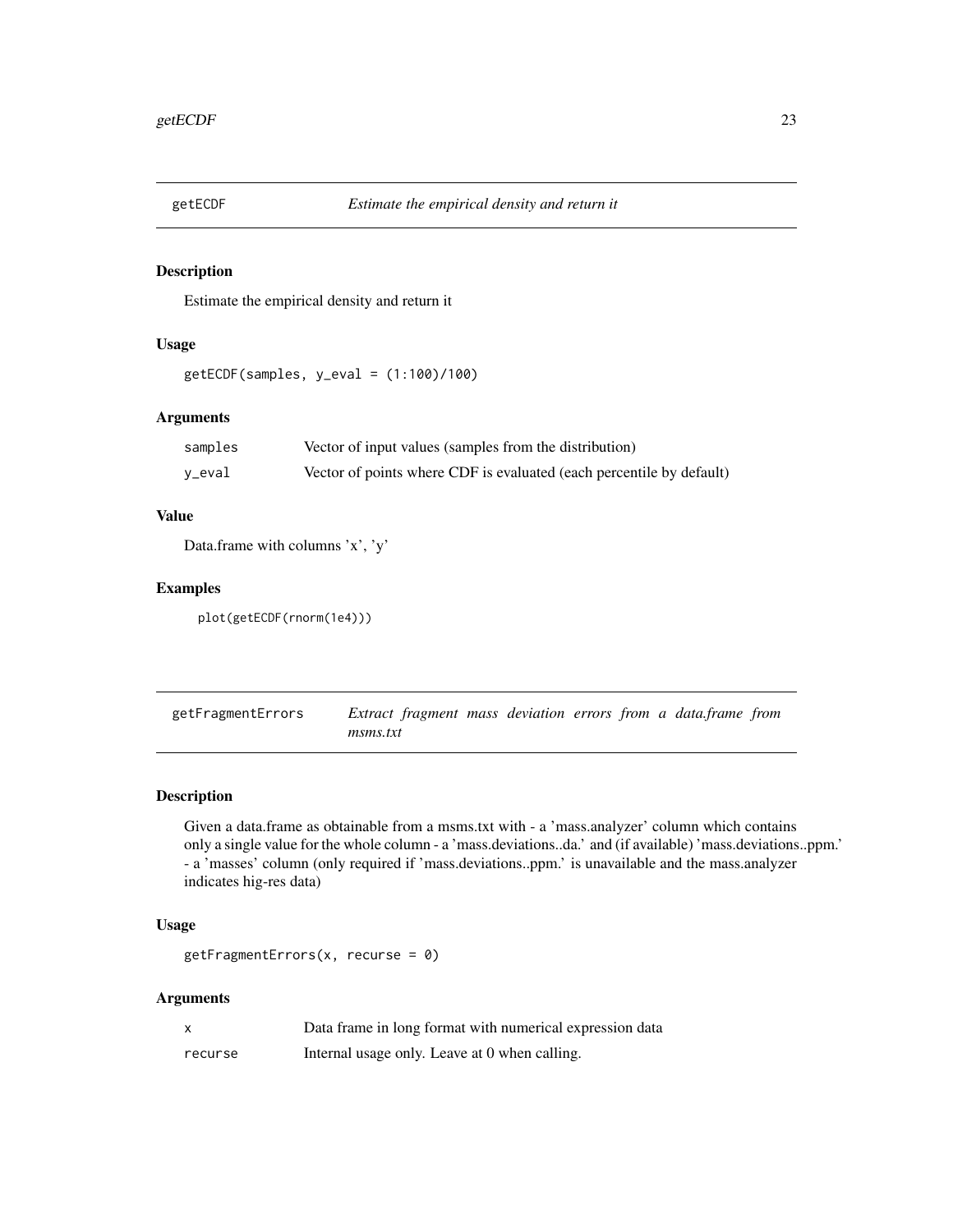# Details

Mass deviations are extracted from the columns, e.g. each cell containing values separated by semicolons is split into single values. The appropriate unit is chosen (Da or ppm, depending on ITMS or FTMS data). Also the fragmentation type can be used: CID indicates ITMS, HCD to FTMS. This is not 100

Sometimes, peptides are identified purely based on MS1, i.e. have no fragments. These will be ignored.

If ppm mass deviations are not available, errors in Da will be converted to ppm using the corresponding mass values.

#### Value

Data frame with mass errors ('msErr') and their 'unit' (Da or ppm) or NULL (if no fragments were given)

getHTMLTable *Create an HTML table with an extra header row*

# Description

Create an HTML table with an extra header row

# Usage

```
getHTMLTable(data, caption = NA)
```
# Arguments

| data    | A data frame which serves as table                    |
|---------|-------------------------------------------------------|
| caption | A set of headlines, e.g. c("top line", "bottom line") |

# Value

table as html character string for cat()'ing into an html document

# Examples

```
data = data-frame(raw.file = letters[1:4],id.\text{rate} = 3:6getHTMLTable(data,
             caption = "some header line")
```
<span id="page-23-0"></span>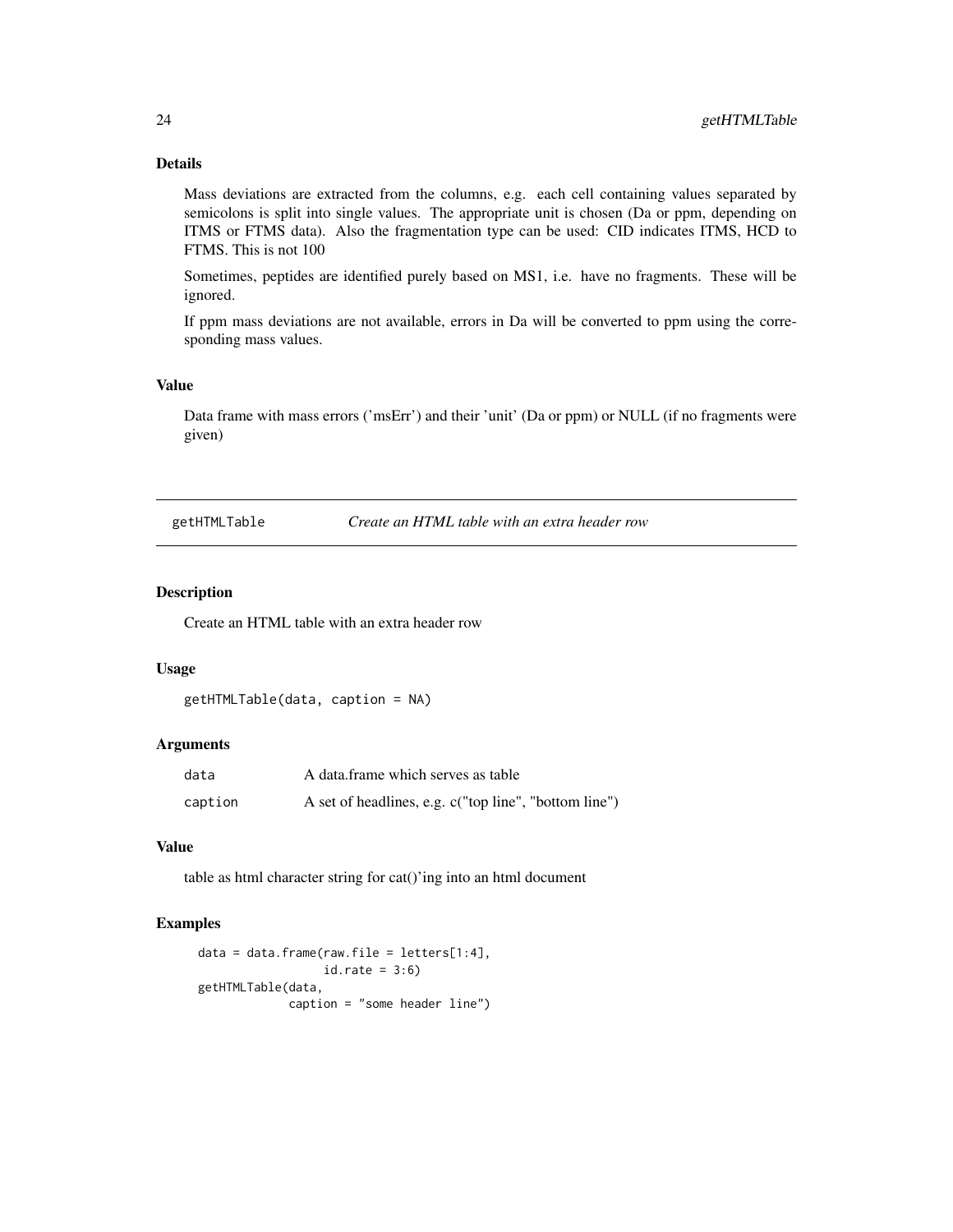<span id="page-24-0"></span>

A vector of booleans is returned with the same length as input which contains TRUE when there is a maximum. Simply sum up the vector to get the number of maxima.

# Usage

 $getMaxima(x, thresh_{rel} = 0.2)$ 

# Arguments

|            | Vector of numbers                                                                                                                        |
|------------|------------------------------------------------------------------------------------------------------------------------------------------|
| thresh rel | Minimum relative intensity to maximum intensity of 'x' required to be a maxi-<br>mum ( <i>i.e.</i> , a noise threshold). Default is 20%. |

# Value

Vector of bool's, where TRUE indicates a local maximum.

#### Examples

 $r = getMaxima(c(1, 0, 3, 4, 5, 0))$ all(r == c(TRUE,FALSE,FALSE,FALSE,TRUE,FALSE)) getMaxima(c(1, NA, 3, 2, 3, NA, 4, 2, 5))

| getMetaData | Extract meta information (orderNr, metric name, category) from a list |
|-------------|-----------------------------------------------------------------------|
|             | of Oc metric objects                                                  |

#### Description

Extract meta information (orderNr, metric name, category) from a list of Qc metric objects

# Usage

```
getMetaData(lst_qcMetrics)
```
# Arguments

lst\_qcMetrics List of qcMetrics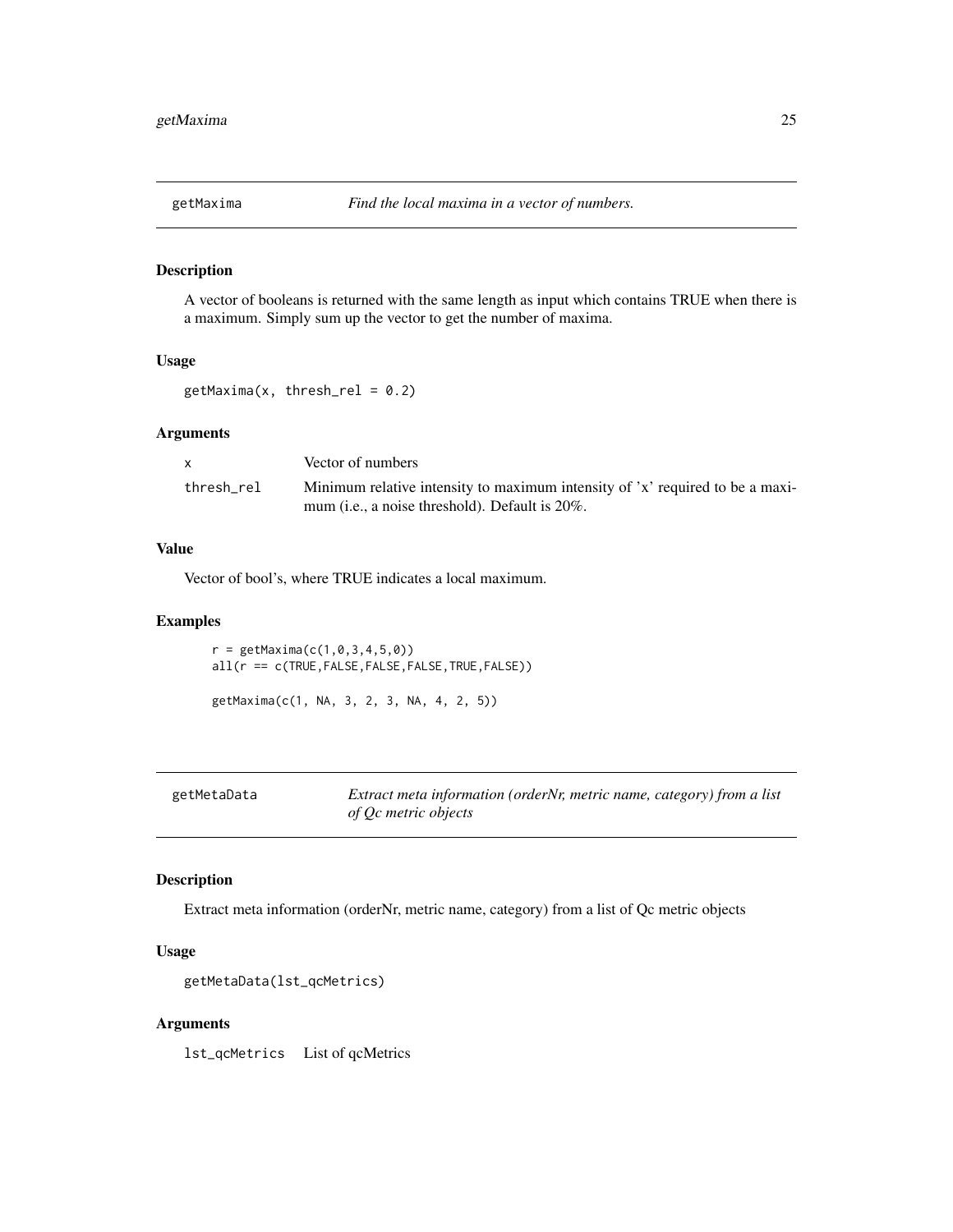# <span id="page-25-0"></span>Value

data.frame with columns 'name', 'order' and 'cat' (category)

getMetricsObjects *Get all currently available metrics*

#### Description

Get all currently available metrics

# Usage

```
getMetricsObjects(DEBUG_PTXQC = FALSE)
```
#### Arguments

DEBUG\_PTXQC Use qc objects from the package (FALSE) or from environment (TRUE/DEBUG)

#### Value

List of matric objects

getMQPARValue *Retrieve a parameter value from a mqpar.xml file*

# Description

If the file has the param, then return it as string. If the file is missing, warning is shown and NULL is returned. If the param (i.e. XML tag) is unknown or cannot be extracted, the program will quit (since this is a hard error). When multiple occurrences of the param are found (usually due to parameter groups), we test if the values are all identical. If so, the value is returned. If the values are different, a warning is emitted and NULL is returned unless 'allow\_multiple = TRUE'

#### Usage

```
getMQPARValue(mqpar_filename, xpath, allow_multiple = FALSE)
```
#### Arguments

|       | mapar_filename Filename (incl. absolute or relative path) to the mapar.xml file                  |
|-------|--------------------------------------------------------------------------------------------------|
| xpath | An XPath to extract the content of XML tag(s), e.g. $\frac{\gamma}{\text{firstSearchTol}}$       |
|       | allow_multiple If the XPath expression returns more than one value, all values must be identical |
|       | (not allowing multiple different values) or 'stop()' is called                                   |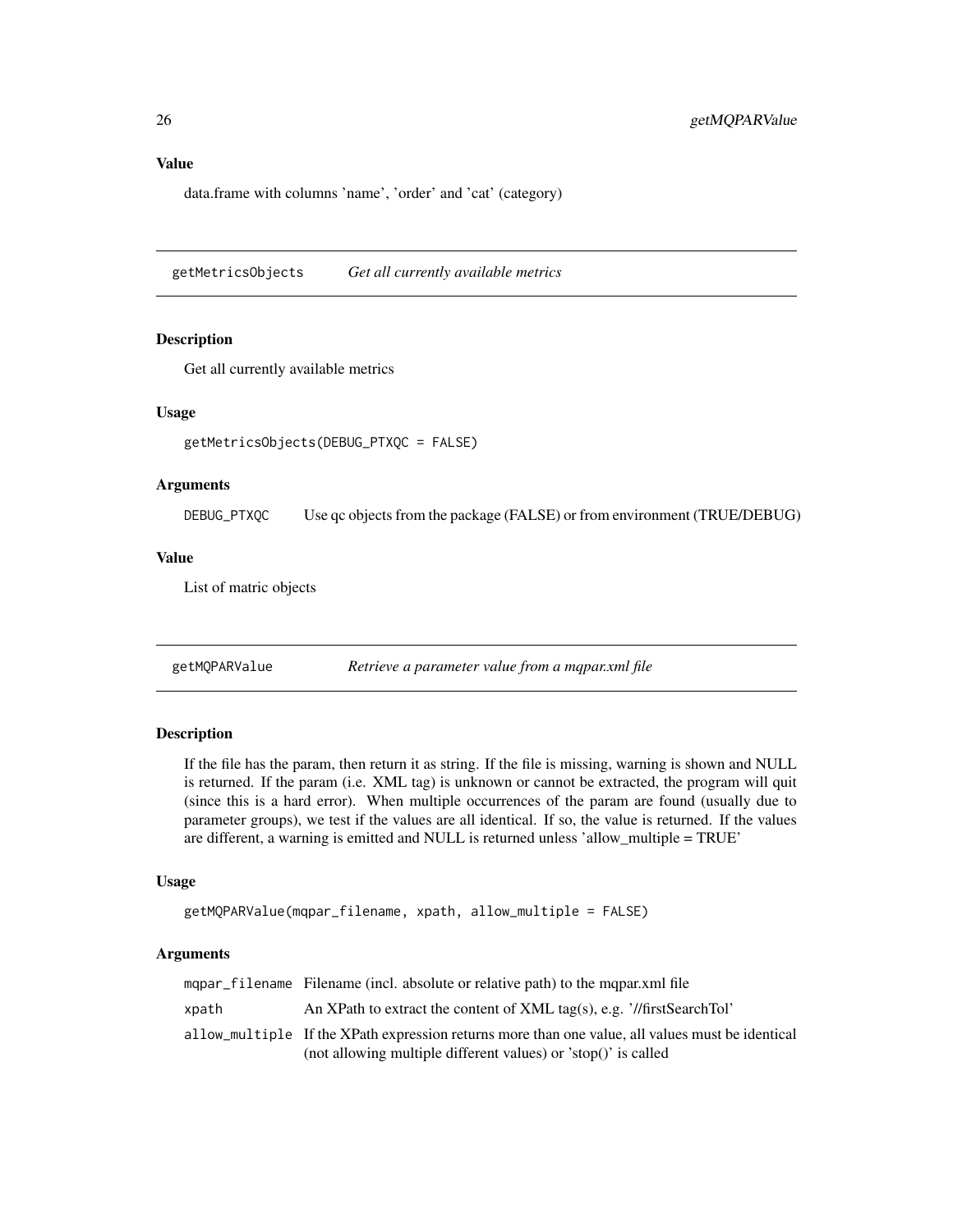#### <span id="page-26-0"></span>getPCA 27

# Details

E.g. calling getMQPARValue("mqpar.xml", "//firstSearchTol") will look up the line <firstSearch-Tol>20</firstSearchTol> and return "20" (string!).

#### Value

The stored value as string(!)

getPCA *Create a principal component analysis (PCA) plot for the first two dimensions.*

# Description

Create a principal component analysis (PCA) plot for the first two dimensions.

#### Usage

```
getPCA(data, do_plot = TRUE, connect_line_order = NA, gg_layer)
```
# Arguments

| data               | Matrix(!) where each row is one high-dimensional point, with ncol dimensions,                                                                           |
|--------------------|---------------------------------------------------------------------------------------------------------------------------------------------------------|
|                    | e.g. a mouse as an array of proteinexpressions rownames (data) give classes for<br>colouring (can be duplicates in matrices, as opposed to data.frames) |
| do_plot            | Show PCA plot? if $==2$ , then shows correlations plot as well                                                                                          |
| connect_line_order |                                                                                                                                                         |
|                    | Connect points by lines, the order is given by this vector. Default: NA (no lines)                                                                      |
| gg_layer           | More parameters added to a ggplot object $(ggplot(x) + gg\_{layer})$                                                                                    |

#### Value

invisible Named list with "PCA": The PCA object as returned by [prcomp](#page-0-0), access \$x for PC values and "plots": list of plot objects (one or two)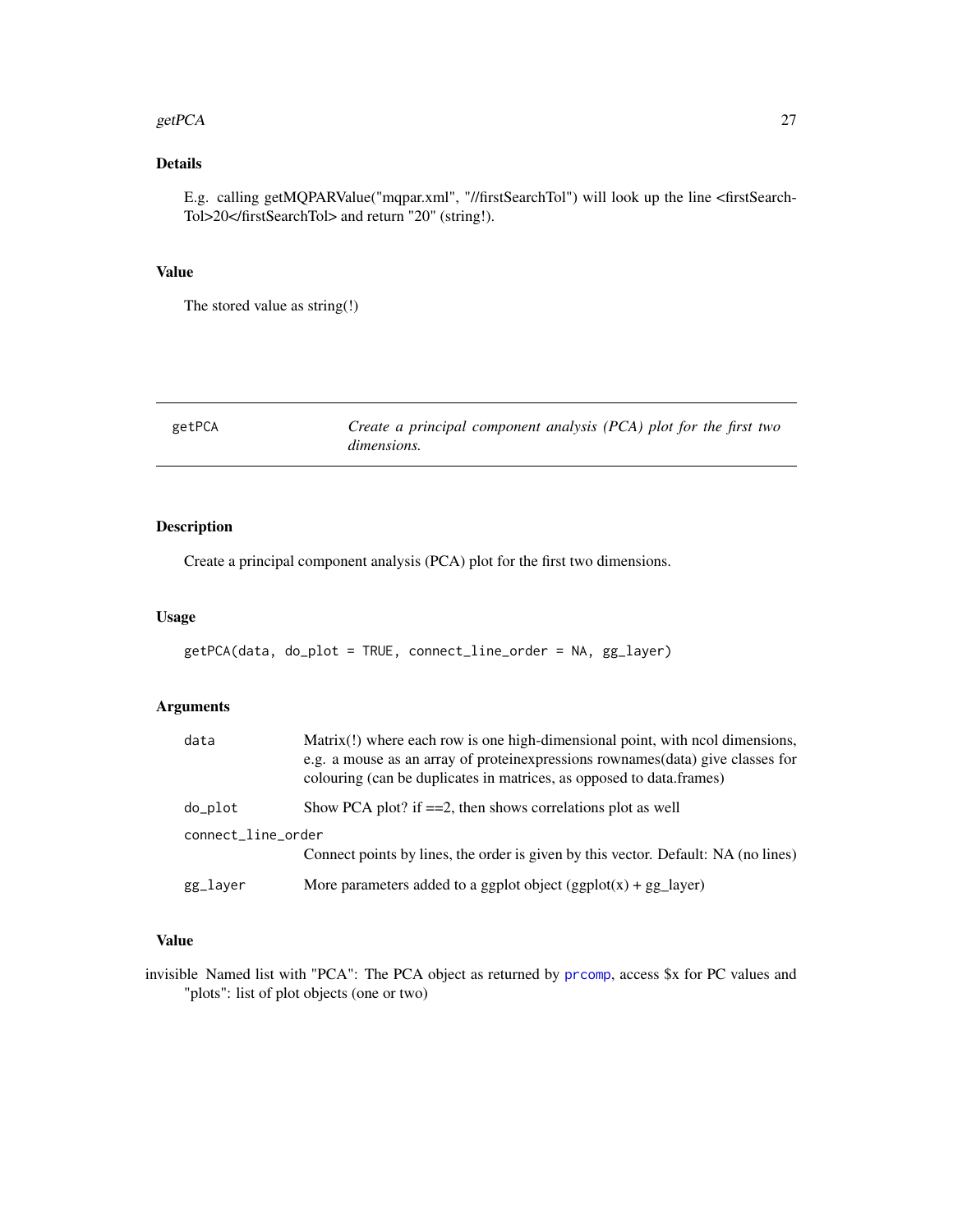<span id="page-27-0"></span>

Required columns are "fc.raw.file", "modified.sequence" and "is.transferred".

# Usage

```
getPeptideCounts(df_evd)
```
# Arguments

df\_evd Data.frame of evidence.txt as read by MQDataReader

# Details

If match-between-runs was enabled during the MaxQuant run, the data.frame returned will contain separate values for 'transferred' evidence plus an 'MBRgain' column, which will give the extra MBR evidence in percent.

# Value

Data.frame with columns 'fc.raw.file', 'counts', 'category', 'MBRgain'

| getProteinCounts | Extract the number of protein groups observed per Raw file from an |
|------------------|--------------------------------------------------------------------|
|                  | evidence table.                                                    |

#### Description

Required columns are "protein.group.ids", "fc.raw.file" and "is.transferred".

#### Usage

```
getProteinCounts(df_evd)
```
# Arguments

df\_evd Data.frame of evidence.txt as read by MQDataReader

# Details

If match-between-runs was enabled during the MaxQuant run, the data.frame returned will contain separate values for 'transferred' evidence plus an 'MBRgain' column, which will give the extra MBR evidence in percent.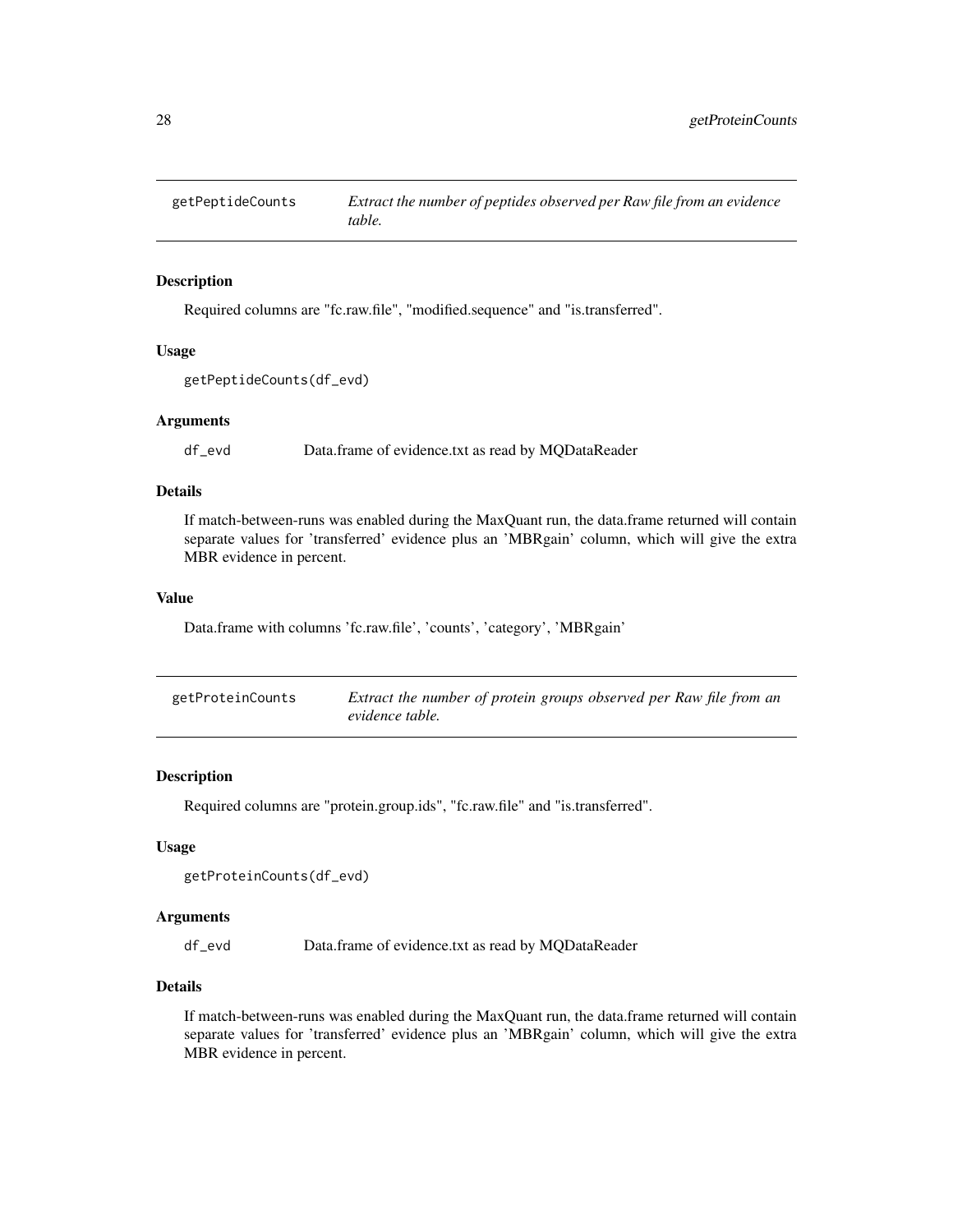# <span id="page-28-0"></span>getQCHeatMap 29

# Value

Data.frame with columns 'fc.raw.file', 'counts', 'category', 'MBRgain'

getQCHeatMap *Generate a Heatmap from a list of QC measurements.*

#### Description

Each list entry is a data.frame with two columns. The first one contains the Raw file name (or the short version). and should be named 'raw.file' (or 'fc.raw.file'). The second column's name must be an expression (see ?plotmath) and contains quality values in the range [0,1]. If values are outside this range, a warning is issued and values are cut to the nearest allowed value (e.g. '1.2' becomes '1'). List entries are merged and columns are ordered by name.

All substrings enclosed by ' $X[0-9]*X$ .' will be removed (can be used for sorting columns). The resulting string is evaluated as an expression. E.g. parse(text = <colname>)

#### Usage

getQCHeatMap(lst\_qcMetrics, raw\_file\_mapping)

#### Arguments

lst\_qcMetrics List of QCMetric objects

raw\_file\_mapping

Data.frame with 'from' and 'to' columns for name mapping to unify names from list entries

#### Details

To judge the overall quality of each raw file a summary column is added, values being the mean of all other columns per row.

# Value

A ggplot object for printing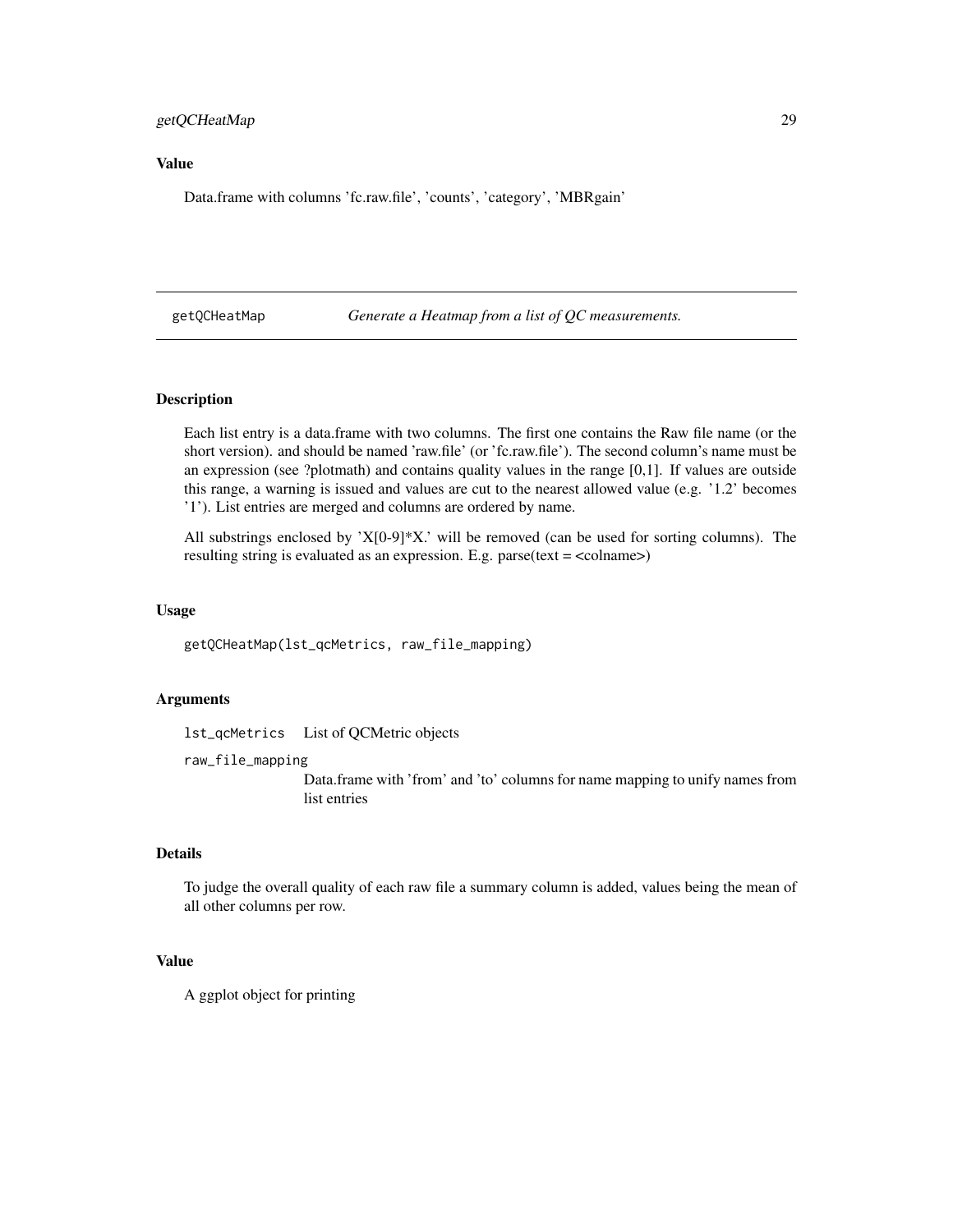```
getQualityMetricTemplate
```
*Fills a MzQCqualityMetric object with id(accession) and name. The value (if any) and unit (if any) need to be set afterwards.*

# Description

Fills a MzQCqualityMetric object with id(accession) and name. The value (if any) and unit (if any) need to be set afterwards.

# Usage

```
getQualityMetricTemplate(
  accession,
  mzcv_dict = CVDictionarySingleton$new()$data
)
```
# Arguments

| accession | The ID $( = \frac{1}{2}$ accession) of the term in the CV                                                                   |
|-----------|-----------------------------------------------------------------------------------------------------------------------------|
| mzcv dict | A CV dictionary, as obtained by getCVDictionary(); defaults to a singleton,<br>which needs to be filled manually beforehand |

#### Value

An instance of MzQCqualityMetric

<span id="page-29-1"></span>getReportFilenames *Assembles a list of output file names, which will be created during reporting.*

#### Description

You can combine \*\*report\_name\_has\_folder\*\* (and \*\*mzTab\_filename\*\* for mzTab files) to obtain report filenames which are even more robust to moving around (since they contain infixes of the mzTab filename and the folder), e.g. '@em 'report\_HEK293-study\_myProjects.html", where the input was 'mzTab\_filename='HEK293-study.mzTab' and 'folder='c:/somePath/myProjects/'.

# Usage

```
getReportFilenames(
  folder,
  report_name_has_folder = TRUE,
  mzTab_filename = NULL
)
```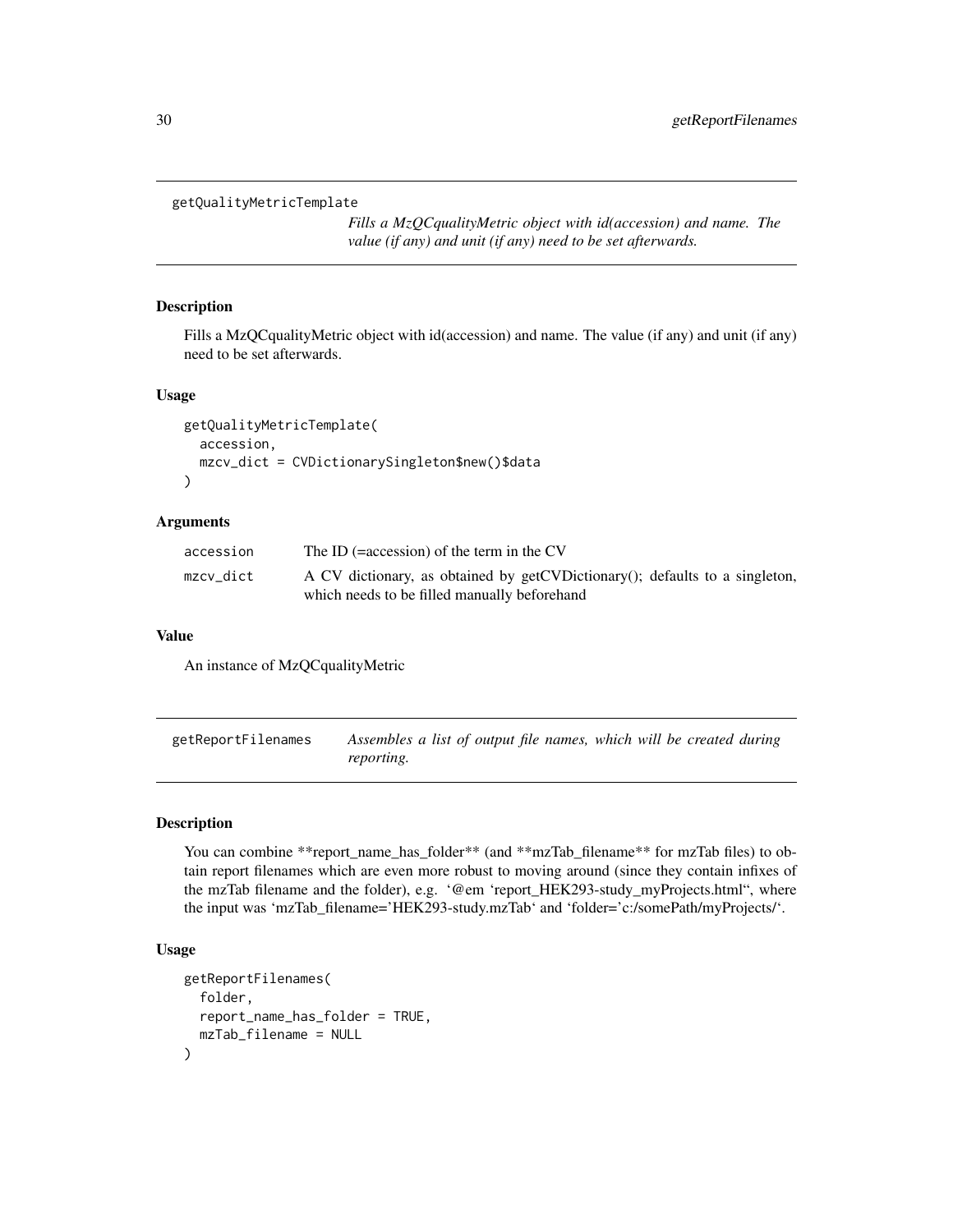# <span id="page-30-0"></span>Arguments

| folder                 | Directory where the MaxQuant output (txt folder) or the mzTab file resides                                                                                                                                                                                                                                                                                                            |
|------------------------|---------------------------------------------------------------------------------------------------------------------------------------------------------------------------------------------------------------------------------------------------------------------------------------------------------------------------------------------------------------------------------------|
| report_name_has_folder |                                                                                                                                                                                                                                                                                                                                                                                       |
|                        | Boolean: Should the report files (html, pdf) contain the name of the deep-<br>est(=last) subdirectory in ***txt_folder** which is not 'txt'? Useful for dis-<br>cerning different reports in a PDF viewer. E.g. when flag is FALSE: 're-<br>port_v0.91.0.html'; and 'report_v0.91.0_bloodStudy.html' when flag is TRUE<br>(and the txt folder is '/bloodStudy/txt/' or 'bloodStudy/') |
| mzTab_filename         | If input is an mzTab, specify its name, so that the filenames can use its basename<br>as infix E.g. when 'mzTab_filename = 'HEK293-study.mzTab'' then the output<br>will be 'report_HEK293-study.html'. This allows to get reports on multiple<br>mzTabs in the same folder without overwriting report results.                                                                       |

# Value

List of output file names (just names, no file is created) with list entries: \*\*yaml\_file\*\*, \*\*heatmap\_values\_file\*\*, \*\*R\_plots\_file\*\*, \*\*filename\_sorting\*\*, \*\*mzQC\_file\*\*, \*\*log\_file\*\*, \*\*report\_file\_prefix\*\*, \*\*report\_file\_PDF\*\*, \*\*report\_file\_HTML\*\*

getRunQualityTemplate *Get an mzQC runQuality without actual metrics, but with full metadata*

#### Description

Get an mzQC runQuality without actual metrics, but with full metadata

# Usage

getRunQualityTemplate(fc.raw.file, raw\_file\_mapping)

# Arguments

fc.raw.file For which run raw\_file\_mapping

A data.frame with cols 'from', 'to' and maybe 'best.effort' (if shorting was unsuccessful), as e.g. obtained by a FilenameMapper\$raw\_file\_mapping

# Value

An MzQCrunQuality object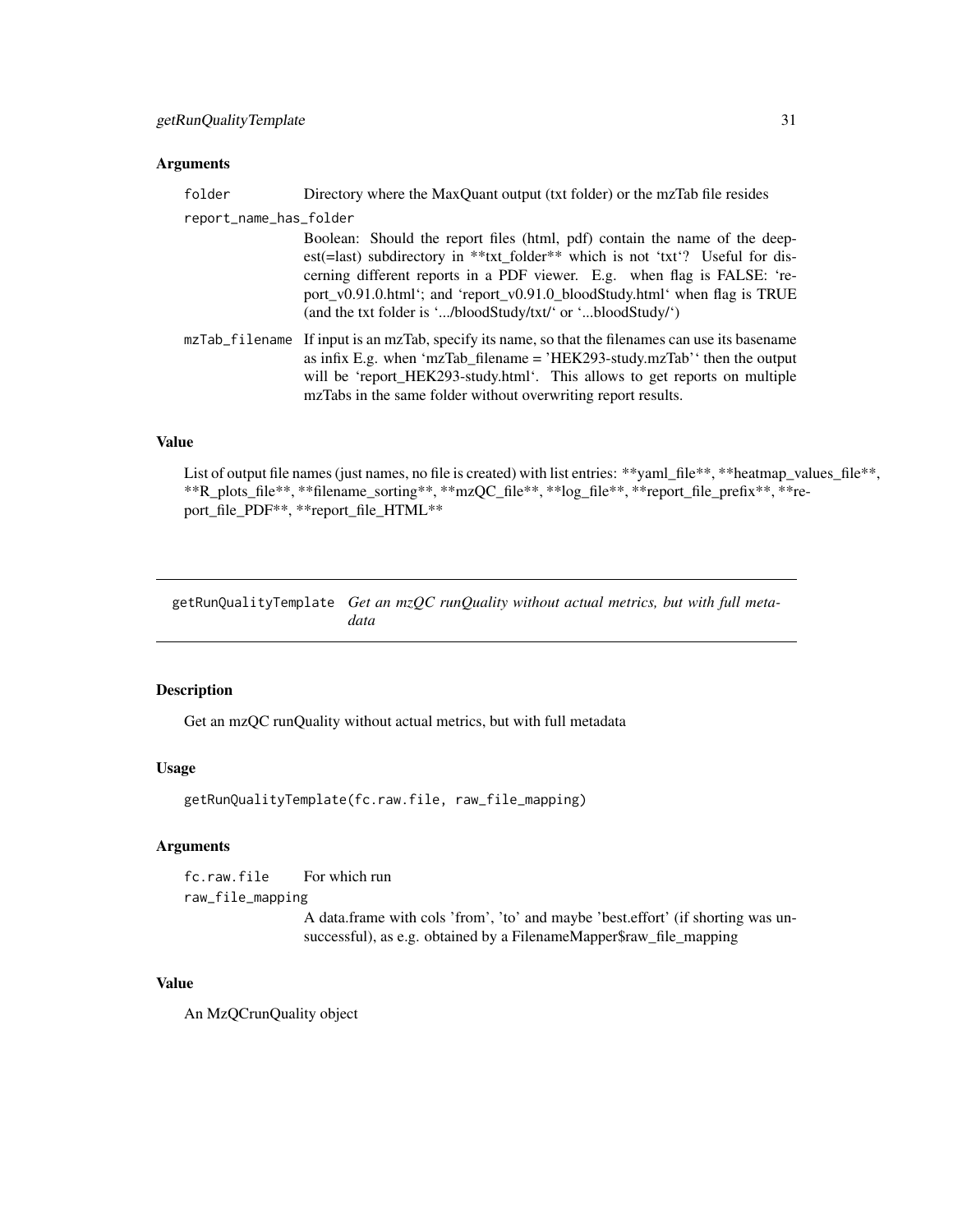<span id="page-31-0"></span>By default, 20 labels (or up to 40 see below) are shown. If the number of items is less than twice the number of desired labels, all labels will be shown (to avoid irregular holes for some labels). I.e. if n=20, and x has 22 entries, there would be only two labels removed, giving a very irregular picture. It only becomes somewhat regular if after any label there is at least one blank, i.e. at most half the entries are labeled. #' Example: ## p is any ggplot object  $p + scale_y$  discrete(breaks  $=$  ggAxisLabels) ## customize 'n' my.ggAxisLabels = function(x) ggAxisLabels(x, n = 4) p + scale\_y\_discrete(breaks = my.ggAxisLabels)

# Usage

ggAxisLabels(x, n = 20)

#### Arguments

| x | Vector of labels (passed by GGplot) |
|---|-------------------------------------|
| n | Number of labels to show            |

#### Value

Shortened version of 'x'

ggText *Plot a text as graphic using ggplot2.*

#### Description

Plot a text as graphic using ggplot2.

#### Usage

ggText(title, text, col = "black")

#### Arguments

| title | The title of the plot                 |
|-------|---------------------------------------|
| text  | Centered text, can contain linebreaks |
| col   | Colour of text (excluding the title)  |

#### Value

ggplot object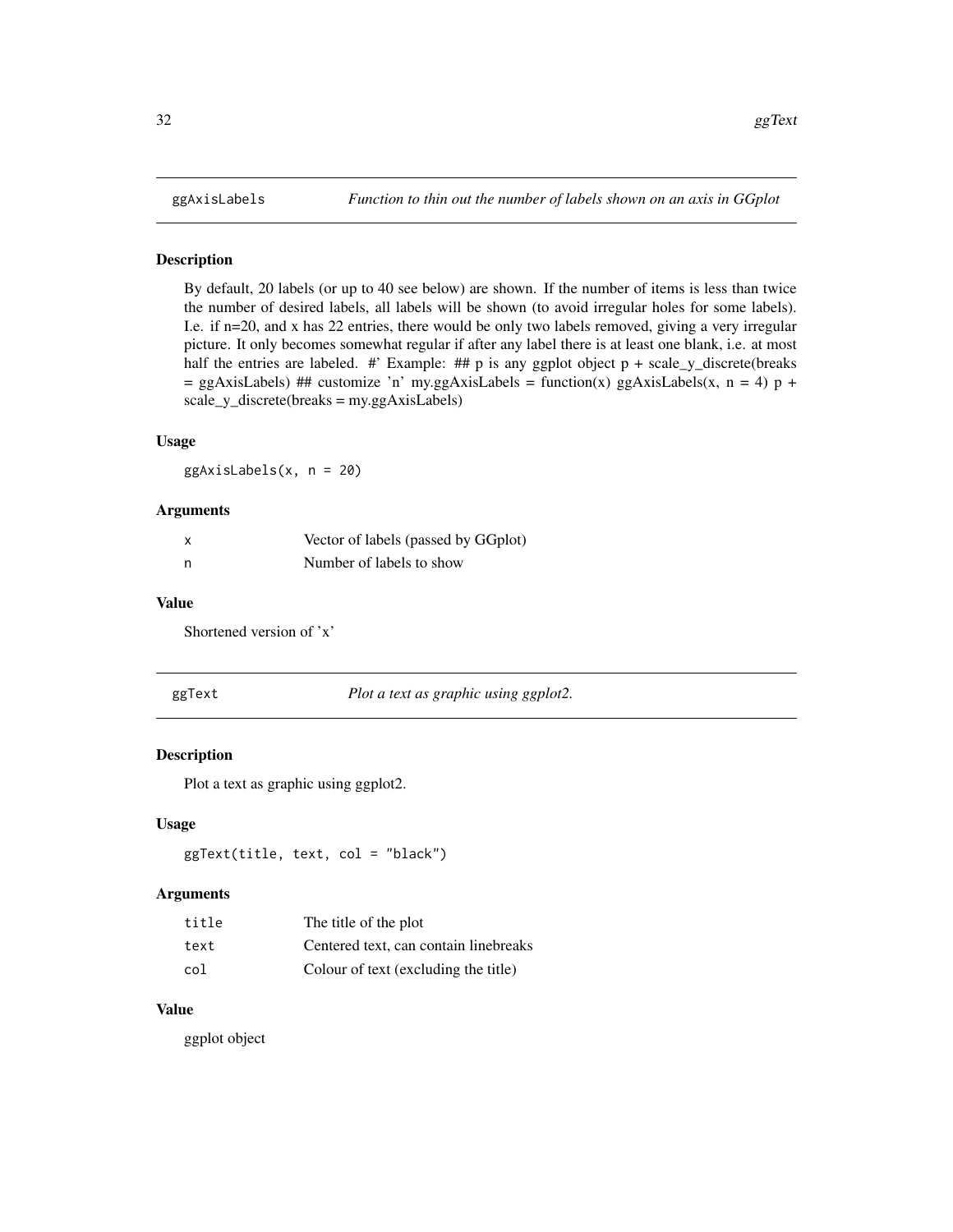<span id="page-32-0"></span>

The parameter 'value' should not be passed to this function since it is passed internally already.

# Usage

grepv(reg, data, ...)

# Arguments

| reg                     | regex param                      |
|-------------------------|----------------------------------|
| data                    | container                        |
| $\cdot$ $\cdot$ $\cdot$ | other params forwarded to grep() |

#### Value

values of data which matched the regex

# Examples

grepv("x", c("abc", "xyz")) ## --> "xyz"

| hasFileSuffix |                                 | Checks if filepath ends in suffix. If suffix does not start with a '.' it is |
|---------------|---------------------------------|------------------------------------------------------------------------------|
|               | <i>prepended automatically.</i> |                                                                              |

# Description

Checks if filepath ends in suffix. If suffix does not start with a '.' it is prepended automatically.

# Usage

```
hasFileSuffix(filepath, suffix)
```
# Arguments

| filepath | A relative or absolute path to a file, whose suffix is checked            |
|----------|---------------------------------------------------------------------------|
| suffix   | This is the suffix we expect (the '.' is prepended internally if missing) |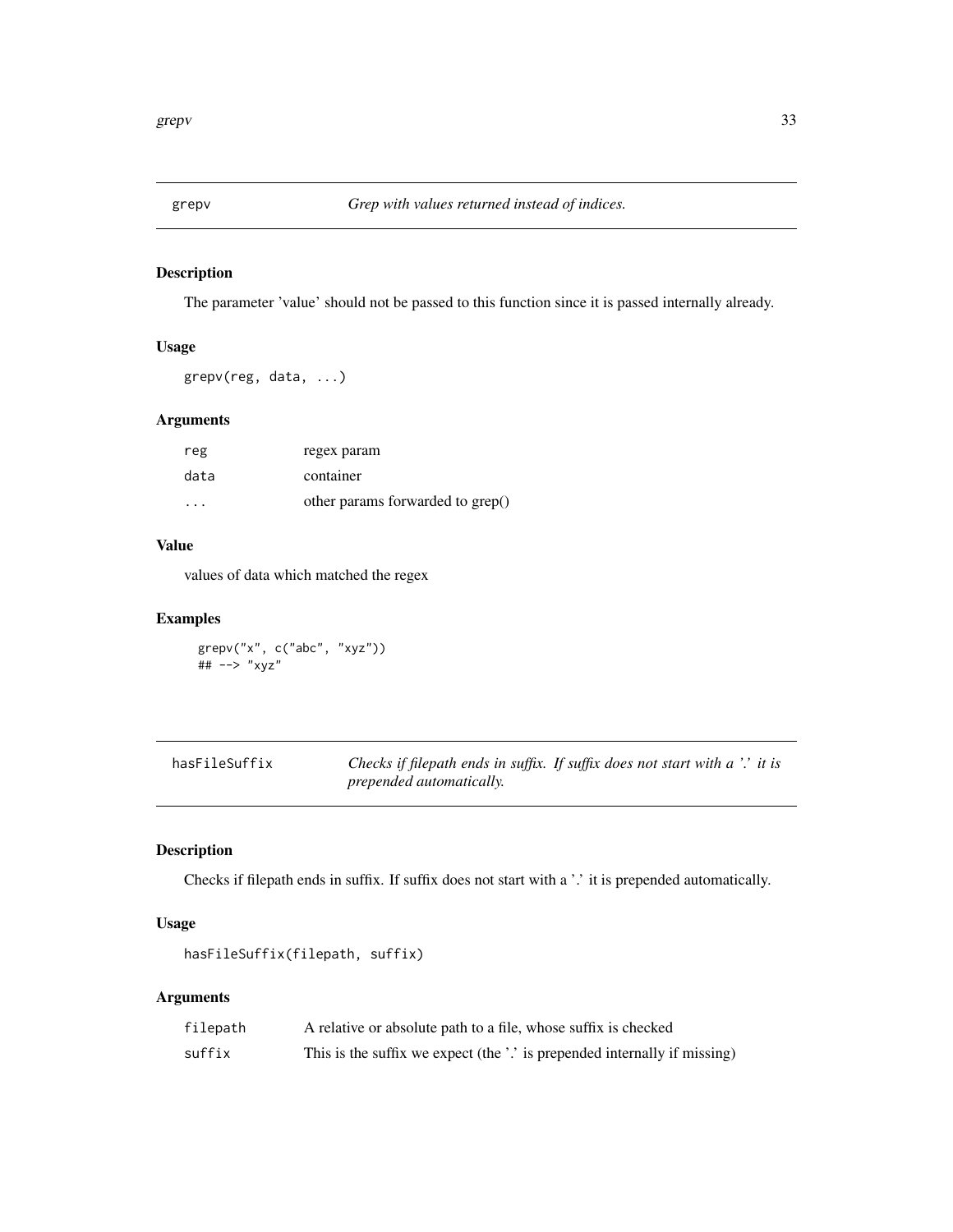#### Value

TRUE if yes, FALSE otherwise

#### Examples

```
hasFileSuffix("bla.txt", "txt") # TRUE
hasFileSuffix("bla.txt", ".txt") # TRUE
hasFileSuffix("bla.txt", "doc") # FALSE
hasFileSuffix("bla.txt", ".doc") # FALSE
hasFileSuffix("fo", ".doc") # FALSE
hasFileSuffix("", ".doc") # FALSE
hasFileSuffix("foo", "") # FALSE
```
idTransferCheck *Check how close transferred ID's after alignment are to their genuine IDs within one Raw file.*

#### **Description**

The input is a data.frame containing feature evidence with corrected retention times, e.g. a 'calibrated.retention.time' column.

# Usage

```
idTransferCheck(df_evd_all)
```
#### Arguments

df\_evd\_all A data.frame with columns 'type', 'calibrated.retention.time', 'modified.sequence', 'charge', 'raw.file'

#### Details

Note that this function must be given MS/MS identifications of type "MULTI-MSMS" and "MSMS-MATCH". It will stop() otherwise.

We compare for each peptide sequence (and charge) the RT difference within groups of either genuine as well as mixed pairs. For every comparison made, we report the RT span If alignment worked perfectly, the span are very small (<1 min), for the mixed group, i.e. the pairs are accidentally split 3D peaks. Alignment performance has no influence on the genuine-only groups.

Note: We found early MaxQuant versions (e.g. 1.2.2.5) to have an empty 'modified.sequence' column for 'MULTI-MATCH' entries. The sequence which SHOULD be present is equal to the immediate upper row. This is what we use to guess the sequence. However, this relies on the data.frame not being subsetted before (we can sort using the 'id' column)!

#### Value

A data.frame containing the RT diff for each ID-group found in a Raw file ( $bg =$  genuine).

<span id="page-33-0"></span>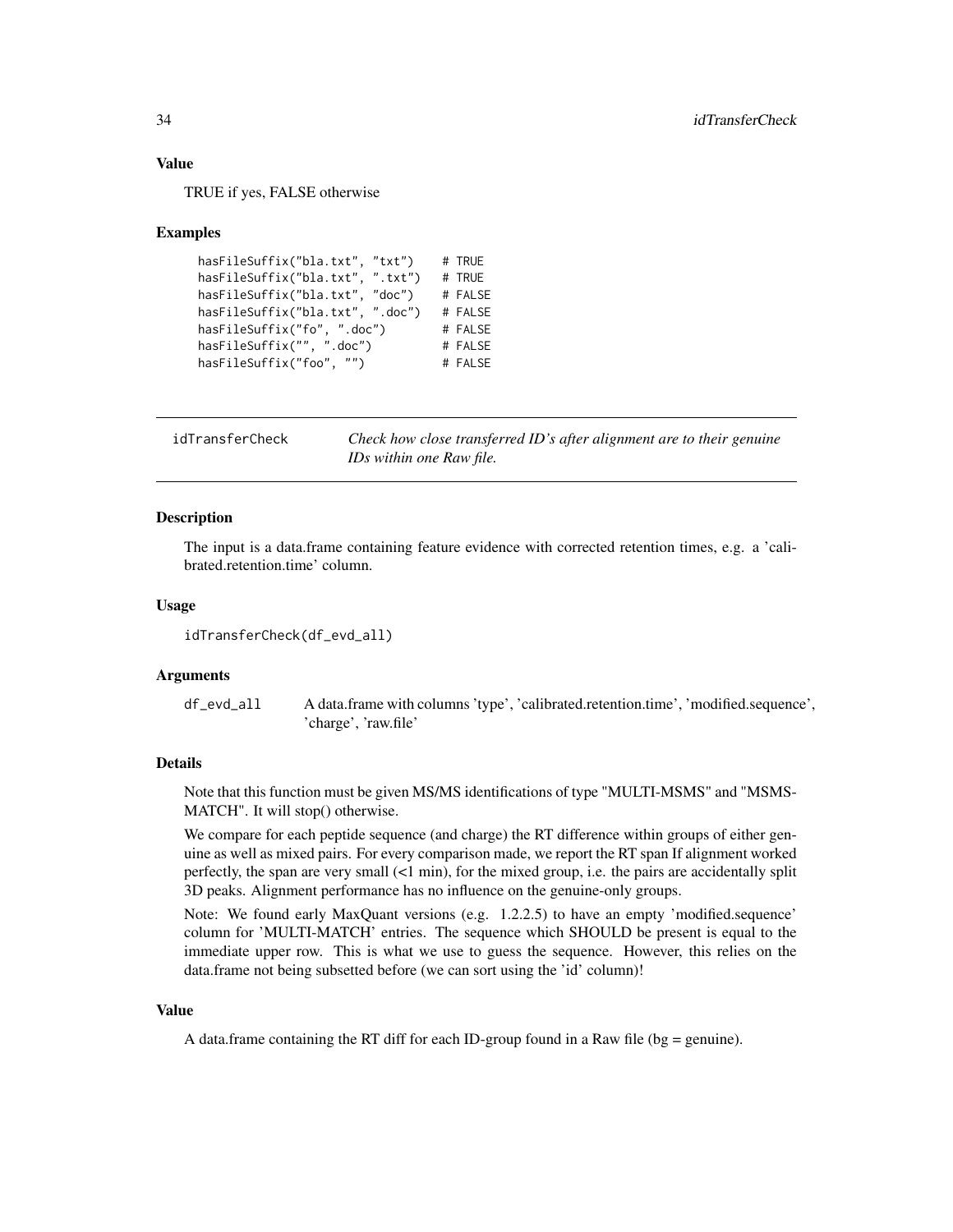<span id="page-34-0"></span>

Looking at groups only: Compute the fraction of 3D-peak pair groups per Raw file which have an acceptable RT difference after alignment using the result from 'idTransferCheck()', i.e. compute the fraction of groups which are within a certain RT tolerance.

#### Usage

```
inMatchWindow(data, df.allowed.deltaRT)
```
# Arguments

data A data.frame with columns 'fc.raw.file', 'rtdiff\_mixed', 'rtdiff\_genuine' df.allowed.deltaRT The allowed matching difference for each Raw file (as data.frame(fc.rawfile, m))

#### Details

Returned value is between 0 (bad) and 1 (all within tolerance).

#### Value

A data.frame with one row for each raw.file and columns 'raw.file' and score 'withinRT' (0-1)

| isUndefined | Tell if a string is undefined (NA or NULL); If yes, and its required by |
|-------------|-------------------------------------------------------------------------|
|             | the $mzOC$ standard, we can raise an error                              |

#### Description

You can pass multiple strings, which are all checked. If any of them is undefined, the function returns TRUE

#### Usage

```
isUndefined(s, ..., verbose = TRUE)
```
# Arguments

|                         | A string to be checked for NA/NULL                                        |
|-------------------------|---------------------------------------------------------------------------|
| $\cdot$ $\cdot$ $\cdot$ | More strings to be checked                                                |
| verbose                 | If TRUE and 's' is NULL/NA, will print the name of the variable which was |
|                         | passed in                                                                 |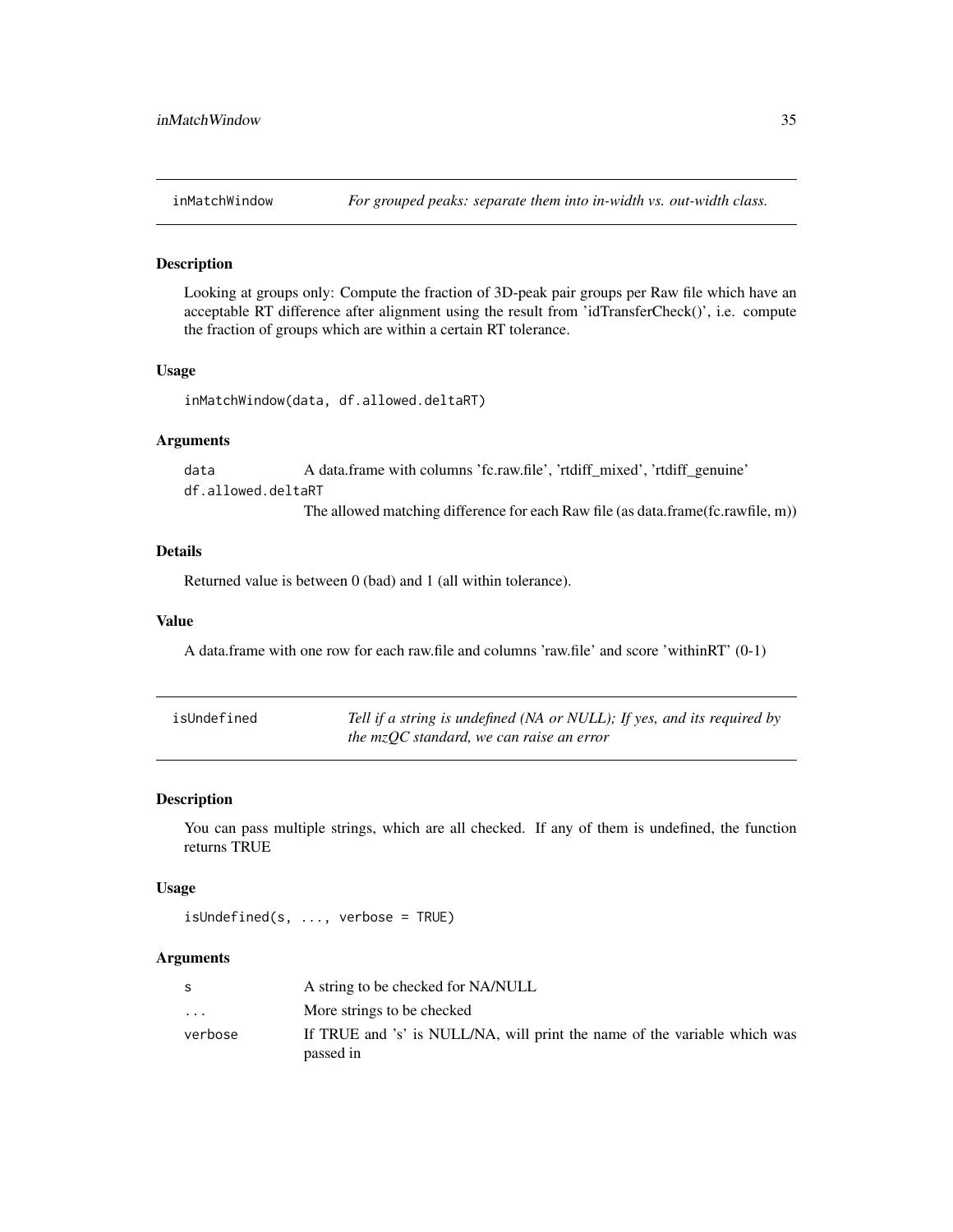#### Examples

```
isUndefined(NA) ## TRUE
isUndefined(NULL) ## TRUE
isUndefined(NA, NULL) ## TRUE
isUndefined("") ## FALSE
isUndefined("", NA) ## TRUE
isUndefined(1) ## FALSE
myVar = NA
isUndefined(myVar) ## TRUE, with warning "variable 'myVar' is NA/NULL!"
```

| isValidMzQC | Checks validity (= completeness) of $mzQC$ objects - or lists (JSON |
|-------------|---------------------------------------------------------------------|
|             | arrays) thereof                                                     |

#### Description

Note: Returns TRUE for empty lists!

# Usage

```
isValidMzQC(x, ...)
```
### Arguments

|          | An mzQC refclass (or list of them), each will be subjected to 'is ValidMzQC()' |
|----------|--------------------------------------------------------------------------------|
| $\cdots$ | Ellipsis, for recursive argument splitting                                     |

# Details

You can pass multiple arguments, which are all checked individually. All of them need to be valid, for TRUE to be returned. The reason for combining list support for arguments and ellipsis (...) into this function is that JSON arrays are represented as lists and you can simply pass them as a single argument (without the need for do.call()) and get the indices of invalid objects (if any). The ellipsis is useful to avoid clutter, i.e. if (!isValidMzQC(a) || !isValidMzQC(b)) doStuff() is harder to read than if (!isValidMzQC(a,b)) doStuff()

# Examples

```
isValidMzQC(MzQCcvParameter$new("QC:4000059")) # FALSE
isValidMzQC(MzQCcvParameter$new("QC:4000059", "Number of MS1 spectra")) # TRUE
isValidMzQC(list(MzQCcvParameter$new("QC:4000059"))) # FALSE
isValidMzQC(list(MzQCcvParameter$new("QC:4000059", "Number of MS1 spectra"))) # TRUE
isValidMzQC(list(MzQCcvParameter$new("QC:4000059", "Number of MS1 spectra")),
           MzQCcvParameter$new()) # FALSE
```
<span id="page-35-0"></span>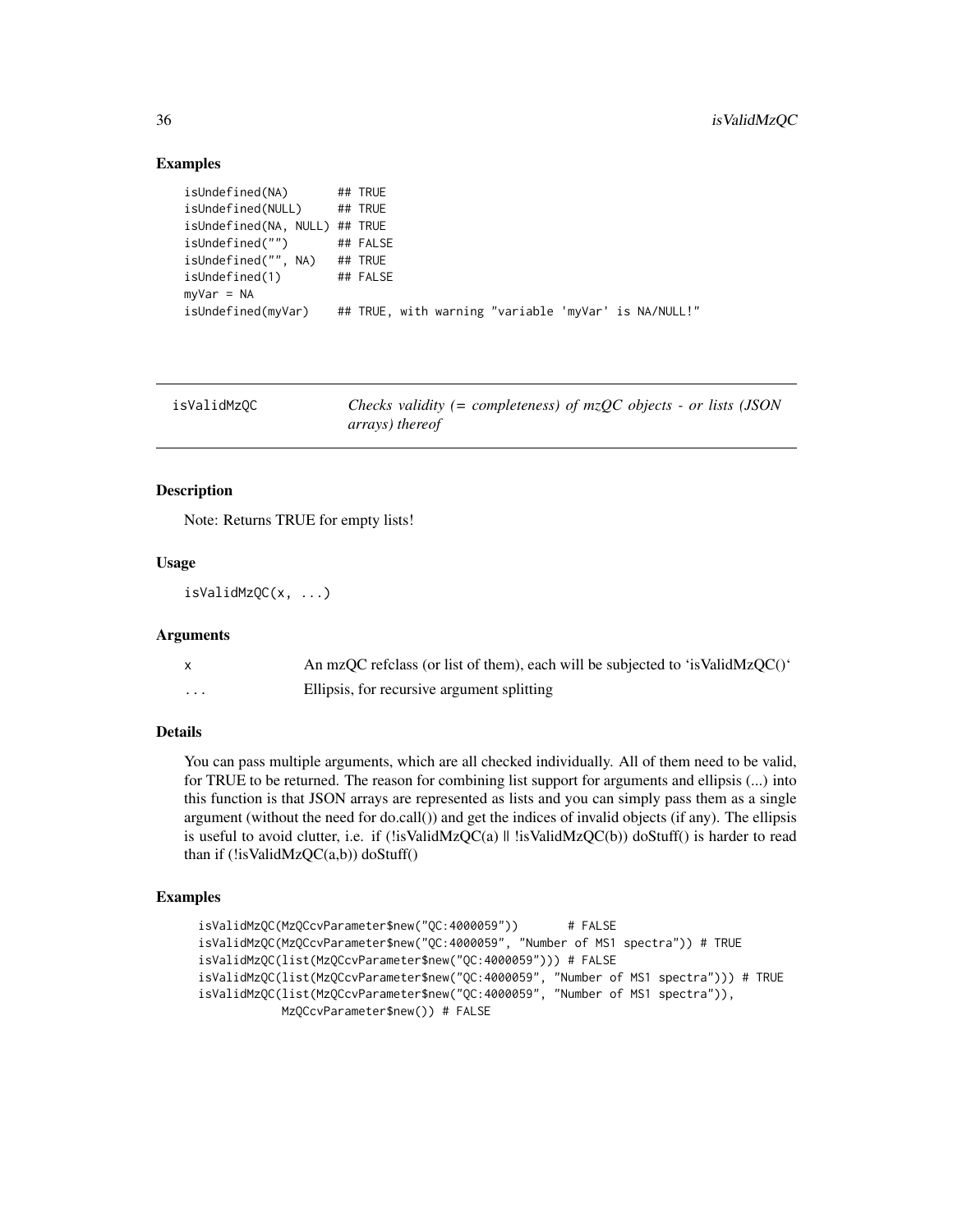Count the number of chars of the longest common prefix

## Usage

lcpCount(x)

# Arguments

x Vector of strings with common prefix

## Value

Length of LCP

LCS *Compute longest common substring of two strings.*

## Description

Implementation is very inefficient (dynamic programming in  $R$ )  $\rightarrow$  use only on small instances

## Usage

LCS(s1, s2)

## Arguments

| s1 | String one |
|----|------------|
| s2 | String two |

## Value

String containing the longest common substring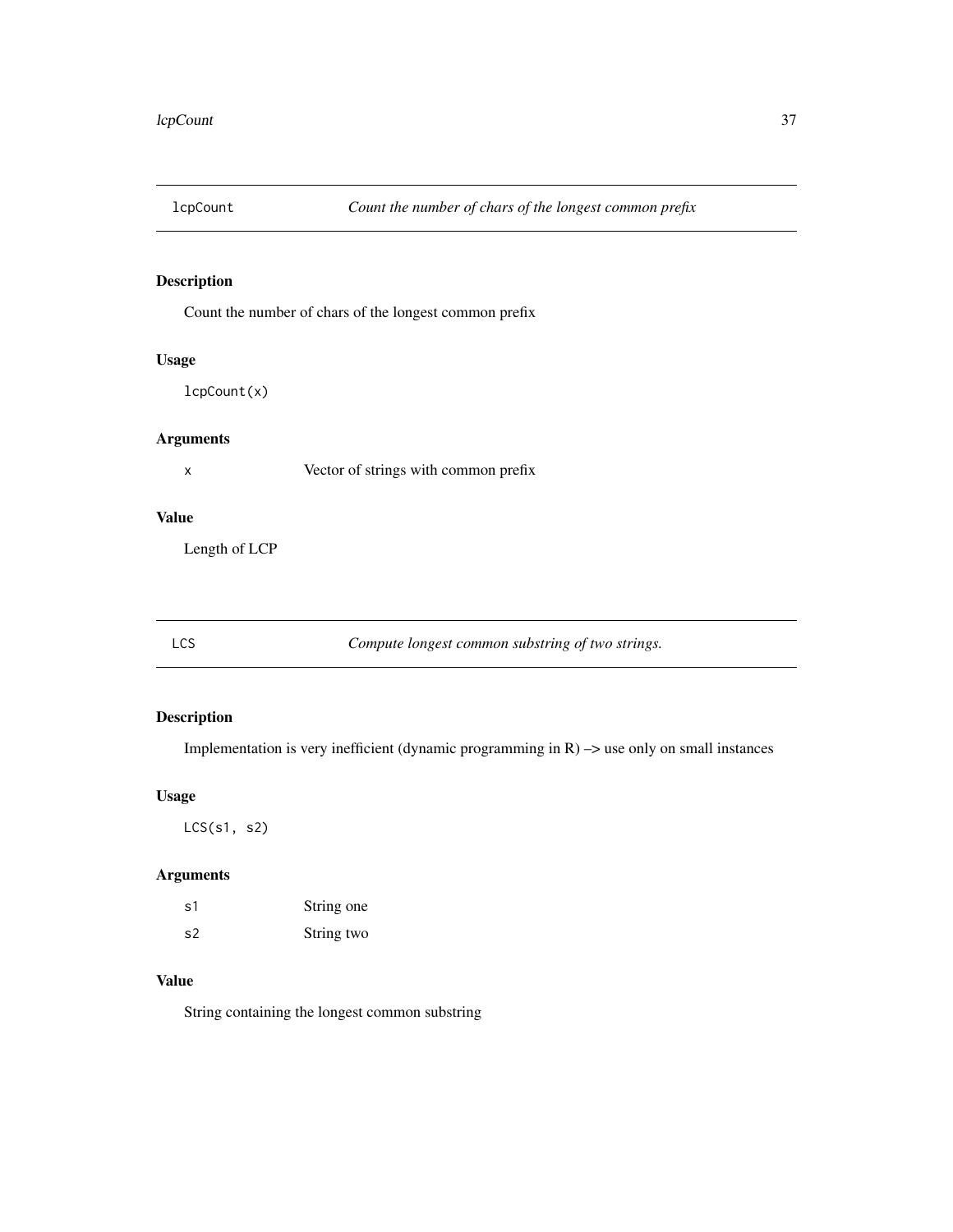Count the number of chars of the longest common suffix

#### Usage

lcsCount(x)

## Arguments

x Vector of strings with common suffix

#### Value

Length of LCS

LCSn *Find longest common substring from 'n' strings.*

## Description

Warning: greedy heuristic! This is not guaranteed to find the best solution (or any solution at all), since its done pairwise with the shortest input string as reference.

## Usage

```
LCSn(strings, min_LCS_length = 0)
```
## Arguments

|  | strings | A vector of strings in which to search for LCS |  |
|--|---------|------------------------------------------------|--|
|--|---------|------------------------------------------------|--|

min\_LCS\_length Minimum length expected. Empty string is returned if the result is shorter

## Value

```
longest common substring (or "" if shorter than min_LCS_length)
```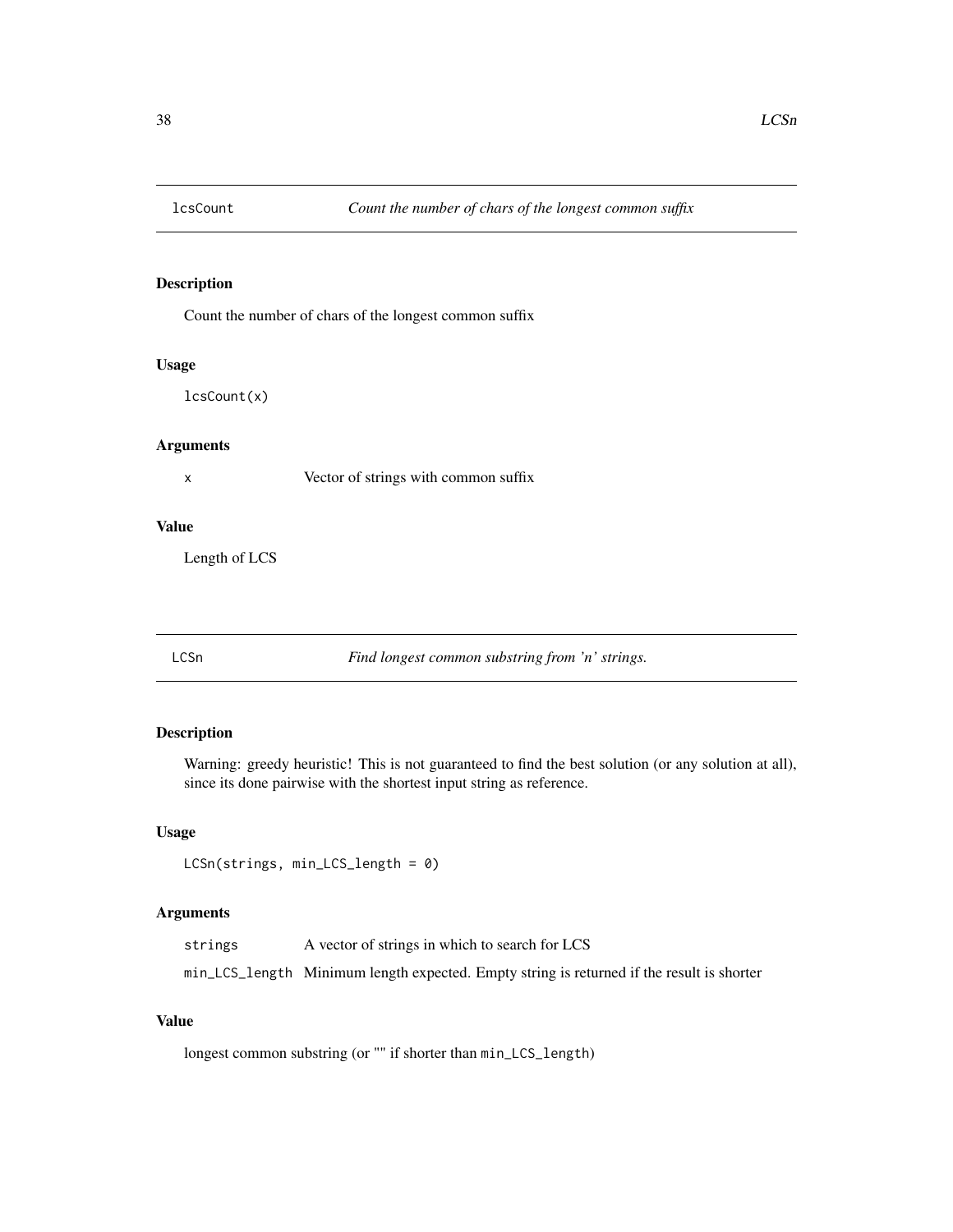## longestCommonPrefix 39

## Examples

```
LCSn(c("1_abcde...",
       "2_abcd...",
       "x_abc...") ## --> "_abc"
LCSn(c("16_IMU008_CISPLA_E5_R11",
       "48_IMU008_CISPLA_P4_E7_R31",
       "60_IMU008_CISPLA_E7_R11"), 3) ## -->"_IMU008_CISPLA_"
LCSn(c("AAAAACBBBBB",
       "AAAAADBBBBB",
       "AAAABBBBBEF",
       "AAABBBBBDGH")) ## --> "BBBBB"
LCSn(c("AAAXXBBB",
       "BBBXXDDD",
       "XXAAADDD")) ## --> fails due to greedy approach; should be "XX"
```
longestCommonPrefix *Get the longest common prefix from a set of strings.*

### Description

Input is converted to character (e.g. from factor) first.

## Usage

```
longestCommonPrefix(strings)
```
#### Arguments

strings Vector of strings

## Value

Single string - might be empty ("")

```
longestCommonPrefix(c("CBA.321", "CBA.77654", "")) ## ""
longestCommonPrefix(c("CBA.321", "CBA.77654", "CB")) ## "CB"
longestCommonPrefix(c("ABC.123", "ABC.456")) ## "ABC."
longestCommonPrefix(c("nothing", "in", "common")) ## ""
```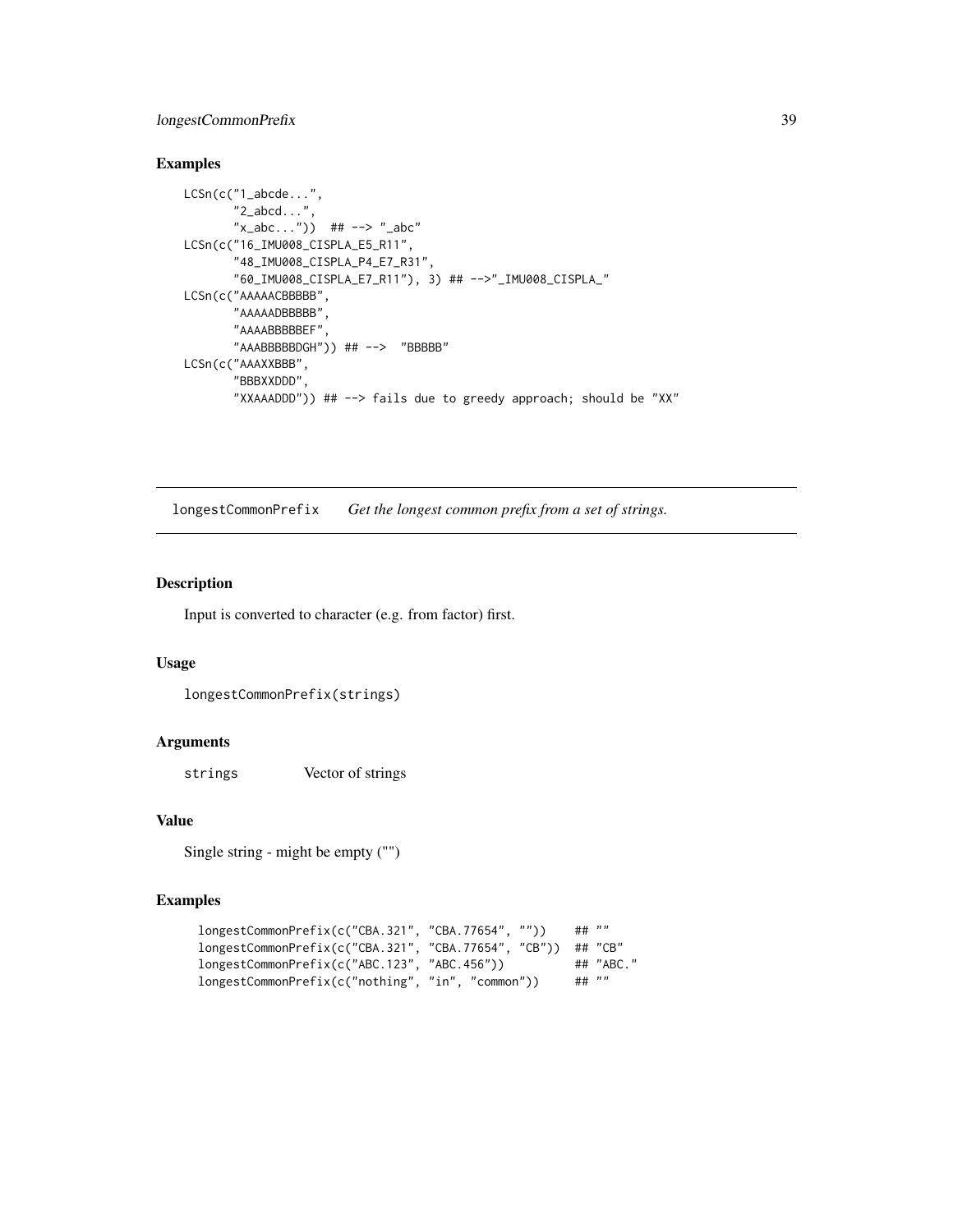longestCommonSuffix *Like longestCommonPrefix(), but on the suffix.*

### Description

Like longestCommonPrefix(), but on the suffix.

#### Usage

```
longestCommonSuffix(strings)
```
## Arguments

strings Vector of strings

## Value

Single string - might be empty ("")

## Examples

```
longestCommonSuffix(c("123.ABC", "45677.ABC", "BC")) ## "BC"<br>longestCommonSuffix(c("123.ABC", "". "BC")) ## ""
longestCommonSuffix(c("123.ABC", "", "BC")) ## ""<br>longestCommonSuffix(c("123.ABC", "45677.ABC") ## ".ABC"
longestCommonSuffix(c("123.ABC", "45677.ABC"))longestCommonSuffix(c("nothing", "in", "common")) ## ""
```
mosaicize *Prepare a Mosaic plot of two columns in long format.*

#### Description

Found at http://stackoverflow.com/questions/19233365/how-to-create-a-marimekko-mosaic-plot-inggplot2 Modified (e.g. to pass R check)

#### Usage

mosaicize(data)

#### Arguments

data A data.frame with exactly two columns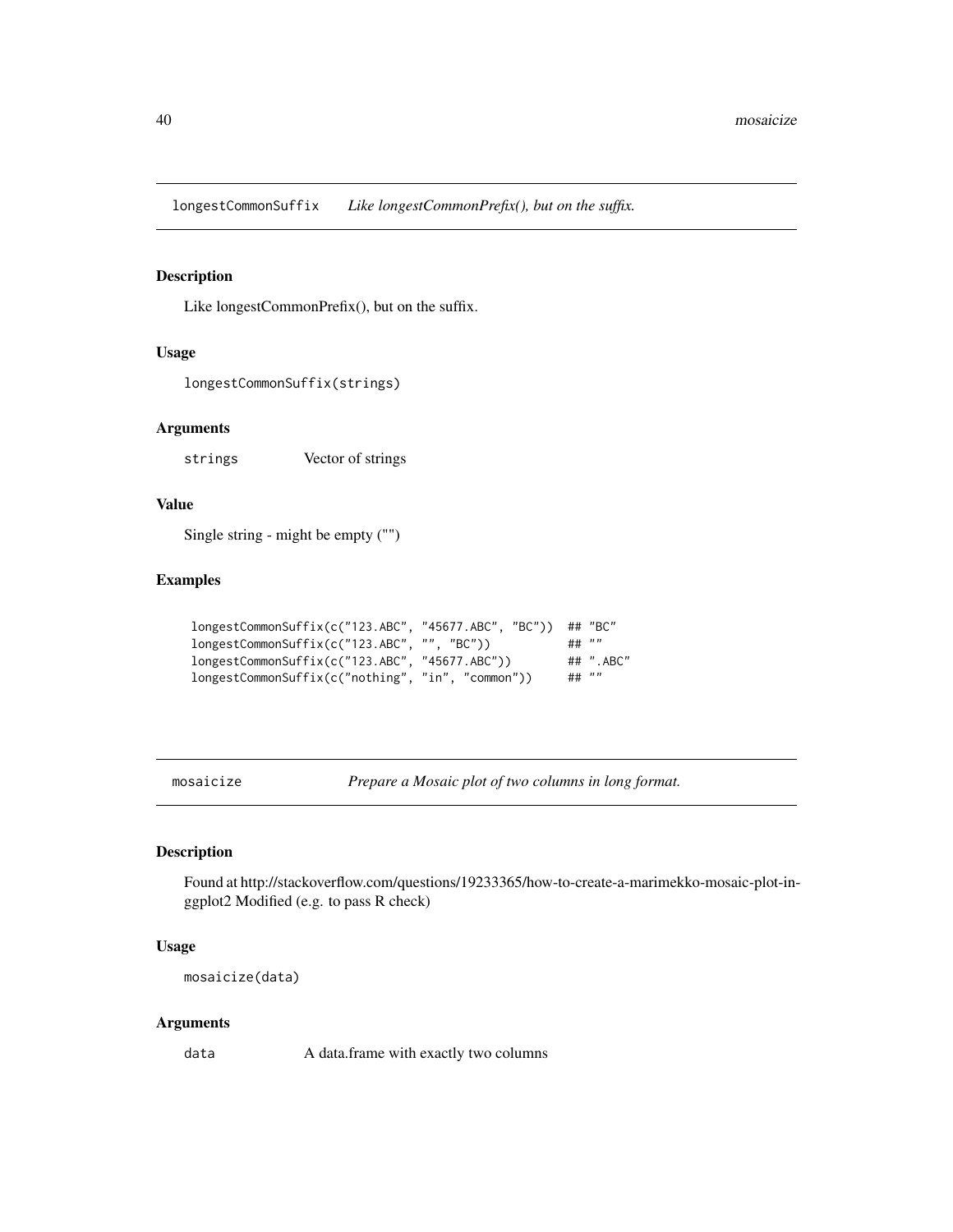## Details

Returns a data frame, which can be used for plotting and has the following columns: 'Var1' marginalized values from 1st input column 'Var2' - marginalized values from 2nd input column 'Freq' - relative frequency of the combination given in [Var1, Var2] 'margin\_var1' - frequency of the value given in Var1 'var2\_height' - frequency of the value given in Var2, relative to Var1 'var1\_center' - X-position when plotting (large sets get a larger share)

## Value

Data.frame

## Examples

```
data = data.frame(raw.file = c(rep('file A', 100), rep('file B', 40)),
                 charge = c(rep(2, 60), rep(3, 30), rep(4, 10),rep(2, 30), rep(3, 7), rep(4, 3)))
mosaicize(data)
```
MQDataReader-class *S5-RefClass to read MaxQuant .txt files*

#### Description

This class is used to read MQ data tables using MQDataReader::readMQ() while holding the internal raw file –> short raw file name mapping (stored in a member called 'fn\_map') and updating/using it every time MQDataReader::readMQ() is called.

### Arguments

| file       | (Relative) path to a MO txt file.                                                                                                                                                                                                                                                                                                                                                                                               |
|------------|---------------------------------------------------------------------------------------------------------------------------------------------------------------------------------------------------------------------------------------------------------------------------------------------------------------------------------------------------------------------------------------------------------------------------------|
| filter     | Searched for "C" and "R". If present, [c] ontaminants and [r] everse hits are re-<br>moved if the respective columns are present. E.g. to filter both, $filter = "C+R"$                                                                                                                                                                                                                                                         |
| type       | Allowed values are: "pg" (proteinGroups) [default], adds abundance index columns<br>(*AbInd*, replacing 'intensity') "sm" (summary), splits into three row subsets<br>(raw.file, condition, total) "ev" (evidence), will fix empty modified.sequence<br>cells for older MQ versions (when MBR is active) Any other value will not<br>add any special columns                                                                    |
| col_subset | A vector of column names as read by read.delim(), e.g., spaces are replaced by<br>dot already. If given, only columns with these names (ignoring lower/uppercase)<br>will be returned (regex allowed) E.g. col_subset=c("^Ifq.intensity.", "protein.name")                                                                                                                                                                      |
| add_fs_col | If TRUE and a column 'raw.file' is present, an additional column 'fc.raw.file'<br>will be added with common prefix AND common substrings removed (simplify Names)<br>E.g. two rawfiles named 'OrbiXL_2014_Hek293_Control', 'OrbiXL_2014_Hek293_Treated'<br>will give 'Control', 'Treated' If add_fs_col is a number AND the longest short-<br>name is still longer, the names are discarded and replaced by a running ID of the |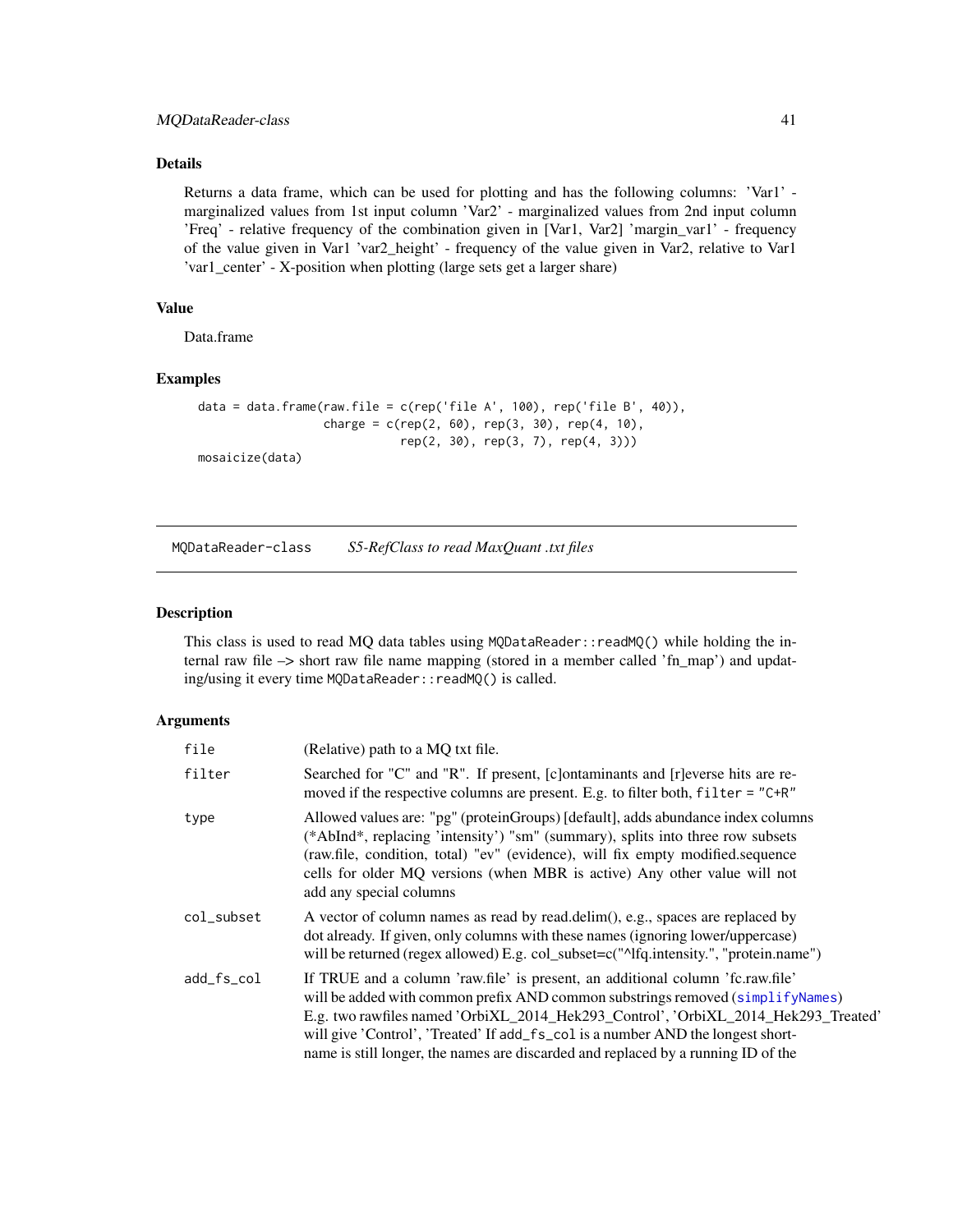|                     | form 'file $\langle x \rangle$ ', where $\langle x \rangle$ is a number from 1 to N. If the function is called<br>again and a mapping already exists, this mapping is used. Should some raw.files<br>be unknown (ie the mapping from the previous file is incomplete), they will be<br>augmented                                           |
|---------------------|--------------------------------------------------------------------------------------------------------------------------------------------------------------------------------------------------------------------------------------------------------------------------------------------------------------------------------------------|
| check_invalid_lines |                                                                                                                                                                                                                                                                                                                                            |
|                     | After reading the data, check for unusual number of NA's to detect if file was<br>corrupted by Excel or alike                                                                                                                                                                                                                              |
| LFQ_action          | [For type=='pg' only] An additional custom LFQ column ('cLFQ') is cre-<br>ated where zero values in LFQ columns are replaced by the following method<br>IFF(!) the corresponding raw intensity is $>0$ (indicating that LFQ is erroneusly<br>0) "toNA": replace by NA "impute": replace by lowest LFQ value $>0$ (simulat-<br>ing 'noise') |
| .                   | Additional parameters passed on to read.delim()                                                                                                                                                                                                                                                                                            |
| colname             | Name of the column (e.g. 'contaminants') in the mq.data table                                                                                                                                                                                                                                                                              |
| valid_entries       | Vector of values to be replaced (must contain all values expected in the column<br>– fails otherwise)                                                                                                                                                                                                                                      |
| replacements        | Vector of values inserted with the same length as valid_entries.                                                                                                                                                                                                                                                                           |

### Details

Since MaxQuant changes capitalization and sometimes even column names, it seemed convenient to have a function which just reads a txt file and returns unified column names, irrespective of the MQ version. So, it unifies access to columns (e.g. by using lower case for ALL columns) and ensures columns are identically named across MQ versions:

| alternative term      | new term            |
|-----------------------|---------------------|
|                       |                     |
| protease              | enzyme              |
| protein.descriptions  | fasta.headers       |
| potential.contaminant | contaminant         |
| mass.deviations       | mass.deviationsda.  |
| basepeak.intensity    | base.peak.intensity |
|                       |                     |

We also correct 'reporter.intensity.\*' naming issues to MQ 1.6 convention, when 'reporter.intensity.not.corrected' is present. MQ 1.5 uses: reporter.intensity.X and reporter.intensity.not.corrected.X MQ 1.6 uses: reporter.intensity.X and reporter.intensity.corrected.X

Note: you must find a regex which matches both versions, or explicitly add both terms if you are requesting only a subset of columns!

Example of usage:

```
mq = MQDataReader$new()
d_evd = mq$readMQ("evidence.txt", type="ev", filter="R", col_subset=c("proteins", "Retention.Length'
```
If the file is empty, this function shows a warning and returns NULL. If the file is present but cannot be read, the program will stop.

Wrapper to read a MQ txt file (e.g. proteinGroups.txt).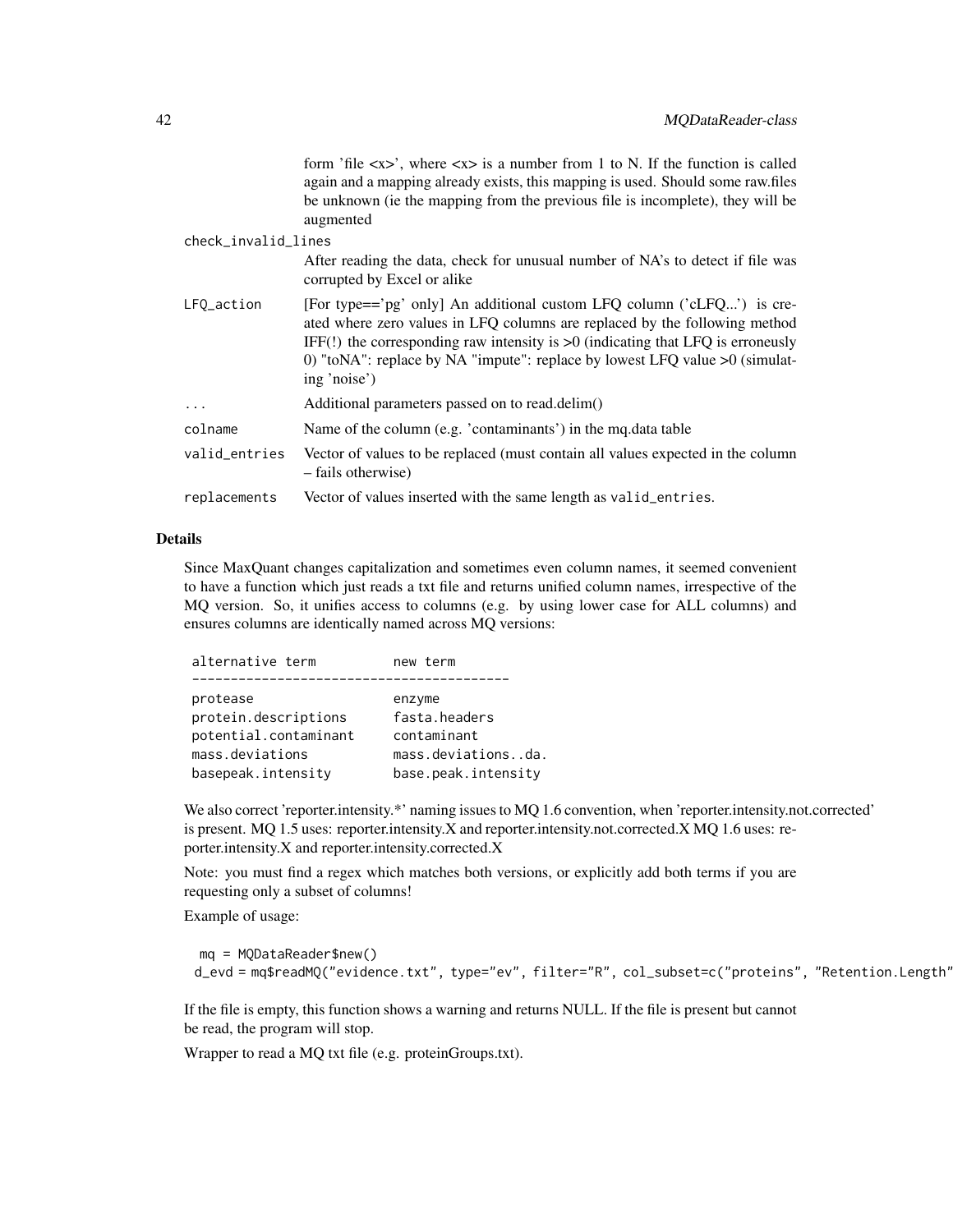### Value

A data.frame of the respective file

Replaces values in the mq.data member with (binary) values. Most MQ tables contain columns like 'contaminants' or 'reverse', whose values are either empty strings or "+", which is inconvenient and can be much better represented as TRUE/FALSE. The params valid\_entries and replacements contain the matched pairs, which determine what is replaced with what.

Returns TRUE if successful.

#### Methods

getInvalidLines() Detect broken lines (e.g. due to Excel import+export)

When editing a MQ txt file in Microsoft Excel, saving the file can cause it to be corrupted, since Excel has a single cell content limit of 32k characters (see http://office.microsoft.com/en-001/excel-help/excel-specifications-and-limits-HP010342495.aspx) while MQ can easily reach 60k (e.g. in oxidation sites column). Thus, affected cells will trigger a line break, effectively splitting one line into two (or more).

If the table has an 'id' column, we can simply check the numbers are consecutive. If no 'id' column is available, we detect line-breaks by counting the number of NA's per row and finding outliers. The line break then must be in this line (plus the preceeding or following one). Depending on where the break happened we can also detect both lines right away (if both have more NA's than expected).

Currently, we have no good strategy to fix the problem since columns are not aligned any longer, which leads to columns not having the class (e.g. numeric) they should have. (thus one would need to un-do the linebreak and read the whole file again)

[Solution to the problem: try LibreOffice 4.0.x or above – seems not to have this limitation] @return Returns a vector of indices of broken (i.e. invalid) lines

MzQCanalysisSoftware-class

*Details of the software used to create the QC metrics*

#### Description

Details of the software used to create the QC metrics

#### Fields

accession Accession number identifying the term within its controlled vocabulary (pattern: ^[A- $Z$  +:  $[A-Z0-9]+$$ ).

name Name of the controlled vocabulary term describing the software tool.

version Version number of the software tool.

uri Publicly accessible URI of the software tool or documentation.

description [optional] Definition of the controlled vocabulary term.

value [optional] Value of the software tool.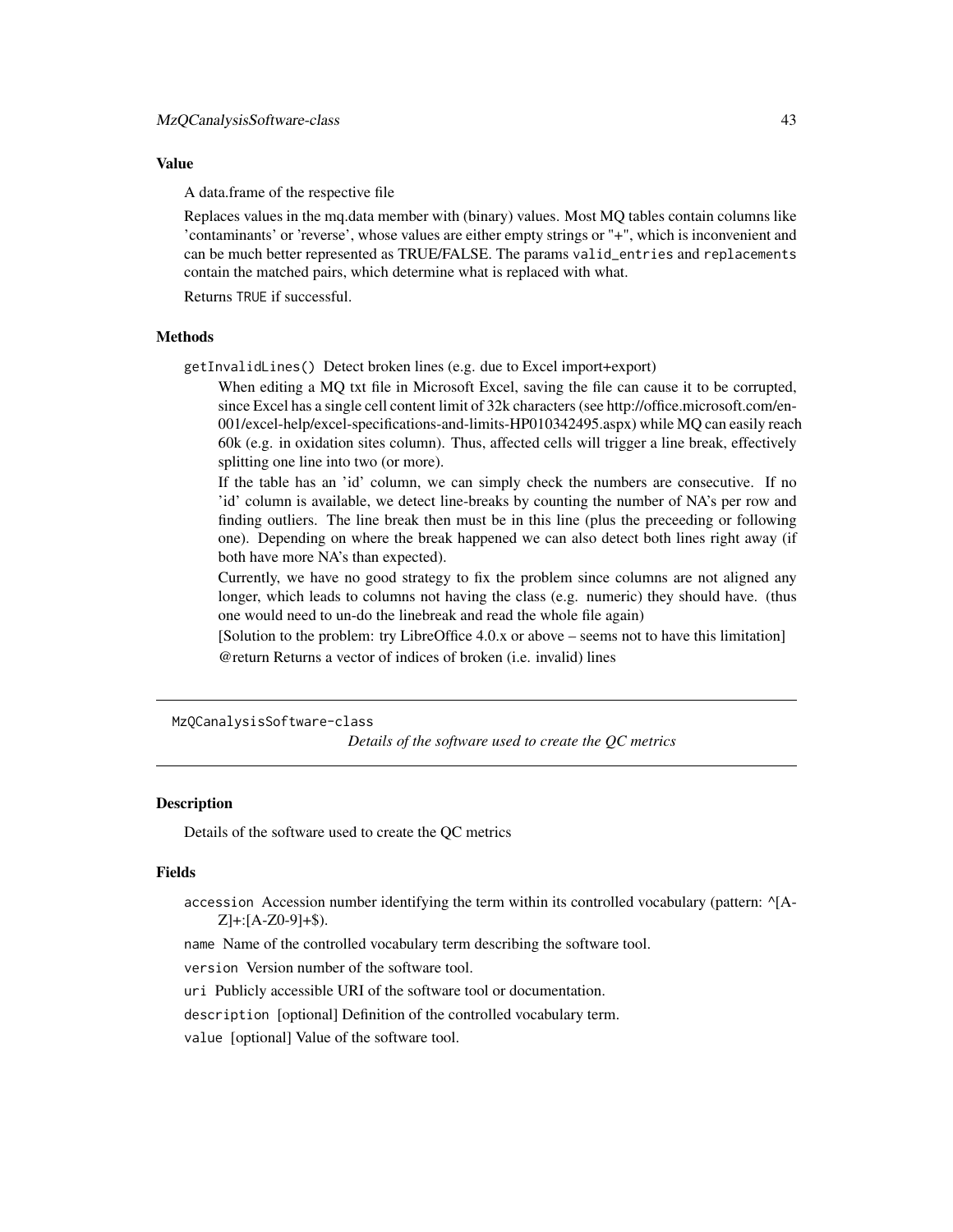MzQCbaseQuality-class *Base class of runQuality/setQuality*

## Description

Base class of runQuality/setQuality

#### Fields

metadata The metadata for this run/setQuality

qualityMetrics Array of MzQCqualityMetric objects

MzQCcontrolledVocabulary-class

*An controlled vocabulary document, usually pointing to an .obo file*

## Description

An controlled vocabulary document, usually pointing to an .obo file

## Fields

name Full name of the controlled vocabulary.

uri Publicly accessible URI of the controlled vocabulary.

version [optional] Version of the controlled vocabulary.

```
MzQCcontrolledVocabulary$new(
  "Proteomics Standards Initiative Quality Control Ontology",
  "https://github.com/HUPO-PSI/mzQC/blob/master/cv/qc-cv.obo",
  "1.2.0")
```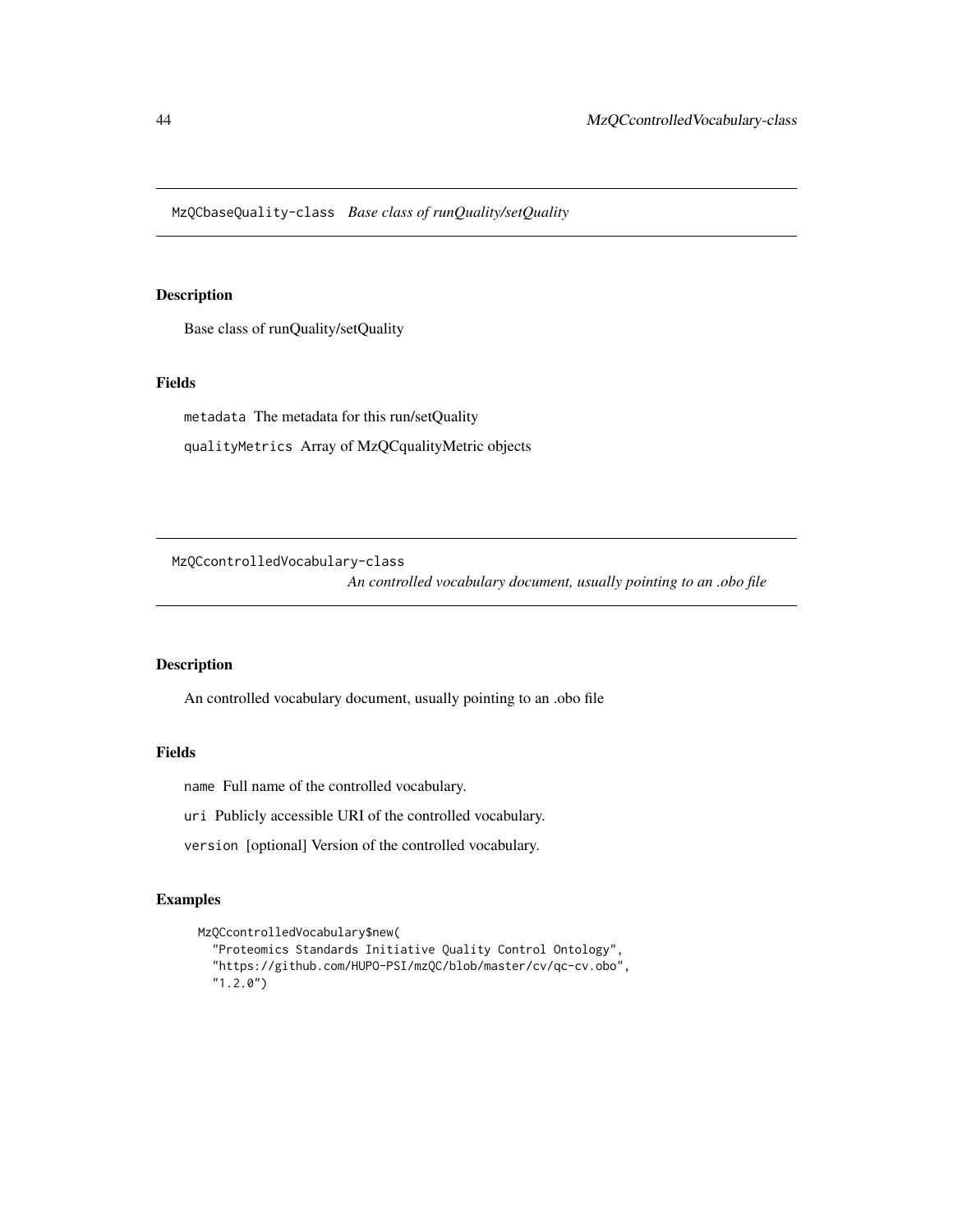MzQCcvParameter-class *An controlled vocabulary parameter, as detailed in the OBO file*

#### Description

An controlled vocabulary parameter, as detailed in the OBO file

## Fields

accession Accession number identifying the term within its controlled vocabulary (pattern: ^[A- $Z$ ]+:[A-Z0-9]+\$).

name Name of the controlled vocabulary term describing the parameter.

value [optional] Value of the parameter.

description [optional] Definition of the controlled vocabulary term.

## Examples

```
MzQCcvParameter$new("QC:4000139",
                    "RT acquisition range",
                    c(0.2959, 5969.8172))
isValidMzQC(MzQCcvParameter$new("MS:0000000"))
```
MzQCDateTime-class *An mzQC-formatted date+time, as required by the mzQC spec doc*

# Description

The format is "

### Fields

datetime A correctly formatted date time (use as read-only)

```
dt1 = MzQCDateTime$new("1900-01-01")
dt2 = MzQCDateTime$new(Sys.time())
## test faulty input
## errors with 'character string is not in a standard unambiguous format'
try(MzQCDateTime$new('lala'), silent=TRUE)
## test roundtrip conversion from/to JSON
dt2$fromData(jsonlite::fromJSON(jsonlite::toJSON(dt1)))
```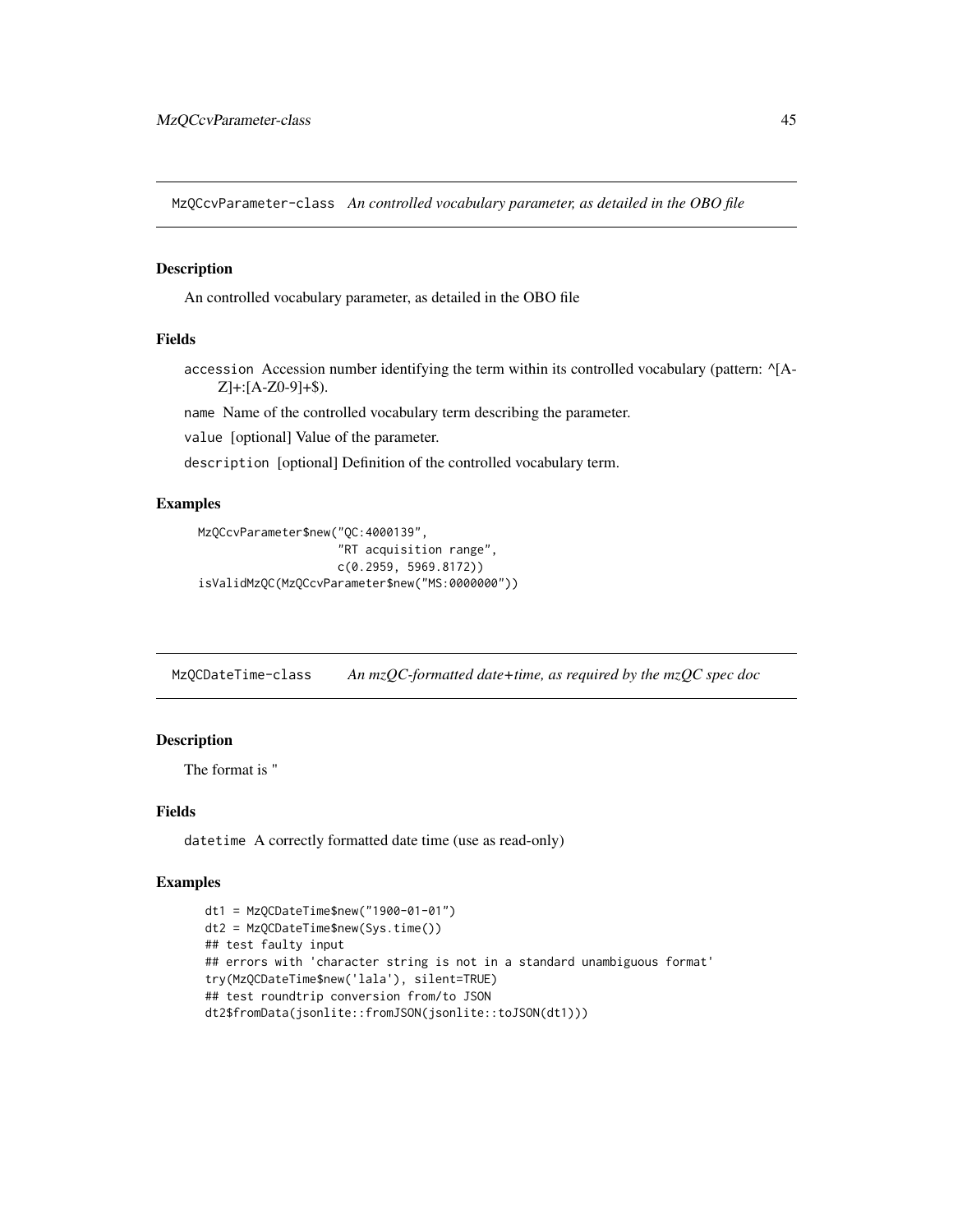MzQCinputFile-class *An inputfile within metadata for a run/setQuality*

## Description

An inputfile within metadata for a run/setQuality

#### Fields

name The name MUST uniquely match to a location (specified below) listed in the mzQC file.

- location Unique file location, REQUIRED to be specified as a URI. The file URI is RECOM-MENDED to be publicly accessible.
- fileFormat A MzQCcvParameter with 'accession' and 'name'.
- fileProperties An array of MzQCcvParameter, usually with 'accession', 'name' and 'value'. Recommended are at least two entries: a) Completion time of the input file (MS:1000747) and b) Checksum of the input file (any child of: MS:1000561 ! data file checksum type).

MzQCmetadata-class *The metadata for a run/setQuality*

#### Description

The metadata for a run/setQuality

### Fields

label Unique name for the run (for runQuality) or set (for setQuality).

inputFiles Array/list of MzQCinputFile objects

analysisSoftware Array/list of MzQCanalysisSoftware objects

cvParameters [optional] Array of cvParameters objects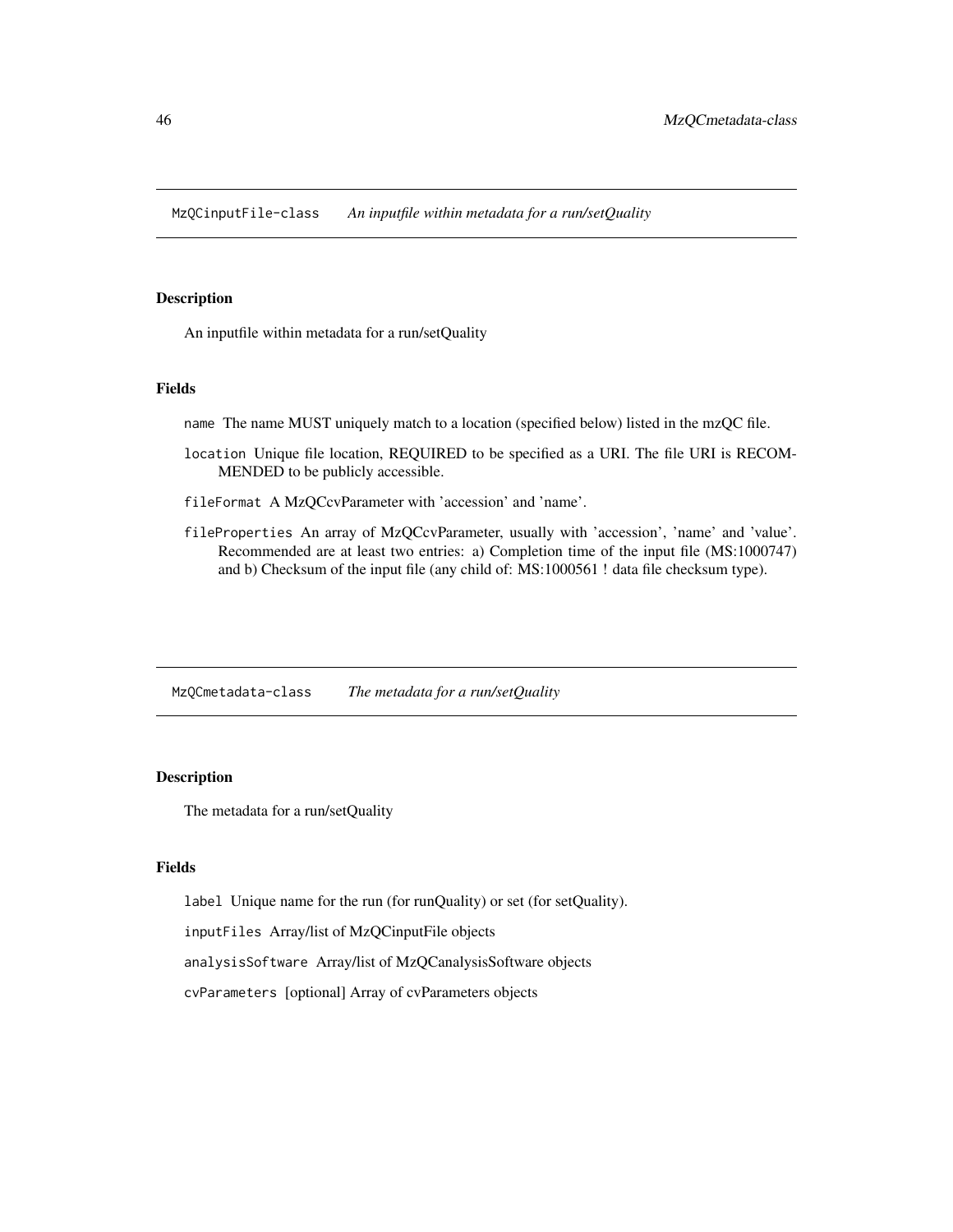At least one of runQualities or setQualities MUST be present.

## Fields

version Version of the mzQC format. creationDate Creation date of the mzQC file. contactName Name of the operator/creator of this mzQC file. contactAddress Contact address (mail/e-mail or phone) description Description and comments about the mzQC file contents. runQualities Array of MzQCrunQuality; setQualities Array of MzQCsetQuality controlledVocabularies Array of CV domains used (obo files)

MzQCqualityMetric-class

*The central class to store QC information*

## Description

The central class to store QC information

## Fields

accession Accession number identifying the term within its controlled vocabulary (pattern:  $^{4}$ [A-Z]+:[A-Z0-9]+\$).

name Name of the controlled vocabulary element describing the metric.

description [optional] Definition of the controlled vocabulary term.

- value [optional] Value of the metric (single value, n-tuple, table, matrix). The structure is not checked by our mzQC implementation and must be handled by the caller
- unit [optional] Array of unit(s), stored as MzQcvParameter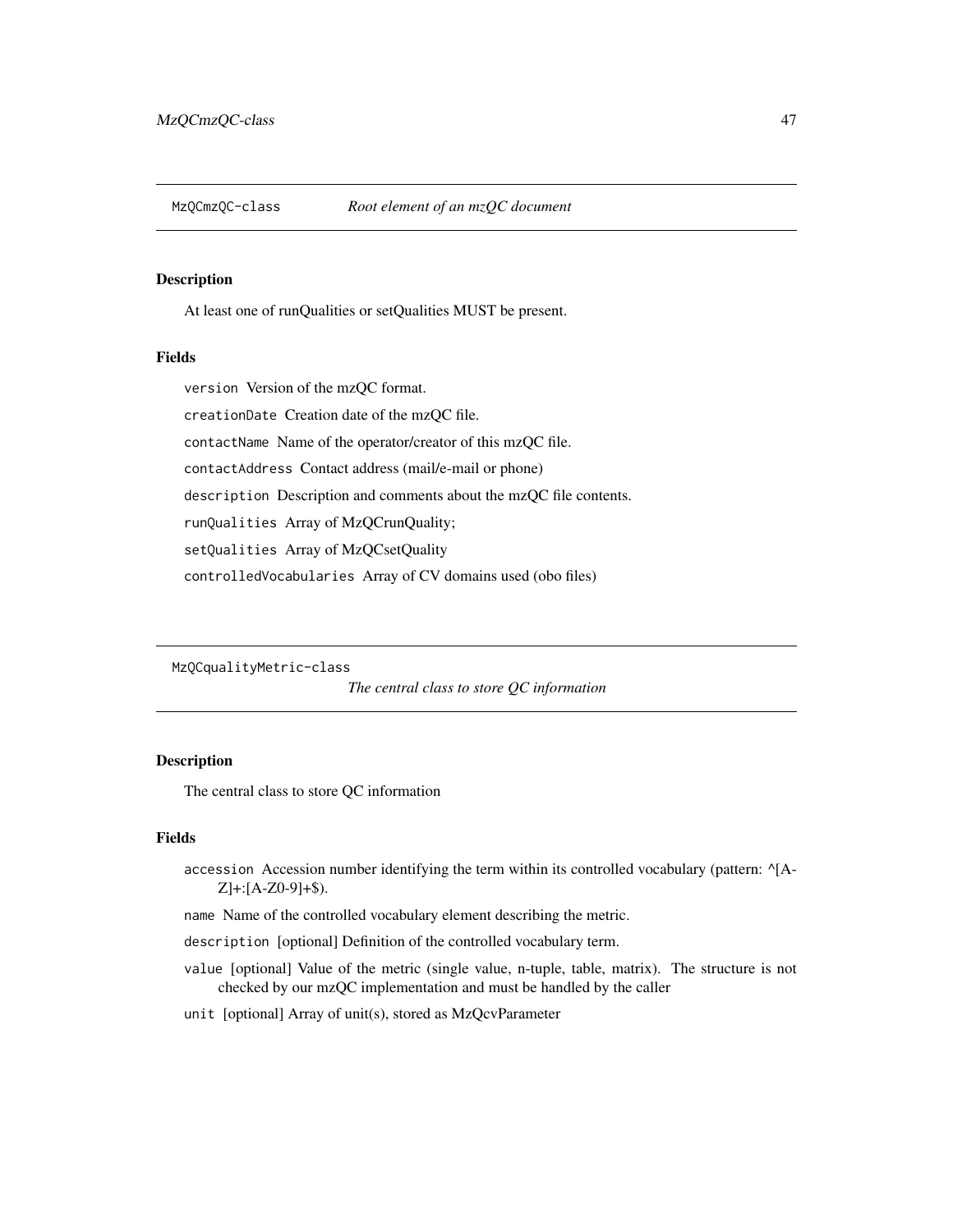The 'sections' field is initialized after \$readMzTab was called. The 'fn\_map' fields should be initialized via ...\$fn\_map\$readMappingFile(...) manually if user-defined filename mappings are desired and is automatically updated/queried when \$readMzTab is called.

### Fields

- sections MzTab sections as list. Valid list entries are: "MTD", "PRT", "PEP", "PSM", "SML", "filename" and "comments"
- fn\_map FilenameMapper which can translate raw filenames into something shorter

#### Methods

getEvidence() Basically the PSM table and additionally columns named 'raw.file' and 'fc.raw.file'.

- getMSMSScans(identified\_only = FALSE) Basically the PSM table (partially renamed columns) and additionally two columns 'raw.file' and 'fc.raw.file'. If identified\_only is TRUE, only MS2 scans which were identified (i.e. a PSM) are returned – this is equivalent to msms.txt in MaxQuant.
- getParameters() Converts internal mzTab metadata section to a two column key-value data.frame similar to MaxQuants parameters.txt.
- getProteins() Basically the PRT table ...
- getSummary() Converts internal mzTab metadata section to a two data.frame with columns 'fc.raw.file', 'ms.ms.identified....' similar to MaxQuants summary.txt.
- renameColumns(dt, namelist) Renames all columns and throws a warning if a column does not exist in the data
- RTUnitCorrection(dt) Convert all RT columns from seconds (OpenMS default) to minutes (MaxQuant default)

NULL\_to\_charNA *converts a NULL to NA\_character\_; or returns the argument unchanged otherwise*

#### **Description**

This is useful for missing list elements (which returns NULL), but when the missing element in refClass should be NA\_character\_ (and NULL would return an error)

#### Usage

NULL\_to\_charNA(char\_or\_NULL)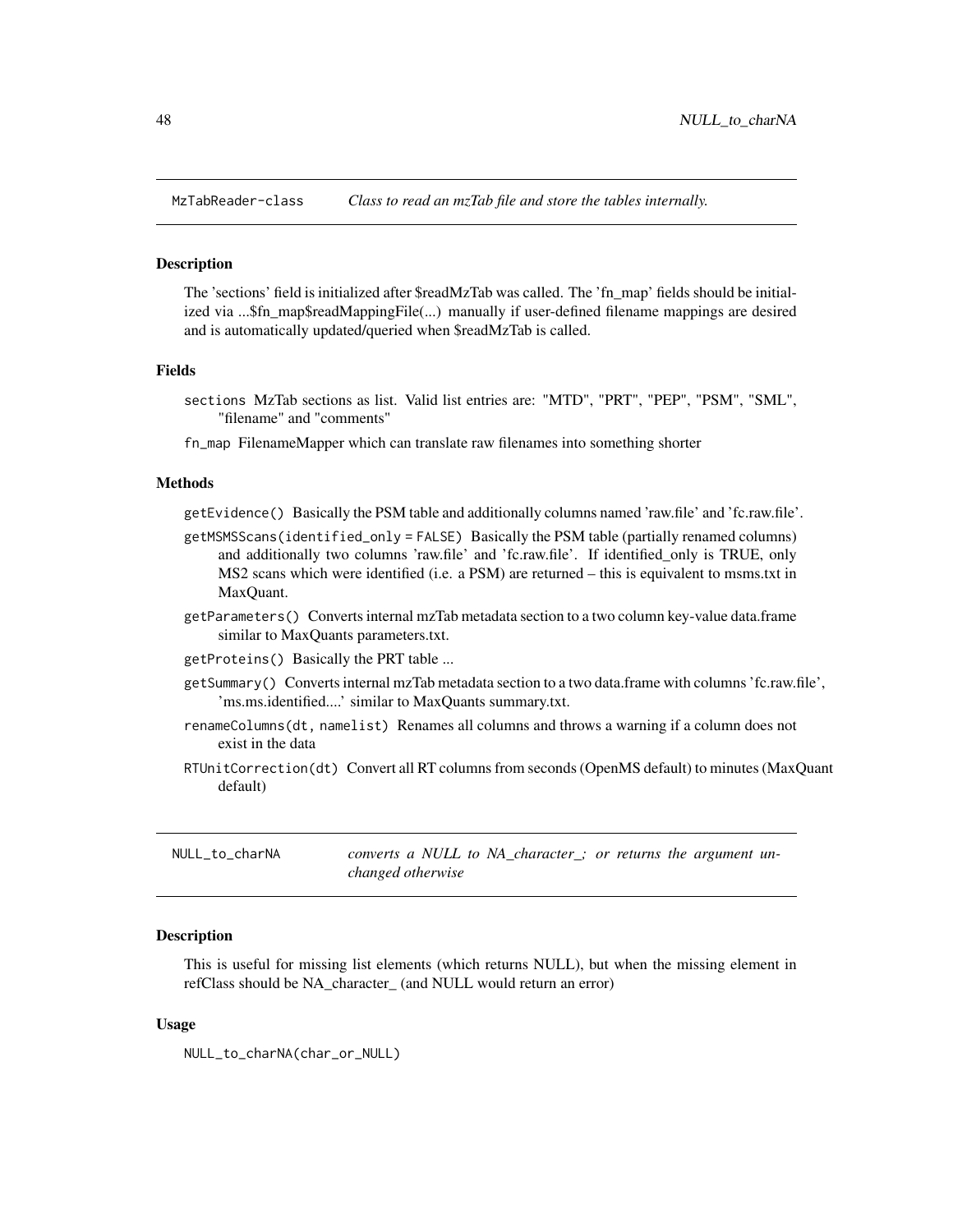## NULL\_to\_NA 49

### Arguments

char\_or\_NULL A string or NULL

#### Examples

NULL\_to\_charNA(NA) ## NA NULL\_to\_charNA(NULL) ## NA\_character\_ NULL\_to\_charNA("hi") ## "hi"

NULL\_to\_NA *converts a NULL to NA; or returns the argument unchanged otherwise*

## Description

This is useful for missing list elements (which returns NULL), but when the missing element in refClass should be NA (and NULL would return an error)

#### Usage

NULL\_to\_NA(var\_or\_NULL)

### Arguments

var\_or\_NULL A variable of any kind or NULL

#### Examples

NULL\_to\_NA(NA) ## NA NULL\_to\_NA(NULL) ## NA NULL\_to\_NA("hi") ## "hi"

parseOBO *Get the information of each CV term from an obo file.*

## Description

Get the information of each CV term from an obo file.

### Usage

parseOBO(cv\_obo\_file)

#### Arguments

cv\_obo\_file A path to an .obo file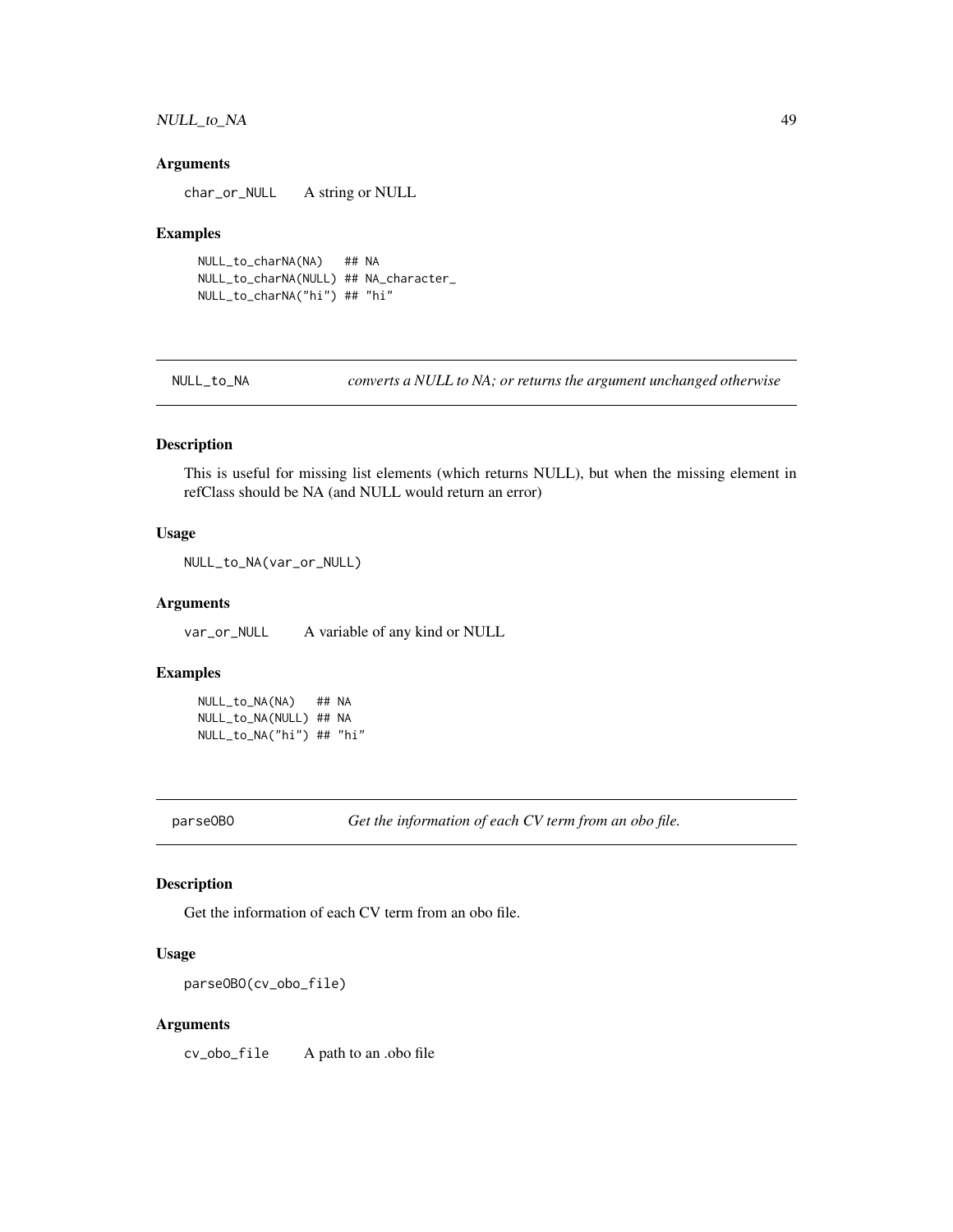# Value

A list containing CV term information

pasten *paste with newline as separator*

## Description

paste with newline as separator

### Usage

pasten(...)

### Arguments

... Arguments forwarded to paste()

### Value

return value of paste()

## Examples

pasten("newline","separated") ## --> "newline\nseparated"

pastet *paste with tab as separator*

## Description

paste with tab as separator

### Usage

pastet(...)

## Arguments

... Arguments forwarded to paste()

# Value

return value of paste()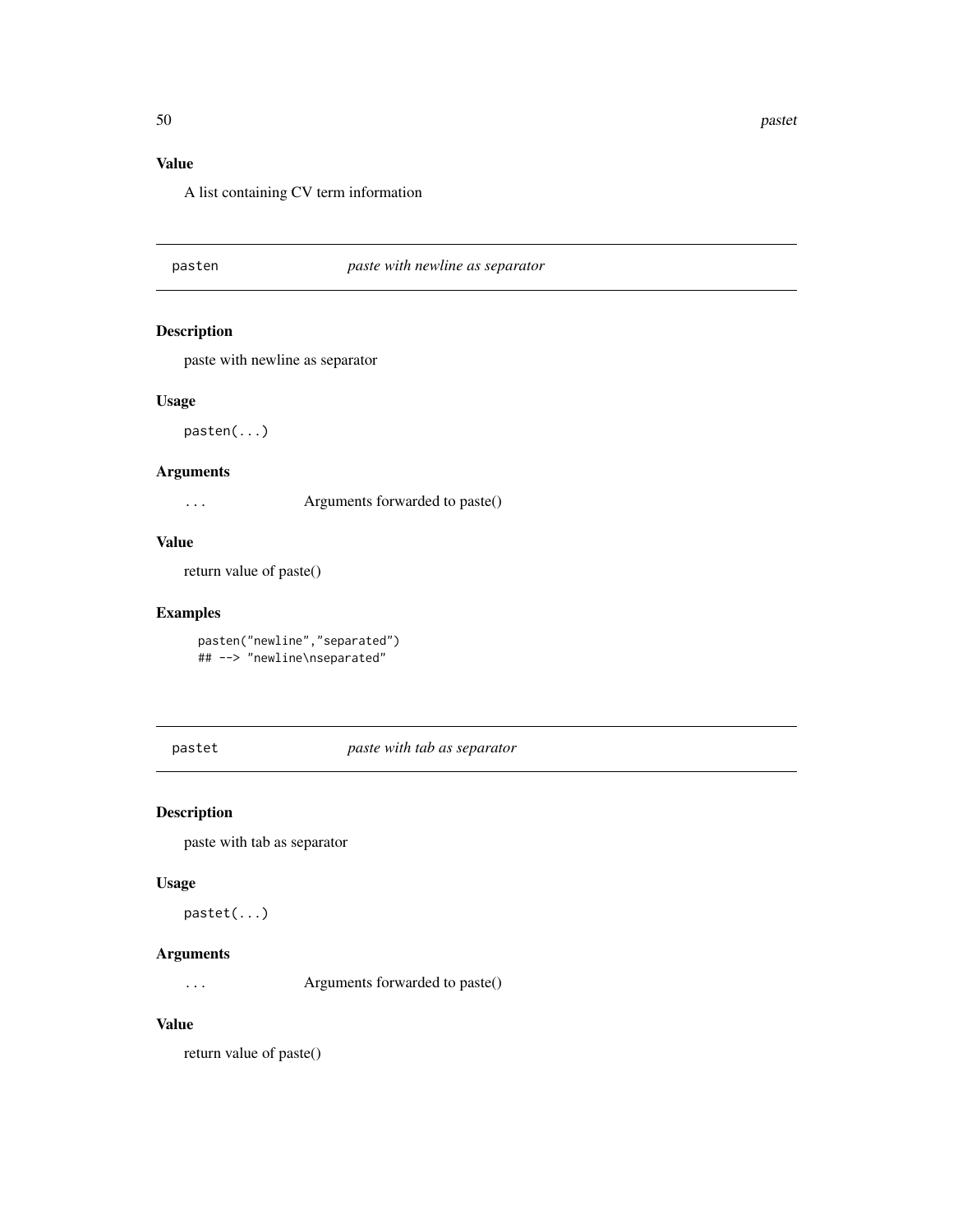## peakSegmentation 51

### Examples

```
pastet("tab","separated")
## --> "tab\tseparated"
```

| peakSegmentation | Determine fraction of evidence which causes segmentation, <i>i.e.</i> sib- |
|------------------|----------------------------------------------------------------------------|
|                  | ling peaks at different RTs confirmed either by genuine or transferred     |
|                  | MS/MS.                                                                     |

## Description

Sometimes, MQ splits a feature into 2 or more if the chromatograpic conditions are not optimal and there is a drop in RT intensity. If both features contain successful MS/MS scans, we will find the same peptide twice (with slightly different RT) in the same charge state. This constitutes a natively split peak and is rare (95

#### Usage

```
peakSegmentation(df_evd_all)
```
#### Arguments

df\_evd\_all A data.frame of evidences containing the above columns

#### Details

If Match-between-runs is used and the RT alignment is not perfect, then a peptide might be inferred at a wrong RT position, even though this Raw file already contains MS/MS evidence of this peptide. Usually the number of peak duplicates rises drastically (e.g. only 75 In most cases, the RT is too far off to be a split peak. It's rather a lucky hit with accidentally the same mass-to-charge, and thus the intensity is random. To find by how much these peak pairs differ in RT, use idTransferCheck() and inMatchWindow().

Required columns are 'is.transferred', 'fc.raw.file', 'modified.sequence', 'charge', 'type'.

Note that this function must be given MS/MS identifications of type "MULTI-MSMS" and "MSMS-MATCH". It will stop() otherwise.

## Value

A data.frame with one row per Raw file and three columns: 1) 2) 3)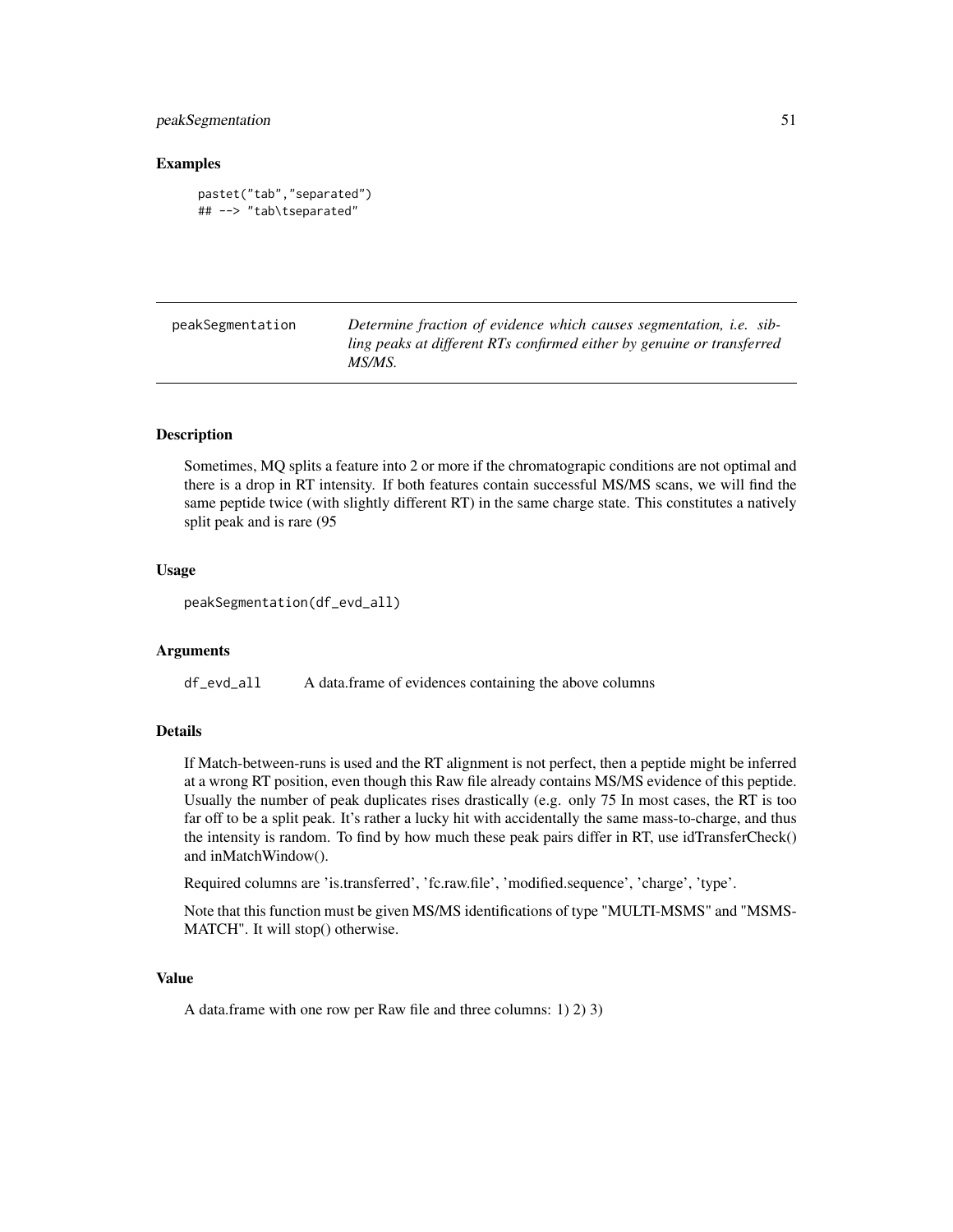Should be applied for each Raw file individually.

## Usage

```
peakWidthOverTime(data, RT_bin_width = 2)
```
# Arguments

| data         | Data.frame with columns 'retention.time' and 'retention.length' |
|--------------|-----------------------------------------------------------------|
| RT_bin_width | Bin size in minutes                                             |

## Details

Returns a data.frame, where 'bin' gives the index of each bin, 'RT' is the middle of each bin and 'peakWidth' is the averaged peak width per bin.

## Value

Data.frame with columns 'bin', 'RT', 'peakWidth'

## Examples

```
data = data.frame(retention.time = seq(30,200, by=0.001)) ## one MS/MS per 0.1 sec
data$retention.length = seq(0.3, 0.6, length.out = nrow(data)) + rnorm(nrow(data), 0, 0.1)
d = peakWidthOverTime(data)
plot(d$RT, d$peakWidth)
```
plotTable *Plot a table with row names and title*

#### Description

Restriction: currently, the footer will be cropped at the table width.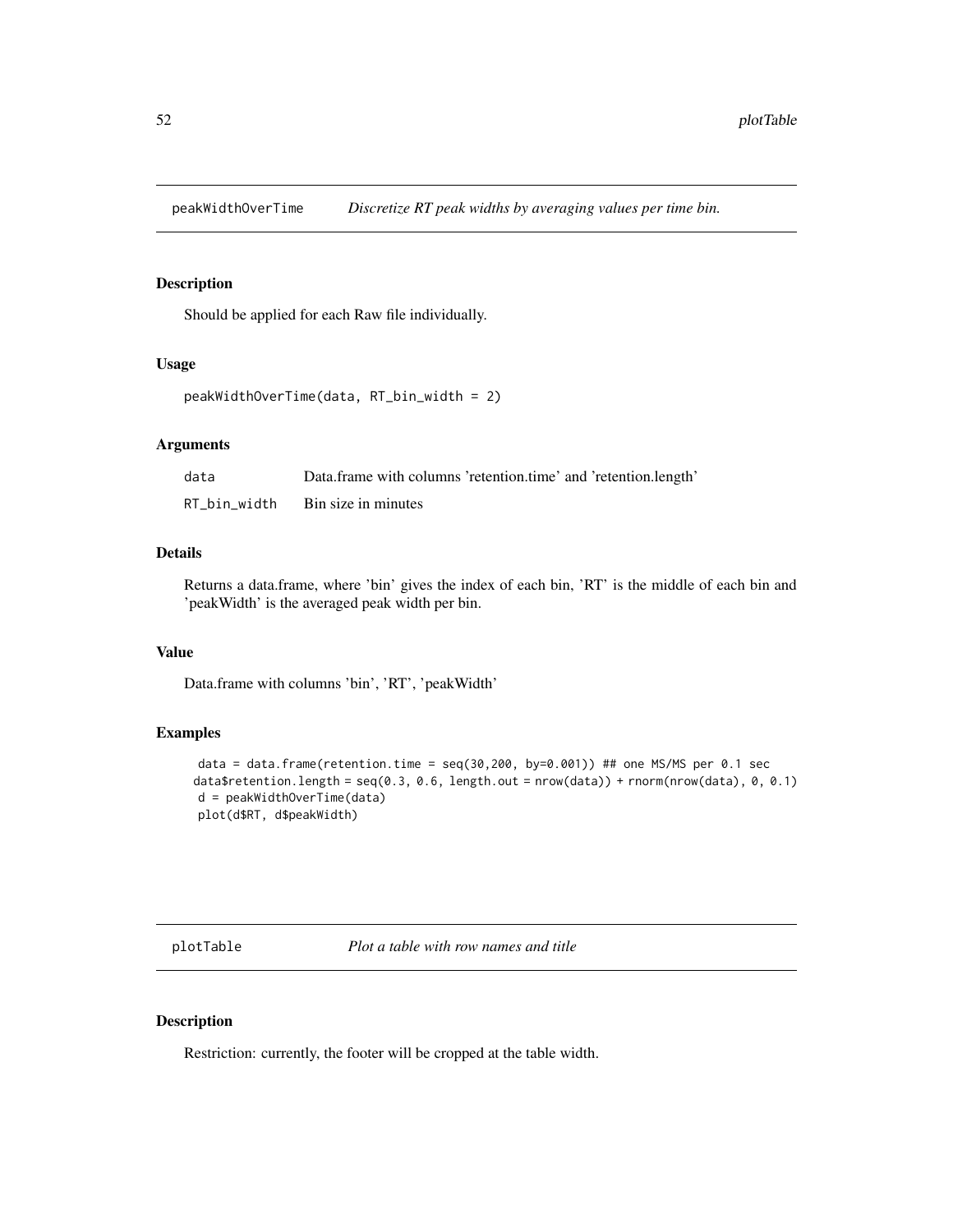## plotTableRaw 53

## Usage

```
plotTable(
 data,
  title = ",
 footer = ",
 col_names = colnames(data),
 fill = c("grey90", "grey70"),
 col = "black",
  just = "centre"
\mathcal{L}
```
### Arguments

| data      | A data frame with columns as described above |
|-----------|----------------------------------------------|
| title     | Table title                                  |
| footer    | Footer text                                  |
| col_names | Column names for Table                       |
| fill      | Fill pattern (by row)                        |
| col       | Text color (by column)                       |
| just      | (ignored)                                    |
|           |                                              |

# Value

gTree object with class 'PTXQC\_table'

## Examples

```
data = data.frame(raw.file = letters[1:4],
                  id.\text{rate} = 3:6plotTable(data,
          title = "Bad files",
          footer = "bottom",
          col_names = c("first col", "second col"),
          col=c("red", "green"))
```
plotTableRaw *Colored table plot.*

## Description

Code taken from http://stackoverflow.com/questions/23819209/change-text-color-for-cells-using-tablegrobin-r

### Usage

```
plotTableRaw(data, colours = "black", fill = NA, just = "centre")
```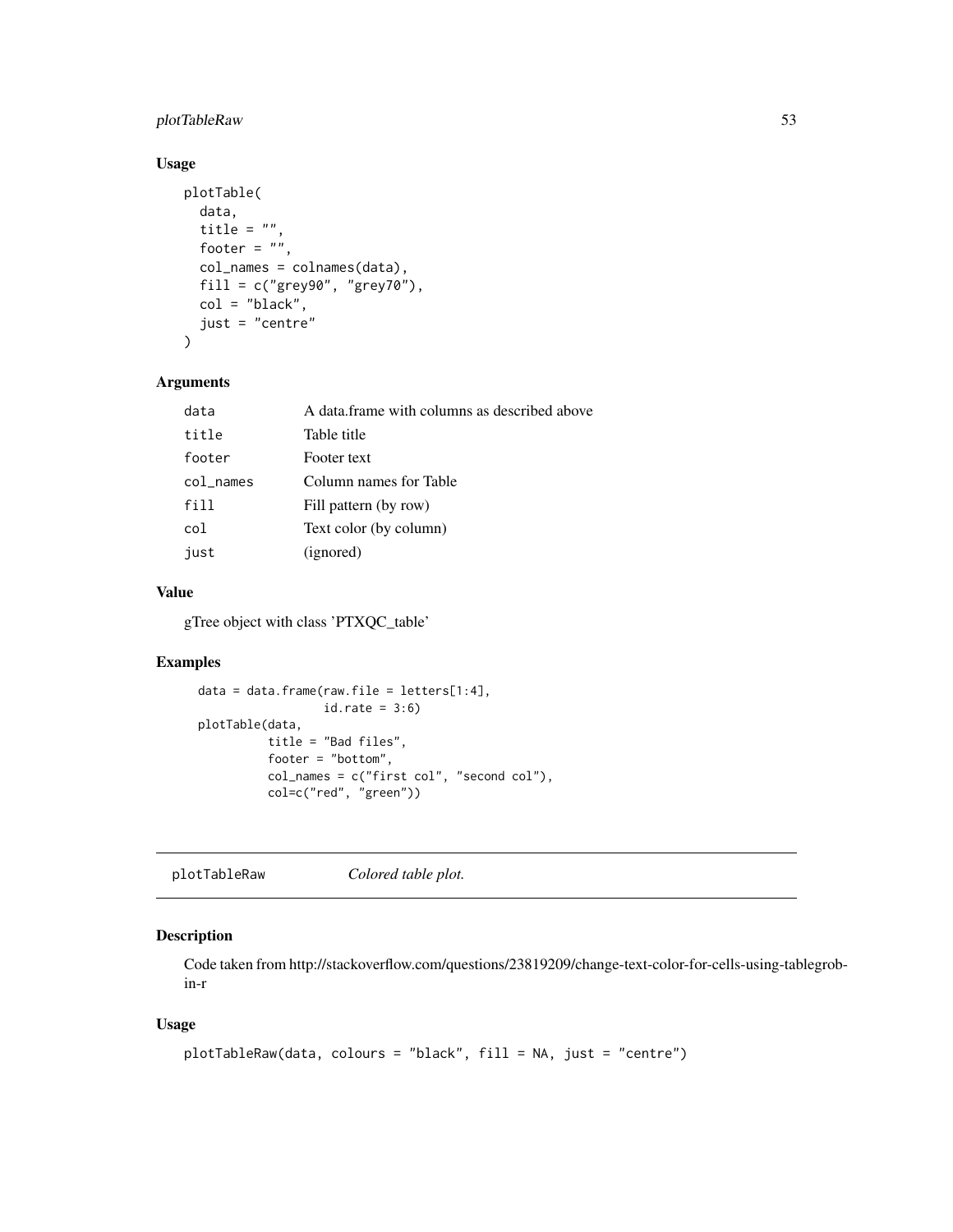# Arguments

| data    | Table as Data frame                 |
|---------|-------------------------------------|
| colours | Single or set of colours (col-wise) |
| fill    | Cell fill (row-wise)                |
| iust    | (ignored)                           |

# Value

gTable

plot\_CalibratedMSErr *Plot bargraph of uncalibrated mass errors for each Raw file.*

## Description

Boxes are optionally colored to indicate that a MQ bug was detected or if PTXQC detected a too narrow search window.

## Usage

```
plot_CalibratedMSErr(
  data,
  MQBug_raw_files,
  stats,
  y_lim,
  extra_limit = NA,
  title_sub = ""\mathcal{L}
```
## Arguments

| data            | A data frame with columns 'fc.raw.file', 'mass.errorppm.' |  |
|-----------------|-----------------------------------------------------------|--|
| MQBug_raw_files |                                                           |  |
|                 | List of Raw files with invalid calibration values         |  |
| stats           | A data frame with columns 'fc.raw.file', 'outOfCal'       |  |
| v_lim           | Range of y-axis                                           |  |
| extra_limit     | Position where a v-line is plotted (for visual guidance)  |  |
| title_sub       | Subtitle                                                  |  |

## Value

GGplot object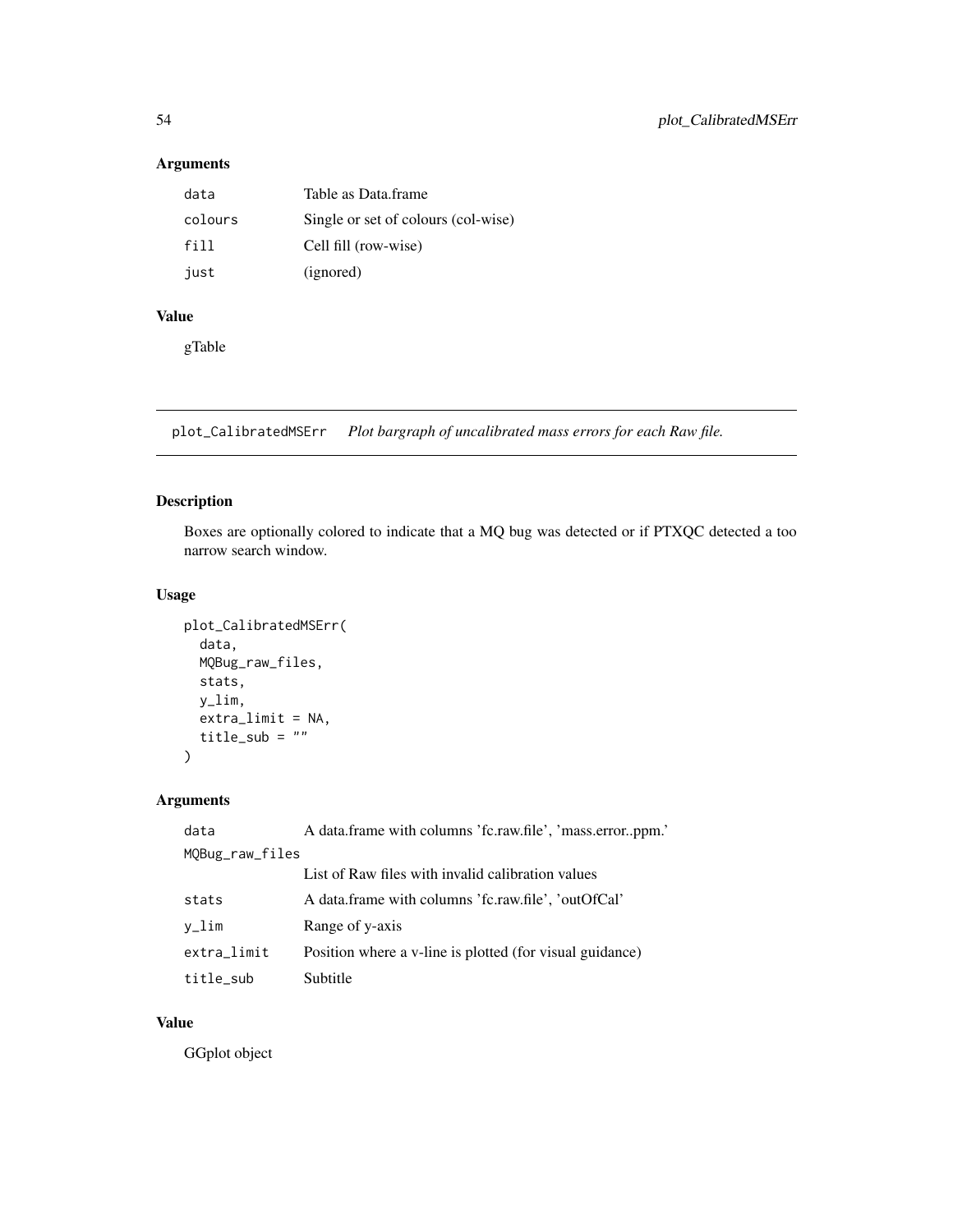## plot\_Charge 55

#### Examples

```
n = c(150, 1000, 1000, 1000)
data = data.frame(fc.raw.file = repEach(letters[4:1], n),
                  mass_error..ppm. = c(rnorm(n[1], 1, 2.4),rnorm(n[2], 0.5, 0.5),
                                        rnorm(n[3], 0.1, 0.7),
                                        rnorm(n[4], 0.3, 0.8)))
stats = data.frame(fc.raw.file = letters[4:1],
                   sd = c(2.4, 0.5, 0.7, 0.8),outOfCal = c(TRUE, FALSE, FALSE, FALSE))
plot_CalibratedMSErr(data, MQBug_raw_files = letters[1], stats, y_lim = c(-20,20), 15, "subtitle")
```

| plot_Charge | The plots shows the charge distribution per Raw file. The output of |  |
|-------------|---------------------------------------------------------------------|--|
|             | 'mosaicize()' can be used directly.                                 |  |

## Description

The input is a data.frame with columns 'Var1' - name of the Raw file 'Var2' - charge (used as fill color) 'Var1\_center' - contains X-position of the Raw file 'Var2\_height' - relative frequency of the charge 'Margin\_var1' - where each row represents one peptide sequence.

### Usage

plot\_Charge(d\_charge)

## Arguments

d\_charge A data.frame with columns as described above

#### Value

GGplot object

```
data = data.frame(raw.file = c(rep('file A', 100), rep('file B', 40)),
                      data = c(rep(2, 60), rep(3, 30), rep(4, 10),
                               rep(2, 30), rep(3, 7), rep(4, 3)))
plot_Charge(mosaicize(data))
```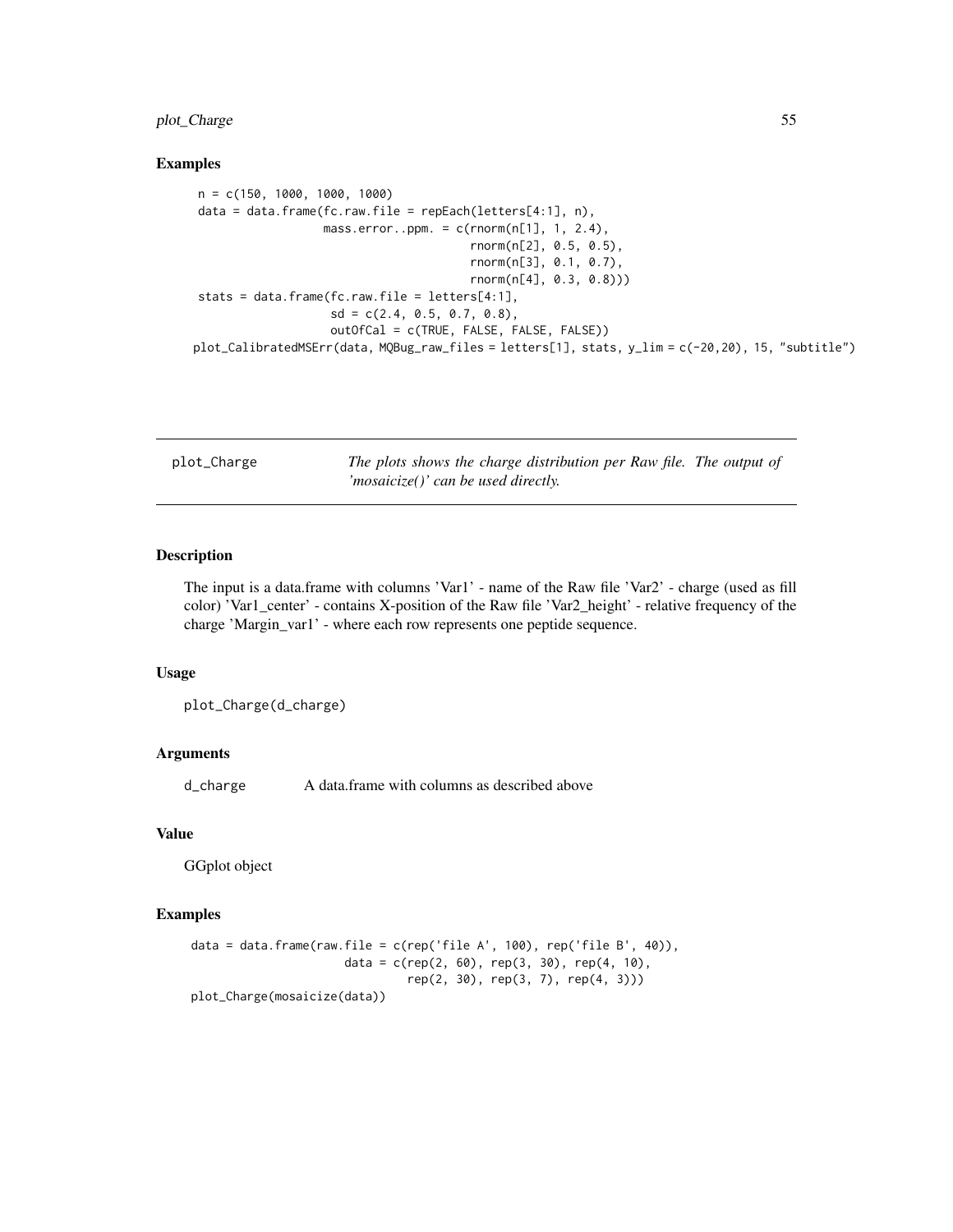Plot contaminants from evidence.txt, broken down into top5-proteins.

### Usage

```
plot_ContEVD(data, top5)
```
### Arguments

| data | A data frame with columns 'fc.raw.file', 'contaminant', 'pname', 'intensity'  |
|------|-------------------------------------------------------------------------------|
| top5 | Name of the Top-5 Proteins (by relative intensity or whatever seems relevant) |

## Value

GGplot object

## Examples

```
data = data.frame(intensity = 1:12,
                  pname = rep(letters[1:3], 4),
                  fc.raw.file = rep(paste("f", 1:4), each=3),
                  contaminant = TRUE)
## providing more proteins than present... d,e will be ignored
plot_ContEVD(data, top5 = letters[1:5])
## classify 'c' as 'other'
plot_ContEVD(data, top5 = letters[1:2])
```
plot\_ContsPG *Plot contaminants from proteinGroups.txt*

## Description

Plot contaminants from proteinGroups.txt

## Usage

plot\_ContsPG(data)

#### Arguments

data A data.frame with columns 'group', 'cont\_pc', 'logAbdClass'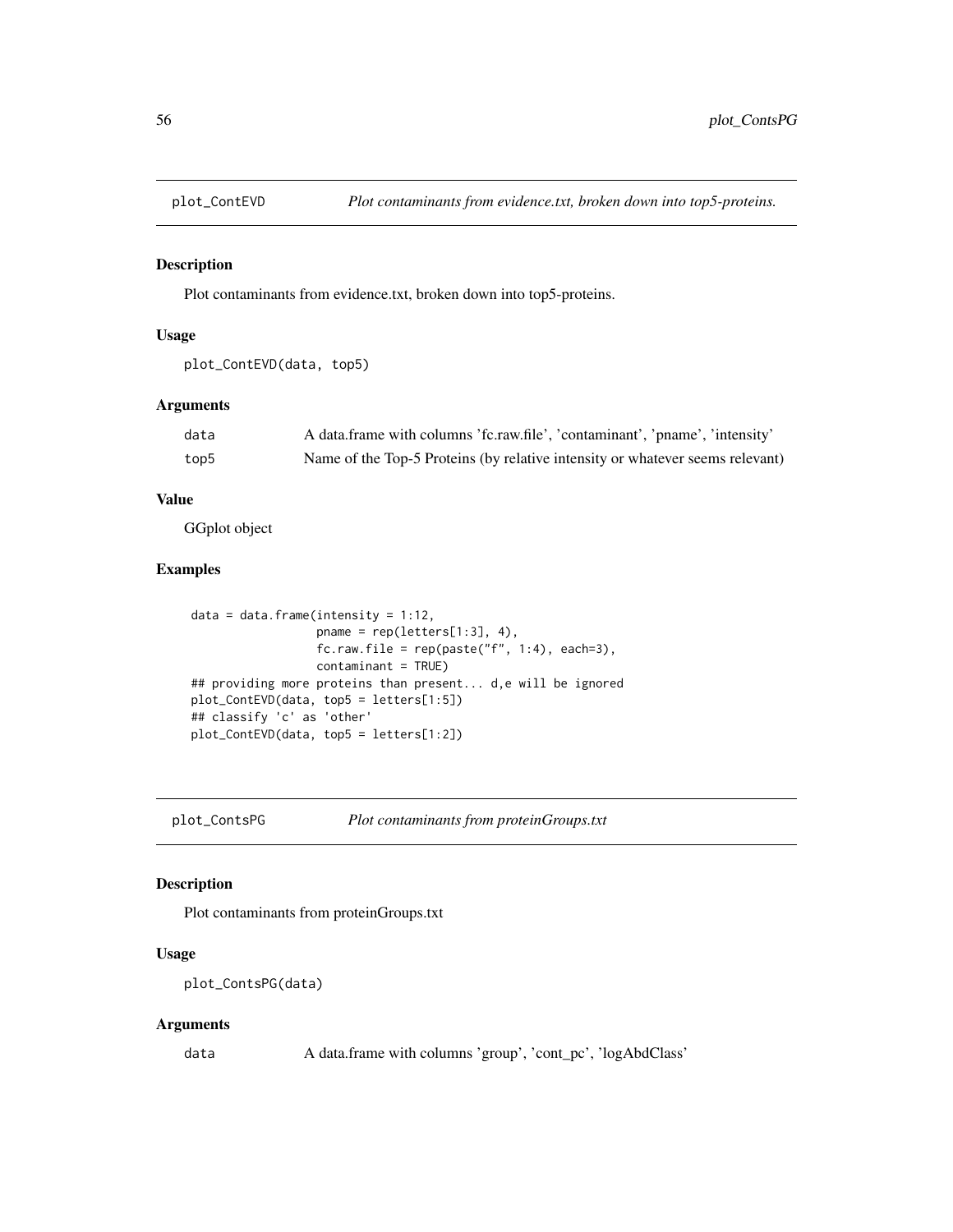## plot\_ContUser 57

### Value

GGplot object

### Examples

```
data = data.frame( 'group' = letters[1:10], 'cont_pc' = 2:11, 'logAbdClass' = c("low","high"))
plot_ContsPG(data)
```
plot\_ContUser *Plot user-defined contaminants from evidence.txt*

## Description

Kolmogorov-Smirnoff p-values are plotted on top of each group. High p-values indicate that Andromeda scores for contaminant peptides are equal or higher compared to sample peptide scores, i.e. the probability that sample peptides scores are NOT greater than contaminant peptide scores.

#### Usage

```
plot_ContUser(data, name_contaminant, extra_limit, subtitle = NULL)
```
### Arguments

| data             | A data frame with columns 'fc.raw.file', 'variable', 'value' |  |
|------------------|--------------------------------------------------------------|--|
| name contaminant |                                                              |  |
|                  | Name of the contaminant shown in title.                      |  |
| extra limit      | Position where a h-line is plotted (for visual guidance)     |  |
| subtitle         | Optional subtitle for plot                                   |  |

## Value

GGplot object

```
data = data.frame(fc.raw.file = letters[1:3],
                  variable = c(rep("spectralCount", 3),
                                rep("intensity", 3),
                                rep("above.thresh", 3),
                                rep("score_KS", 3)),
                  value = c(10, 20, 15, 9, 21, 14, 0, 1, 1, 0.3, 0.01, 0.04))
plot_ContUser(data, "myco", 5, "subtitle")
```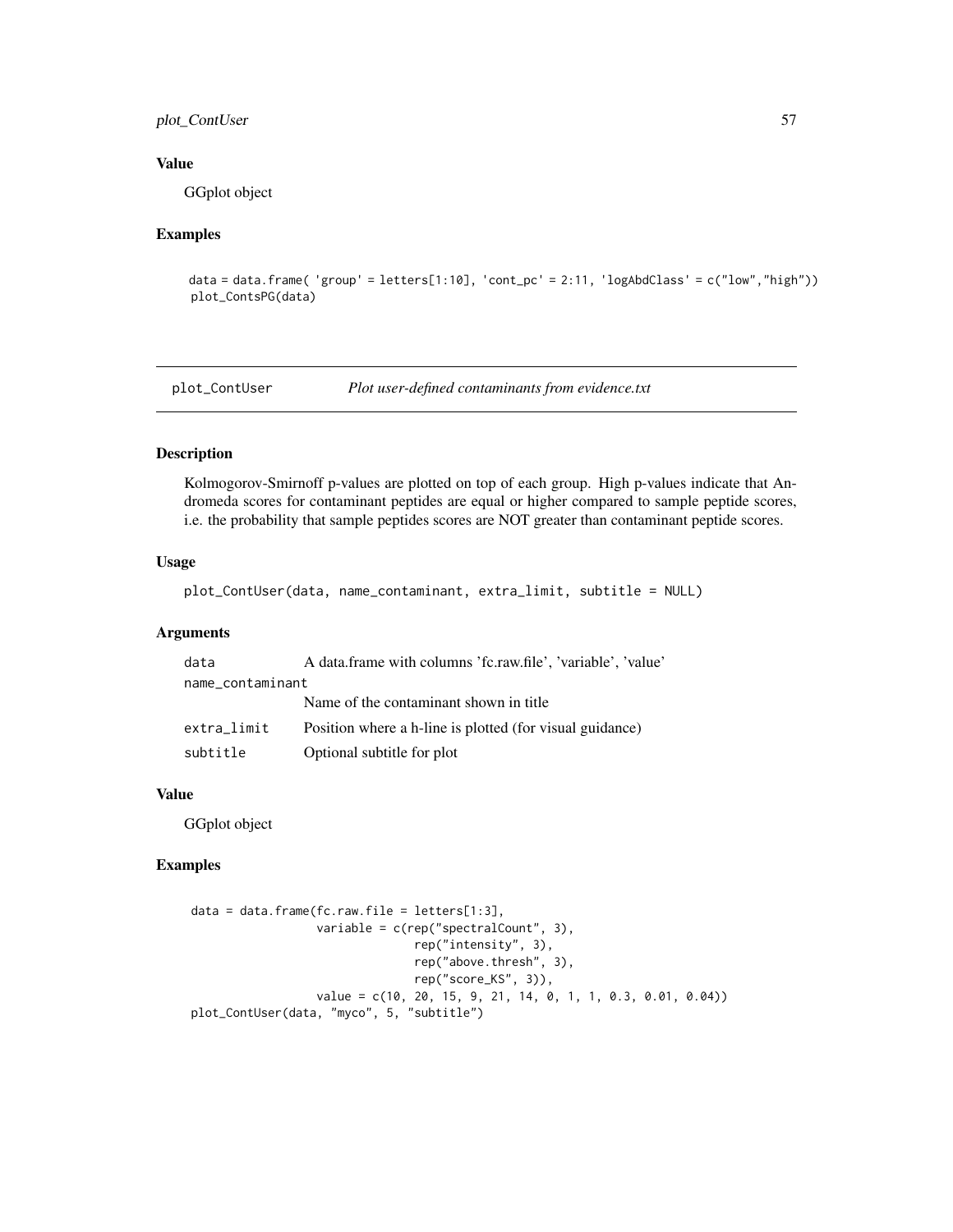The data is expected to be an ECDF already, x being the Andromeda score, y being the culmulative probability. The Score is the probability of a Kolm.-Smirnoff test that the contaminant scores are larger (i.e. large p-values indicate true contamination). You will only see this plot if the but highscoring contaminant peptides, which would erroneously give you a large p-value and make you believe your sample is contaminated although that's not the case.

### Usage

plot\_ContUserScore(data, raw.file, score)

#### **Arguments**

| data     | A data frame with columns 'x', 'y', 'condition'                                          |
|----------|------------------------------------------------------------------------------------------|
| raw.file | Name of Raw file for which the data is displayed (will become part of the plot<br>title) |
| score    | Score of how distinct the distributions are (will become part of the title)              |

### Value

GGplot object

## Examples

```
data = data.frame(x = 10:60,y = c(\text{seq}(0, 1, \text{length}=51), \text{seq}(0.1, 1, \text{length}=51)),condition = rep(c("sample", "contaminant"), each=51))plot_ContUserScore(data, 'test file', 0.96)
```
plot\_CountData *Plot Protein groups per Raw file*

### Description

The input is a data.frame with protein/peptide counts, where 'category' designates the origin of information (genuine ID, transferred ID, or both).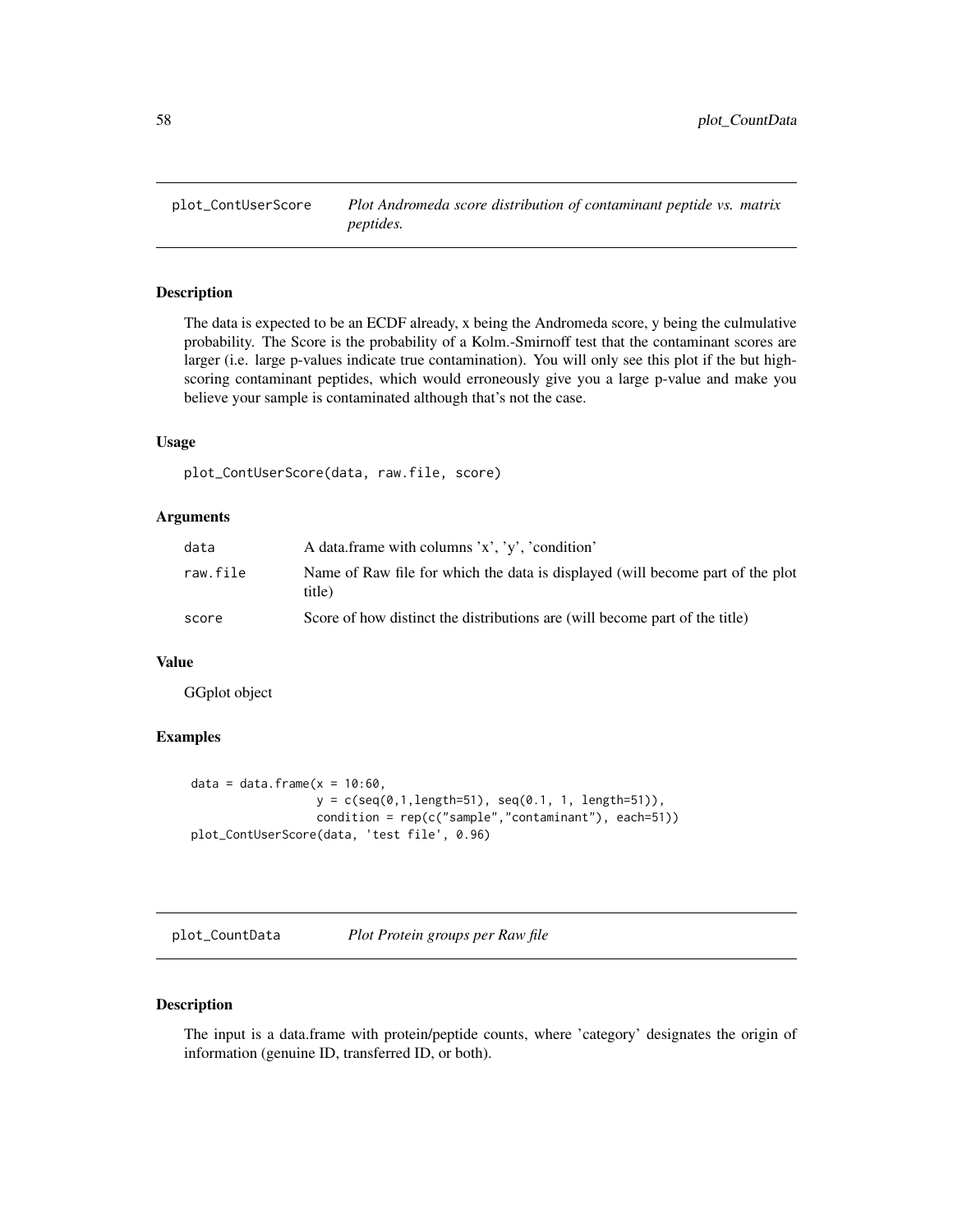## plot\_IDRate 59

### Usage

plot\_CountData(data, y\_max, thresh\_line, title)

#### Arguments

| data        | A data frame with columns 'fc.raw.file', 'counts', 'category'         |
|-------------|-----------------------------------------------------------------------|
| v_max       | Plot limit of y-axis                                                  |
| thresh line | Position of a threshold line, indicating the usual target value       |
| title       | Main title, and optional subtitle (if vector of length 2 is provided) |

## Value

GGplot object

### Examples

```
data = data.frame(fc.raw.file = rep(c("file A", "file B"), each=3),
                  counts = c(3674, 593, 1120, 2300, 400, 600),
                  category = c("genuine","genuine+transferred","transferred"))
plot_CountData(data, 6000, 4000, c("EVD: Protein Groups count", "gain: 23%"))
```
plot\_IDRate *Plot percent of identified MS/MS for each Raw file.*

## Description

Useful for a first overall impression of the data.

#### Usage

plot\_IDRate(data, id\_rate\_bad, id\_rate\_great, label\_ID)

#### Arguments

| data        | A data frame with columns as described above                     |
|-------------|------------------------------------------------------------------|
| id rate bad | Number below which the ID rate is considered bad                 |
|             | id_rate_great Number above which the ID rate is considered great |
| label_ID    | Named vector with colors for the categories given in data\$cat   |

### Details

The input is a data.frame with columns 'fc.raw.file' - name of the Raw file 'ms.ms.identified....' - fraction of identified MS/MS spectra in percent 'cat' - identification category as arbitrary string where each row represents one Raw file.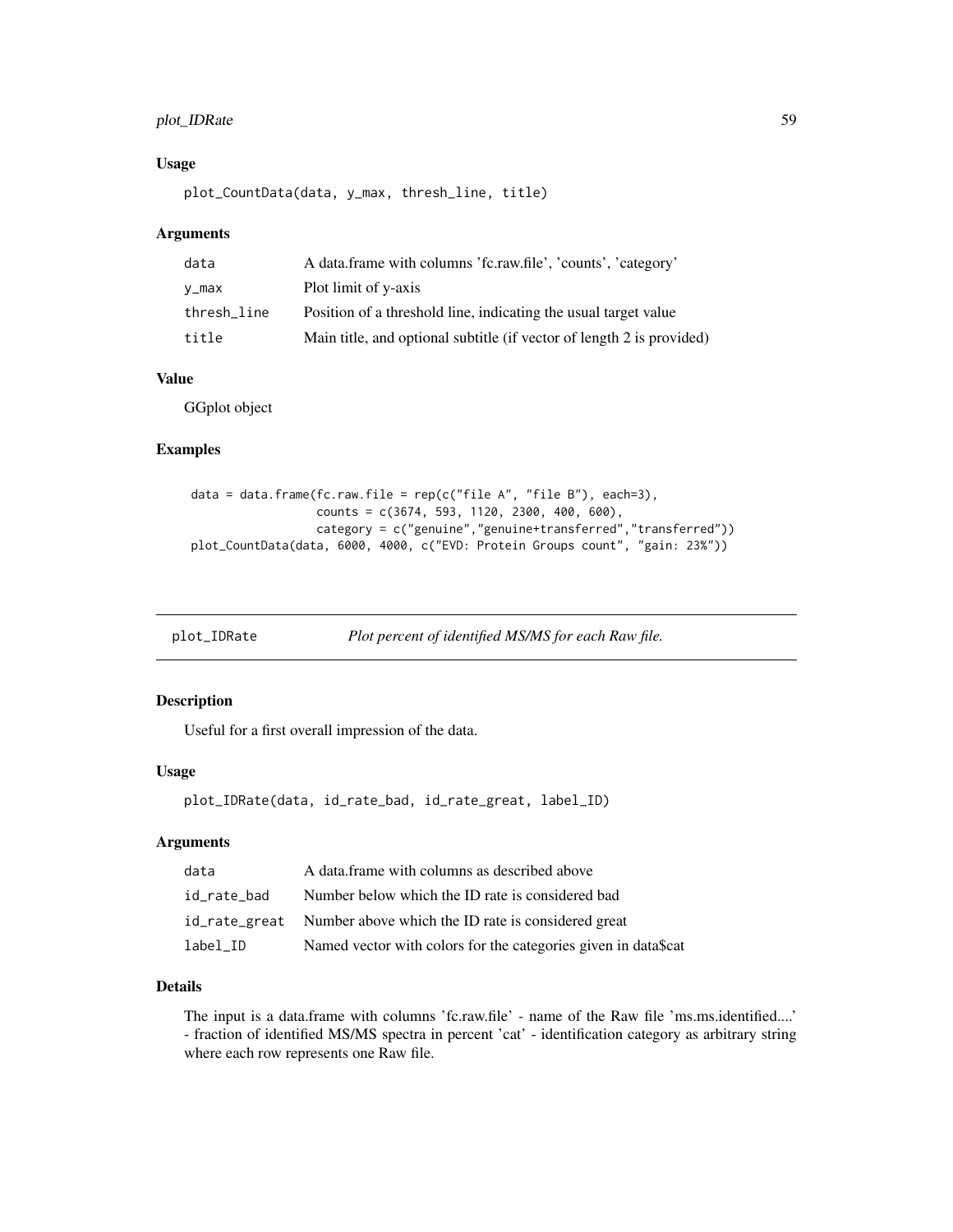### Value

GGplot object

## Examples

```
id_rate\_bad = 20; id_rate\_great = 35;label\_ID = c("bad (<20%)" = "red", "ok (...)" = "blue", "green (<i>&gt;</i>35%)" = "green")data = data.frame(fc.raw.file = paste('file', letters[1:3]),
                  ms.ms.identified.... = rnorm(3, 25, 15))
data$cat = factor(cut(data$ms.ms.identified....,
                      breaks=c(-1, id_rate_bad, id_rate_great, 100),
                      labels=names(label_ID)))
plot_IDRate(data, id_rate_bad, id_rate_great, label_ID)
```
plot\_IDsOverRT *Plot IDs over time for each Raw file.*

## Description

The plots shows the charge distribution per Raw file. The output of 'mosaicize()' can be used directly.

#### Usage

```
plot_IDsOverRT(data, x_lim = range(data$RT), y_max = max(data$counts))
```
### Arguments

| data  | A data frame with columns as described above |
|-------|----------------------------------------------|
| x lim | Limits of the $x$ -axis $(2$ -tuple)         |
| v_max | Maximum of the y-axis (single value)         |

#### Details

The input is a data.frame with columns 'RT' - RT in seconds, representing one bin 'counts' - number of IDs at this bin 'fc.raw.file' - name of the Raw file where each row represents one bin in RT.

At most nine(!) Raw files can be plotted. If more are given, an error is thrown.

### Value

GGplot object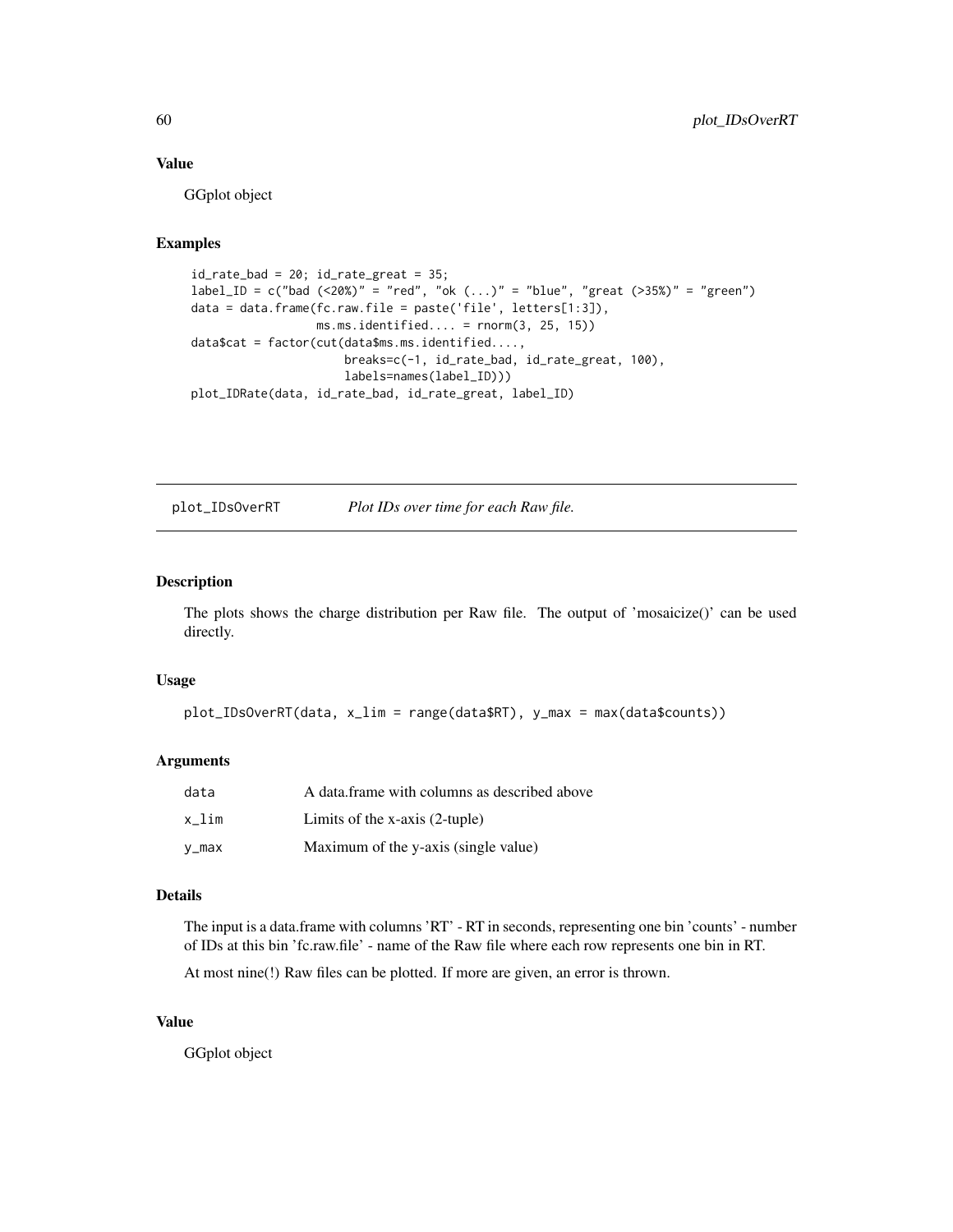## Examples

```
data = data.frame(fc.raw.file = rep(paste('file', letters[1:3]), each=30),
                           RT = seq(20, 120, length.out = 30),counts = c(rnorm(30, 400, 20), rnorm(30, 250, 15), rnorm(30, 50, 15)))
plot_IDsOverRT(data)
```
plot\_IonInjectionTimeOverRT *Plot line graph of TopN over Retention time.*

## Description

Number of Raw files must be 6 at most. Function will stop otherwise.

### Usage

plot\_IonInjectionTimeOverRT(data, stats, extra\_limit)

## Arguments

| data        | A data frame with columns 'fc.raw.file', 'rRT', 'medIIT' |
|-------------|----------------------------------------------------------|
| stats       | A data frame with columns 'fc.raw.file'. 'mean'          |
| extra limit | Visual guidance line (maximum acceptable IIT)            |

## Value

GGplot object

```
data = data.frame(fc.raw.file = rep(c("d", "a", "x"), each=100),rRT = seq(20, 120, length.out = 100),medIIT = c(round(runif(100, min=3, max=5)),round(runif(100, min=5, max=8)),
                              round(runif(100, min=1, max=3)))
                  \mathcal{L}stats = data.frame(fc.raw.file = c("d", "a", "x"),
                   mean = c(4, 6.5, 2)plot_IonInjectionTimeOverRT(data, stats, 10)
```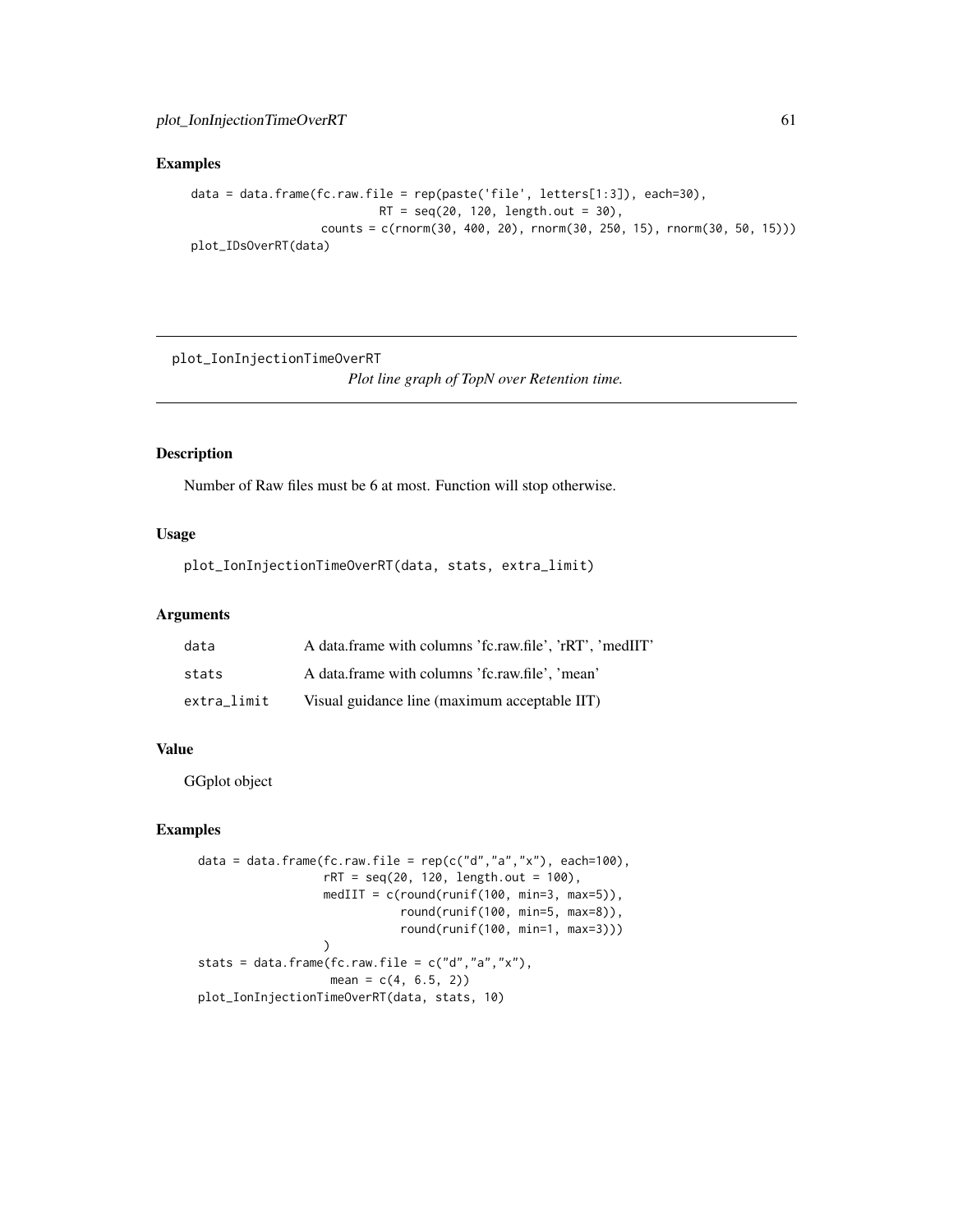The plots shows the correction function applied by MaxQuant, and the residual RT (ideally 0) of each peptide to its reference. Uncalibrated peptides are shown in red, calibrated ones in green. The MaxQuant RT correction which was applied prior is shown in blue. The range of this function can give hints if the allowed RT search window (20min by default) is sufficient or if MaxQuant should be re-run with more tolerant settings.

#### Usage

plot\_MBRAlign(data, y\_lim, title\_sub, match\_tol)

#### Arguments

| data      | A data frame with columns as described above                  |
|-----------|---------------------------------------------------------------|
| v_lim     | Plot range of y-axis                                          |
| title sub | Subtitle                                                      |
| match_tol | Maximal residual RT delta to reference (usually $\sim$ 1 min) |

### Details

The input is a data.frame with columns 'calibrated.retention.time' - resulting (hopefully) calibratated RT after MQ-recal (the X-axis of the plot) 'retention.time.calibration' - delta applied by MaxQuant 'rtdiff' - remaining RT diff to reference peptide of the same sequence 'RTdiff\_in' - is the feature aligned (within 'match\_tol')? 'fc.raw.file\_ext' - raw file where each row represents one peptide whose RT was corrected by MaxQuant.

#### Value

GGplot object

```
data = data.frame(fc.raw.file_ext = "file A", ## more than one would be possible
                  calibrated.retention.time = c(20:100),
                  retention.time.calibration = 6 + sin((20:100)/10))
data$rtdiff = rnorm(nrow(data))
data$RTdiff_in = c("green", "red")[1 + (abs(data$rtdiff) > 0.7)]
plot_MBRAlign(data, c(-10, 10), "fancy subtitle", 0.7)
```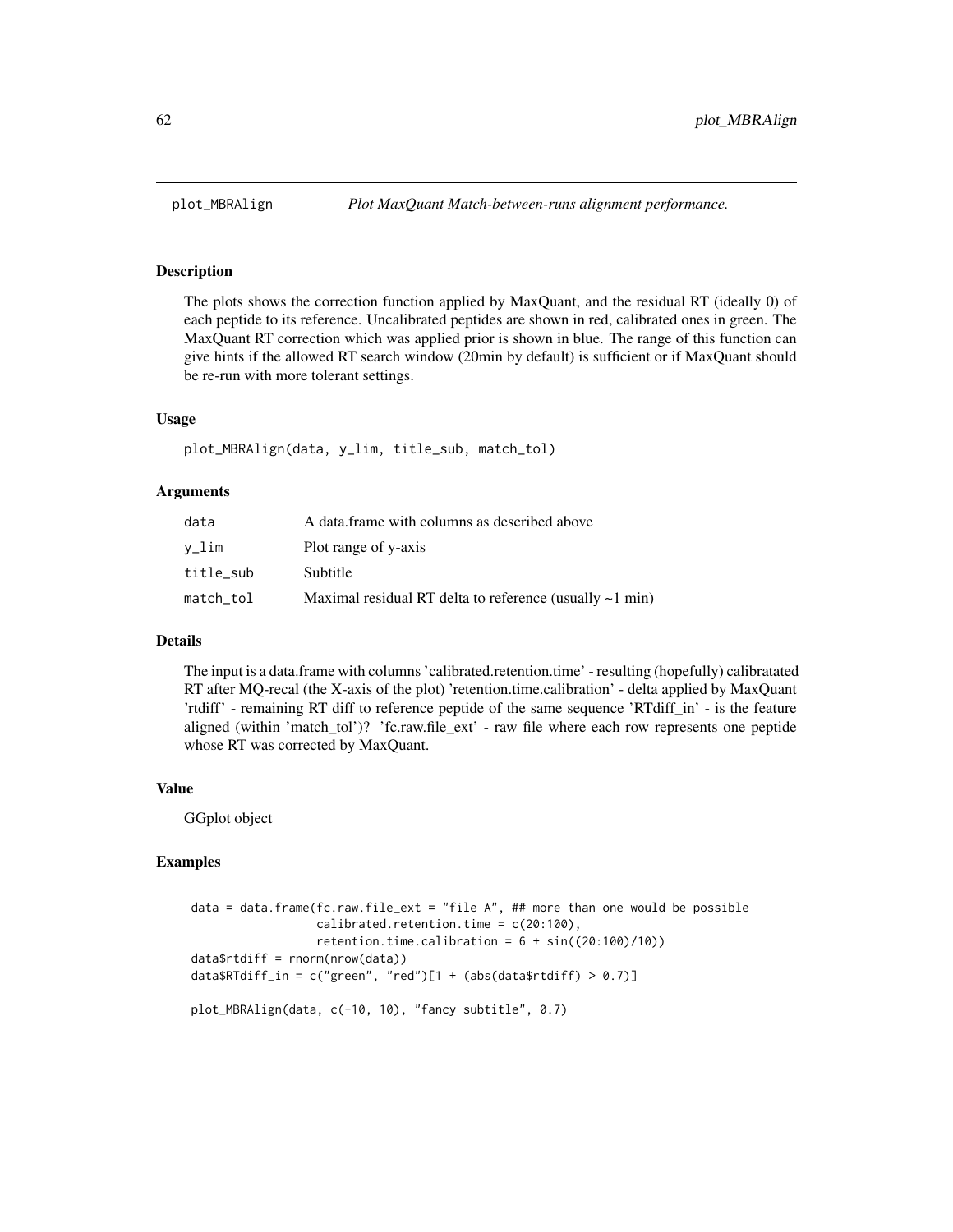The plots shows the different categories of peak classes

## Usage

```
plot_MBRgain(data, title_sub = "")
```
#### Arguments

| data      | A data frame with columns as described above |
|-----------|----------------------------------------------|
| title sub | Subtitle text                                |

## Details

The input is a data.frame with columns 'fc.raw.file' - raw file name 'single' - fraction of peptides with are represent only once 'multi.inRT' - fraction of peptides with are represent multiple times, but within a certain RT peak width 'multi.outRT' - fraction of peptides with are represent multiple times, with large RT distance 'sample' - raw file where each row represents one peptide sequence.

## Value

GGplot object

#### Examples

```
data = data.frame(fc.raw.file = paste("file", letters[1:4]),
                 abs = c(5461, 5312, 3618, 502),
                 pc = c(34, 32, 22, 2)plot_MBRgain(data, "MBR gain: 18%")
```
plot\_MBRIDtransfer *Plot MaxQuant Match-between-runs id transfer performance.*

### Description

The plots shows the different categories of peak classes

#### Usage

plot\_MBRIDtransfer(data)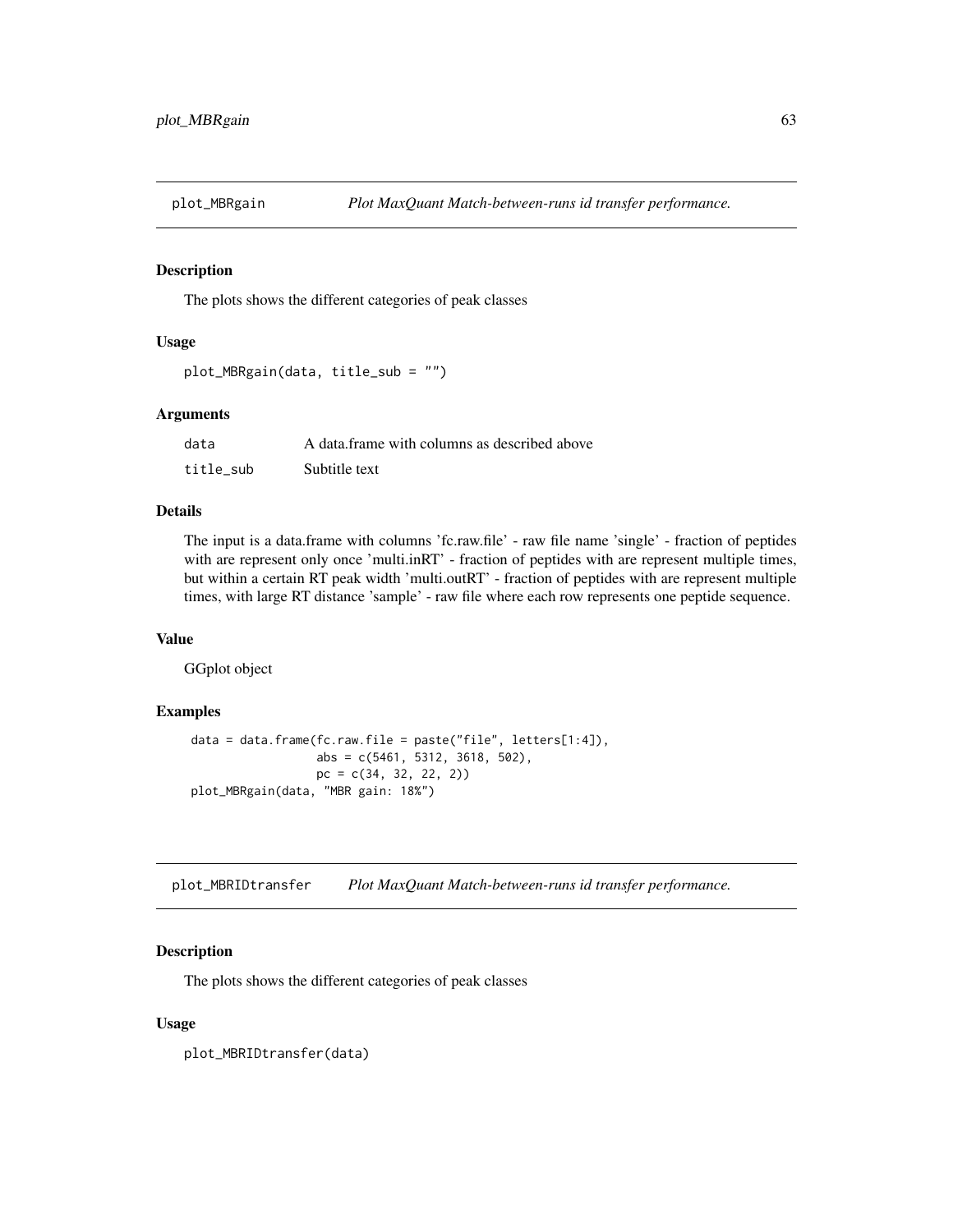#### Arguments

data A data.frame with columns as described above

## **Details**

The input is a data.frame with columns 'fc.raw.file' - raw file name 'single' - fraction of peptides with are represent only once 'multi.inRT' - fraction of peptides with are represent multiple times, but within a certain RT peak width 'multi.outRT' - fraction of peptides with are represent multiple times, with large RT distance 'sample' - raw file where each row represents one peptide sequence.

## Value

GGplot object

## Examples

```
data = data.frame(fc.raw.file = rep(c("file A", "file B"), each = 3),single = c(0.9853628, 0.8323160, 0.9438375,
                             0.9825538, 0.8003763, 0.9329961),
                  multi.inRT = c(0.002927445, 0.055101018, 0.017593087,
                                 0.005636457, 0.099640044, 0.031870056),
                  multi.outRT = c(0.01170978, 0.11258294, 0.03856946,
                                  0.01180972, 0.09998363, 0.03513386),
                  sample = rep(c("genuine", "transferred", "all"), 2))
plot_MBRIDtransfer(data)
```
plot\_MissedCleavages *Plot bargraph of missed cleavages.*

### **Description**

Per Raw file, an arbitrary number of missed cleavage classes (one per column) can be given. The total fraction of 3D-peaks must sum to 1 (=100 Columns are ordered by name.

#### Usage

```
plot_MissedCleavages(data, title_sub = "")
```
### Arguments

| data      | A data.frame with columns 'fc.raw.file', '' (missed cleavage classes) |
|-----------|-----------------------------------------------------------------------|
| title sub | Plot's subtitle                                                       |

### Details

A visual threshold line is drawn at 75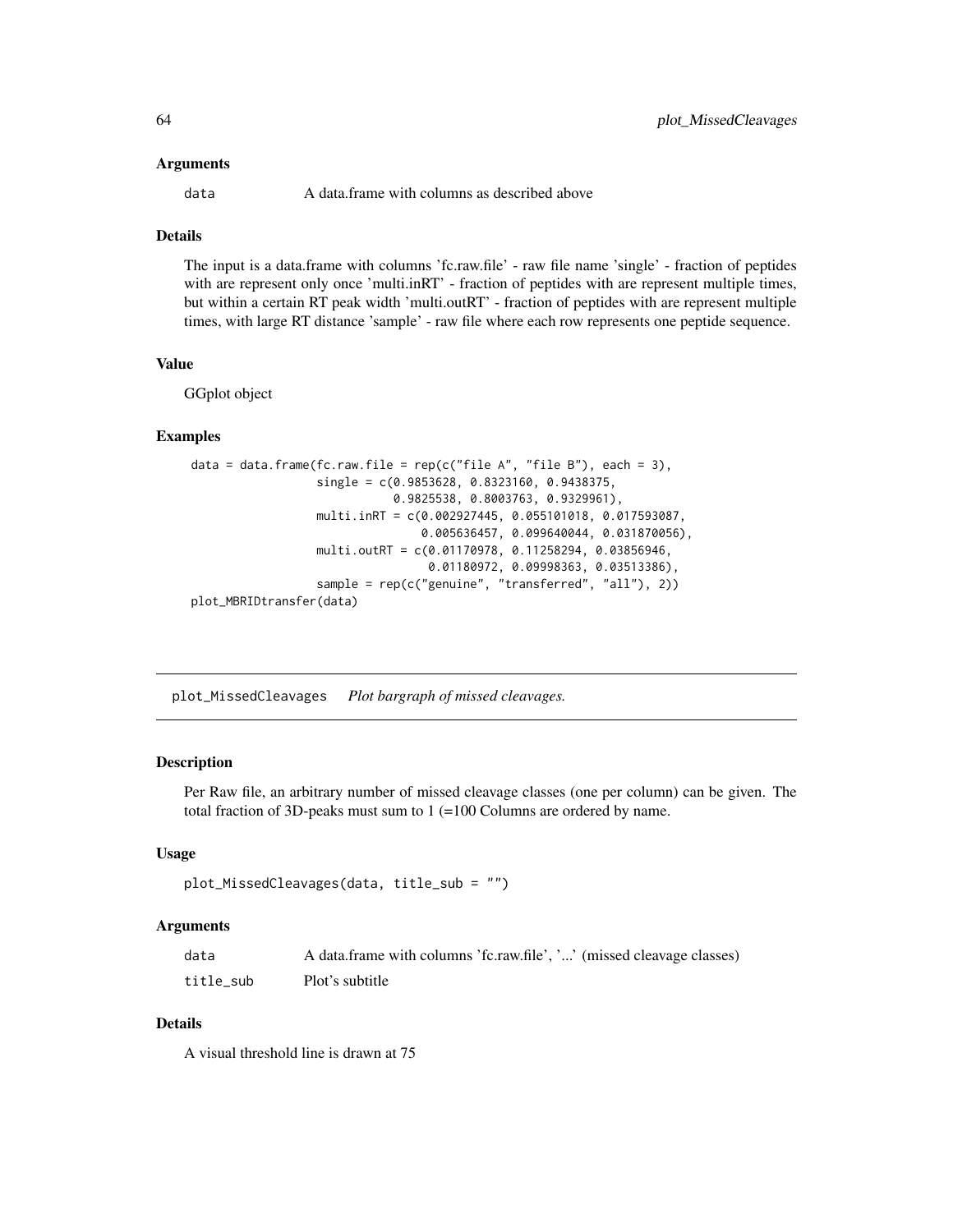## plot\_MS2Decal 65

## Value

GGplot object

### Examples

```
data = data.frame(fc.raw.file = letters[1:5],
                 MC0 = c(0.8, 0.5, 0.85, 0.2, 0.9),MC1 = c(0.1, 0.4, 0.05, 0.7, 0.0),
                  "MS2+" = c(0.1, 0.1, 0.1, 0.1, 0.1)check.names = FALSE)
plot_MissedCleavages(data, "contaminant inclusion unknown")
```
plot\_MS2Decal *Plot bargraph of oversampled 3D-peaks.*

## Description

Per Raw file, at most three n's must be given, i.e. the fraction of 3D-peaks for n=1, n=2 and n=3(or more). The fractions must sum to  $1 (=100)$ 

#### Usage

```
plot_MS2Decal(data)
```
#### Arguments

data A data.frame with columns 'file', 'msErr', 'type'

#### Value

GGplot object

```
n = c(100, 130, 50)
data = data.frame(file = repEach(paste(letters[1:3],"\nLTQ [Da]"), n),
                  msErr = c(rnorm(n[1], 0.5), rnorm(n[2], 0.0), rnorm(n[3], -0.5)),
                  type = c("forward", "decoy")[1+(runif(sum(n))>0.95)])
plot_MS2Decal(data)
```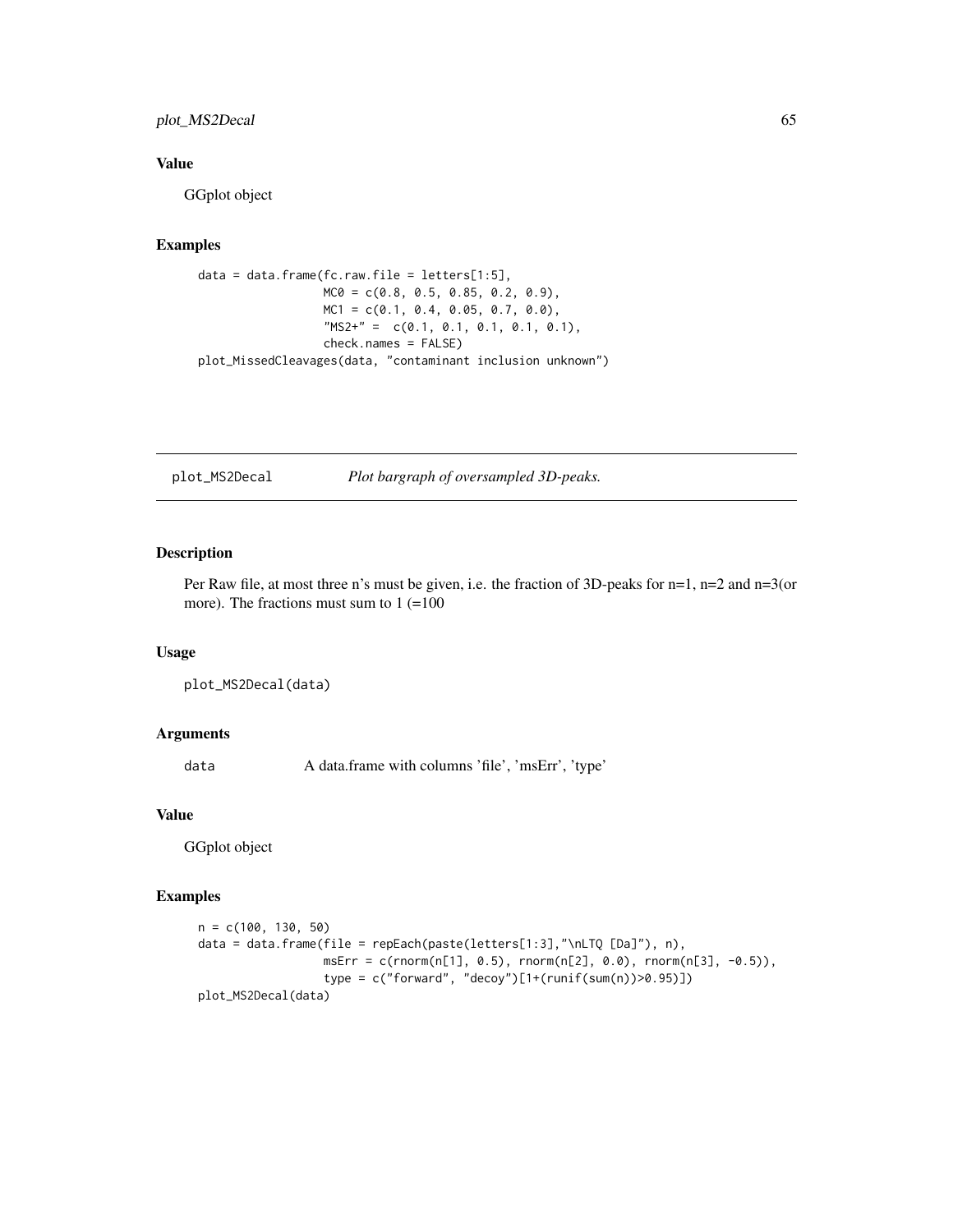plot\_MS2Oversampling *Plot bargraph of oversampled 3D-peaks.*

#### Description

Per Raw file, at most three n's must be given, i.e. the fraction of 3D-peaks for n=1, n=2 and n=3(or more). The fractions must sum to  $1 (=100)$ 

#### Usage

```
plot_MS2Oversampling(data)
```
#### Arguments

data A data.frame with columns 'fc.raw.file', 'n', 'fraction'

### Value

GGplot object

### Examples

```
data = data.frame(fc.raw.file = rep(letters[1:3], each=3),
                  n = 1:3,
                  fraction = c(0.8, 0.1, 0.1, 0.6, 0.3, 0.1, 0.7, 0.25, 0.05))
plot_MS2Oversampling(data)
```
plot\_RatiosPG *Plot ratios of labeled data (e.g. SILAC) from proteinGroups.txt*

### Description

The 'x' values are expected to be log2() transformed already.

### Usage

```
plot_RatiosPG(df_ratios, d_range, main_title, main_col, legend_title)
```
#### Arguments

| df_ratios    | A data frame with columns 'x', 'y', 'col', 'ltype' |
|--------------|----------------------------------------------------|
| d_range      | X-axis range of plot                               |
| main_title   | Plot title                                         |
| main_col     | Color of title                                     |
| legend_title | Legend text                                        |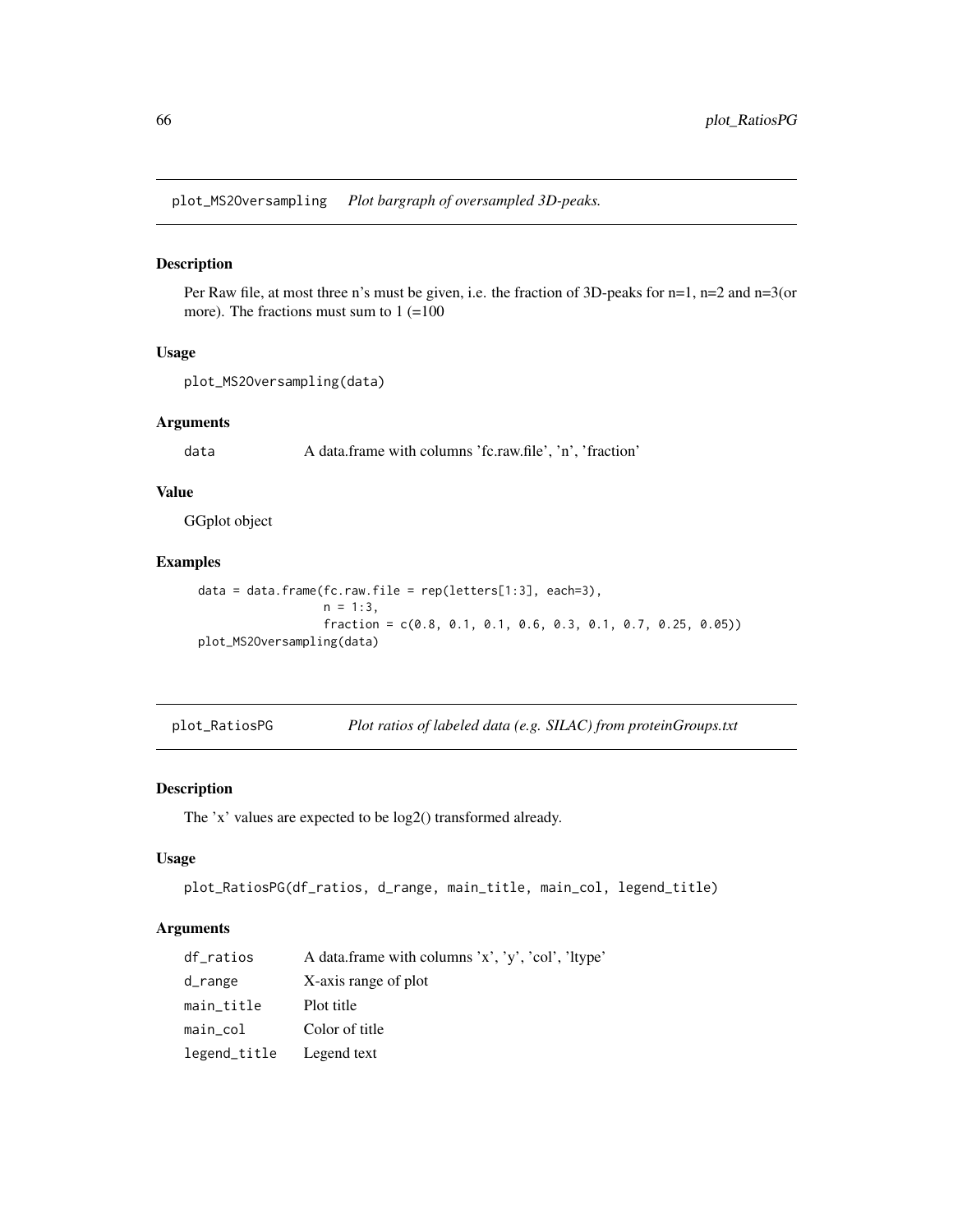## plot\_RTPeakWidth 67

## Value

GGplot object

## Examples

```
x1 = seq(-3, 3, by = 0.1)y1 = \text{dnorm}(x1)x2 = seq(-5, 1, by = 0.1)y2 = \text{dnorm}(x2, \text{ mean } = -1)data = data.frame(x = c(x1, x2),
                    y = c(y1, y2),
                    col = c(rep("ok", length(x1)), rep("shifted", length(x2))),ltype = c(rep("solid", length(x1)), rep("dotted", length(x2))))
plot_RatiosPG(data, range(data$x), "Ratio plot", "red", "group")
```
plot\_RTPeakWidth *Plot RT peak width over time*

## Description

The input is a data.frame with already averaged counts over binned RT-slices.

## Usage

```
plot_RTPeakWidth(data, x_lim, y_lim)
```
## Arguments

| data  | A data frame with columns 'fc.raw.file', 'RT', 'peakWidth' |
|-------|------------------------------------------------------------|
| x lim | Plot range of x-axis                                       |
| v_lim | Plot range of y-axis                                       |

## Value

GGplot object

```
data = data.frame(fc.raw.file = rep(c("file A", "file B", "file C"), each=81),
                  RT = c(20:100),
              peakWidth = c(rnorm(81, mean=20), rnorm(81, mean=10), rnorm(81, mean=30)))
plot_RTPeakWidth(data, c(10, 100), c(0, 40))
```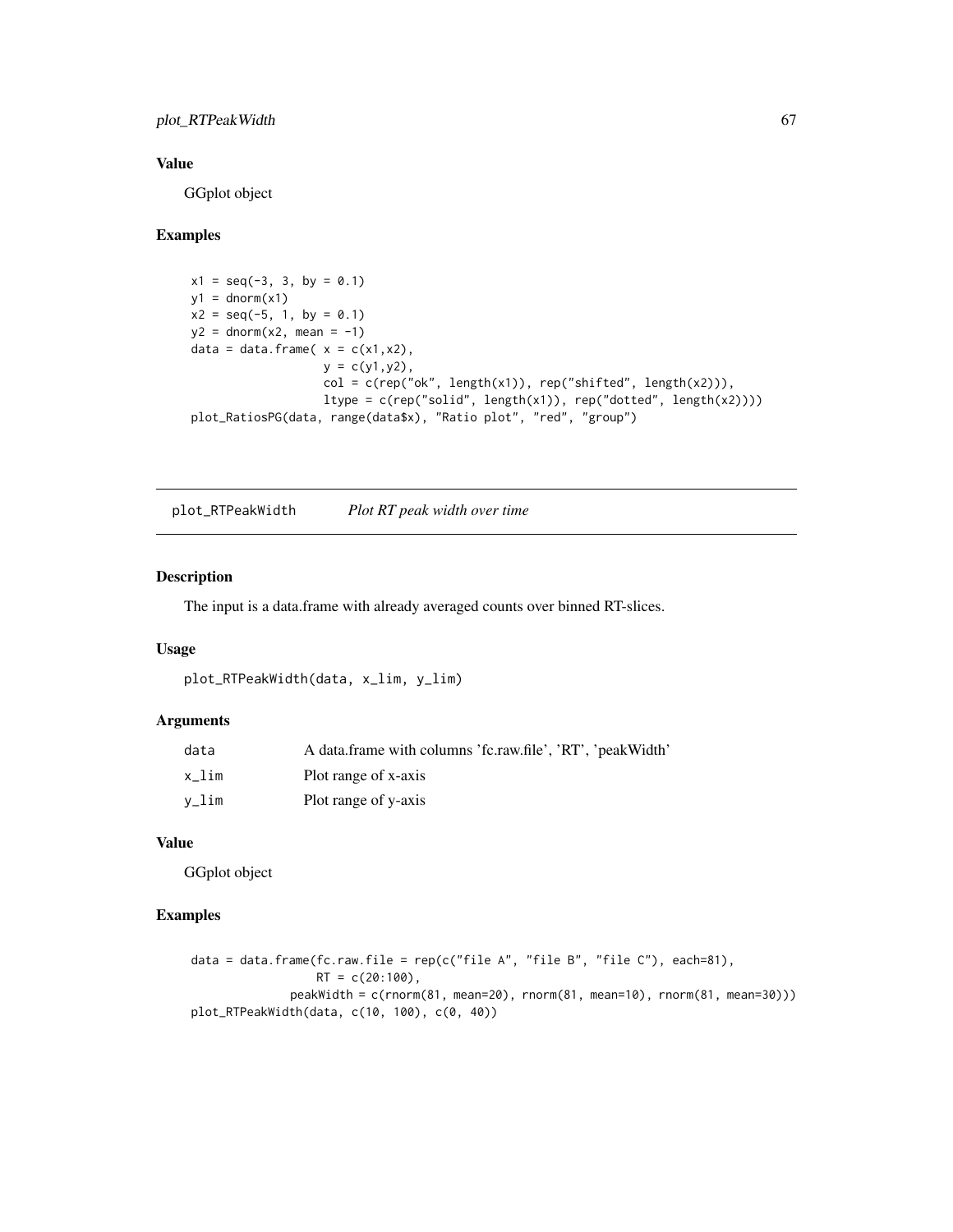Number of Raw files must be 6 at most. Function will stop otherwise.

## Usage

```
plot_ScanIDRate(data)
```
## Arguments

data A data.frame with columns 'fc.raw.file', 'scan.event.number', 'ratio', 'count'

## Value

GGplot object

## Examples

```
data = data.frame(fc.raw.file = factor(rep(c("d","a","x"), each=10), levels = c("d","a","x")),
                   scan.event.number = 1:10,
                   ratio = seq(40, 20, length.out=10),
                   count = seq(400, 200, length.out=10))
plot_ScanIDRate(data)
```
plot\_TIC *Plot Total Ion Count over time*

#### Description

The input is a data.frame with already averaged counts over binned RT-slices.

## Usage

plot\_TIC(data, x\_lim, y\_lim)

#### Arguments

| data  | A data frame with columns 'fc.raw.file', 'RT', 'intensity' |
|-------|------------------------------------------------------------|
| x lim | Plot range of x-axis                                       |
| v_lim | Plot range of y-axis                                       |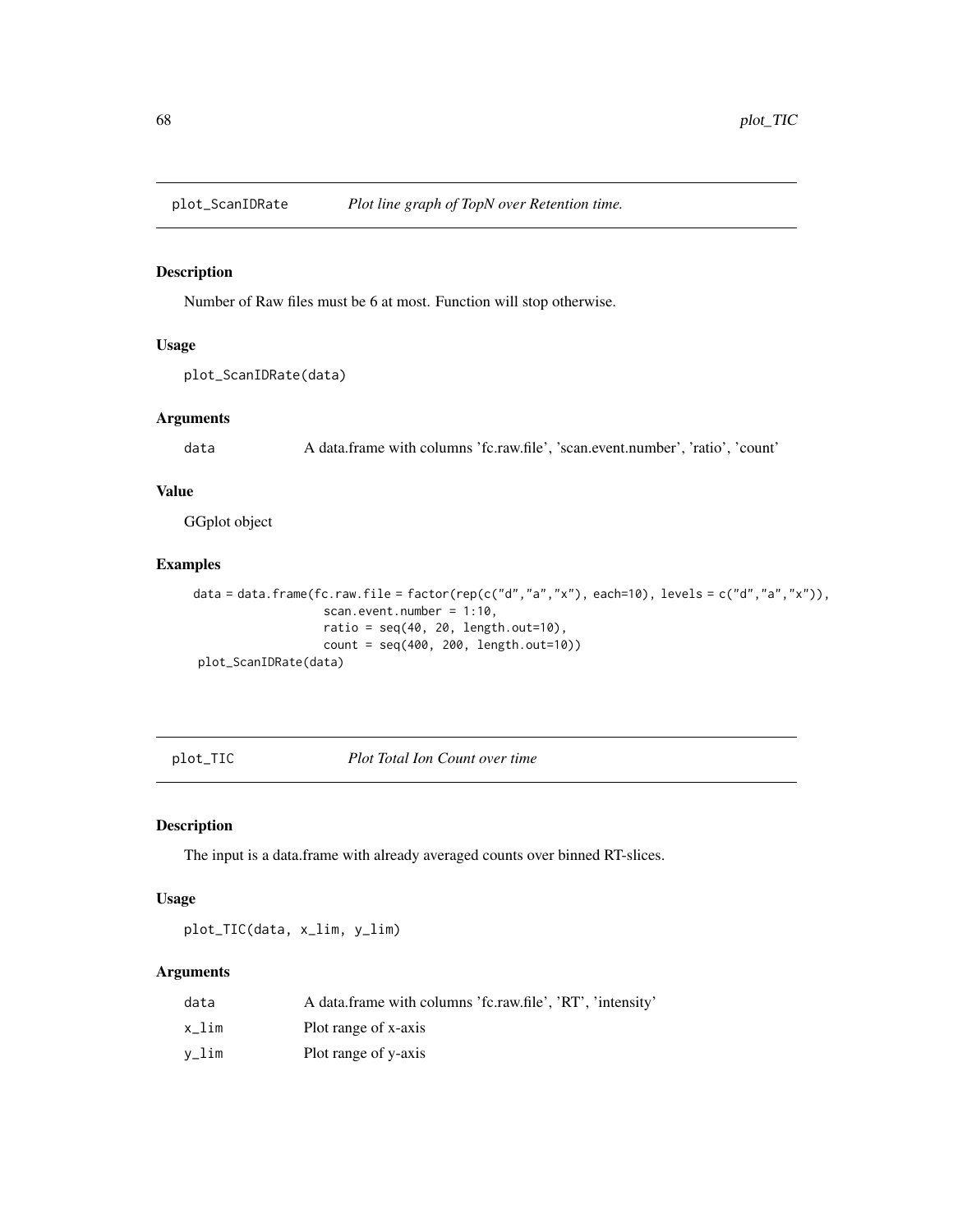## plot\_TopN 69

# Value

GGplot object

# Examples

```
data = data.frame(fc.raw.file = rep(c("file A", "file B", "file C"), each=81),
                  RT = c(20:100),
              intensity = c(rnorm(81, mean=20), rnorm(81, mean=10), rnorm(81, mean=30)))
plot_TIC(data, c(10, 100), c(0, 40))
```
# plot\_TopN *Plot line graph of TopN over Retention time.*

## Description

Number of Raw files must be 6 at most. Function will stop otherwise.

#### Usage

```
plot_TopN(data)
```
## Arguments

data A data.frame with columns 'fc.raw.file', 'scan.event.number', 'n'

### Value

GGplot object

```
data = data.frame(fc.raw.file = rep(c("d", "a", "x"), each=10),scan.event.number = 1:10,
                  n = 11:20plot_TopN(data)
```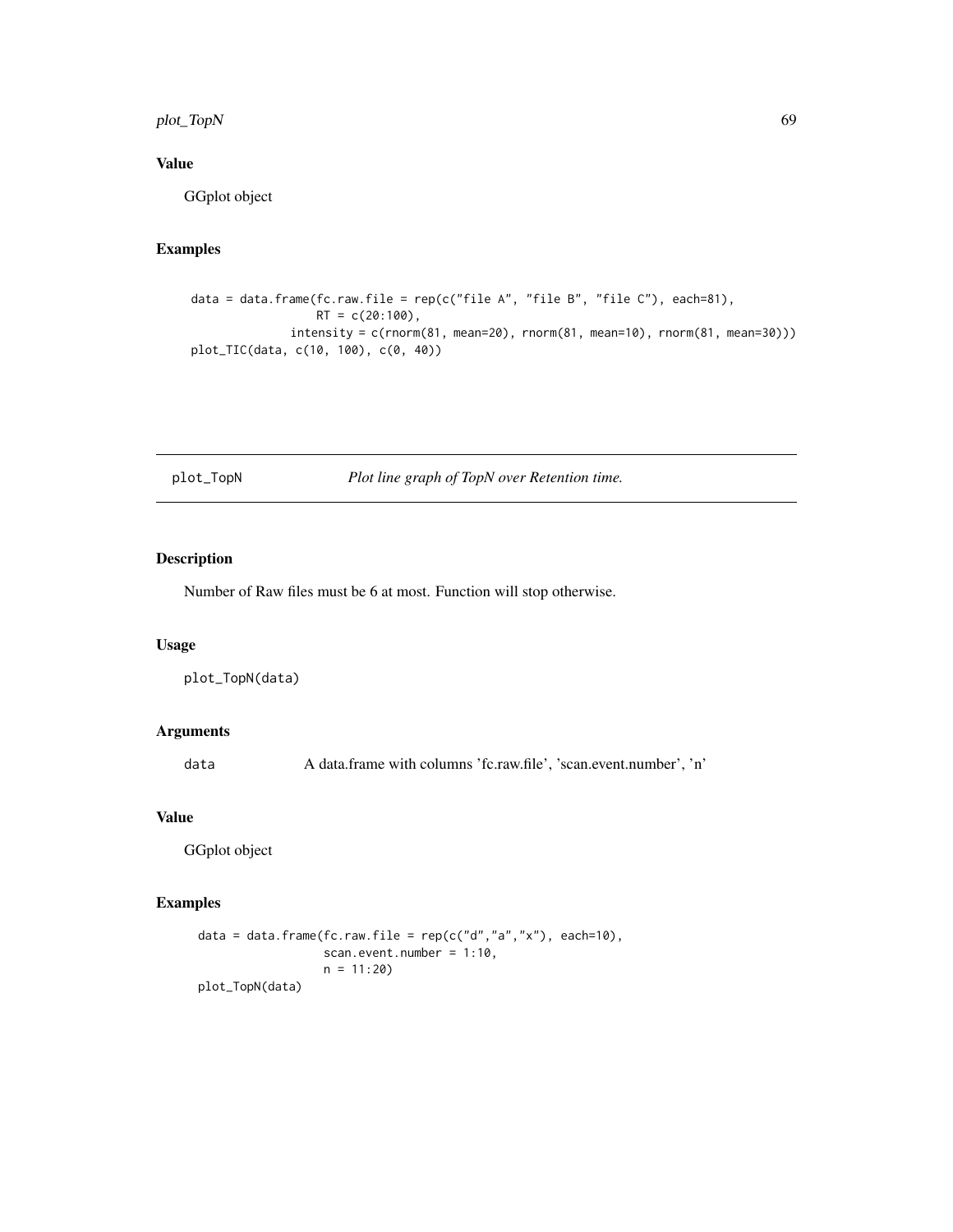Number of Raw files must be 6 at most. Function will stop otherwise.

### Usage

```
plot_TopNoverRT(data)
```
### Arguments

data A data.frame with columns 'fc.raw.file', 'rRT', 'topN'

#### Value

GGplot object

### Examples

```
data = data.frame(fc.raw.file = rep(letters[1:3], each=100),
                  rRT = seq(20, 120, length.out = 100),
                  topN = c(round(runif(100, min=3, max=5)),round(runif(100, min=5, max=8)),
                           round(runif(100, min=1, max=3)))
                  )
plot_TopNoverRT(data)
```
plot\_UncalibratedMSErr

*A boxplot of uncalibrated mass errors for each Raw file.*

## Description

Boxes are optionally colored to indicate that a MQ bug was detected or if PTXQC detected a too narrow search window.

### Usage

```
plot_UncalibratedMSErr(
  data,
 MQBug_raw_files,
  stats,
 y_lim,
 extra_limit,
  title_sub
)
```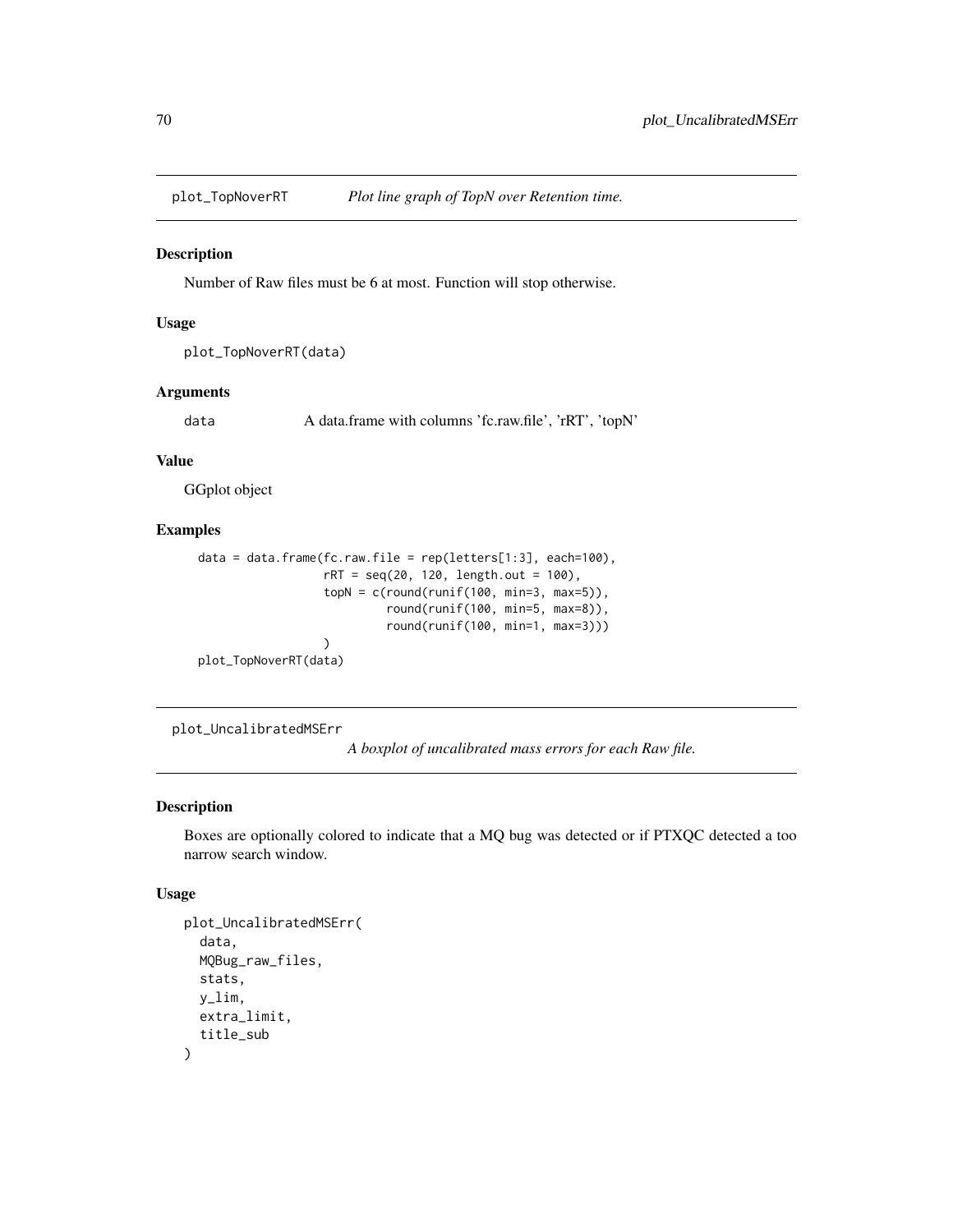## pointsPutX 71

## Arguments

| data            | A data.frame with columns 'fc.raw.file', 'uncalibrated.mass.errorppm.' |
|-----------------|------------------------------------------------------------------------|
| MQBug_raw_files |                                                                        |
|                 | List of Raw files with invalid calibration values                      |
| stats           | A data.frame with columns 'fc.raw.file', 'sd', 'outOfCal'              |
| v_lim           | Range of y-axis                                                        |
| extra_limit     | Position where a v-line is plotted (for visual guidance)               |
| title_sub       | Subtitle                                                               |

## Value

GGplot object

### Examples

```
n = c(150, 1000, 1000, 1000)
data = data.frame(fc.raw.file = repEach(letters[4:1], n),
                  uncalibrated.mass.error..ppm. = c(rnorm(n[1], 13, 2.4),
                                                    rnorm(n[2], 1, 0.5),
                                                    rnorm(n[3], 3, 0.7),
                                                    rnorm(n[4], 4.5, 0.8)))
stats = data.frame(fc.raw.file = letters[4:1],
                   sd\_uncal = c(2.4, 0.5, 0.7, 0.8),outOfCal = c(TRUE, FALSE, FALSE, FALSE))
plot_UncalibratedMSErr(data, MQBug_raw_files = letters[1],
                       stats, y_lim = c(-20,20), 15, "subtitle")
```
pointsPutX *Distribute a set of points with fixed y-values on a stretch of the x-axis.*

### Description

```
#' Usage: ggplot(...) + geom_X(...) + pointsPutX(...)
```
#### Usage

```
pointsPutX(x_range, x_section, y, col = NA)
```
### Arguments

| x_range   | [min, max] valid range of x-values                                                                                |
|-----------|-------------------------------------------------------------------------------------------------------------------|
| x_section | [min, max] fraction in which to distribute the values (in $[0,1]$ for min, max, e.g.<br>$c(0.03, 0.08)$ for 3-8%) |
| <b>Y</b>  | Y-values                                                                                                          |
| col       | Colour of the points (used as argument to aes(colour=))                                                           |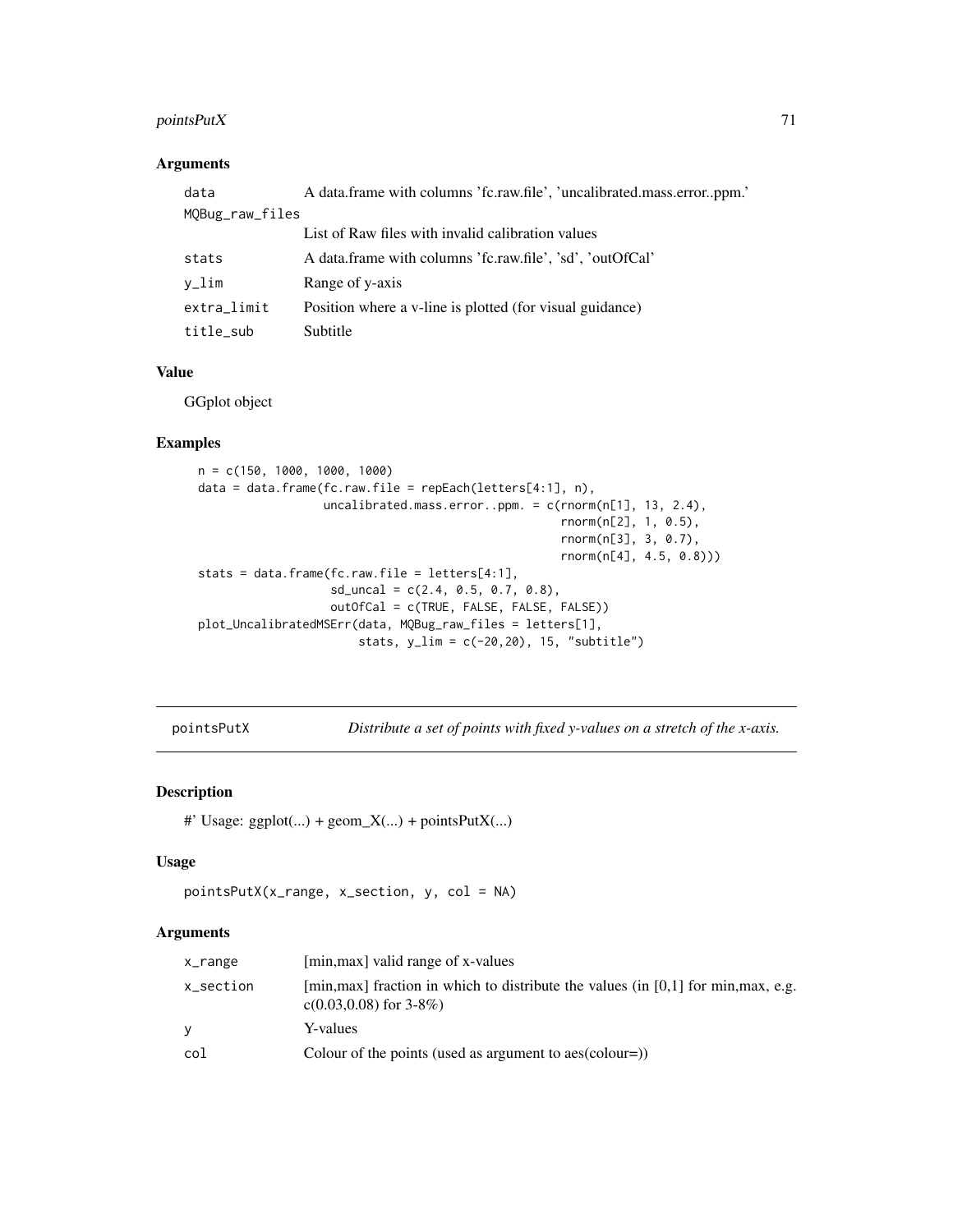# Value

ggplot object with new geom\_point

print.PTXQC\_table *helper S3 class, enabling print(some-plot\_Table-object)*

## Description

helper S3 class, enabling print(some-plot\_Table-object)

### Usage

```
## S3 method for class 'PTXQC_table'
print(x, \ldots)
```
## Arguments

|          | Some Grid object to plot                                                                 |
|----------|------------------------------------------------------------------------------------------|
| $\cdots$ | Further arguments (not used, but required for consistency with other print meth-<br>ods) |

| printWithFooter | Augment a ggplot with footer text |  |
|-----------------|-----------------------------------|--|
|-----------------|-----------------------------------|--|

## Description

Augment a ggplot with footer text

### Usage

```
printWithFooter(gg_obj, bottom_left = NULL, bottom_right = NULL)
```
# Arguments

| gg_obj       | ggplot2 object to be printed      |
|--------------|-----------------------------------|
| bottom left  | Footer text for bottom left side  |
| bottom_right | Footer text for bottom right side |

## Value

-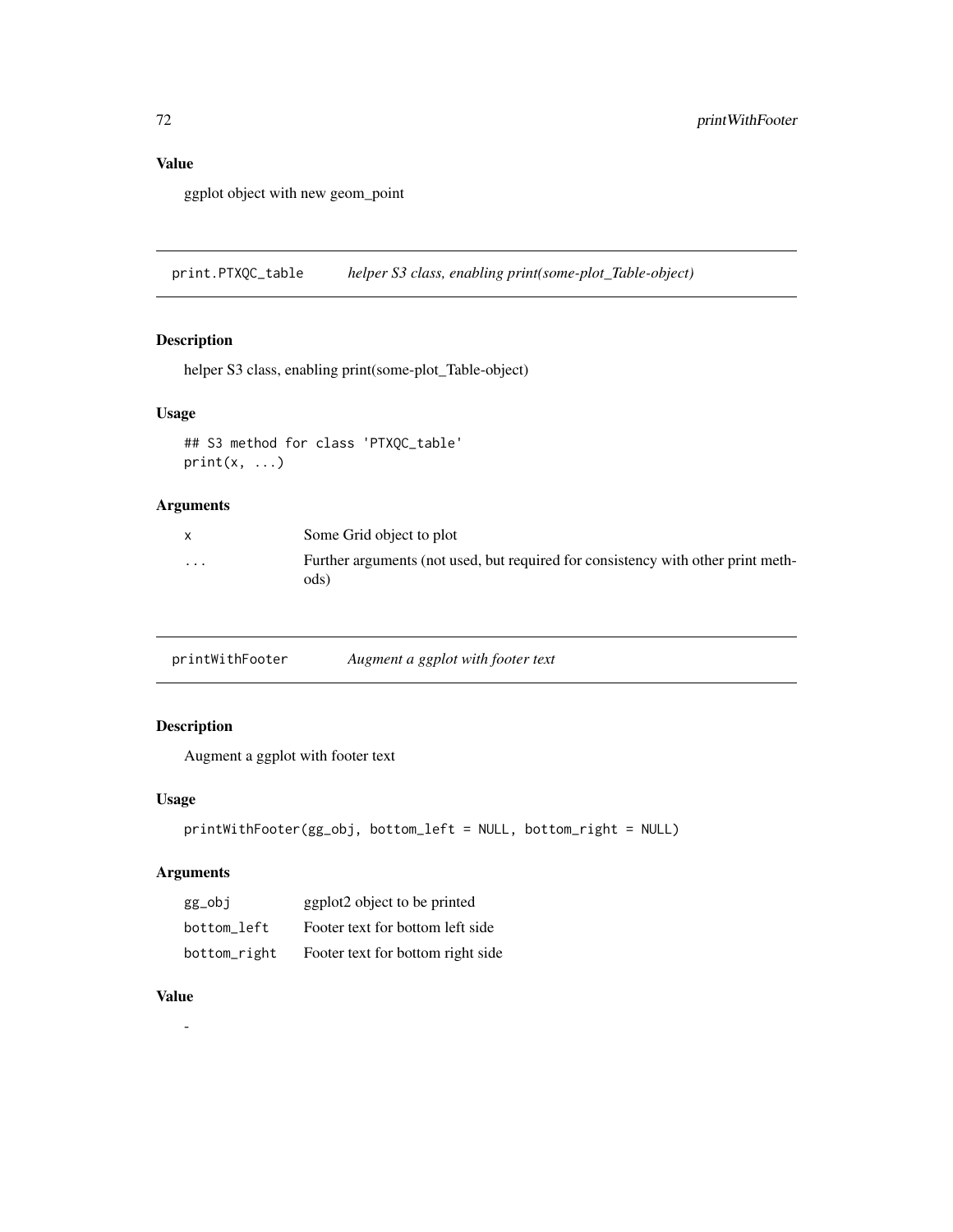<span id="page-72-0"></span>PTXQC *PTXQC: A package for computing Quality Control (QC) metrics for Proteomics (PTX)*

#### Description

The following sections describe the main components:

#### Input

Valid input data are either the files from MaxQuant's .txt folder (all versions from MaxQuant >= 1.0 upwards are supported) or a single mzTab file. All mzTab files will work, but most metrics can be obtained from OpenMS' mzTab as produced by the QualityControl TOPP tool (from OpenMS 2.5 onwards).

#### Important functions

The central function of this package is called [createReport](#page-11-0) and it accepts either MaxQuant or mzTab data, along with a configuration (optional). There is a parser for mzTab [MzTabReader](#page-47-0) and MaxQuant txt files [MQDataReader](#page-40-0), as well as a plethora of QC metrics derived from a common [qcMetric](#page-73-0) class and scoring functions qual..., e.g. [qualGaussDev](#page-76-0).

#### **Configuration**

The user can modify the behaviour of PTXQC, e.g. to enable/disable certain metrics or change scoring thresholds, via a YAML object/file. By default a Yaml file is written automatically side-by-side to the input files upon running PTXQC for the first time on a particular input. A custom Yaml object can be passed to the main [createReport](#page-11-0) function for customization. Use yaml::yaml.load\_file(input = 'myYAML.yaml') to load an existing file and pass the Yaml object along.

#### **Output**

Either a PDF and/or Html report which contains QC plots and a description of the metrics.

| OCMetaFilenames | Define a Singleton class which holds the full raw filenames $(+path)$ |
|-----------------|-----------------------------------------------------------------------|
|                 | and their PSI-MS CV terms for usage in the $mzQC$ metadata            |

#### **Description**

Define a Singleton class which holds the full raw filenames (+path) and their PSI-MS CV terms for usage in the mzQC metadata

Define a Singleton class which holds the full raw filenames (+path) and their PSI-MS CV terms for usage in the mzQC metadata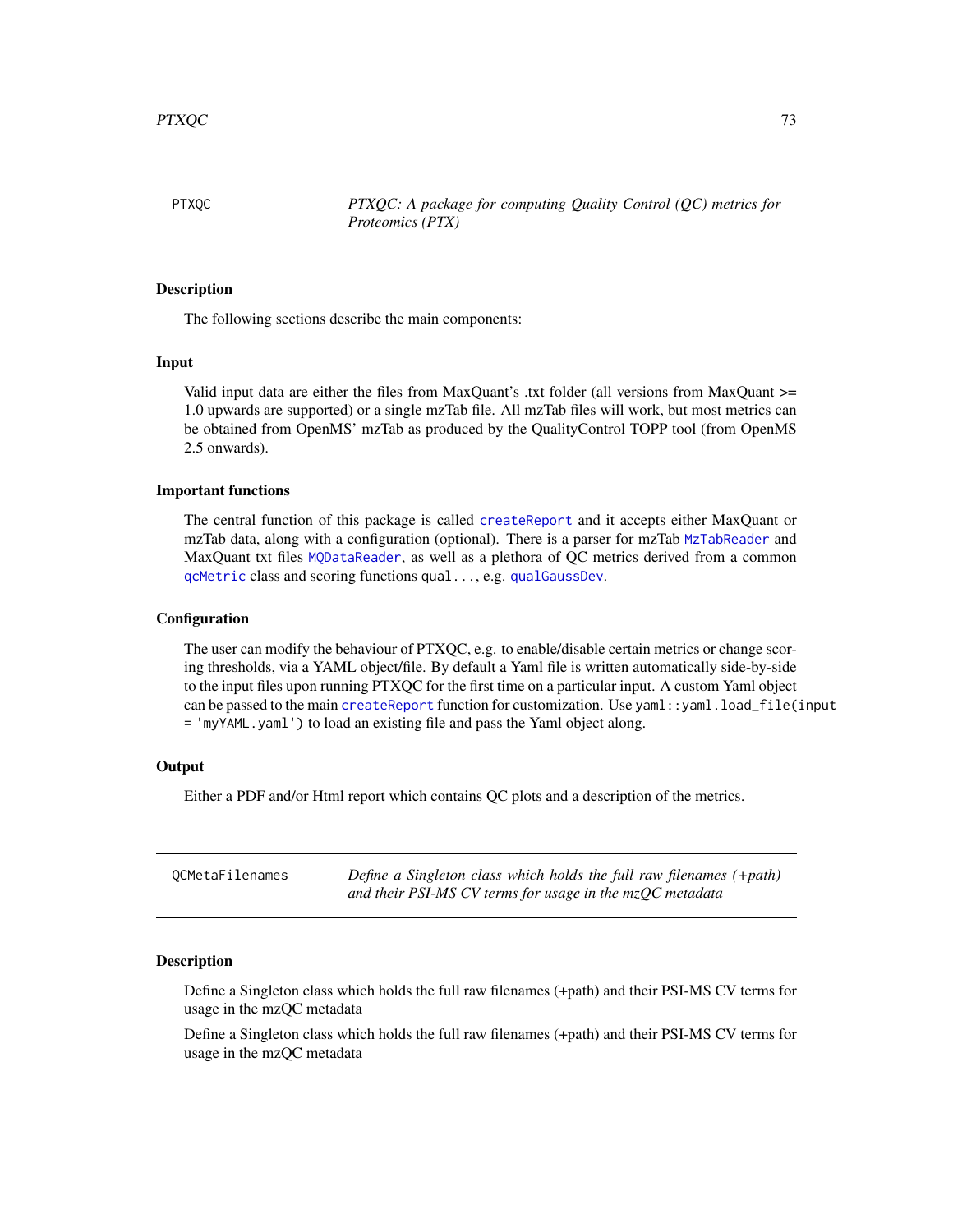#### <span id="page-73-1"></span>Super class

[R6P::Singleton](#page-0-0) -> QCMetaFilenames

#### Public fields

data Stores the data of the singleton. Set the data once before using the singleton all over the place

#### Methods

#### Public methods:

• [QCMetaFilenames\\$clone\(\)](#page-14-0)

Method clone(): The objects of this class are cloneable with this method.

*Usage:* QCMetaFilenames\$clone(deep = FALSE)

*Arguments:*

deep Whether to make a deep clone.

| acMetric-class | Class which can compute plots and generate $mzQC$ output (usually for |
|----------------|-----------------------------------------------------------------------|
|                | <i>a single metric</i> ).                                             |

#### <span id="page-73-0"></span>Description

Reference class which is instanciated with a metric description and a worker function (at initialization time, i.e. in the package) and can produce plots and mzQC values (at runtime, when data is provided) using setData().

#### Fields

helpText Description (lengthy) of the metric and plot elements

workerFcn Function which generates a result (usually plots). Data is provided using setData().

plots List of plots (after setData() was called)

qcScores Data.frame of scores from a qcMetric (computed within workerFcn())

- mzQC An named list of mzQC MzQCqualityMetric's (named by their fc.raw.file for runQuality or concatenated fc.raw.files for setQualities (e.g. "file 1;file4")) (valid after setData() was called)
- qcCat QC category (LC, MS, or prep)

qcName Name of the qcScore in the heatmap

orderNr Column index during heatmap generation and for the general order of plots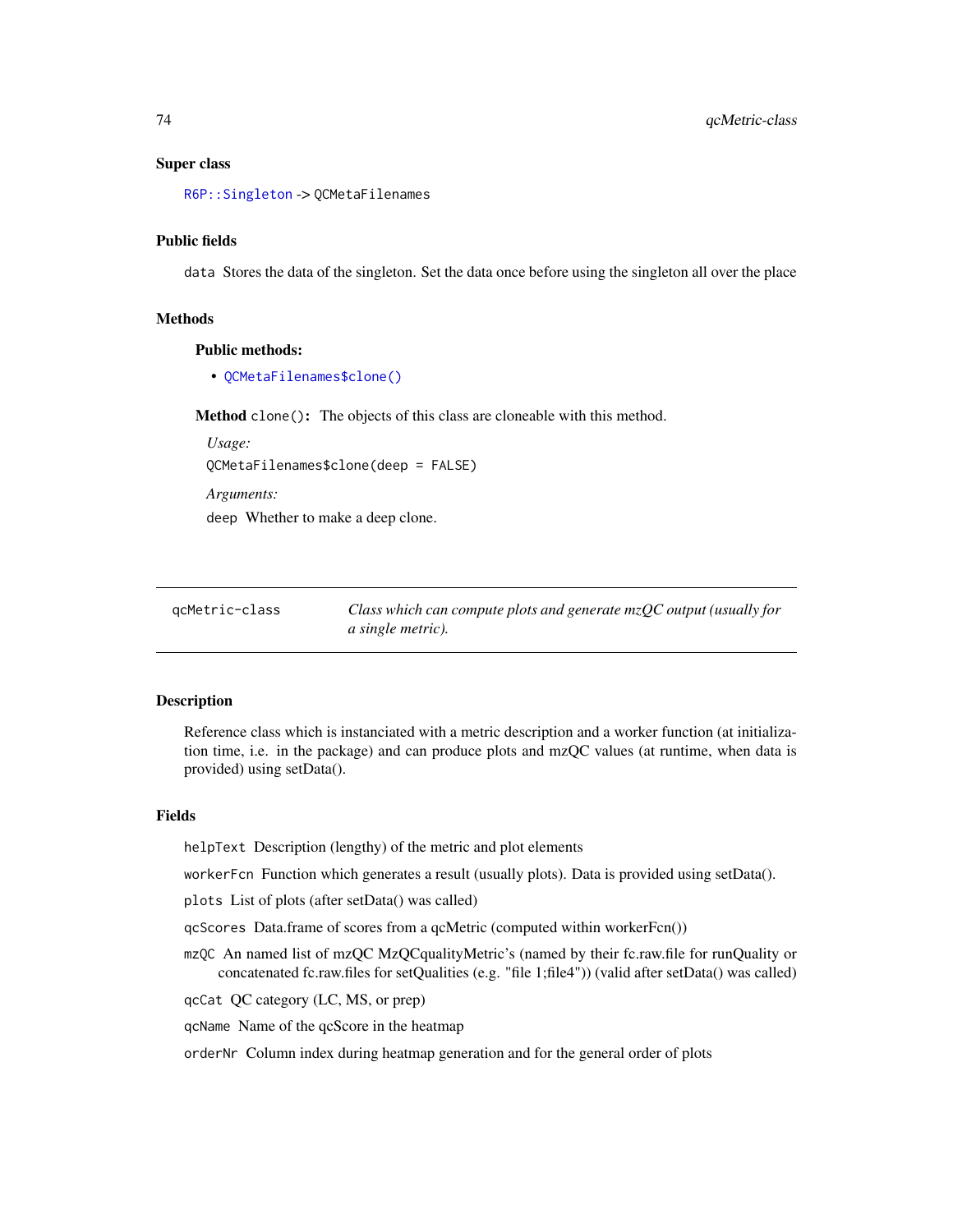#### <span id="page-74-0"></span>Examples

```
require(ggplot2)
dd = data.frame(x=1:10, y=11:20)
a = qcMetric$new(helpText="small help text",
                 ## arbitrary arguments, matched during setData()
                 workerFcn=function(.self, data, gtit)
                 {
                   ## usually some code here to produce ggplots
                   pl = \text{lapply}(1:2, function(xx) )ggplot(data) +
                         geom_point(aes(x=x*xx,y=y)) +
                         ggtitle(gtit)
                     })
                   return(list(plots = pl))
                 },
                 qcCat="LC",
                 qcName="MS/MS Peak shape",
                 orderNr = 30)
## test some output
a$setData(dd, "my title")
a$plots ## the raw plots
a$getPlots(TRUE) ## same as above
a$getPlots(FALSE) ## plots without title
a$getTitles() ## get the titles of the all plots
a$helpText
a$qcName
```
qcMetric\_MSMSScans\_TopNoverRT-class *Metric for msmsscans.txt, showing TopN over RT.*

#### Description

Metric for msmsscans.txt, showing TopN over RT.

qualBestKS *From a list of vectors, compute all vs. all Kolmogorov-Smirnoff distance statistics (D)*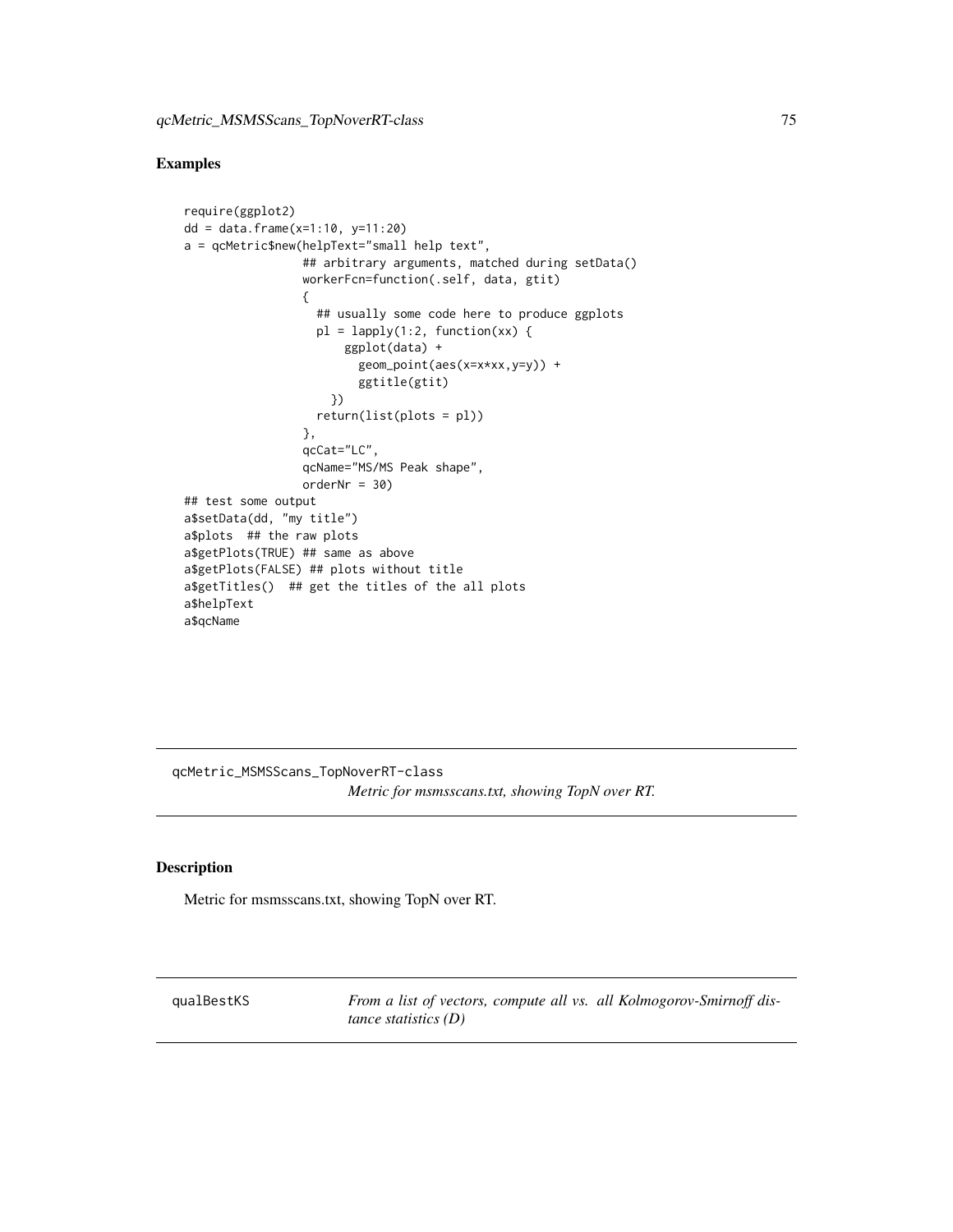... and report the row of the matrix which has maximum sum (i.e the best "reference" distribution). The returned data.frame has as many rows as distributions given and two columns. The first column 'name' gives the name of the list element, the second column 'ks\_best' gives '1-statistic' of the Kolmogorov-Smirnoff test to the "reference" distribution (which was picked by maximising the sum of 'ks\_best'). Thus, the row with a 'ks\_best' of 1 is the reference distribution.

#### Usage

qualBestKS(x)

#### Arguments

x List of vectors, where each vector holds a distribution

#### Value

A data.frame with ks-test values of the "reference" to all other distributions (see Details)

qualCentered *Quality metric for 'centeredness' of a distribution around zero.*

#### **Description**

Ranges between 0 (worst score) and 1 (best score). A median of zero gives the best score of 1. The closer the median is to the most extreme value of the distribution, the smaller the score (until reaching 0). Can be used for calibrated mass errors, as a measure of how well they are centered around 0. E.g. if the median is 0.1, while the range is [-0.5,0.5], the score will be 0.8 (punishing the 20 If the range of data is asymmetric, e.g. [-1.5,-0.5] and does not include zero, the score cannot reach 1, since the median can never be zero.

#### Usage

```
qualCentered(x)
```
#### Arguments

x Numeric values (e.g. ppm errors)

#### Value

Value between [0, 1]

<span id="page-75-0"></span>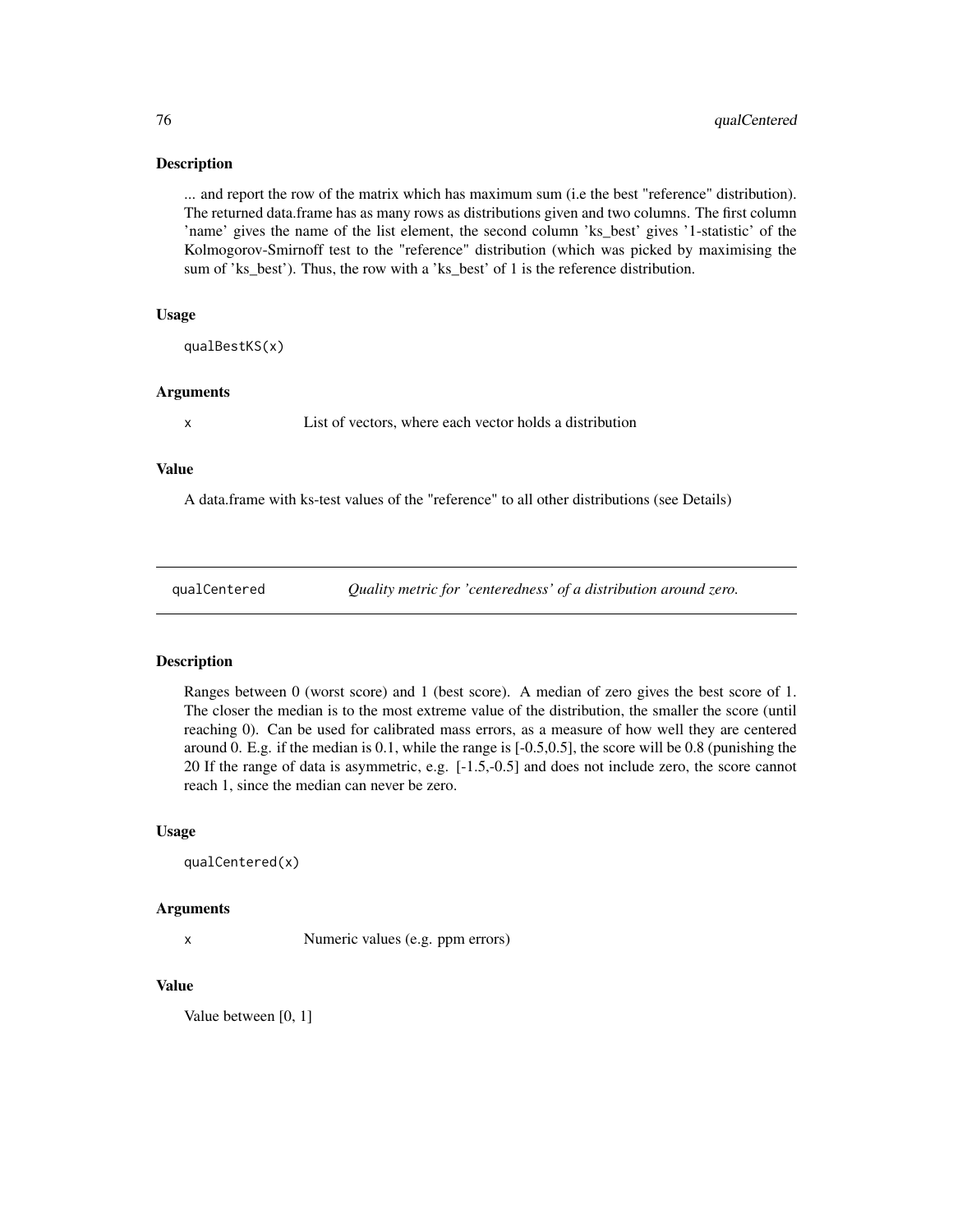<span id="page-76-1"></span>qualCenteredRef *Quality metric for 'centeredness' of a distribution around zero with a user-supplied range threshold.*

## Description

Ranges between 0 (worst score) and 1 (best score). The best score is achieved when the median of 'x' is close to the center of the interval [-tol, tol]. If median of 'x' is close to the border (on either side), the score decreases linearly to zero. Can be used for uncalibrated mass errors, as a measure of how well they are centered around 0.

#### Usage

qualCenteredRef(x, tol)

## Arguments

| x   | Vector of values (hopefully in interval [-tol, tol]) |
|-----|------------------------------------------------------|
| tol | Border of interval (must be positive)                |

#### Details

NA's are removed for all computations.

## Value

Value between [0, 1]

<span id="page-76-0"></span>

| qualGaussDev | Compute probability of Gaussian ( $mu=m$ , $sd=s$ ) at a position 0, with |
|--------------|---------------------------------------------------------------------------|
|              | reference to the max obtainable probability of that Gaussian at its cen-  |
|              | ter.                                                                      |

## Description

Measure for centeredness around 0. Highest score is 1, worst score is 0.

#### Usage

qualGaussDev(mu, sd)

#### Arguments

| mu | Center of Gaussian |
|----|--------------------|
| sd | SD of Gaussian     |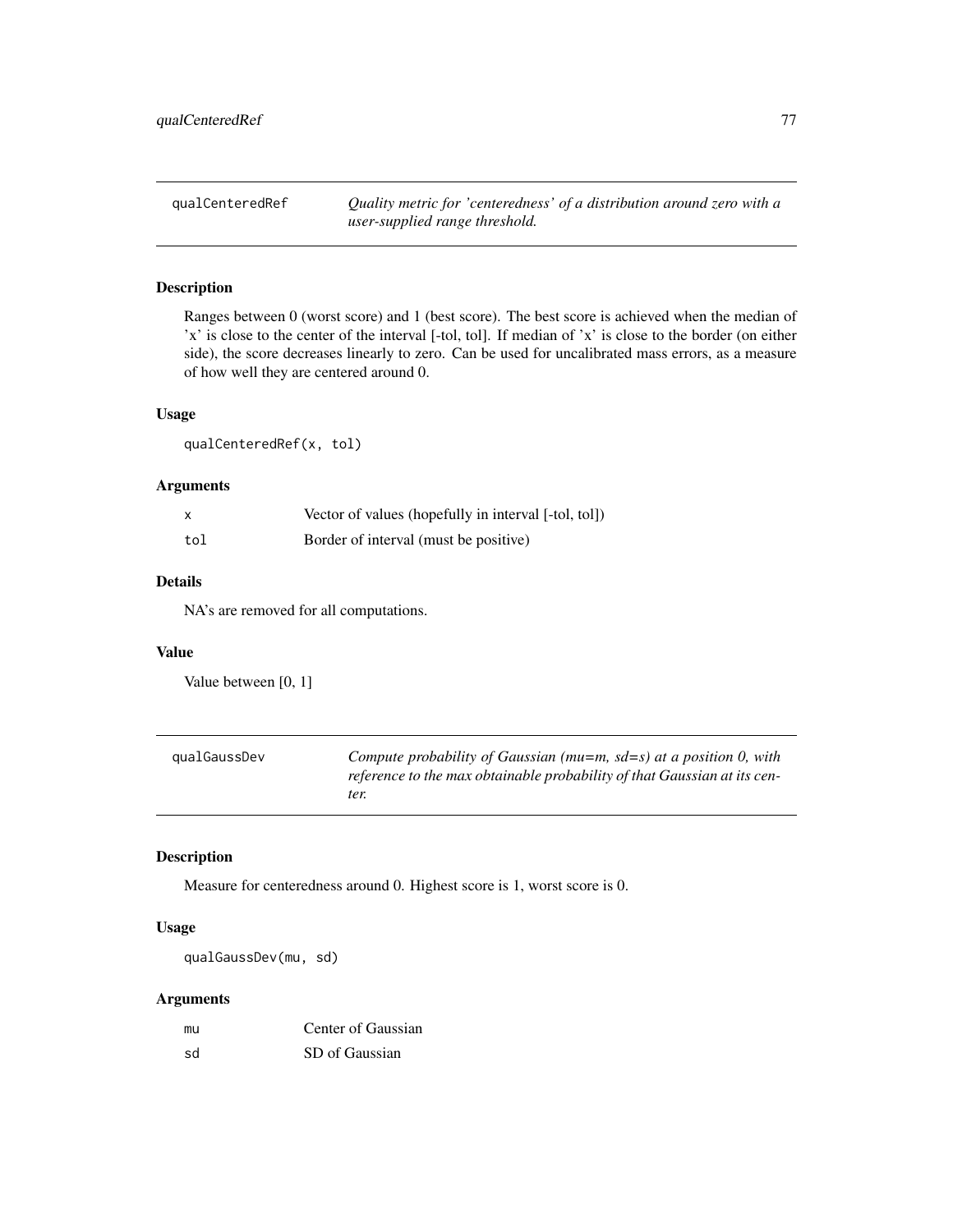## <span id="page-77-0"></span>Value

quality, ranging from 0 (bad agreement) to 1 (perfect, i.e. centered at 0)

| qualHighest | Score an empirical density distribution of values, where the best pos- |
|-------------|------------------------------------------------------------------------|
|             | sible distribution is right-skewed.                                    |

## Description

The score is computed according to

## Usage

qualHighest(x, N)

## Arguments

|     | Vector of numeric values (e.g. height of histogram bins) |
|-----|----------------------------------------------------------|
| - N | Length of x (just a precaution currently)                |

## Details

 $q = ((N-1) - sum_i)((N-i-1)*x_i)$  ) /  $(N-1)$ 

Scores range from 0 (worst), to 1 (best). E.g.  $c(0,0,0,16)$  would yield a score of 1.  $c(16,0,0,0,0)$ gives a score of 0.

## Value

Quality score in the range of [0,1]

## Examples

| qualHighest(c(0,0,0,16), 4)   | ##1  |        |
|-------------------------------|------|--------|
| qualHighest(c(16,0,0,0), 4)   | ## 0 |        |
| qualHighest $(c(1,1,1,1), 4)$ |      | ## 0.5 |
| qualHighest(c(0,16,0,0), 4)   |      | ## 1/3 |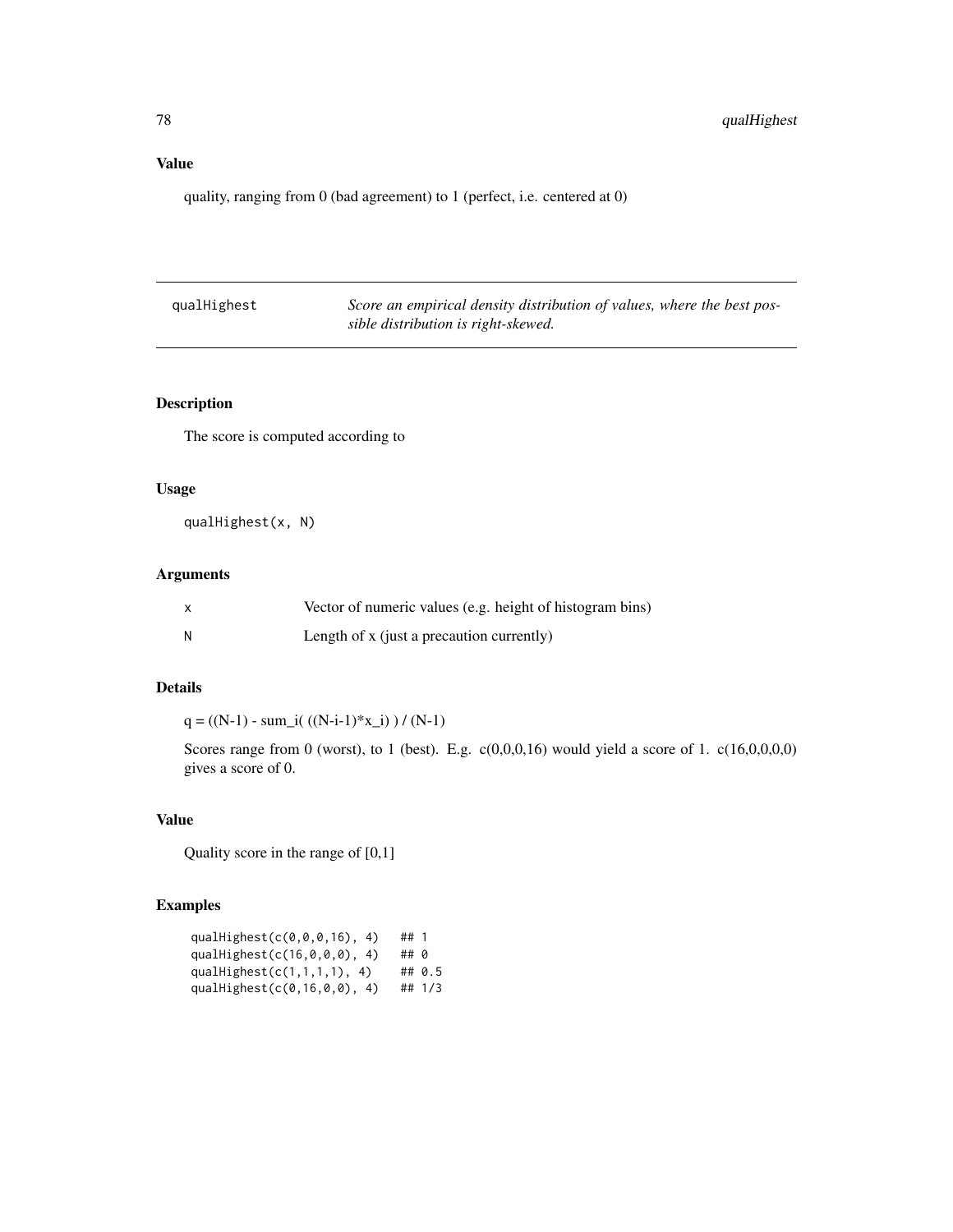<span id="page-78-0"></span>qualLinThresh *Quality metric with linear response to input, reaching the maximum score at the given threshold.*

## Description

Ranges between 0 (worst score) and 1 (best score). Useful for performance measures where reaching a certain reference threshold 't' will be enough to reach 100%. The input range from [0, t] is scored from 0-100%.

## Usage

qualLinThresh $(x, t = 1)$ 

#### Arguments

| x | Numeric value(s) between $[0, \text{inf}]$ |
|---|--------------------------------------------|
|   | Threshold value, which indicates $100\%$   |

## Value

Value between [0, 1]

qualMedianDist *Quality metric which measures the absolute distance from median.*

## Description

Ranges between 0 (worst score) and 1 (best score). Input must be between [0,1]. Deviations from the median of the sample represent the score for each sample point.

## Usage

```
qualMedianDist(x)
```
#### Arguments

x A vector numeric values between [0,1]

## Value

A vector of the same size as x, with quality values between [0, 1]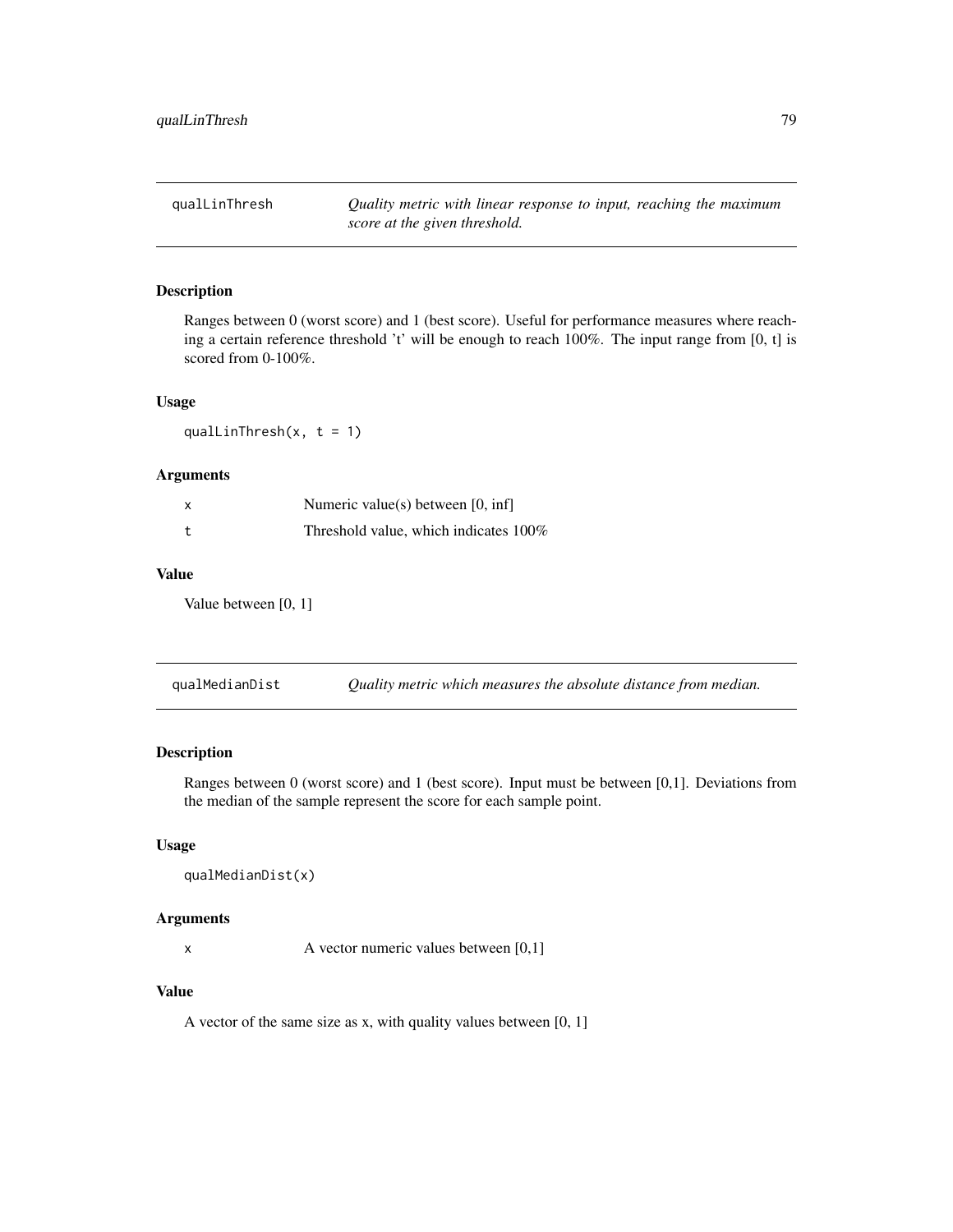<span id="page-79-0"></span>

The score ranges between 0 (worst score) and 1 (best score). Input 'x' is a vector of counts (or probabilities) for equally spaced bins in a histogram. A uniform distribution (e.g.  $c(3,3,3)$  will get a score of 1. The worst possible case (e.g.  $c(4,0,0)$ ), will get a score of 0, and a linear increasing function (e.g.  $c(1,2,3)$ ) will get something in between (0.585 here)

#### Usage

qualUniform $(x, \text{ weight} = \text{vector}()$ 

#### Arguments

|        | Vector of numeric intensity/count values (e.g. ID's per RT bin); bins are as- |
|--------|-------------------------------------------------------------------------------|
|        | sumed to have equal widths                                                    |
| weight | Vector of weights for values in 'x' (same length as 'x').                     |

#### Details

In addition, bin values can be weighted (e.g. by their confidence). The total sum of weights is normalized to 1 internally.

The distance function used is the square root of the absolute difference between a uniform distribution and the input 'x' (summed for each element of 'x'). This distance is normalized to the worst possible input (e.g. one bin with 100

#### Value

Value between [0, 1]

#### Examples

```
stopifnot(qualUniform(c(3,3,3))==1)
stopifnot(qualUniform(c(4,0,0))==0)
```

```
## how 'uniform' is a vector where only a single index has weight?-- answer: very
stopifnot(qualUniform(c(4, 0, 0), c(1, 0, 0)) == 1)stopifnot(qualUniform(c(4, 0, 0), c(0, 1, 0)) == 1)stopifnot(qualUniform(c(0,4,0))==0)
stopifnot(abs(qualUniform(c(3,2,1)) - 0.58578) < 0.0001)stopifnot(abs(qualUniform(c(1,2,3))-0.58578) < 0.0001)
stopifnot(qualUniform(c(1,2,3), c(0,1,0)) == 1)stopifnot(abs(qualUniform(c(1,2,3))-0.58578) < 0.0001)
stopifnot(abs(qualUniform(c(1,2,3), c(0,1,1))- 0.590316) < 0.0001)
stopifnot(abs(qualUniform(c(2,3), c(1,1)) - 0.552786) < 0.0001)stopifnot(abs(qualUniform(1:120)-0.38661) < 0.0001)
```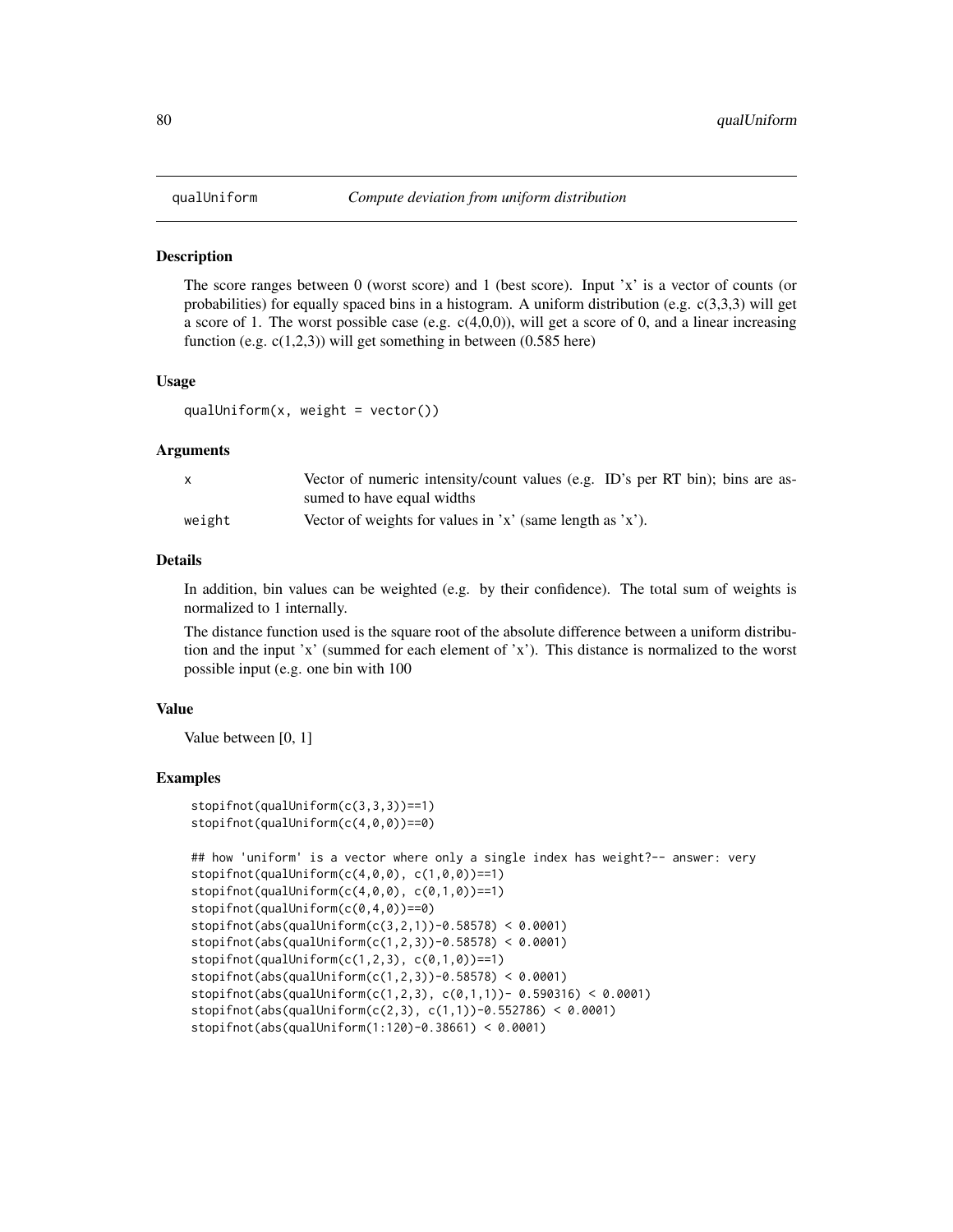<span id="page-80-0"></span>

For params, see MQDataReader::readMQ().

#### Usage

```
read.MQ(
  file,
  filter = ",
  type = "pg",
  col_subset = NA,
  add_fs\_col = 10,
 LFQ_action = FALSE,
  ...
)
```
## Arguments

| file       | see MQDataReader::readMQ() |
|------------|----------------------------|
| filter     | see MODataReader::readMO() |
| type       | see MODataReader::readMO() |
| col_subset | see MODataReader::readMO() |
| add fs col | see MQDataReader::readMQ() |
| LFQ_action | see MODataReader::readMO() |
|            | see MQDataReader::readMQ() |

#### Value

```
see MQDataReader::readMQ()
```
removeSuffix *Removes the last suffix (including the last dot) from a filename. If no dot exists, the full string is returned.*

## Description

Removes the last suffix (including the last dot) from a filename. If no dot exists, the full string is returned.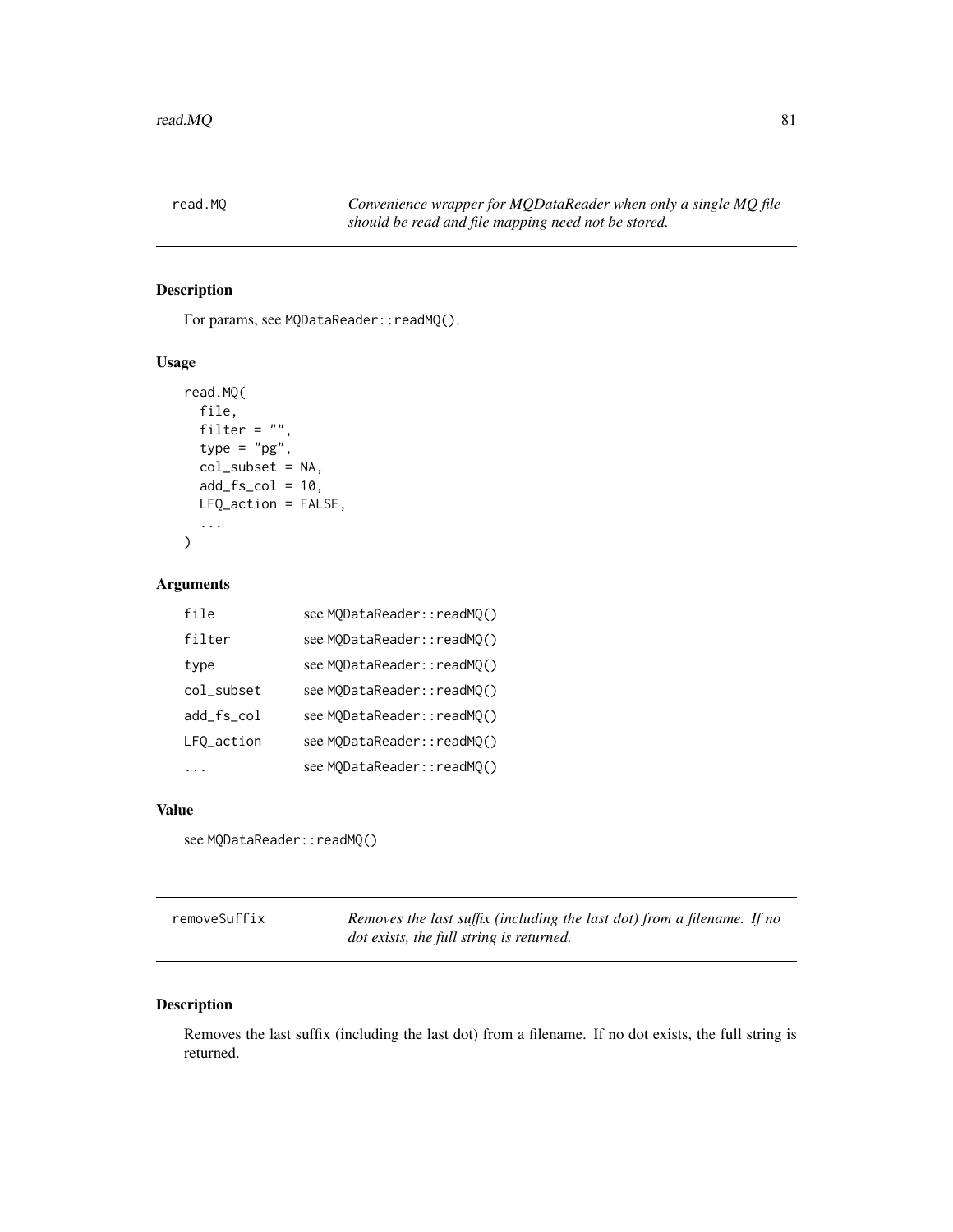#### <span id="page-81-0"></span>Usage

removeSuffix(filepath)

## Arguments

filepath A filename (with optional path – which is retained!)

## Value

The input with removed suffix

## Examples

```
removeSuffix("test.tar.gz") # --> 'test.tar'
removeSuffix("test.mzML") # --> 'test'
removeSuffix("/path/to/test.mzML") # --> '/path/to/test'
removeSuffix("test_no_dot") # --> 'test_no_dot'
```

| renameFile | Given a vector of (short/long) filenames, translate to the (long/short) |
|------------|-------------------------------------------------------------------------|
|            | version                                                                 |

## Description

Given a vector of (short/long) filenames, translate to the (long/short) version

#### Usage

```
renameFile(f_names, mapping)
```
## Arguments

| f names | Vector of filenames               |
|---------|-----------------------------------|
| mapping | A data frame with from to columns |

## Value

A vector of translated file names as factor (ordered by mapping!)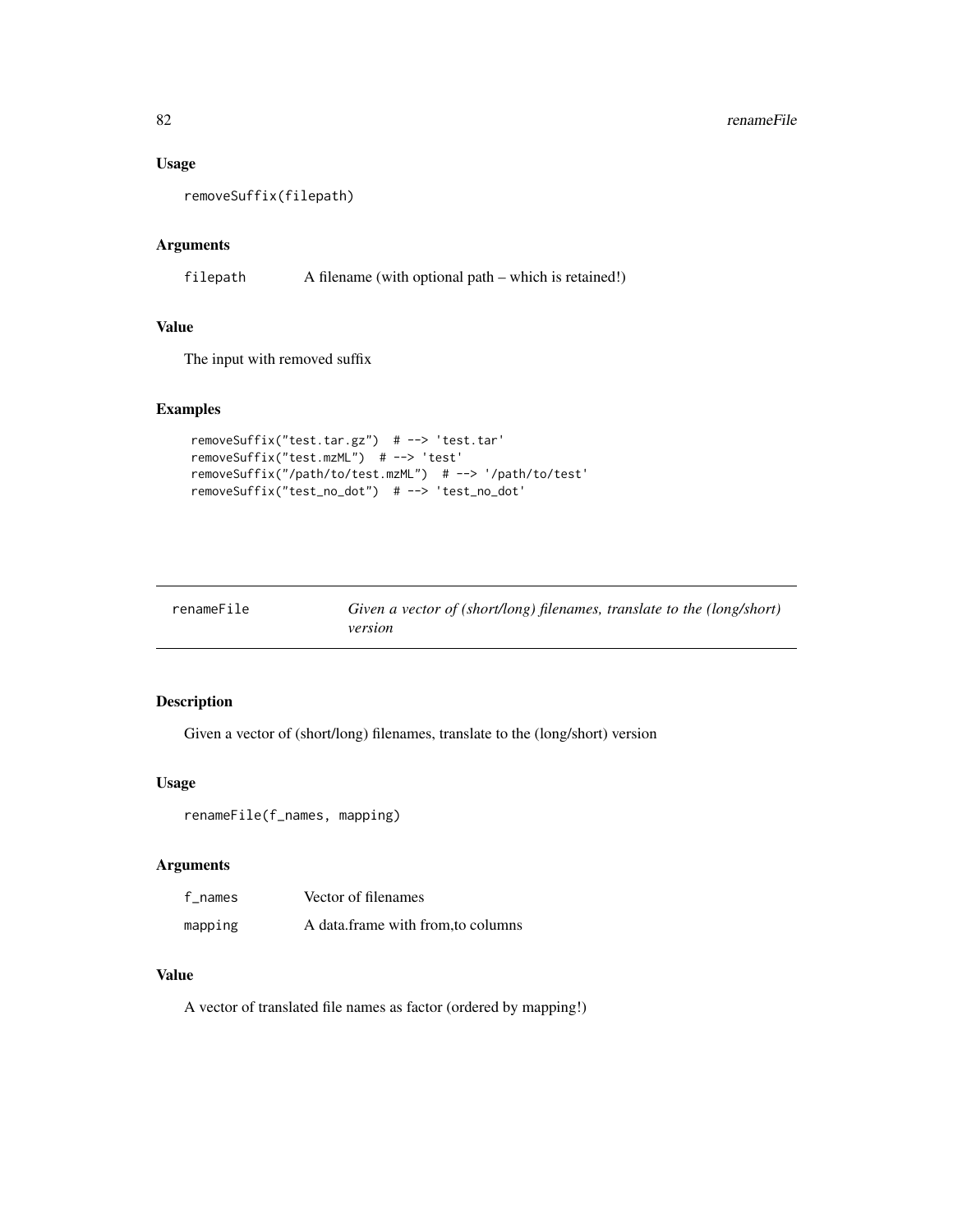<span id="page-82-0"></span>

Repeat each element x\_i in X, n\_i times.

## Usage

repEach(x, n)

## Arguments

| Values to be repeated                              |
|----------------------------------------------------|
| Number of repeat for each $x_i$ (same length as x) |

## Value

Vector with values from x, n times

## Examples

repEach(1:3, 1:3) ## 1, 2, 2, 3, 3, 3

 $Relative standard deviation (RSD)$ 

## Description

Simply [CV](#page-13-0)\*100

## Usage

RSD(x)

## Arguments

x Vector of numeric values

#### Value

RSD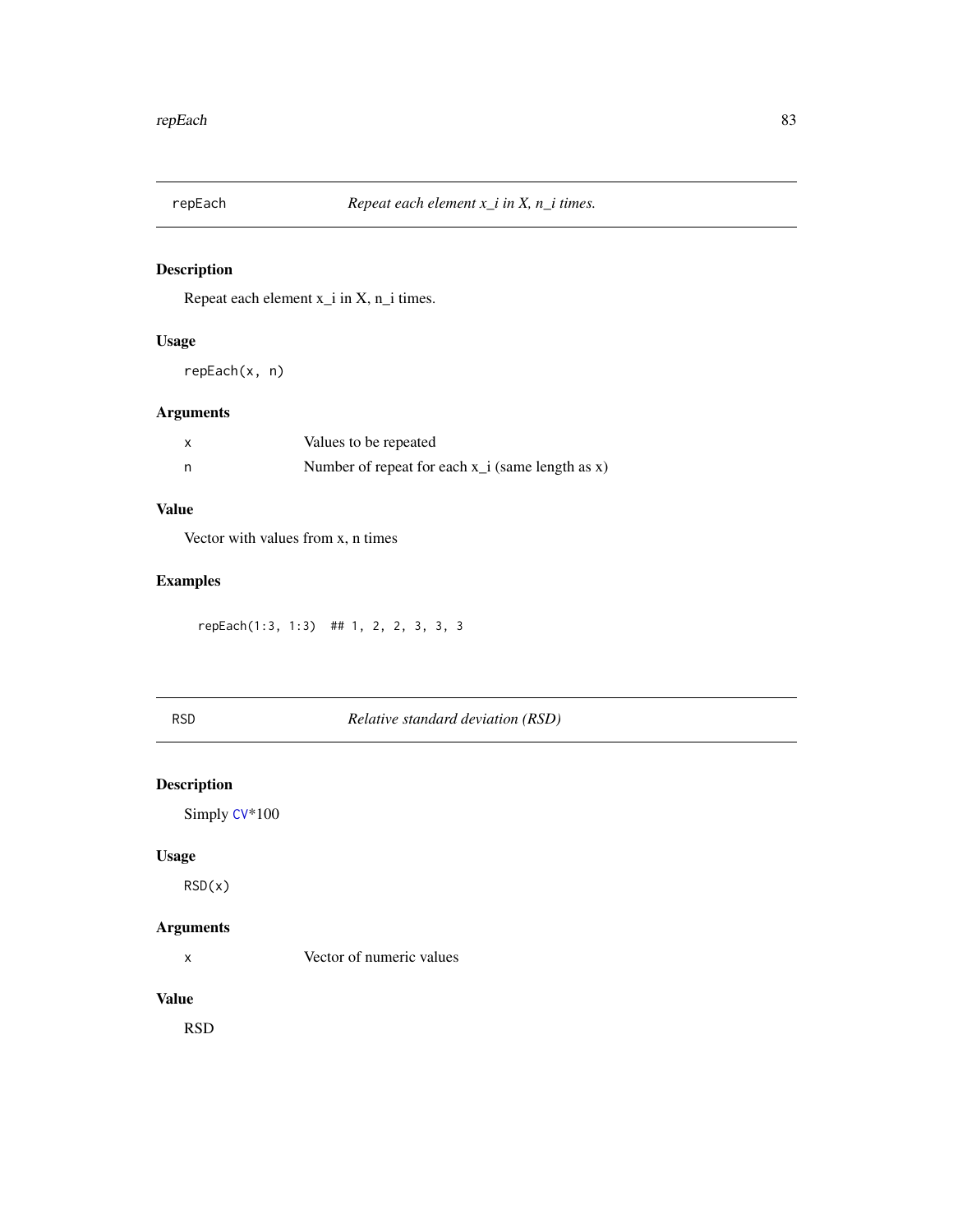This allows the user to judge which Raw files have similar corrected RT's (i.e. where aligned successfully). If there are clear sub-clusters, it might be worth introducing artifical fractions into MaxQuant, to avoid ID-transfer between these clusters (use the MBR-Align and MBR-ID-Transfer metrics to support the decision).

#### Usage

```
RTalignmentTree(df_evd, col_fraction = c())
```
#### Arguments

| df evd       | Evidence table containing calibrated retention times and sequence information.            |
|--------------|-------------------------------------------------------------------------------------------|
| col fraction | Empty vector or 1-values vector giving the name of the fraction column (if ex-<br>isting) |

#### Details

If the input contains fractions, leaf nodes will be colored accordingly. Distinct sub-clusters should have their own color. If not, MaxQuant's fraction settings should be optimized. Note that introducing fractions in MaxQuant will naturally lead to a clustering here (it's somewhat circular).

#### Value

ggplot object containing the correlation tree

scale01linear *Scales a vector of values linearly to [0, 1] If all input values are equal, returned values are all 0*

## Description

Scales a vector of values linearly to [0, 1] If all input values are equal, returned values are all 0

#### Usage

```
scale01linear(X)
```
#### Arguments

X Vector of values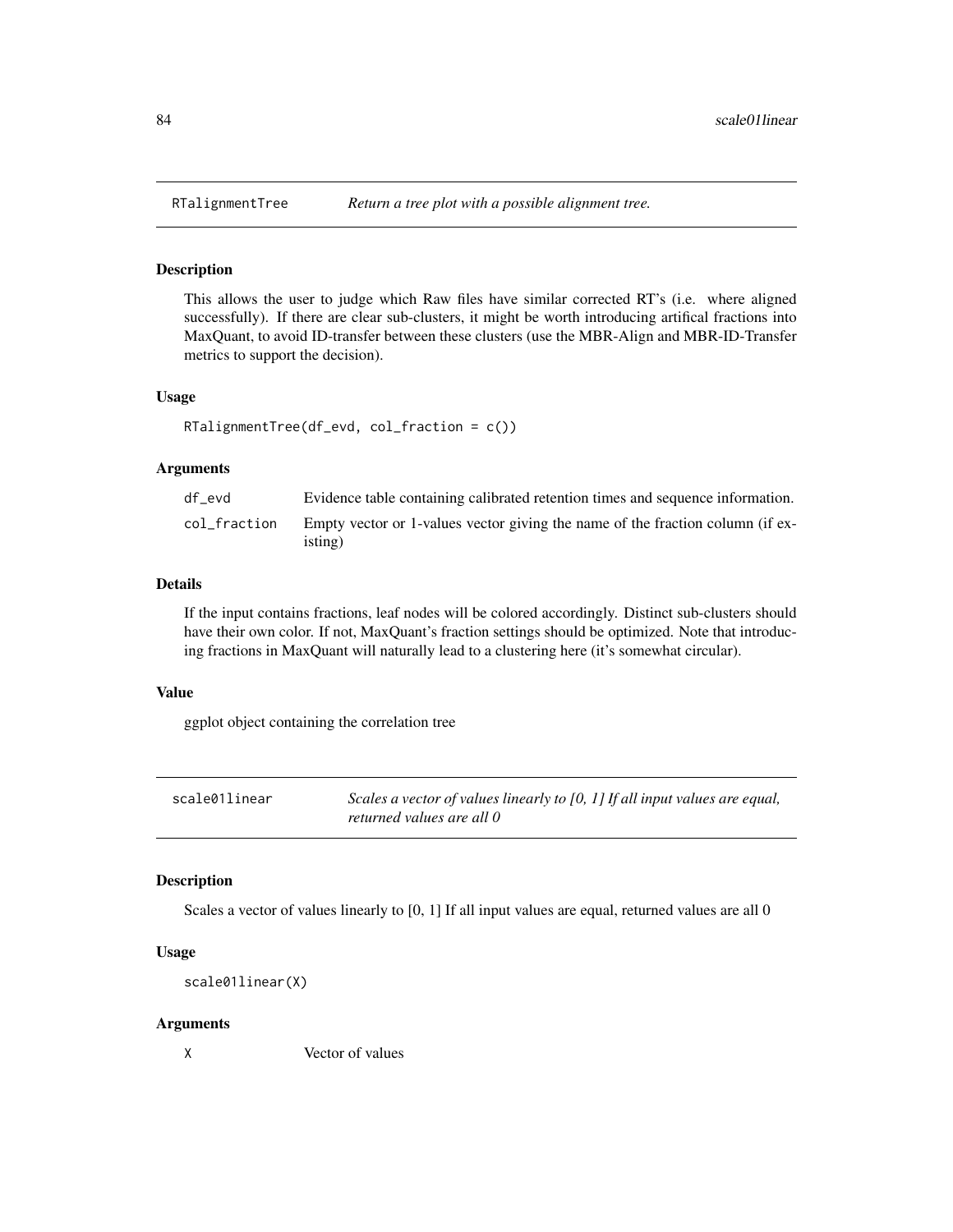## <span id="page-84-0"></span>Value

Scaled vector

```
scale_x_discrete_reverse
```
*Inverse the order of items on the x-axis (for discrete scales)*

## Description

Inverse the order of items on the x-axis (for discrete scales)

## Usage

scale\_x\_discrete\_reverse(values, ...)

## Arguments

| values  | The vector of values as given to the x aestetic   |  |  |  |  |
|---------|---------------------------------------------------|--|--|--|--|
| $\cdot$ | Other arguments forwarded to 'scale_y_discrete()' |  |  |  |  |

## Value

ggplot object, concatenatable with '+'

```
scale_y_discrete_reverse
```
*Inverse the order of items on the y-axis (for discrete scales)*

## Description

Inverse the order of items on the y-axis (for discrete scales)

## Usage

```
scale_y_discrete_reverse(values, ...)
```
## Arguments

| values                  | The vector of values as given to the y aestetic   |  |  |  |  |
|-------------------------|---------------------------------------------------|--|--|--|--|
| $\cdot$ $\cdot$ $\cdot$ | Other arguments forwarded to 'scale_y_discrete()' |  |  |  |  |

## Value

ggplot object, concatenatable with '+'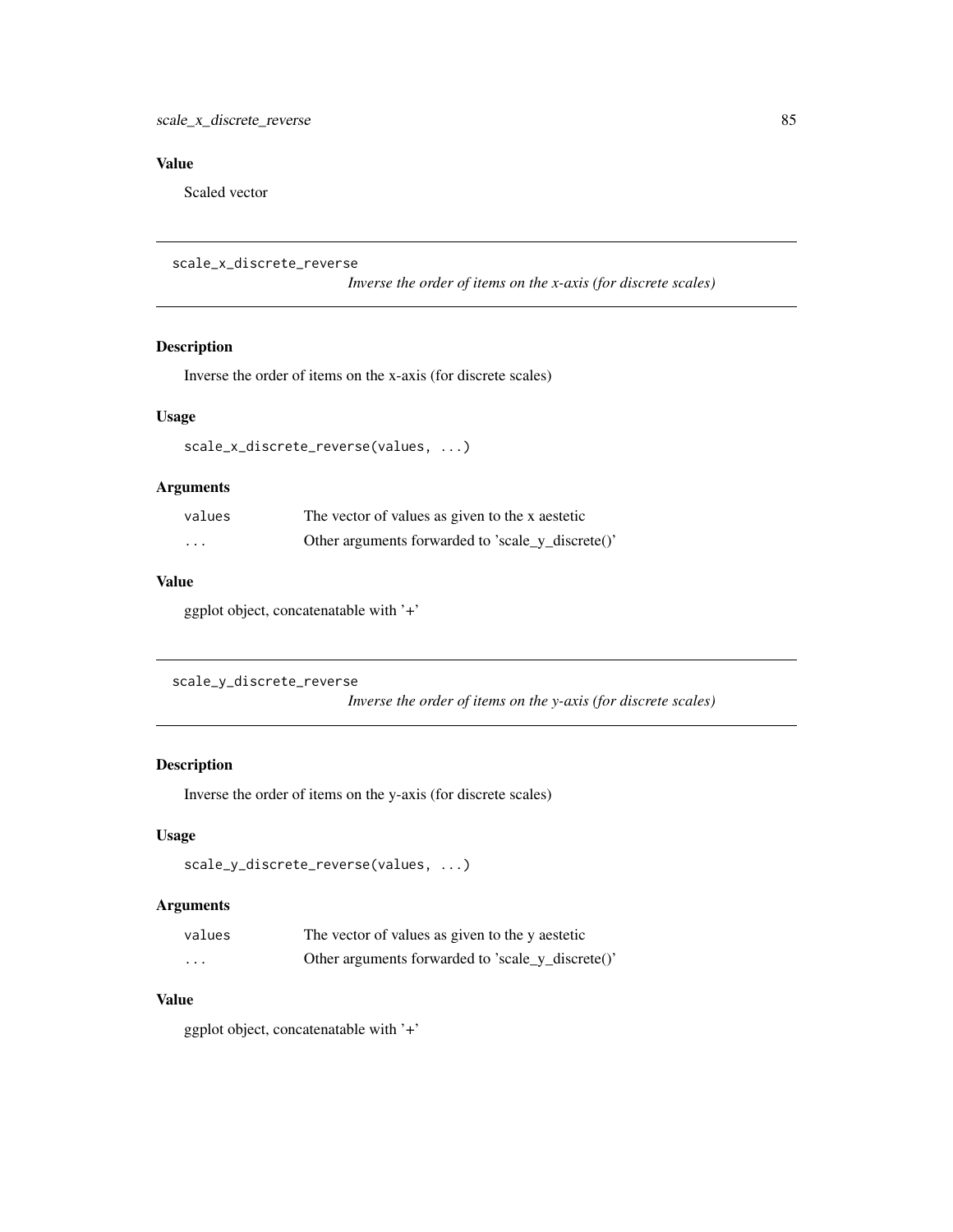<span id="page-85-0"></span>ScoreInAlignWindow *Compute the fraction of features per Raw file which have an acceptable RT difference after alignment*

## Description

Using the result from 'alignmentCheck()', score the features of every Raw file and see if they have been properly aligned. Returned value is between 0 (bad) and 1 (all aligned).

#### Usage

```
ScoreInAlignWindow(data, allowed.deltaRT = 1)
```
## Arguments

data A data.frame with columns 'rtdiff' and 'raw.file' allowed.deltaRT The allowed matching difference (1 minute by default)

#### Value

A data.frame with one row for each raw.file and columns 'raw.file' and 'withinRT' (0-1)

| shortenStrings | Shorten a string to a maximum length and indicate shorting by ap- |
|----------------|-------------------------------------------------------------------|
|                | $pending \n$                                                      |

## Description

Some axis labels are sometimes just too long and printing them will either squeeze the actual plot (ggplot) or make the labels disappear beyond the margins (graphics::plot) One ad-hoc way of avoiding this is to shorten the names, hoping they are still meaningful to the viewer.

#### Usage

```
shortenStrings(x, max_length = 20, verbose = TRUE, allow_duplicates = FALSE)
```
#### Arguments

| <b>X</b>         | Vector of input strings                                                                   |
|------------------|-------------------------------------------------------------------------------------------|
| max_len          | Maximum length allowed                                                                    |
| verbose          | Print which strings were shortened                                                        |
| allow_duplicates |                                                                                           |
|                  | If shortened strings are not discernible any longer, consider the short version           |
|                  | valid (not the default), otherwise (default) return the full string $(\rightarrow$ no-op) |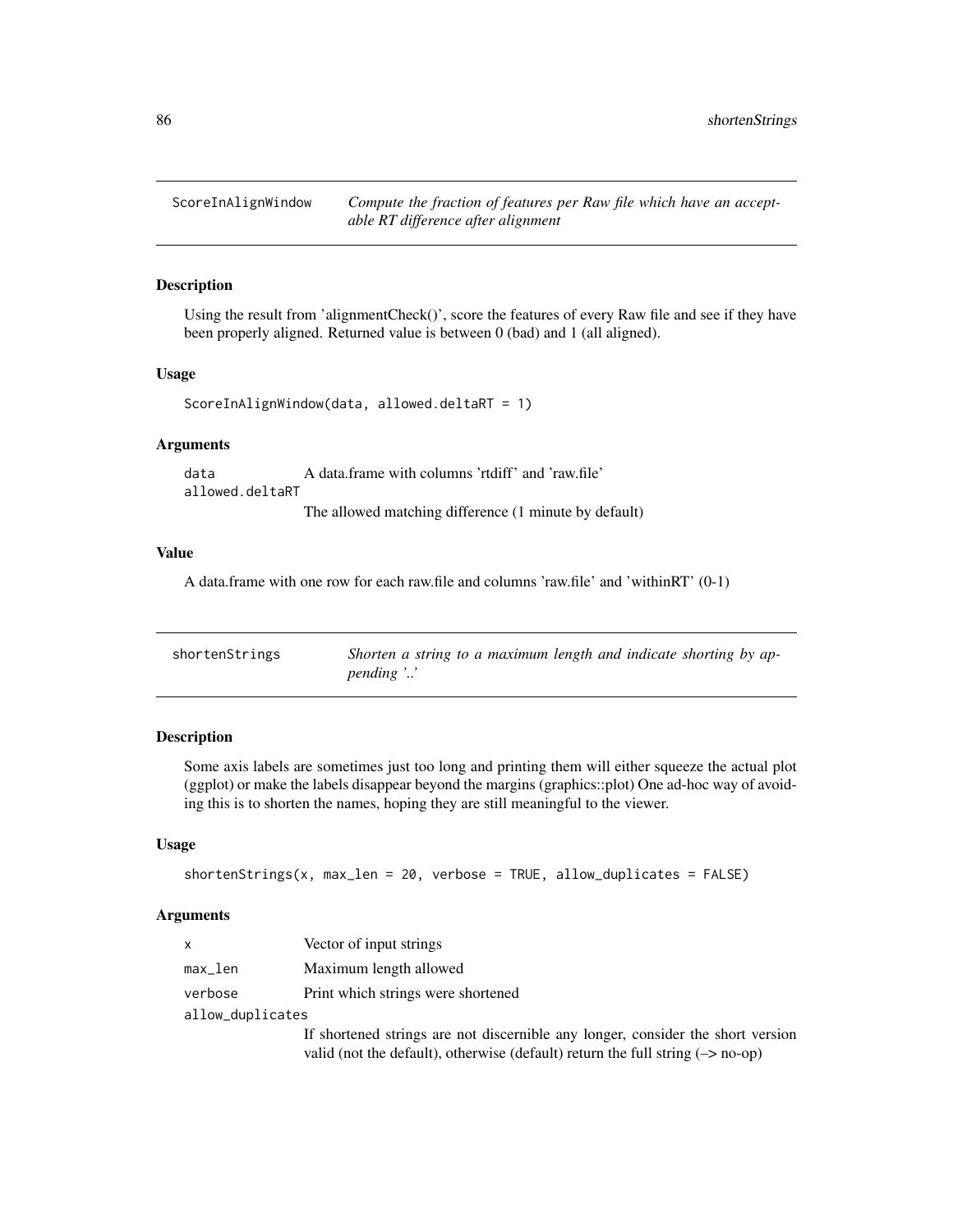## <span id="page-86-1"></span>simplifyNames 87

## Details

This function should be applied AFTER you tried more gentle methods, such as [delLCP](#page-15-0) or [simplifyNames](#page-86-0).

#### Value

A vector of shortened strings

#### See Also

[delLCP](#page-15-0), [simplifyNames](#page-86-0)

#### Examples

```
r = shortenStrings(c("gamg_101", "gamg_101230100451", "jurkat_06_100731121305", "jurkat_06_1"))
all(r == c("gamg_101", "gamg_101230100..", "jurkat_06_1007..", "jurkat_06_1"))
```
<span id="page-86-0"></span>simplifyNames *Removes common substrings (infixes) in a set of strings.*

#### Description

Usually handy for plots, where condition names should be as concise as possible. E.g. you do not want names like 'TK20130501\_H2M1\_010\_IMU008\_CISPLA\_E3\_R1.raw' and 'TK20130501\_H2M1\_026\_IMU008\_CISPLA\_E7\_R2.raw' but rather 'TK..\_010\_I..\_E3\_R1.raw' and 'TK..\_026\_I..\_E7\_R2.raw'

If multiple such substrings exist, the algorithm will remove the longest first and iterate a number of times (two by default) to find the second/third etc longest common substring. Each substring must fulfill a minimum length requirement - if its shorter, its not considered worth removing and the iteration is aborted.

## Usage

```
simplifyNames(
  strings,
  infix_iterations = 2,
  min_LCS_length = 7,
  min_out_length = 7
\lambda
```
#### Arguments

| strings          | A vector of strings which are to be shortened                                                 |
|------------------|-----------------------------------------------------------------------------------------------|
| infix_iterations |                                                                                               |
|                  | Number of successive rounds of substring removal                                              |
|                  | min_LCS_length Minimum length of the longest common substring (default:7, minimum: 6)         |
|                  | min_out_length Minimum length of shortest element of output (no shortening will be done which |
|                  | causes output to be shorter than this threshold)                                              |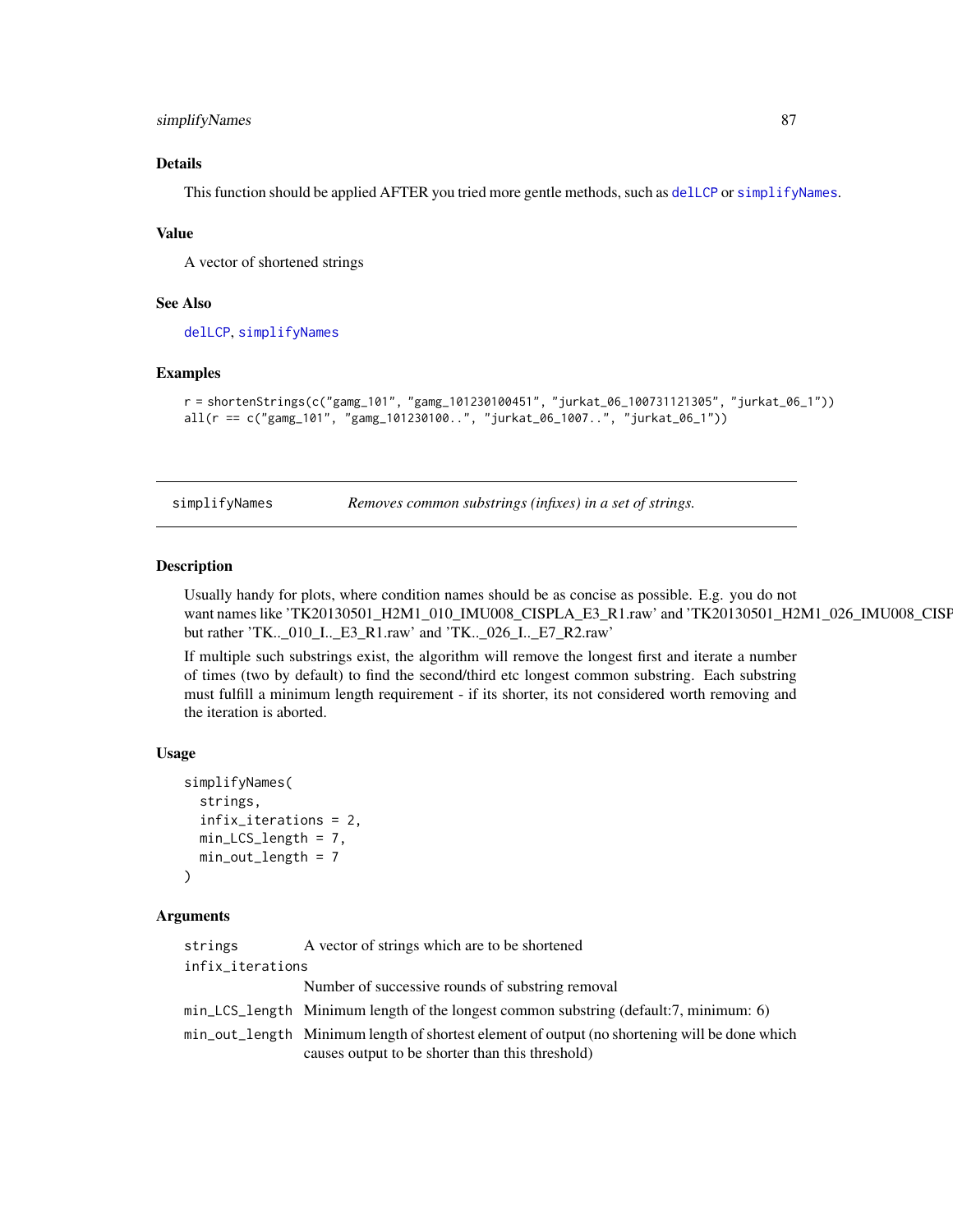### Value

A list of shortened strings, with the same length as the input

#### Examples

```
#library(PTXQC)
simplifyNames(c('TK20130501_H2M1_010_IMU008_CISPLA_E3_R1.raw',
                'TK20130501_H2M1_026_IMU008_CISPLA_E7_R2.raw'), infix_iterations = 2)
# --> "TK.._010_I.._E3_R1.raw","TK.._026_I.._E7_R2.raw"
try(simplifyNames(c("bla", "foo"), min_LCS_length=5))
# --> error, since min_LCS_length must be >=6
```
suffixToCV *For a given filename, check the suffix and translate it to an PSI-MS CV term, e.g. 'MS:1000584'*

#### Description

The following mapping is currently known: .raw : MS:1000563 ! Thermo RAW format .mzML : MS:1000584 ! mzML format .mzData : MS:1000564 ! PSI mzData format .wiff : MS:1000562 ! ABI WIFF format .pkl : MS:1000565 ! Micromass PKL format .mzXML : MS:1000566 ! ISB mzXML format .yep : MS:1000567 ! Bruker/Agilent YEP format .dta : MS:1000613 ! Sequest DTA format .mzMLb : MS:1002838 ! mzMLb format

#### Usage

suffixToCV(filepath)

#### Arguments

filepath A filename (with optional path)

## Details

Falls back to 'MS:1000560 ! mass spectrometer file format' if no match could be found.

## Value

A CV term accession as string, e.g. 'MS:1000584'

#### Examples

```
suffixToCV("test.mZmL") # MS:1000584
suffixToCV("test.raw") # MS:1000563
suffixToCV(c("test.raw", "bla.mzML"))
```
<span id="page-87-0"></span>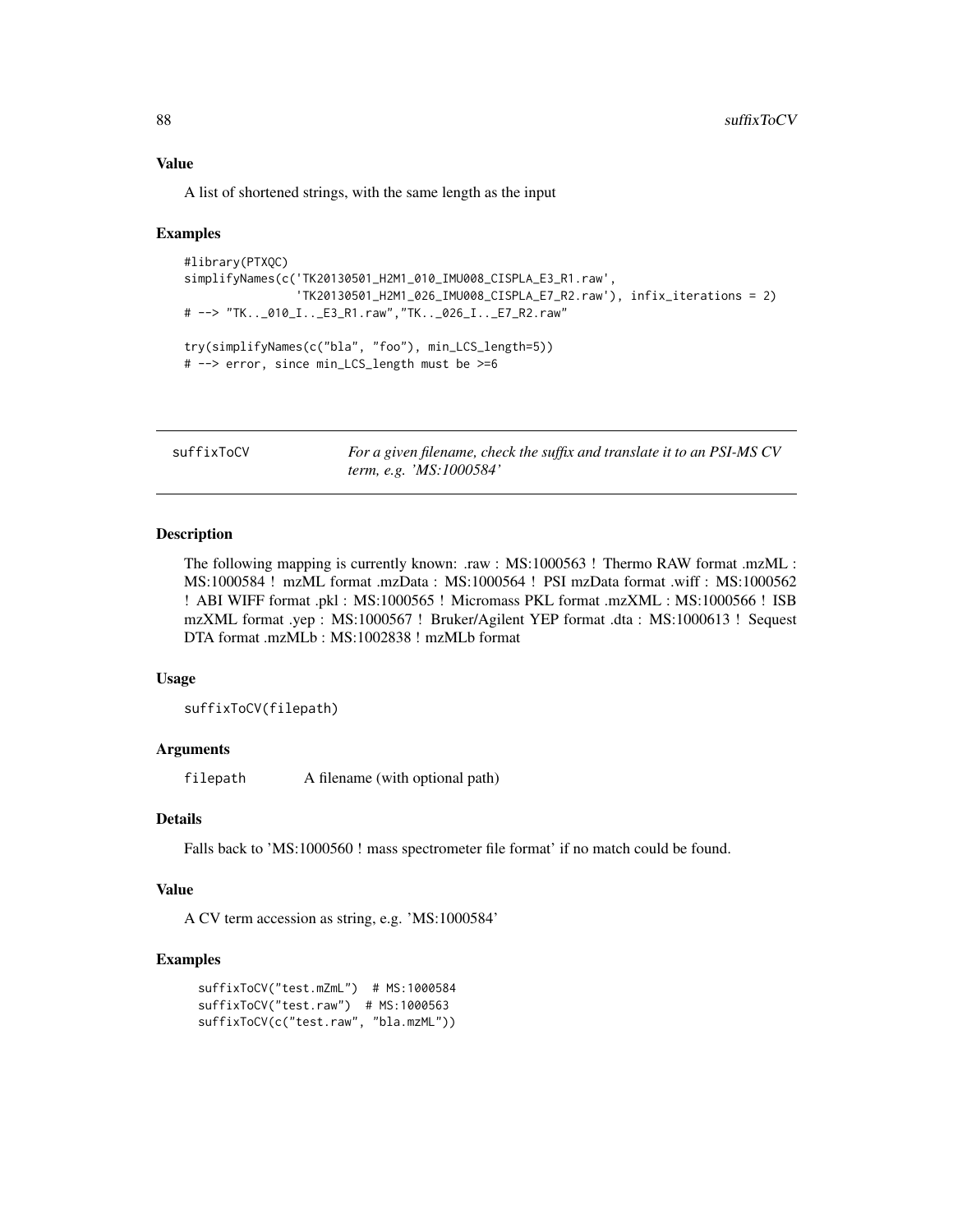<span id="page-88-0"></span>supCount *Compute shortest prefix length which makes all strings in a vector uniquely identifyable.*

#### Description

If there is no unique prefix (e.g. if a string is contained twice), then the length of the longest string is returned, i.e. if the return value is used in a call to substr, nothing happens e.g. substr $(x, 1, ...)$  $supCount(x)) == x$ 

## Usage

 $supCount(x, prefix_1 = 1)$ 

## Arguments

|          | Vector of strings                                                                                                                 |
|----------|-----------------------------------------------------------------------------------------------------------------------------------|
| prefix_l | Starting prefix length, which is incremented in steps of 1 until all prefixes are<br>unique (or maximum string length is reached) |
|          |                                                                                                                                   |

## Value

Integer with minimal prefix length required

## Examples

```
supCount(c("abcde...", "abcd...", "abc...")) ## 5
x = c("doubled", "doubled", "aLongDummyString")
all( \text{substr}(x, 1, \text{supCount}(x)) == x )
## TRUE (no unique prefix due to duplicated entries)
```
theme\_blank *A blank theme (similar to the deprecated theme\_blank())*

#### Description

A blank theme (similar to the deprecated theme\_blank())

#### Usage

```
theme_blank()
```
### Value

A ggplot2 object, representing an empty theme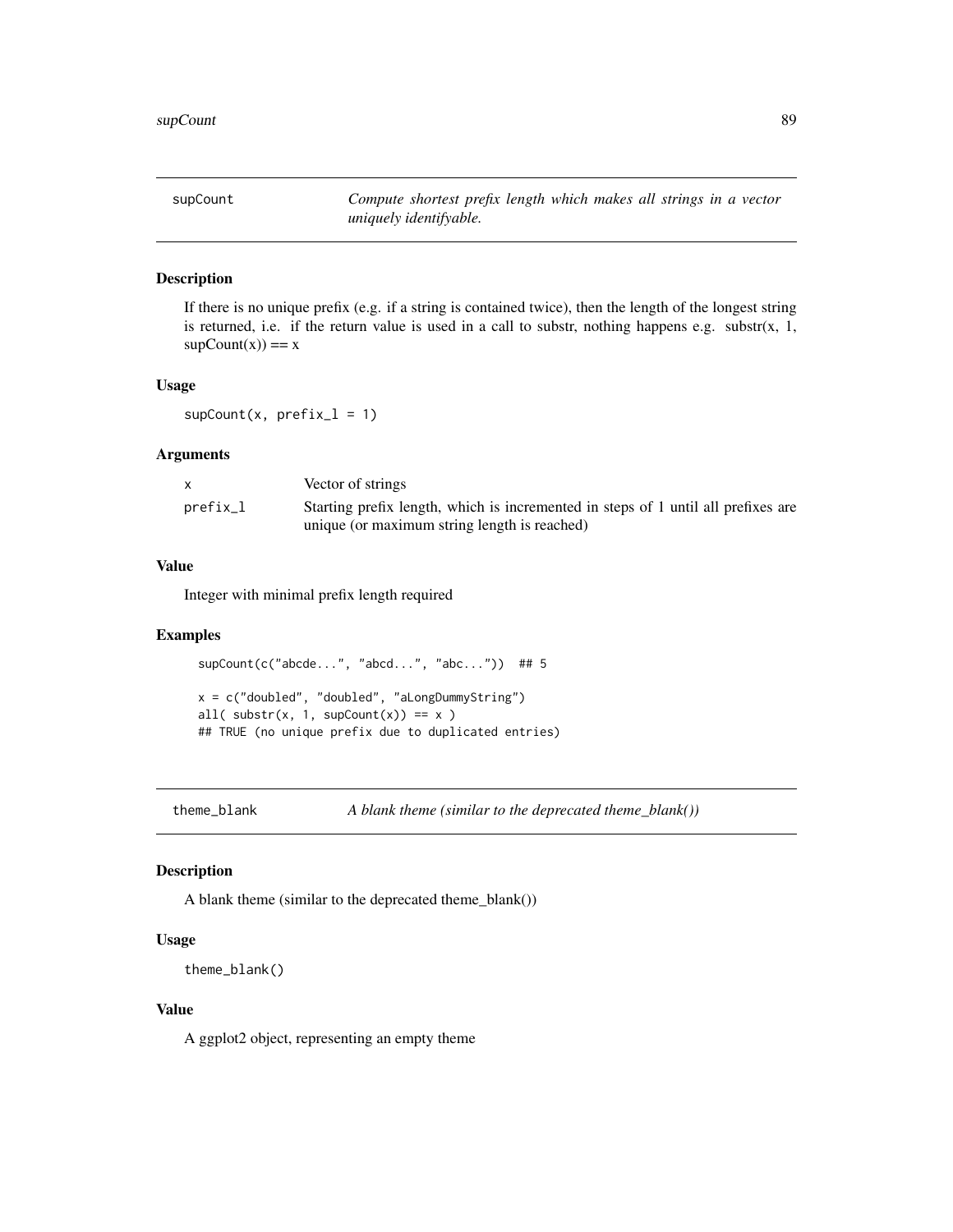<span id="page-89-0"></span>

All values in the numerical column 'filterColname' are assigned to bins of width 'binsize'. Only one value per bin is retained. All other rows are removed and the reduced data frame will all its columns is returned.

#### Usage

thinOut(data, filterColname, binsize)

#### Arguments

| data    | The data frame to be filtered                     |
|---------|---------------------------------------------------|
|         | filterColname Name of the filter column as string |
| binsize | Width of a bin                                    |

## Value

Data.frame with reduced rows, but identical input columns

| thinOutBatch |  |  | Apply 'thinOut' on all subsets of a data.frame, split by a batch column |  |
|--------------|--|--|-------------------------------------------------------------------------|--|
|              |  |  |                                                                         |  |

#### Description

The binsize is computed from the global data range of the filter column by dividing the range into binCount bins.

## Usage

```
thinOutBatch(data, filterColname, batchColname, binCount = 1000)
```
## Arguments

| data          | The data.frame to be split and filtered (thinned) |
|---------------|---------------------------------------------------|
| filterColname | Name of the filter column as string               |
| batchColname  | Name of the split column as string                |
| binCount      | Number of bins in the 'filterColname' dimension.  |

## Value

Data.frame with reduced rows, but identical input columns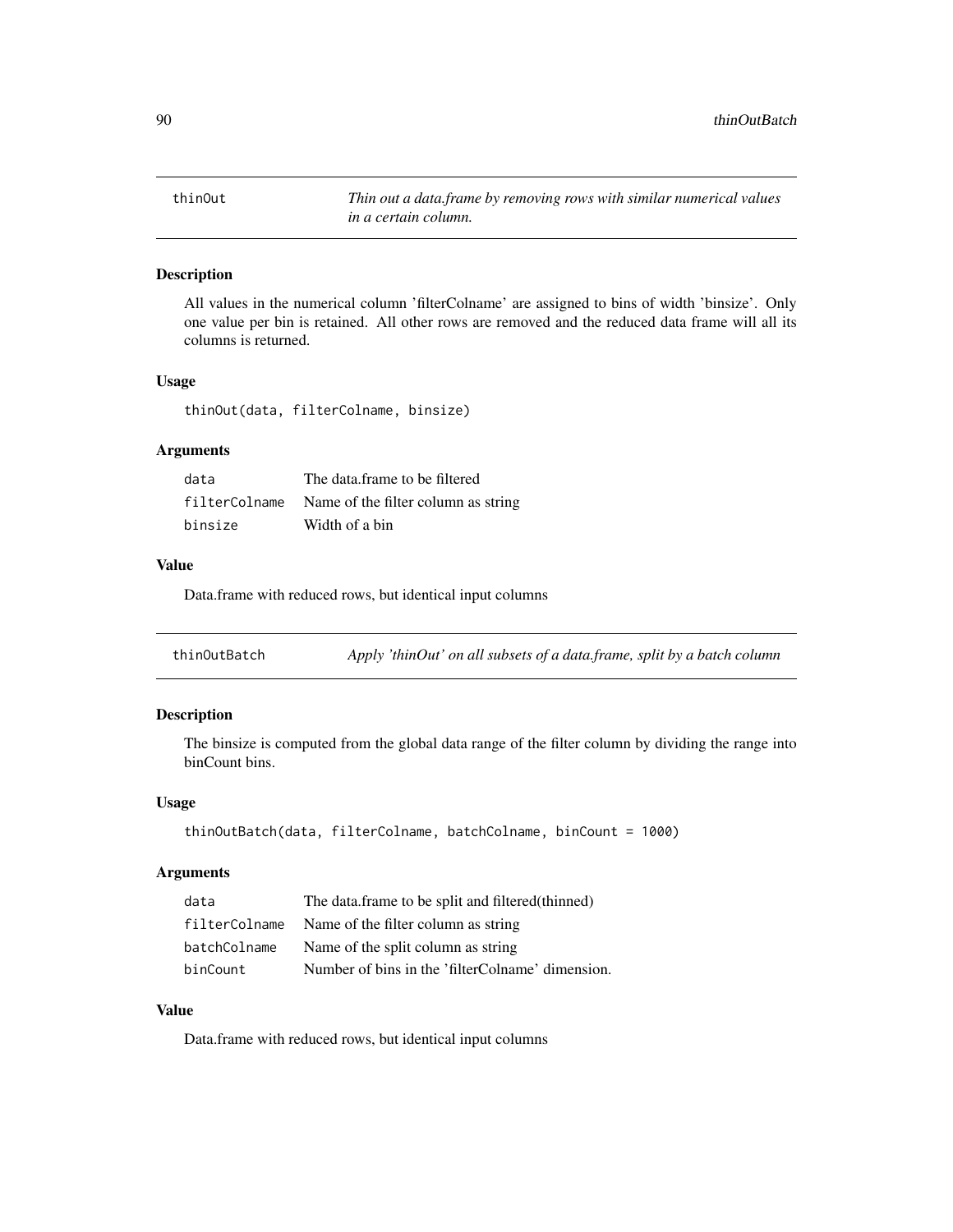<span id="page-90-0"></span>

This functions gives the user a chance to make the output file writeable before a write attempt is actually made by R to avoid having run the whole program again upon write failure.

## Usage

```
wait_for_writable(
  filename,
  prompt_text = paste0("The file '", filename,
    "' is not writable. Please close all applications using this file. Press '",
    abort_answer, "' to abort!"),
  abort_answer = "n"\lambda
```
#### Arguments

| filename     | The file to test for writable                                                |
|--------------|------------------------------------------------------------------------------|
| prompt_text  | If not writable, show this prompt text to the user                           |
| abort answer | If the user enters this string into the prompt, this function will stop $()$ |

## Details

Note: The file will not be overwritten or changed by this function.

## Value

TRUE if writable, FALSE if aborted by user or (not-writeable and non-interactive)

| writeMZQC | Writes a full mzQC object to disk |
|-----------|-----------------------------------|
|-----------|-----------------------------------|

## Description

Writes a full mzQC object to disk

#### Usage

writeMZQC(filepath, mzqc\_obj)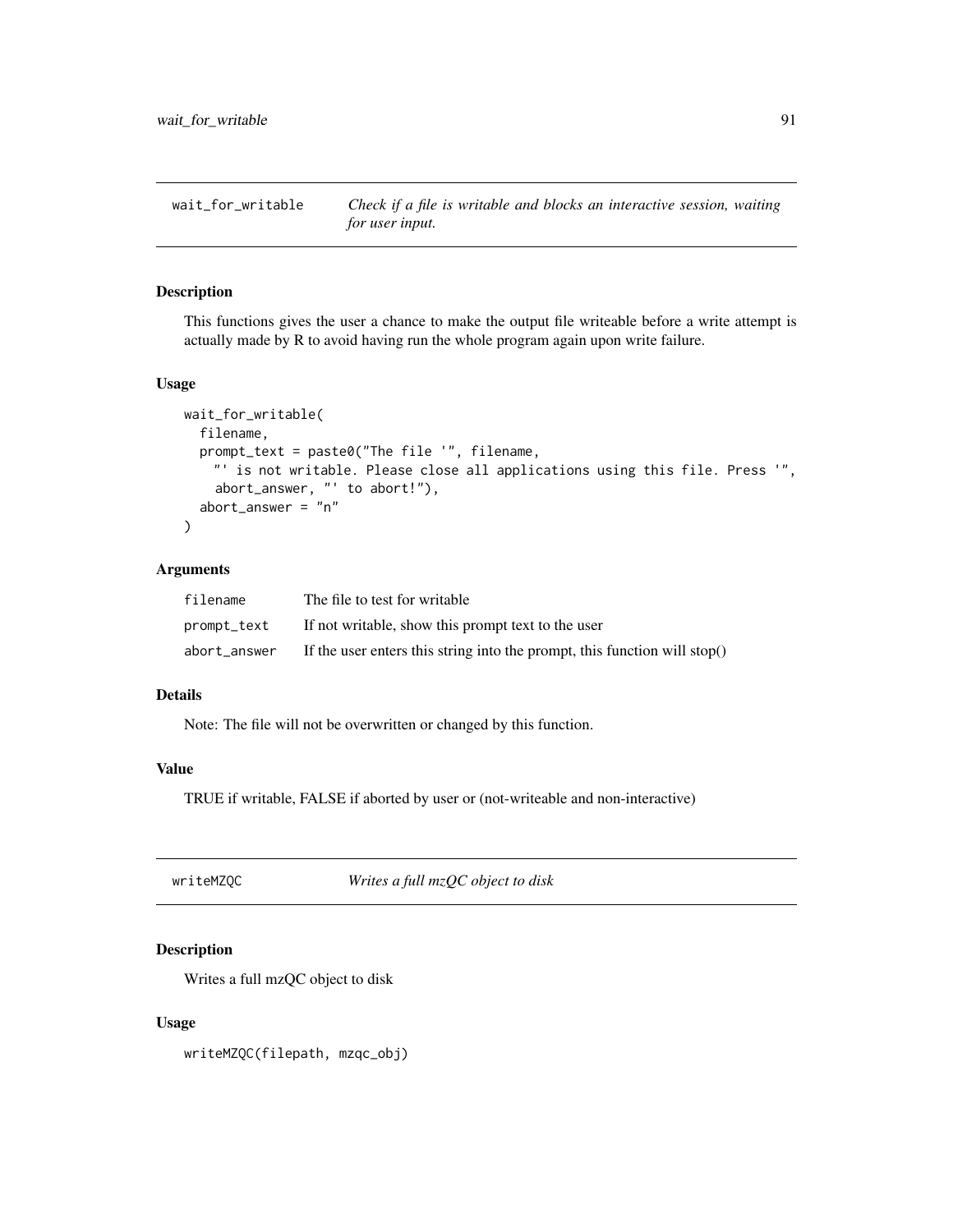#### <span id="page-91-0"></span>**Arguments**

| filepath | A filename (with path) to write to. Should have '.mzQC' as suffix.   |
|----------|----------------------------------------------------------------------|
| mzgc_obj | An mzQC object, which is serialized to JSON and then written to disk |

YAMLClass-class *Query a YAML object for a certain parameter.*

## Description

If the object has the param, then return it. If the param is unknown, create it with the given default value and return the default.

## Fields

yamlObj A Yaml object as created by [yaml.load](#page-0-0)

#### Methods

- getYAML(param\_name, default, min = NA, max = NA) Query this YAML object for a certain parameter and return its value. If it does not exist it is created with a default value. An optional min/max range can be specified and will be enforced if the value is known (default will be used upon violation).
- setYAML(param\_name, value) Set a YAML parameter to a certain value. Overwrites the old value or creates a new entry if hithero unknown.
- writeYAML(filename) Write YAML config (including some documentation) to a YAML file. Returns TRUE on success (always), unless writing the file generates an error.

## Examples

```
yc = YAMLClass$new(list())
val = yc$getYAML("cat$subCat", "someDefault")
val ## someDefault
val = yc$setYAML("cat$subCat", "someValue")
val ## someValue
yc$getYAML("cat$subCat", "someDefault") ## still 'someValue' (since its set already)
```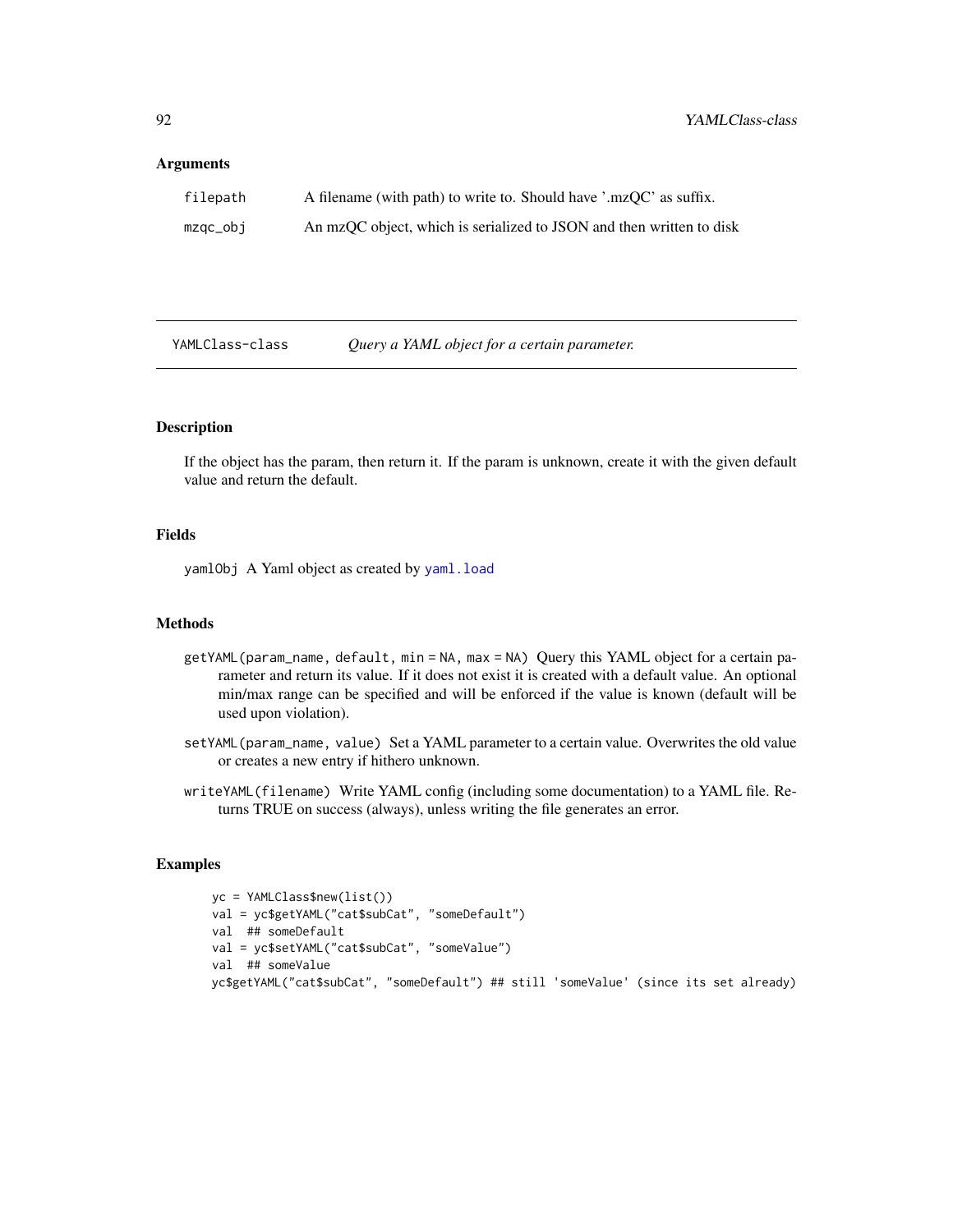<span id="page-92-0"></span>

A string concatenation function, more readable than 'paste()'.

## Usage

a %+% b

## Arguments

| a | Char vector |
|---|-------------|
| h | Char vector |

## Value

Concatenated string (no separator)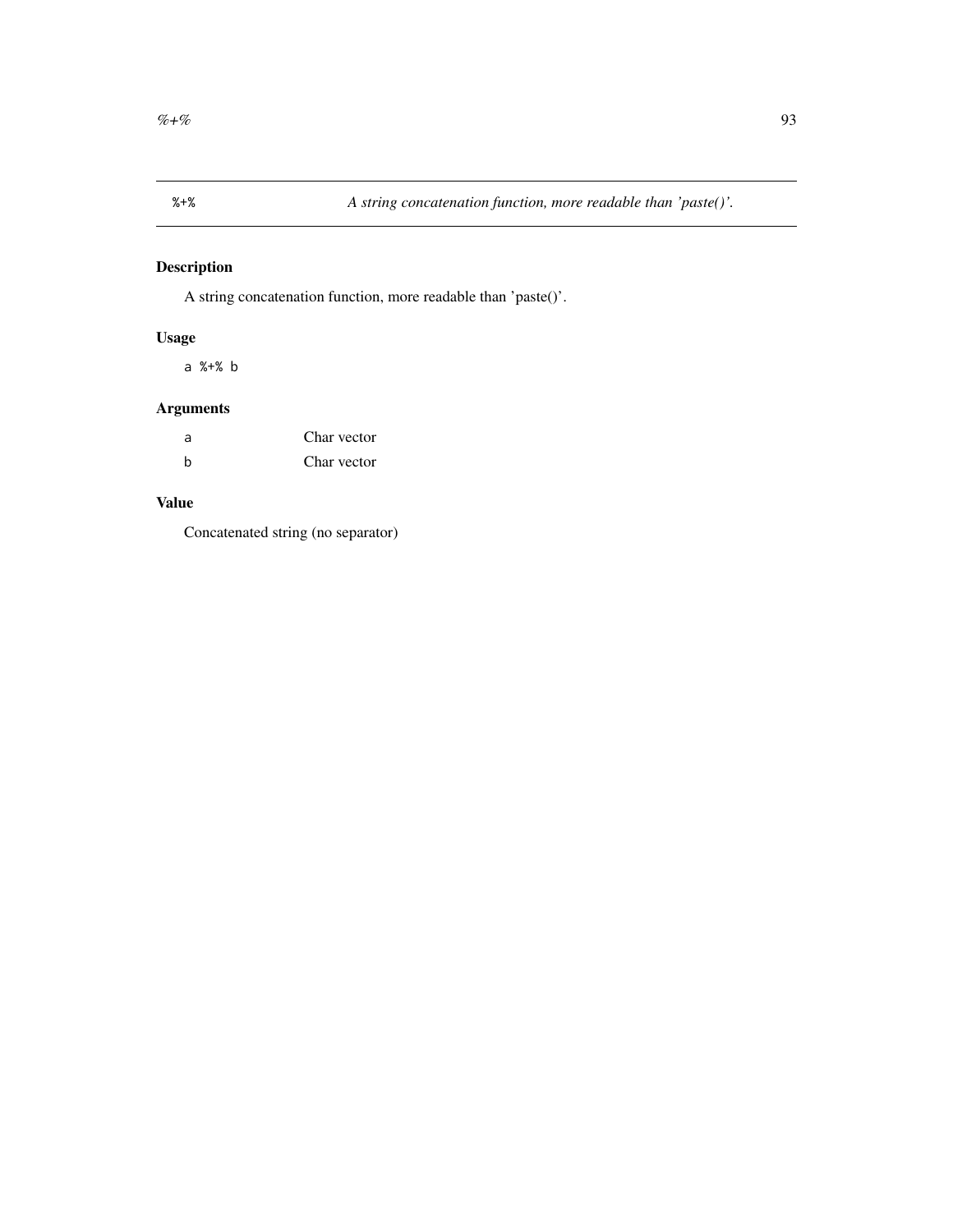# **Index**

### %+%, [93](#page-92-0)

alignmentCheck, [5](#page-4-0) appendEnv, [6](#page-5-0) assembleMZQC, [6](#page-5-0) assignBlocks, [7](#page-6-0) boxplotCompare, [7](#page-6-0) brewer.pal.Safe, [8](#page-7-0) byX, [9,](#page-8-0) *[10](#page-9-0)* byXflex, [10](#page-9-0) checkEnglishLocale, [10](#page-9-0) computeMatchRTFractions, [11](#page-10-0) correctSetSize, *[7](#page-6-0)*, *[10](#page-9-0)*, [11](#page-10-0) createReport, [12,](#page-11-1) *[73](#page-72-0)* createYaml, [13](#page-12-0) CV, [14,](#page-13-1) *[83](#page-82-0)* CVDictionarySingleton, [15](#page-14-1) darken, [15](#page-14-1) del0, [16](#page-15-1) delLCP, [16,](#page-15-1) *[87](#page-86-1)* delLCS, [17](#page-16-0) FilenameMapper *(*FilenameMapper-class*)*, [18](#page-17-0) FilenameMapper-class, [18](#page-17-0) findAlignReference, [19](#page-18-0) fixCalibration, [19](#page-18-0) flattenList, [20](#page-19-0) fromDatatoMzQC, [21](#page-20-0) getAbundanceClass, [21](#page-20-0)

getCVDictionary, [22](#page-21-0) getCVTemplate, [22](#page-21-0) getECDF, [23](#page-22-0) getFragmentErrors, [23](#page-22-0) getHTMLTable, [24](#page-23-0) getMaxima, [25](#page-24-0) getMetaData, [25](#page-24-0)

getMetricsObjects, [26](#page-25-0) getMQPARValue, [26](#page-25-0) getPCA, [27](#page-26-0) getPeptideCounts, [28](#page-27-0) getProteinCounts, [28](#page-27-0) getQCHeatMap, [29](#page-28-0) getQualityMetricTemplate, [30](#page-29-0) getReportFilenames, *[13](#page-12-0)*, [30](#page-29-0) getRunQualityTemplate, [31](#page-30-0) ggAxisLabels, [32](#page-31-0) ggText, [32](#page-31-0) grepv, [33](#page-32-0) hasFileSuffix, [33](#page-32-0) idTransferCheck, [34](#page-33-0) inMatchWindow, [35](#page-34-0) isUndefined, [35](#page-34-0) isValidMzQC, [36](#page-35-0) lcpCount, [37](#page-36-0) LCS, [37](#page-36-0) lcsCount, [38](#page-37-0) LCSn, [38](#page-37-0) longestCommonPrefix, [39](#page-38-0) longestCommonSuffix, [40](#page-39-0) mosaicize, [40](#page-39-0) MQDataReader, *[73](#page-72-0)* MQDataReader *(*MQDataReader-class*)*, [41](#page-40-1) MQDataReader-class, [41](#page-40-1) MzQCanalysisSoftware *(*MzQCanalysisSoftware-class*)*, [43](#page-42-0) MzQCanalysisSoftware-class, [43](#page-42-0) MzQCbaseQuality *(*MzQCbaseQuality-class*)*, [44](#page-43-0) MzQCbaseQuality-class, [44](#page-43-0) MzQCcontrolledVocabulary *(*MzQCcontrolledVocabulary-class*)*,

[44](#page-43-0)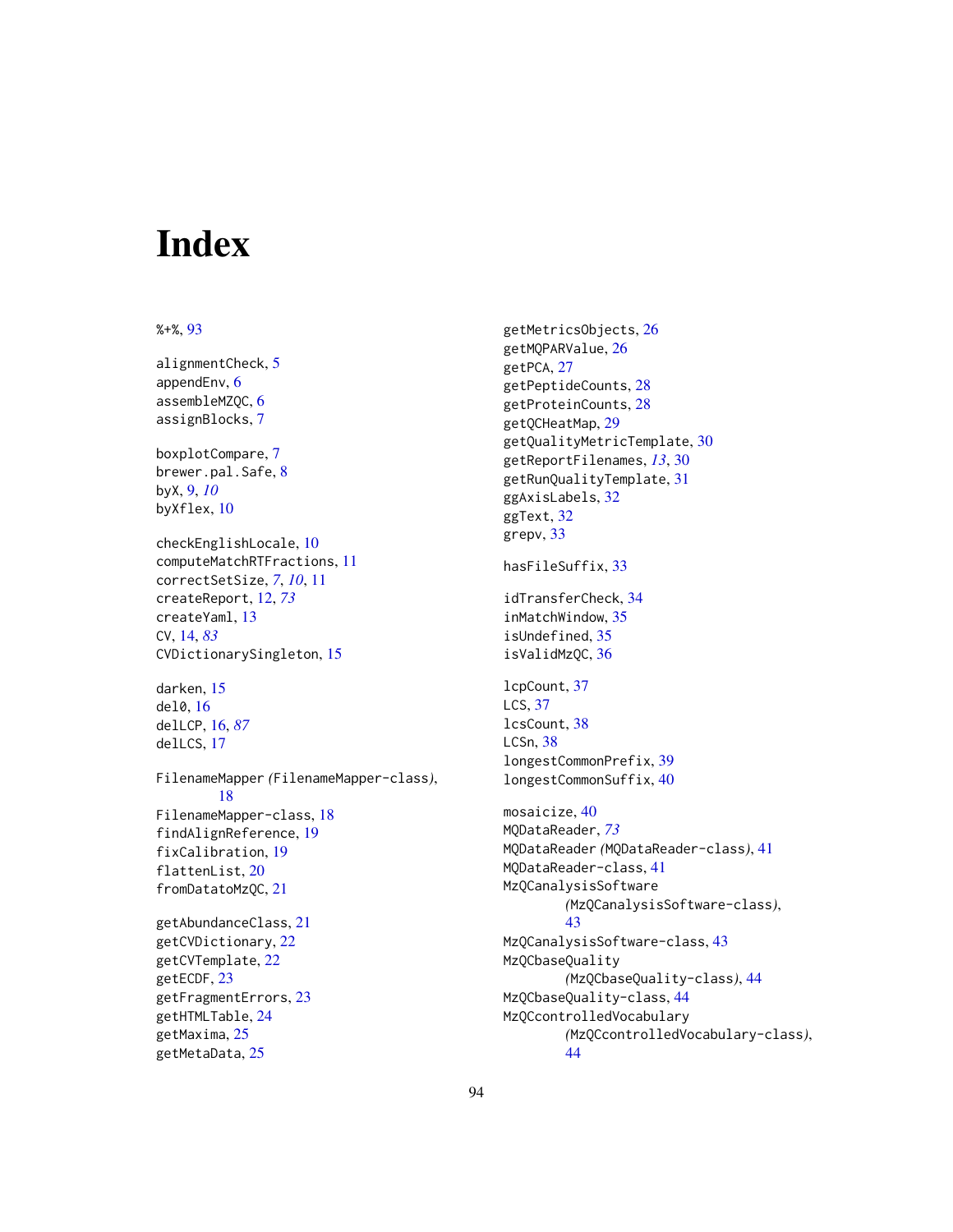#### INDEX 95

MzQCcontrolledVocabulary-class, [44](#page-43-0) MzQCcvParameter *(*MzQCcvParameter-class*)*, [45](#page-44-0) MzQCcvParameter-class, [45](#page-44-0) MzQCDateTime *(*MzQCDateTime-class*)*, [45](#page-44-0) MzQCDateTime-class, [45](#page-44-0) MzQCinputFile *(*MzQCinputFile-class*)*, [46](#page-45-0) MzQCinputFile-class, [46](#page-45-0) MzQCmetadata *(*MzQCmetadata-class*)*, [46](#page-45-0) MzQCmetadata-class, [46](#page-45-0) MzQCmzQC *(*MzQCmzQC-class*)*, [47](#page-46-0) MzQCmzQC-class, [47](#page-46-0) MzQCqualityMetric *(*MzQCqualityMetric-class*)*, [47](#page-46-0) MzQCqualityMetric-class, [47](#page-46-0) MzTabReader, *[73](#page-72-0)* MzTabReader *(*MzTabReader-class*)*, [48](#page-47-1) MzTabReader-class, [48](#page-47-1) NULL\_to\_charNA, [48](#page-47-1) NULL\_to\_NA, [49](#page-48-0) parseOBO, [49](#page-48-0) pasten, [50](#page-49-0) pastet, [50](#page-49-0) peakSegmentation, [51](#page-50-0) peakWidthOverTime, [52](#page-51-0) plot\_CalibratedMSErr, [54](#page-53-0) plot\_Charge, [55](#page-54-0) plot\_ContEVD, [56](#page-55-0) plot\_ContsPG, [56](#page-55-0) plot\_ContUser, [57](#page-56-0) plot\_ContUserScore, [58](#page-57-0) plot\_CountData, [58](#page-57-0) plot\_IDRate, [59](#page-58-0) plot\_IDsOverRT, [60](#page-59-0) plot\_IonInjectionTimeOverRT, [61](#page-60-0) plot\_MBRAlign, [62](#page-61-0) plot\_MBRgain, [63](#page-62-0) plot\_MBRIDtransfer, [63](#page-62-0) plot\_MissedCleavages, [64](#page-63-0) plot\_MS2Decal, [65](#page-64-0) plot\_MS2Oversampling, [66](#page-65-0) plot\_RatiosPG, [66](#page-65-0) plot\_RTPeakWidth, [67](#page-66-0) plot\_ScanIDRate, [68](#page-67-0) plot\_TIC, [68](#page-67-0) plot\_TopN, [69](#page-68-0) plot\_TopNoverRT, [70](#page-69-0)

plot\_UncalibratedMSErr, [70](#page-69-0) plotTable, [52](#page-51-0) plotTableRaw, [53](#page-52-0) pointsPutX, [71](#page-70-0) prcomp, *[27](#page-26-0)* print.PTXQC\_table, [72](#page-71-0) printWithFooter, [72](#page-71-0) PTXQC, [73](#page-72-0) QCMetaFilenames, [73](#page-72-0) qcMetric, *[73](#page-72-0)* qcMetric *(*qcMetric-class*)*, [74](#page-73-1) qcMetric-class, [74](#page-73-1) qcMetric\_MSMSScans\_TopNoverRT *(*qcMetric\_MSMSScans\_TopNoverRT-class*)*, [75](#page-74-0) qcMetric\_MSMSScans\_TopNoverRT-class, [75](#page-74-0) qualBestKS, [75](#page-74-0) qualCentered, [76](#page-75-0) qualCenteredRef, [77](#page-76-1) qualGaussDev, *[73](#page-72-0)*, [77](#page-76-1) qualHighest, [78](#page-77-0) qualLinThresh, [79](#page-78-0) qualMedianDist, [79](#page-78-0) qualUniform, [80](#page-79-0) R6P::Singleton, *[15](#page-14-1)*, *[74](#page-73-1)* read.MQ, [81](#page-80-0) removeSuffix, [81](#page-80-0) renameFile, [82](#page-81-0) repEach, [83](#page-82-0) RSD, [83](#page-82-0) RTalignmentTree, [84](#page-83-0) scale01linear, [84](#page-83-0) scale\_x\_discrete\_reverse, [85](#page-84-0) scale\_y\_discrete\_reverse, [85](#page-84-0) ScoreInAlignWindow, [86](#page-85-0) shortenStrings, [86](#page-85-0) simplifyNames, *[41](#page-40-1)*, *[87](#page-86-1)*, [87](#page-86-1) suffixToCV, [88](#page-87-0) supCount, [89](#page-88-0) theme\_blank, [89](#page-88-0) thinOut, [90](#page-89-0) thinOutBatch, [90](#page-89-0) wait\_for\_writable, [91](#page-90-0)